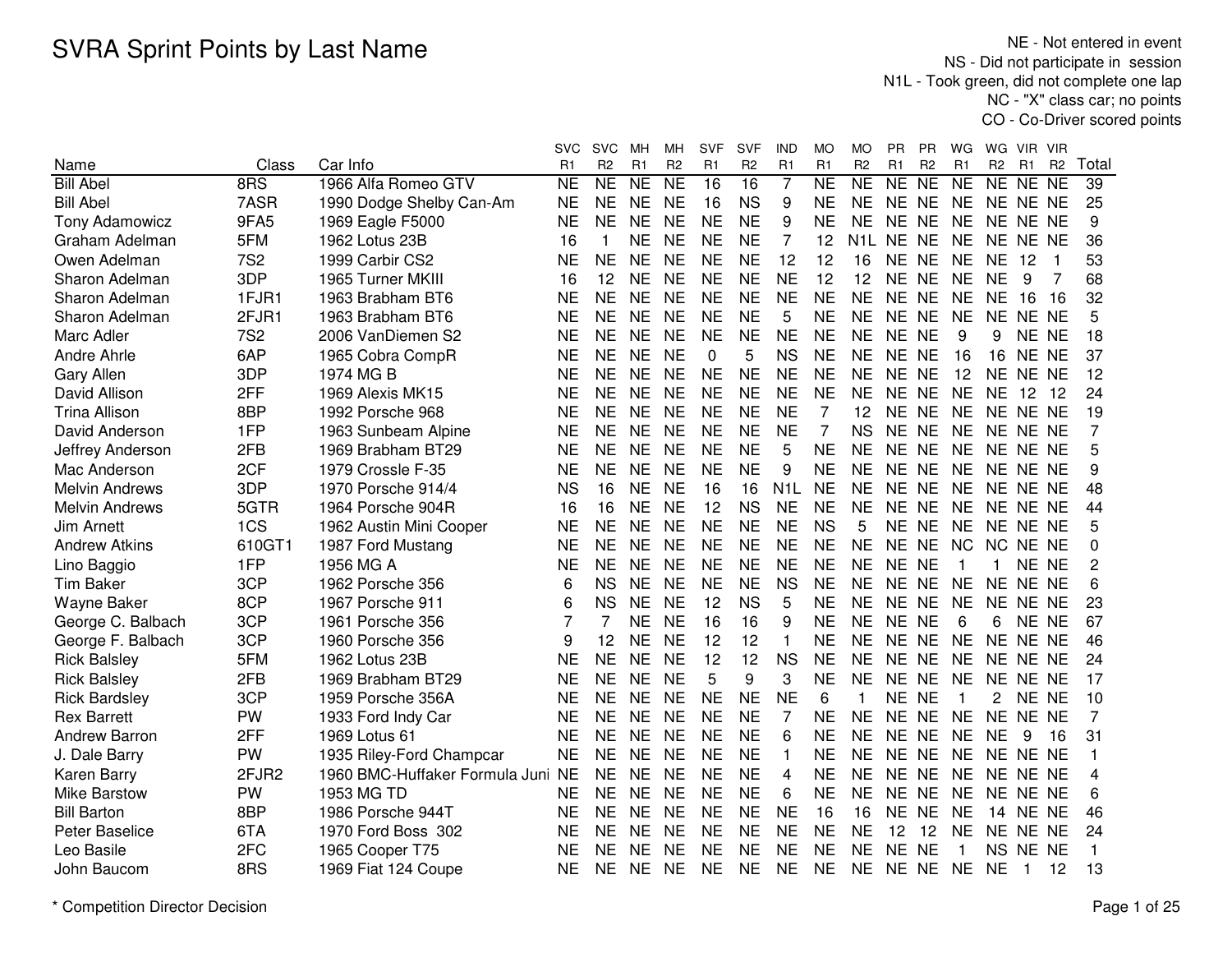|                        |              |                                 | svc       | <b>SVC</b>          | мн        | MН                  | <b>SVF</b>     | SVF              | IND              | МO             | МO                     | РR        | <b>PR</b>      | WG          | WG             | <b>VIR</b>      | <b>VIR</b>     |          |
|------------------------|--------------|---------------------------------|-----------|---------------------|-----------|---------------------|----------------|------------------|------------------|----------------|------------------------|-----------|----------------|-------------|----------------|-----------------|----------------|----------|
| Name                   | Class        | Car Info                        | R1        | R <sub>2</sub>      | R1        | R <sub>2</sub>      | R <sub>1</sub> | R <sub>2</sub>   | R <sub>1</sub>   | R <sub>1</sub> | R <sub>2</sub>         | R1        | R <sub>2</sub> | R1          | R <sub>2</sub> | R1              | R <sub>2</sub> | Total    |
| David Baughman         | 2CF          | 1976 Crossle Club Ford          | <b>NE</b> | $\overline{\sf NE}$ | <b>NE</b> | $\overline{\sf NE}$ | $\overline{7}$ | 16               | 16               | 12             | $\overline{\text{NS}}$ | NE        | N <sub>E</sub> | 16          | 16             | 6               | 5              | 94       |
| <b>Bill Bauman</b>     | 8AP          | 1969 Porsche 911S               | <b>NE</b> | <b>NE</b>           | <b>NE</b> | <b>NE</b>           | <b>NE</b>      | <b>NE</b>        | 6                | 5              | 7                      | <b>NE</b> | <b>NE</b>      | <b>NE</b>   |                | NE NE NE        |                | 18       |
| Thomas Baumgardner     | 1GP          | 1957 MG A Roadster              | <b>NE</b> | <b>NE</b>           | <b>NE</b> | <b>NE</b>           | <b>NE</b>      | <b>NE</b>        | 12               | <b>NE</b>      | <b>NE</b>              | NF.       | <b>NE</b>      | <b>NE</b>   | NE.            | NE NE           |                | 12       |
| <b>Michael Bautz</b>   | <b>7S2</b>   | 1990 Lola T90/90                | <b>NE</b> | <b>NE</b>           | <b>NE</b> | <b>NE</b>           | 12             | 16               | 7                | <b>NE</b>      | <b>NE</b>              | <b>NE</b> | <b>NE</b>      | <b>NE</b>   | <b>NE</b>      | NE NE           |                | 35       |
| Patrick Bean           | 4BP          | 1959 Astin Martin DB4           | 16        | 16                  | <b>NE</b> | <b>NE</b>           | <b>NE</b>      | <b>NE</b>        | 16               | <b>NE</b>      | <b>NE</b>              | NE NE     |                | <b>NE</b>   |                | NE NE NE        |                | 48       |
| Theo Bean              | 11GTP2       | 1990 Chevrolet Intrepid GTP     | <b>NE</b> | <b>NE</b>           | <b>NE</b> | <b>NE</b>           | <b>NE</b>      | <b>NE</b>        | 16               | <b>NE</b>      | <b>NE</b>              | NE NE     |                | <b>NE</b>   |                | NE NE NE        |                | 16       |
| Theo Bean              | 11GTP3       | 2008 Courage Oreca LMP1         | 12        | 1                   | <b>NE</b> | <b>NE</b>           | <b>NE</b>      | <b>NE</b>        | <b>NE</b>        | <b>NE</b>      | <b>NE</b>              | NE NE     |                | <b>NE</b>   |                | NE NE NE        |                | 13       |
| <b>Toby Bean</b>       | 11GTP2       | 1990 Chevrolet Intrepid GTP     | <b>NE</b> | <b>NE</b>           | <b>NE</b> | <b>NE</b>           | <b>NE</b>      | <b>NE</b>        | N <sub>1</sub> L | <b>NE</b>      | <b>NE</b>              | NE NE     |                | <b>NE</b>   |                | NE NE NE        |                | $\Omega$ |
| David Bearden          | 6GTU         | 1972 Porsche 911 RS             | <b>NE</b> | <b>NE</b>           | <b>NE</b> | <b>NE</b>           | <b>NE</b>      | <b>NE</b>        | <b>NE</b>        | 16             | ΝE                     | NE NE     |                | <b>NE</b>   |                | NE NE NE        |                | 16       |
| Marty Beaulieu         | 6TA          | 1968 Mercury Cougar             | 6         | <b>NS</b>           | <b>NE</b> | <b>NE</b>           | 6              | 4                | <b>NE</b>        | <b>NE</b>      | <b>NE</b>              | NE NE     |                | <b>NE</b>   |                | NE NE NE        |                | 16       |
| Dotti Bechtol          | 8DP          | 1972 Alfa Romeo Spider          | <b>NE</b> | <b>NE</b>           | <b>NE</b> | <b>NE</b>           | <b>NE</b>      | <b>NE</b>        | 9                | <b>NE</b>      | <b>NE</b>              | NE NE     |                | <b>NE</b>   | <b>NE</b>      | 16              | <b>NS</b>      | 25       |
| John Bechtol           | 6GTU         | 1972 Porsche 914/6              | <b>NE</b> | <b>NE</b>           | <b>NE</b> | <b>NE</b>           | <b>NE</b>      | <b>NE</b>        | 4                | <b>NE</b>      | <b>NE</b>              | <b>NE</b> | <b>NE</b>      | <b>NE</b>   | <b>NE</b>      | 7               | <b>NS</b>      | 11       |
| <b>Frank Beck</b>      | 6GTU         | 1972 Porsche 914/6              | <b>NE</b> | <b>NE</b>           | <b>NE</b> | <b>NE</b>           | 16             | 16               | 16               | <b>NE</b>      | <b>NE</b>              | <b>NE</b> | <b>NE</b>      | $\mathbf 1$ | 16             | NE NE           |                | 65       |
| <b>Frank Beck</b>      | <b>11MP2</b> | 2007 Porsche GT3 Cup            | 16        | 12                  | <b>NE</b> | <b>NE</b>           | 16             | <b>NS</b>        | CO               | <b>NE</b>      | <b>NE</b>              | NE NE     |                | 12          | $\mathbf 1$    | NE NE           |                | 57       |
| Frank Beck             | 10X          | 2002 Porsche GT3 Cup            | <b>NC</b> | <b>NC</b>           | <b>NE</b> | <b>NE</b>           | <b>NE</b>      | <b>NE</b>        | <b>NE</b>        | <b>NE</b>      | <b>NE</b>              | <b>NE</b> | <b>NE</b>      | <b>NE</b>   | <b>NE</b>      | NE NE           |                | $\Omega$ |
| <b>Steve Beck</b>      | 10SC3        | 1995 Ford Thunderbird           | <b>NE</b> | <b>NE</b>           | <b>NE</b> | <b>NE</b>           | <b>NE</b>      | <b>NE</b>        | 1                | <b>NE</b>      | <b>NE</b>              | NE NE     |                | <b>NE</b>   | <b>NE</b>      | NE NE           |                | 1        |
| <b>Rick Bell</b>       | 7ASR         | 1979 Lola Prophet 333 Can Am    | <b>NE</b> | <b>NE</b>           | <b>NE</b> | <b>NE</b>           | <b>NE</b>      | <b>NE</b>        | <b>NE</b>        | <b>NE</b>      | <b>NE</b>              | <b>NE</b> | <b>NE</b>      | 16          | 6              | NE NE           |                | 22       |
| <b>Fletcher Belt</b>   | 9FC          | 1979 March 79V                  | <b>NE</b> | <b>NE</b>           | <b>NE</b> | <b>NE</b>           | <b>NE</b>      | <b>NE</b>        | 12               | <b>NE</b>      | <b>NE</b>              | <b>NE</b> | <b>NE</b>      | <b>NE</b>   | <b>NE</b>      | NE NE           |                | 12       |
| <b>Craig Bennett</b>   | 11GTP1       | 1974 Shadow DN4                 | <b>NE</b> | <b>NE</b>           | <b>NE</b> | <b>NE</b>           | <b>NE</b>      | <b>NE</b>        | 16               | <b>NE</b>      | <b>NE</b>              | NE NE     |                | <b>NE</b>   |                | NE NE NE        |                | 16       |
| <b>Craig Bennett</b>   | 9F1          | 1990 Reynard 90D                | <b>NE</b> | <b>NE</b>           | <b>NE</b> | <b>NE</b>           | <b>NE</b>      | <b>NE</b>        | 12               | <b>NE</b>      | <b>NE</b>              | NE NE     |                | <b>NE</b>   |                | NE NE NE        |                | 12       |
| <b>Charles Bentley</b> | 6TA          | 1967 Chevrolet Camaro Z28       | <b>NE</b> | NE.                 | <b>NE</b> | <b>NE</b>           | 1              | 9                | 7                | NE             | <b>NE</b>              | NE NE     |                | 12          |                | <b>12 NE NE</b> |                | 41       |
| Jeffrey Bernatovich    | 10GT1        | 1990 Chevrolet Corvette GT1     | 12        | <b>NS</b>           | <b>NE</b> | <b>NE</b>           | <b>NE</b>      | <b>NE</b>        | 16               | <b>NS</b>      | <b>NS</b>              | NE NE     |                |             | 12             | 16              | -16            | 73       |
| Walo Bertschinger      | 5GT          | 1966 Chevrolet Corvette Grand S | <b>NE</b> | <b>NE</b>           | <b>NE</b> | <b>NE</b>           | <b>NE</b>      | <b>NE</b>        | 12               | <b>NE</b>      | <b>NE</b>              | <b>NE</b> | <b>NE</b>      | <b>NE</b>   | <b>NE</b>      | NE NE           |                | 12       |
| Joe Blacker            | 2FB          | 1969 Brabham BT29               | <b>NE</b> | <b>NE</b>           | <b>NE</b> | <b>NE</b>           | <b>NE</b>      | <b>NE</b>        | <b>NE</b>        | <b>NE</b>      | <b>NE</b>              | NE NE     |                | 12          | 9              | NE NE           |                | 21       |
| <b>Scott Blackett</b>  | 6TA          | 1967 Chevrolet Camaro           | <b>NE</b> | <b>NE</b>           | <b>NE</b> | <b>NE</b>           | <b>NE</b>      | <b>NE</b>        | 6                | <b>NE</b>      | <b>NE</b>              | <b>NE</b> | <b>NE</b>      | <b>NE</b>   | <b>NE</b>      | NE NE           |                | 6        |
| <b>Barry Blackmore</b> | 9FA5         | 1976 Lola T332                  | <b>NE</b> | <b>NE</b>           | <b>NE</b> | <b>NE</b>           | <b>NE</b>      | <b>NE</b>        | <b>NE</b>        | 16             | 16                     | NE.       | <b>NE</b>      | <b>NE</b>   | NE.            | NE NE           |                | 32       |
| Kirk Blaha             | 8AP          | 1970 Datsun 240Z                | <b>NE</b> | <b>NE</b>           | <b>NE</b> | <b>NE</b>           | 16             | 16               | N <sub>1</sub> L | <b>NE</b>      | <b>NE</b>              | <b>NE</b> | <b>NE</b>      | <b>NE</b>   |                | NE NE NE        |                | 32       |
| <b>Richard Blaha</b>   | 11MP1        | 2003 Chevrolet Camaro           | <b>NE</b> | <b>NE</b>           | <b>NE</b> | <b>NE</b>           | 16             | N <sub>1</sub> L | <b>NS</b>        | <b>NE</b>      | <b>NE</b>              | NE NE     |                | <b>NE</b>   |                | NE NE NE        |                | 16       |
| <b>Richard Blaha</b>   | 6AP          | 1969 Chevrolet Corvette Roadste | <b>NE</b> | <b>NE</b>           | <b>NE</b> | <b>NE</b>           | 5              | 7                |                  | <b>NE</b>      | <b>NE</b>              | <b>NE</b> | <b>NE</b>      | <b>NE</b>   |                | NE NE NE        |                | 12       |
| Mike Blair             | 8RS          | 1972 BMW 2002                   | <b>NE</b> | <b>NE</b>           | <b>NE</b> | <b>NE</b>           | <b>NE</b>      | <b>NE</b>        | <b>NE</b>        | 12             | 12                     | NE.       | <b>NE</b>      | <b>NE</b>   | NE.            | 6               | <b>NS</b>      | 30       |
| <b>Bill Blake</b>      | 9FA5         | 1968 Lola T140                  | <b>NE</b> | <b>NE</b>           | <b>NE</b> | <b>NE</b>           | <b>NE</b>      | <b>NE</b>        | 6                | <b>NE</b>      | <b>NE</b>              | <b>NE</b> | <b>NE</b>      | <b>NE</b>   | NE.            | NE NE           |                | 6        |
| Marc Blanc             | 2PCF         | 1980 Crossle 35F                | <b>NE</b> | <b>NE</b>           | <b>NE</b> | <b>NE</b>           | <b>NE</b>      | <b>NE</b>        | <b>NC</b>        | <b>NE</b>      | <b>NE</b>              | <b>NE</b> | <b>NE</b>      | <b>NE</b>   | <b>NE</b>      | NE NE           |                | 0        |
| David Bland            | 8BP          | 1969 Porsche 911                | 12        | <b>NS</b>           | <b>NE</b> | <b>NE</b>           | <b>NE</b>      | <b>NE</b>        | 9                | <b>NE</b>      | <b>NE</b>              | NE NE     |                | <b>NE</b>   | NE.            | NE NE           |                | 21       |
| <b>Brad Blum</b>       | <b>11MP2</b> | 2006 Porsche 997 GT3            | <b>NE</b> | <b>NE</b>           | <b>NE</b> | <b>NE</b>           | <b>NE</b>      | <b>NE</b>        | <b>NE</b>        | <b>NE</b>      | <b>NE</b>              | NE NE     |                | 16          | 16             | NE NE           |                | 32       |
| <b>Robert Bodin</b>    | 8CP          | 1964 Lotus Elan                 | 12        | 12                  | NE        | <b>NE</b>           | <b>NE</b>      | <b>NE</b>        | NE               | NE             | <b>NE</b>              | NE NE     |                | <b>NE</b>   |                | NE NE NE        |                | 24       |
| <b>Robert Bodin</b>    | 2FJ          | 1960 Lotus Formula Jr           | 1         | 16                  | NE        | <b>NE</b>           | <b>NE</b>      | <b>NE</b>        | <b>NE</b>        | <b>NE</b>      | ΝE                     | NE.       | <b>NE</b>      | NE          |                | NE NE NE        |                | 17       |
| <b>Robert Bodin</b>    | 2FJ2         | 1960 Lotus 18                   | <b>NE</b> | <b>NE</b>           | <b>NE</b> | <b>NE</b>           | <b>NE</b>      | NE               | 16               | <b>NE</b>      | ΝE                     | NE NE     |                | <b>NE</b>   | NE NE NE       |                 |                | 16       |
|                        |              |                                 |           |                     |           |                     |                |                  |                  |                |                        |           |                |             |                |                 |                |          |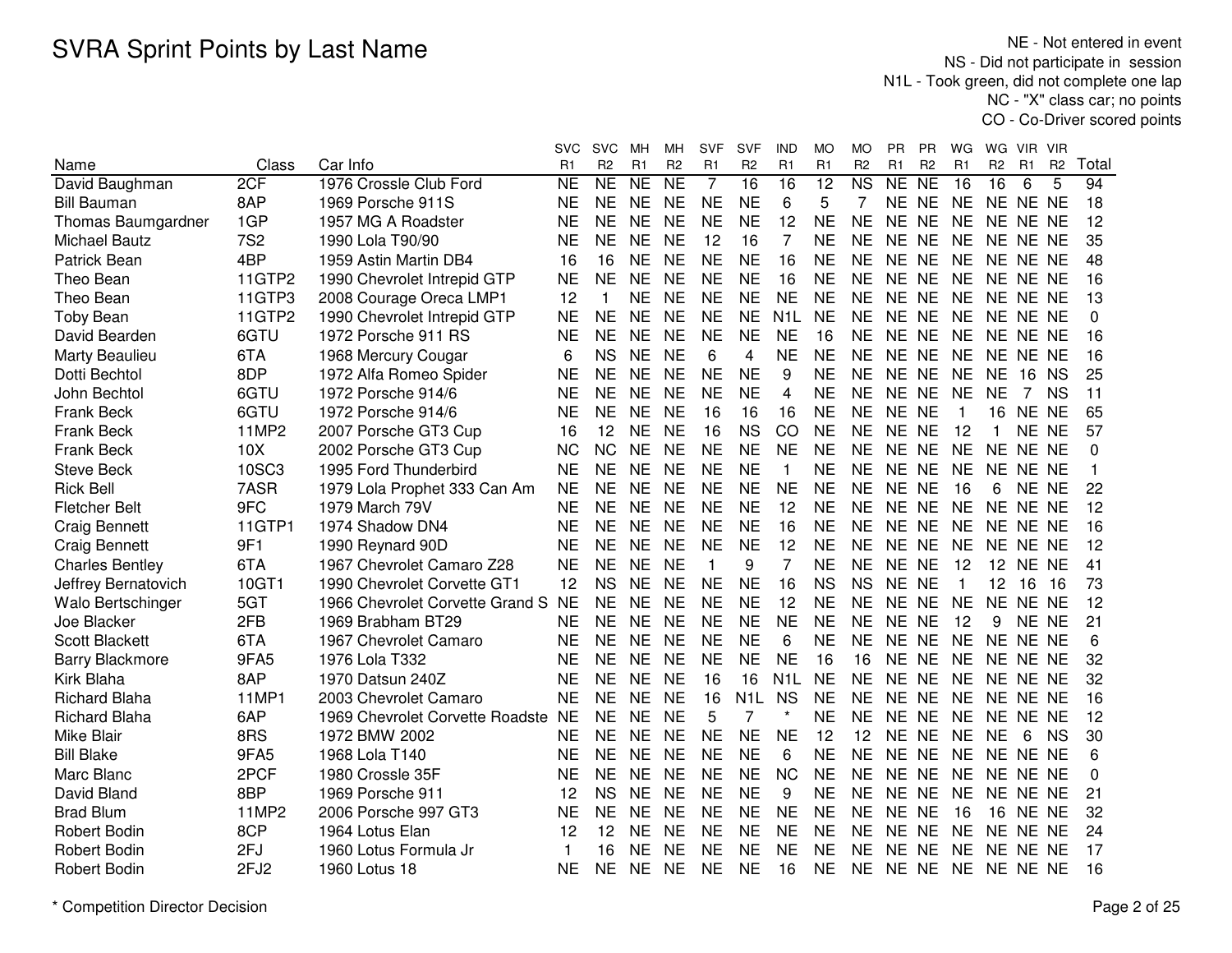NE - Not entered in event NS - Did not participate in session N1L - Took green, did not complete one lap NC - "X" class car; no pointsCO - Co-Driver scored points

|                      |            |                                 | svc            | <b>SVC</b>     | мн              | MН             | <b>SVF</b>          | SVF            | <b>IND</b>     | МO                  | MO                  | РR           | <b>PR</b>      | WG              | WG             | VIR.            | <b>VIR</b>      |                |
|----------------------|------------|---------------------------------|----------------|----------------|-----------------|----------------|---------------------|----------------|----------------|---------------------|---------------------|--------------|----------------|-----------------|----------------|-----------------|-----------------|----------------|
| Name                 | Class      | Car Info                        | R <sub>1</sub> | R <sub>2</sub> | R1              | R <sub>2</sub> | R <sub>1</sub>      | R <sub>2</sub> | R <sub>1</sub> | R1                  | R <sub>2</sub>      | R1           | R <sub>2</sub> | R1              | R <sub>2</sub> | R <sub>1</sub>  | R <sub>2</sub>  | Total          |
| <b>Robert Bodin</b>  | 5ASR       | 1962 Lotus 19 - Climax          | <b>NE</b>      | <b>NE</b>      | $\overline{NE}$ | NE             | $\overline{\sf NE}$ | N <sub>E</sub> | $\overline{2}$ | $\overline{\sf NE}$ | $\overline{\sf NE}$ | NE           | NE             | $\overline{NE}$ | NE             | NE              | $\overline{NE}$ | $\overline{2}$ |
| <b>Bill Bogner</b>   | 6AP        | 1966 Chevrolet Corvette Roadste | <b>NE</b>      | <b>NE</b>      | <b>NE</b>       | <b>NE</b>      | <b>NE</b>           | <b>NE</b>      | $\mathbf{1}$   | <b>NE</b>           | <b>NE</b>           | NE NE        |                | $\overline{1}$  | 1              | NE NE           |                 | 3              |
| Josh Boller          | 7BSR       | 1976 Chevron B36                | <b>NE</b>      | <b>NE</b>      | <b>NE</b>       | <b>NE</b>      | 16                  | 16             | 6              | <b>NE</b>           | <b>NE</b>           | NE NE        |                | <b>NE</b>       | NE.            | NE NE           |                 | 38             |
| Josh Boller          | 7HS2       | 1981 Tiga S2000                 | 16             | 16             | <b>NE</b>       | <b>NE</b>      | <b>NE</b>           | <b>NE</b>      | <b>NE</b>      | <b>NE</b>           | <b>NE</b>           | NE NE        |                | <b>NE</b>       | NE NE NE       |                 |                 | 32             |
| <b>Robert Boller</b> | 9FA        | 1975 Chevron B29                | <b>NE</b>      | <b>NE</b>      | <b>NE</b>       | <b>NE</b>      | 12                  | 12             | <b>NE</b>      | <b>NE</b>           | <b>NE</b>           | NE NE        |                | <b>NE</b>       | NE NE NE       |                 |                 | 24             |
| <b>Robert Boller</b> | 5FM        | 1963 Lotus 23B                  | 1              | <b>NS</b>      | <b>NE</b>       | <b>NE</b>      | <b>NE</b>           | <b>NS</b>      | 9              | <b>NE</b>           | <b>NE</b>           | NE NE        |                | <b>NE</b>       | NE NE NE       |                 |                 | 10             |
| <b>Robert Boller</b> | 9FA        | 1976 Ralt RT1                   | <b>NE</b>      | <b>NE</b>      | <b>NE</b>       | <b>NE</b>      | <b>NE</b>           | <b>NE</b>      | 6              | <b>NE</b>           | <b>NE</b>           | NE NE        |                | <b>NE</b>       | NE NE NE       |                 |                 | 6              |
| Erich Bollman        | 6TA        | 1969 Ford Mustang Boss          | <b>NE</b>      | NE             | <b>NE</b>       | <b>NE</b>      | <b>NE</b>           | <b>NE</b>      | 2              | NE                  | <b>NE</b>           | NE NE        |                | <b>NE</b>       | NE NE NE       |                 |                 | 2              |
| <b>Robert Bork</b>   | 1FP        | 1962 MG A Sebring Special       | <b>NE</b>      | <b>NE</b>      | <b>NE</b>       | <b>NE</b>      | <b>NE</b>           | <b>NE</b>      | <b>NE</b>      | <b>NE</b>           | <b>NE</b>           | NE NE        |                | 1               |                | NS NE NE        |                 |                |
| <b>Thomas Bork</b>   | 8BP        | 1970 Datsun 240Z                | <b>NE</b>      | NE             | <b>NE</b>       | <b>NE</b>      | <b>NE</b>           | <b>NE</b>      | <b>NE</b>      | <b>NE</b>           | <b>NE</b>           | $\mathbf{1}$ | <b>NS</b>      | <b>NE</b>       | NE NE NE       |                 |                 |                |
| <b>Jeff Boston</b>   | <b>7S2</b> | 1990 Lola T90/90                | <b>NE</b>      | <b>NE</b>      | <b>NE</b>       | <b>NE</b>      | 5                   | CO             | <b>NE</b>      | <b>NE</b>           | <b>NE</b>           | NE NE        |                | <b>NE</b>       | NE NE NE       |                 |                 | 5              |
| Frank Boucher        | 8BP        | 1969 Porsche 911S               | <b>NE</b>      | <b>NE</b>      | <b>NE</b>       | <b>NE</b>      | 9                   | 9              | <b>NE</b>      | <b>NE</b>           | <b>NE</b>           | NE NE        |                | <b>NE</b>       | NE NE NE       |                 |                 | 18             |
| Les Bowers           | 2FF        | 1971 Hawke DL2a                 | <b>NE</b>      | <b>NE</b>      | <b>NE</b>       | <b>NE</b>      | <b>NE</b>           | <b>NE</b>      | <b>NE</b>      | <b>NE</b>           | <b>NE</b>           | NE NE        |                | <b>NE</b>       | <b>NE</b>      | 16              | <b>NS</b>       | 16             |
| John F Boxhorn       | 7HS2       | 1984 Tiga SC84                  | 9              | 12             | <b>NE</b>       | <b>NE</b>      | $\mathbf{1}$        | 16             | 9              | <b>NE</b>           | <b>NE</b>           | NE NE        |                | <b>NE</b>       | <b>NE</b>      | -12             |                 | 60             |
| Cecil Boyd Jr.       | 2CF        | 1980 Crossle Club Ford          | 16             | 16             | <b>NE</b>       | <b>NE</b>      | <b>NE</b>           | <b>NE</b>      | <b>NS</b>      | <b>NE</b>           | <b>NE</b>           | NE NE        |                | <b>NE</b>       | NE NE NE       |                 |                 | 32             |
| James Bradley        | 6TA        | 1967 Chevrolet Camaro           | <b>NE</b>      | <b>NE</b>      | <b>NE</b>       | <b>NE</b>      | 12                  | 12             | 5              | <b>NE</b>           | <b>NE</b>           | NE NE        |                | <b>NE</b>       | NE NE NE       |                 |                 | 29             |
| Lee Brahin           | 2FB        | 1971 Brabham BT35               | <b>NE</b>      | <b>NE</b>      | <b>NE</b>       | <b>NE</b>      | <b>NE</b>           | <b>NE</b>      | $\overline{4}$ | <b>NE</b>           | <b>NE</b>           | NE NE        |                | $\overline{7}$  | 7              | 9               | 9               | 36             |
| Lee Brahin           | 9F1        | 2006 Swift O16s                 | <b>NE</b>      | <b>NE</b>      | <b>NE</b>       | <b>NE</b>      | <b>NE</b>           | <b>NE</b>      | <b>NE</b>      | <b>NE</b>           | <b>NE</b>           | NE NE        |                | $\overline{2}$  | 3              | 3               | 6               | 14             |
| Mark Brannon         | <b>7S2</b> | 1989 Swift DB5                  | <b>NE</b>      | <b>NE</b>      | <b>NE</b>       | <b>NE</b>      | <b>NE</b>           | <b>NE</b>      | <b>NE</b>      | <b>NE</b>           | <b>NE</b>           | NE NE        |                | 12              | 12             | <b>NE</b>       | <b>NE</b>       | 24             |
| Mark Brannon         | 9F1        | 1997 Lola T97/20                | <b>NE</b>      | <b>NE</b>      | <b>NE</b>       | <b>NE</b>      | <b>NE</b>           | <b>NE</b>      | <b>NE</b>      | <b>NE</b>           | <b>NE</b>           | NE NE        |                | 5               | $\mathbf{1}$   | NE NE           |                 | 6              |
| Ron Branom           | 8BS        | 1974 BMW 2002                   | <b>NE</b>      | <b>NE</b>      | <b>NE</b>       | <b>NE</b>      | <b>NE</b>           | <b>NE</b>      | 9              | CO                  | 9                   | NE NE        |                | <b>NE</b>       | NE NE NE       |                 |                 | 18             |
| Bill Branson Jr.     | 2FF        | 1972 Elden FF                   | <b>NE</b>      | <b>NE</b>      | <b>NE</b>       | <b>NE</b>      | <b>NE</b>           | <b>NE</b>      | <b>NE</b>      | <b>NE</b>           | <b>NE</b>           | NE NE        |                | 2               |                | NS NE NE        |                 | 2              |
| John Breidenbach     | 2FJR2      | 1960 Lotus 18                   | <b>NE</b>      | <b>NE</b>      | <b>NE</b>       | <b>NE</b>      | <b>NE</b>           | <b>NE</b>      | 7              | <b>NE</b>           | <b>NE</b>           | NE NE        |                | <b>NE</b>       | NE NE NE       |                 |                 | 7              |
| <b>Ross Bremer</b>   | 1CS        | 1966 Ford Anglia 105 Super      | 16             | 16             | <b>NE</b>       | <b>NE</b>      | <b>NE</b>           | <b>NE</b>      | <b>NE</b>      | 12                  | 16                  | NE NE        |                | <b>NE</b>       | NE NE NE       |                 |                 | 60             |
| <b>Ross Bremer</b>   | 8RS        | 1972 Euro.Ford Escort MKI       | <b>NE</b>      | <b>NE</b>      | <b>NE</b>       | <b>NE</b>      | <b>NE</b>           | <b>NE</b>      | 16             | <b>NE</b>           | <b>NE</b>           | NE NE        |                | <b>NE</b>       | <b>NE</b>      | 16              | -16             | 48             |
| Ross Bremer          | 3BS        | 1968 Euro.Ford Escort MKI       | <b>NE</b>      | NE             | <b>NE</b>       | <b>NE</b>      | <b>NE</b>           | <b>NE</b>      | <b>NE</b>      | <b>NE</b>           | <b>NE</b>           | NE NE        |                | 12              |                | <b>12 NE NE</b> |                 | 24             |
| John Breslow         | 1CS        | 1967 Mini Cooper S              | <b>NE</b>      | <b>NE</b>      | <b>NE</b>       | <b>NE</b>      | <b>NE</b>           | <b>NE</b>      | <b>NE</b>      | 9                   | 12                  | NE NE        |                | <b>NE</b>       | <b>NE</b>      | NE NE           |                 | 21             |
| Jonathan Brett       | 11TA2      | 1999 Chevrolet Corvette         | <b>NE</b>      | <b>NE</b>      | <b>NE</b>       | <b>NE</b>      | <b>NE</b>           | <b>NE</b>      | <b>NE</b>      | <b>NE</b>           | <b>NE</b>           | NE NE        |                | 9               | NS NE NE       |                 |                 | 9              |
| <b>Tom Briest</b>    | 8AP        | 1970 Porsche 914/6              | <b>NE</b>      | <b>NE</b>      | <b>NE</b>       | <b>NE</b>      | <b>NE</b>           | <b>NE</b>      | 9              | <b>NS</b>           | 12                  | NE NE        |                | <b>NS</b>       | 14             | 12 NS           |                 | 47             |
| Kenne Bristol        | 7ASR       | 2007 Lola B07 90                | 1              | 12             | <b>NE</b>       | <b>NE</b>      | 9                   | <b>NS</b>      | <b>NE</b>      | <b>NE</b>           | <b>NE</b>           | NE NE        |                | <b>NE</b>       | NE NE NE       |                 |                 | 22             |
| Addison Brown        | 6TA        | 1968 Camaro RS/SS               | <b>NE</b>      | <b>NE</b>      | <b>NE</b>       | <b>NE</b>      | <b>NE</b>           | <b>NE</b>      | $\overline{1}$ | <b>NE</b>           | <b>NE</b>           | NE NE        |                | <b>NE</b>       | <b>NE</b>      | NE NE           |                 | $\mathbf{1}$   |
| <b>Bobby Brown</b>   | 2FB        | 1971 Brabham BT35               | <b>NE</b>      | <b>NE</b>      | <b>NE</b>       | <b>NE</b>      | <b>NE</b>           | <b>NE</b>      | 12             | <b>NE</b>           | <b>NE</b>           | NE NE        |                | 16              | 12             | 12              | 12              | 64             |
| <b>Richard Brown</b> | 3DP        | 1967 Marcos GT                  | <b>NE</b>      | <b>NE</b>      | <b>NE</b>       | <b>NE</b>      | <b>NE</b>           | <b>NE</b>      | <b>NE</b>      | <b>NE</b>           | <b>NE</b>           | NE NE        |                | 5               | 3              | NE NE           |                 | 8              |
| Scott Brown          | 79FC       | 2006 Mygale FBMW                | <b>NE</b>      | <b>NE</b>      | <b>NE</b>       | <b>NE</b>      | <b>NE</b>           | <b>NE</b>      | 16             | <b>NE</b>           | <b>NE</b>           | NE NE        |                | <b>NE</b>       | NE NE NE       |                 |                 | 16             |
| Shea Brown           | 1FP        | 1974 Fiat 128                   | $\overline{7}$ | 9              | 12              | 16             | <b>NE</b>           | <b>NE</b>      | <b>NE</b>      | 9                   | 12                  | NE NE        |                | <b>NE</b>       | <b>NE</b>      | 12              | 9               | 86             |
| <b>Walter Brown</b>  | 6TA        | 1970 Chevrolet Camaro           | <b>NE</b>      | <b>NE</b>      | <b>NE</b>       | <b>NE</b>      | <b>NE</b>           | <b>NE</b>      | 3              | <b>NE</b>           | <b>NE</b>           | NE NE        |                | <b>NE</b>       | NE NE NE       |                 |                 | 3              |
| Porter Brownlee      | 2CF        | 1978 Royale RP-24               | <b>NE</b>      | <b>NE</b>      | <b>NE</b>       | <b>NE</b>      | <b>NE</b>           | <b>NE</b>      | 6              | ΝE                  | <b>NE</b>           |              | NE NE NE       |                 | NE NE NE       |                 |                 | 6              |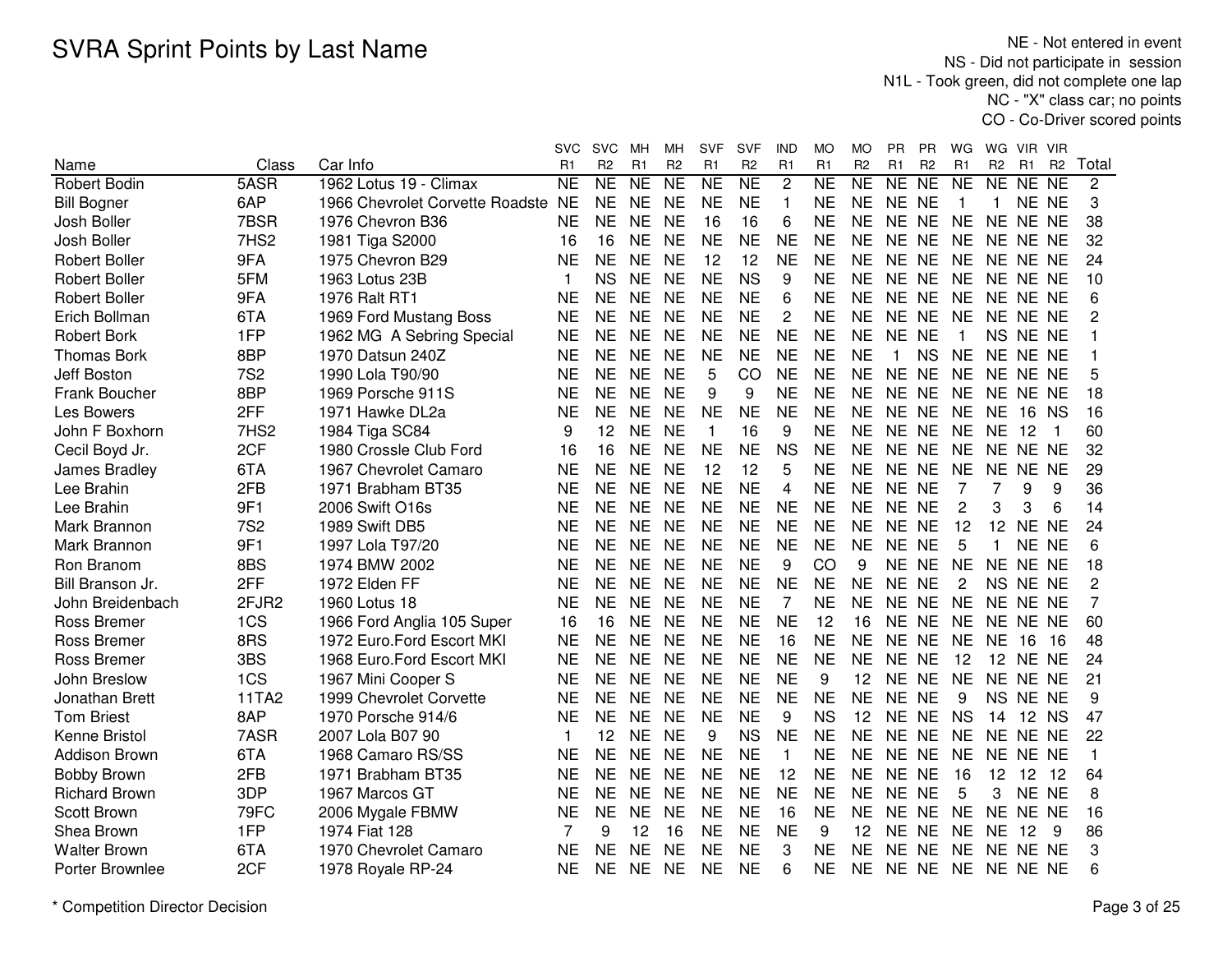NE - Not entered in event NS - Did not participate in session N1L - Took green, did not complete one lap NC - "X" class car; no pointsCO - Co-Driver scored points

|                         |                  |                                    | svc       | <b>SVC</b>          | мн        | MН             | <b>SVF</b> | <b>SVF</b>     | IND            | МO        | MО             | PR    | PR             | WG        | WG             | VIR.          | <b>VIR</b>     |                |
|-------------------------|------------------|------------------------------------|-----------|---------------------|-----------|----------------|------------|----------------|----------------|-----------|----------------|-------|----------------|-----------|----------------|---------------|----------------|----------------|
| Name                    | Class            | Car Info                           | R1        | R <sub>2</sub>      | R1        | R <sub>2</sub> | R1         | R <sub>2</sub> | R1             | R1        | R <sub>2</sub> | R1    | R <sub>2</sub> | R1        | R <sub>2</sub> | R1            | R <sub>2</sub> | Total          |
| Del Bruce               | 6AP              | 1971 Chevrolet Corvette Roadste NE |           | $\overline{\sf NE}$ | <b>NE</b> | NE             | NE         | NE             | N <sub>E</sub> | <b>NE</b> | NE             | NE    | NE             | 3         | 4              | NE NE         |                | $\overline{7}$ |
| Doug Bruce              | 3EP              | 1959 Austin Healey Sprite          | <b>NE</b> | <b>NE</b>           | <b>NE</b> | <b>NE</b>      | <b>NE</b>  | <b>NE</b>      | 4              | <b>NE</b> | <b>NE</b>      | NE NE |                | <b>NE</b> |                | NE NE NE      |                | 4              |
| Mark Brummond           | 8RS              | 1985 Alfa Romeo GTV6               | <b>NE</b> | <b>NE</b>           | <b>NE</b> | <b>NE</b>      | <b>NE</b>  | <b>NE</b>      | <b>NE</b>      | <b>NE</b> | <b>NE</b>      | NE NE |                | <b>NE</b> | <b>NE</b>      | 6             | 1              | 7              |
| Skip Bryan              | 8BS              | 1972 BMW 2002                      | <b>NE</b> | <b>NE</b>           | <b>NE</b> | <b>NE</b>      | <b>NE</b>  | <b>NE</b>      | $\overline{7}$ | 9         | 12             | NE NE |                | <b>NE</b> | <b>NE</b>      | 9             | <b>NS</b>      | 37             |
| Doc Bundy               | 5FM              | 1964 Lotus 23B                     | <b>NE</b> | <b>NE</b>           | <b>NE</b> | <b>NE</b>      | <b>NE</b>  | <b>NE</b>      | 16             | 16        | 16             | NE NE |                | 16        | 16             | NE NE         |                | 80             |
| Doc Bundy               | 9FA              | 1978 Lotus 79                      | <b>NE</b> | <b>NE</b>           | <b>NE</b> | <b>NE</b>      | <b>NE</b>  | <b>NE</b>      | <b>NE</b>      | <b>NE</b> | <b>NE</b>      | NE NE |                | 16        | 16             | NE NE         |                | 32             |
| <b>Hobart Buppert</b>   | 5ASR             | 1969 Lola T70 MKIII                |           | <b>NS</b>           | <b>NE</b> | <b>NE</b>      | <b>NE</b>  | <b>NE</b>      | 16             | <b>NE</b> | <b>NE</b>      | NE NE |                | 12        | 12             | $12 \quad 12$ |                | 64             |
| Fred Burke              | 5ASR             | 1962 Cooper Monaco-Ferrari         | <b>NE</b> | <b>NE</b>           | <b>NE</b> | <b>NE</b>      | <b>NE</b>  | <b>NE</b>      | 3              | <b>NE</b> | <b>NE</b>      | NE NE |                | <b>NE</b> |                | NE NE NE      |                | 3              |
| John Burke              | 11GTP3           | 1999 Riley Scott MK III 13         | <b>NE</b> | NE                  | <b>NE</b> | <b>NE</b>      | <b>NE</b>  | <b>NE</b>      | <b>NE</b>      | <b>NE</b> | <b>NE</b>      | NE NE |                | 6         | 6              | NE NE         |                | 12             |
| <b>Skott Burkland</b>   | 8BP              | 1969 Porsche 911                   | <b>NE</b> | <b>NE</b>           | <b>NE</b> | <b>NE</b>      | <b>NE</b>  | <b>NE</b>      | $\mathbf{1}$   | 12        | <b>NS</b>      | 16    | 16             | <b>NS</b> | <b>NS</b>      | 12 12         |                | 69             |
| Robert Burnside         | 2CF              | 1979 Crossle 35F                   | <b>NE</b> | <b>NE</b>           | <b>NE</b> | <b>NE</b>      | 12         | 9              | <b>NE</b>      | <b>NE</b> | <b>NE</b>      | NE NE |                | <b>NE</b> | NE NE NE       |               |                | 21             |
| <b>Robert Burnside</b>  | 2FF              | 1970 Titan MK6                     | <b>NE</b> | <b>NE</b>           | <b>NE</b> | <b>NE</b>      | <b>NE</b>  | <b>NE</b>      | $\overline{4}$ | <b>NE</b> | <b>NE</b>      | NE NE |                | <b>NE</b> | NE NE NE       |               |                | 4              |
| David Burton            | 3CP              | 1964 Porsche 356C Coupe            | <b>NE</b> | <b>NE</b>           | <b>NE</b> | <b>NE</b>      | <b>NE</b>  | <b>NE</b>      | 7              | <b>NE</b> | <b>NE</b>      | NE NE |                | <b>NE</b> |                | NE NE NE      |                | 7              |
| <b>Jack Busch</b>       | 6BP              | 1967 Jaguar XKE                    | <b>NE</b> | <b>NE</b>           | <b>NE</b> | <b>NE</b>      | <b>NE</b>  | <b>NE</b>      | <b>NE</b>      | <b>NE</b> | <b>NE</b>      | NE NE |                | 12        | 9              | NE NE         |                | 21             |
| Randy Byboth            | 1FP              | 1964 MG Midget                     | <b>NE</b> | <b>NE</b>           | <b>NE</b> | <b>NE</b>      | <b>NE</b>  | <b>NE</b>      | <b>NE</b>      | <b>NE</b> | <b>NE</b>      | NE NE |                | 12        | 12             | NE NE         |                | 24             |
| <b>Patrick Byrne</b>    | 3BS              | 1958 Alfa Romeo Sprint Veloce F NE |           | <b>NE</b>           | <b>NE</b> | <b>NE</b>      | <b>NE</b>  | <b>NE</b>      | 16             | <b>NE</b> | <b>NE</b>      | NE NE |                | <b>NE</b> | NE NE NE       |               |                | 16             |
| <b>Andrew Byrnes</b>    | 3CP              | 1963 Elva Courier MKIII            | <b>NE</b> | <b>NE</b>           | <b>NE</b> | <b>NE</b>      | <b>NE</b>  | <b>NE</b>      | 3              | <b>NE</b> | <b>NE</b>      | NE NE |                | <b>NE</b> |                | NE NE NE      |                | 3              |
| Kurt Byrnes             | PW               | 1951 MG TD                         | <b>NE</b> | <b>NE</b>           | <b>NE</b> | <b>NE</b>      | <b>NE</b>  | <b>NE</b>      | 5              | <b>NE</b> | <b>NE</b>      | NE NE |                | <b>NE</b> |                | NE NE NE      |                | 5              |
| David Calafato          | 7VS <sub>2</sub> | 1989 Swift DB2                     | <b>NE</b> | <b>NE</b>           | <b>NE</b> | <b>NE</b>      | <b>NE</b>  | <b>NE</b>      | 5              | <b>NE</b> | <b>NE</b>      | NE NE |                | <b>NE</b> |                | NE NE NE      |                | 5              |
| George Calfo            | 10GT2            | 1992 Porsche 911                   | 12        | 16                  | <b>NE</b> | <b>NE</b>      | <b>NE</b>  | <b>NE</b>      | <b>NE</b>      | <b>NE</b> | <b>NE</b>      | NE NE |                | <b>NE</b> |                | NE NE NE      |                | 28             |
| George Calfo            | 8BP              | 1970 Porsche 911S                  | 4         | 6                   | <b>NE</b> | <b>NE</b>      | <b>NE</b>  | <b>NE</b>      | 4              | <b>NE</b> | <b>NE</b>      | NE NE |                | <b>NE</b> |                | NE NE NE      |                | 14             |
| Tom Calicchio           | 9FA              | 1976 March 76B                     | NE        | <b>NE</b>           | <b>NE</b> | <b>NE</b>      | <b>NE</b>  | <b>NE</b>      | <b>NE</b>      | <b>NE</b> | <b>NE</b>      | NE NE |                | 9         |                | NE NE NE      |                | 9              |
| Les Cannaday            | 318BS            | 1971 Datsun 1200                   | NE        | <b>NE</b>           | <b>NE</b> | <b>NE</b>      | <b>NE</b>  | <b>NE</b>      | <b>NE</b>      | <b>NE</b> | <b>NE</b>      | NE NE |                | <b>NC</b> | 8              | NE NE         |                | 8              |
| David Cannon            | 11MP2            | 2006 Ferrari 430 Challenge         | <b>NE</b> | <b>NE</b>           | <b>NE</b> | <b>NE</b>      | <b>NE</b>  | <b>NE</b>      | 6              | 16        | 16             | NE NE |                | <b>NE</b> |                | NE NE NE      |                | 38             |
| David Cannon            | 10MP             | 2006 Ferrari 430 Challenge         | <b>NE</b> | <b>NE</b>           | <b>NE</b> | <b>NE</b>      | <b>NE</b>  | <b>NE</b>      | <b>NE</b>      | <b>NE</b> | <b>NE</b>      | NE NE |                | 16        | 16             | NE NE         |                | 32             |
| Russ Cappa              | 8BS              | 1968 Datsun 510                    | <b>NE</b> | <b>NE</b>           | <b>NE</b> | <b>NE</b>      | <b>NE</b>  | <b>NE</b>      | <b>NE</b>      | <b>NE</b> | <b>NE</b>      | NE NE |                | <b>NS</b> | 6              | NE NE         |                | 6              |
| Arnold Carbaugh Jr      | 2FVS             | 1991 Protoform FV                  | <b>NE</b> | <b>NE</b>           | <b>NE</b> | <b>NE</b>      | <b>NE</b>  | <b>NE</b>      | <b>NE</b>      | <b>NE</b> | <b>NE</b>      | NE NE |                | 16        | 16             | NE NE         |                | 32             |
| <b>Richard Carlino</b>  | 7BSR             | 1977 Chevron B36                   | 12        | 12                  | 12        | 12             | <b>NE</b>  | <b>NE</b>      | <b>NS</b>      | <b>NE</b> | <b>NE</b>      | NE NE |                | <b>NE</b> |                | NE NE NE      |                | 48             |
| Tony Carpanzano         | 9F <sub>2</sub>  | 1993 Reynard 93H FA                | <b>NE</b> | <b>NE</b>           | <b>NE</b> | <b>NE</b>      | <b>NE</b>  | <b>NE</b>      | <b>NE</b>      | <b>NE</b> | <b>NE</b>      | 16    | <b>NS</b>      | <b>NE</b> |                | NE NE NE      |                | 16             |
| <b>William Carson</b>   | 1FP              | 1967 MG Midget                     | <b>NE</b> | <b>NE</b>           | <b>NE</b> | <b>NE</b>      | <b>NE</b>  | <b>NE</b>      | 16             | <b>NE</b> | <b>NE</b>      | NE NE |                | <b>NE</b> |                | NE NE NE      |                | 16             |
| <b>Randall Cassling</b> | 11MP2            | 2005 Porsche GT3 Cup               | 4         | <b>NS</b>           | <b>NE</b> | <b>NE</b>      | <b>NE</b>  | <b>NE</b>      | <b>NE</b>      | <b>NE</b> | <b>NE</b>      | NE NE |                | <b>NE</b> |                | NE NE NE      |                | 4              |
| Jim Caudle              | 6BP              | 1969 Chevrolet Corvette            | <b>NE</b> | <b>NE</b>           | <b>NE</b> | <b>NE</b>      | <b>NE</b>  | <b>NE</b>      | 6              | <b>NE</b> | <b>NE</b>      | NE NE |                | <b>NE</b> | NE NE NE       |               |                | 6              |
| <b>Robert Caudle</b>    | 6AP              | 1971 Chevrolet Corvette Roadste    | <b>NE</b> | NE                  | <b>NE</b> | <b>NE</b>      | <b>NE</b>  | <b>NE</b>      | 9              | <b>NE</b> | <b>NE</b>      | NE NE |                | <b>NE</b> | NE NE NE       |               |                | 9              |
| Geoffrey Cecil          | 3EP              | 1972 Porsche 914/4                 | <b>NE</b> | <b>NE</b>           | 16        | 16             | <b>NE</b>  | <b>NE</b>      | <b>NE</b>      | <b>NE</b> | <b>NE</b>      | NE NE |                | <b>NE</b> |                | NE NE NE      |                | 32             |
| Dan Chapman             | 2FJR2            | 1961 Cooper T56                    | <b>NE</b> | <b>NE</b>           | <b>NE</b> | <b>NE</b>      | <b>NE</b>  | <b>NE</b>      | 6              | <b>NE</b> | <b>NE</b>      | NE NE |                | <b>NE</b> |                | NE NE NE      |                | 6              |
| <b>Howard Cherry</b>    | 5ASR             | 1966 Porsche 910                   | 12        | <b>NS</b>           | <b>NE</b> | <b>NE</b>      | <b>NE</b>  | <b>NE</b>      | <b>NS</b>      | <b>NE</b> | <b>NE</b>      | NE NE |                | <b>NE</b> |                | NE NE NE      |                | 12             |
| Craig Chima             | 8AP              | 1962 Lotus 7                       | <b>NE</b> | <b>NE</b>           | <b>NE</b> | <b>NE</b>      | <b>NE</b>  | <b>NE</b>      | <b>NE</b>      | 16        | <b>NS</b>      | NE NE |                | <b>NS</b> |                | 24 NE NE      |                | 40             |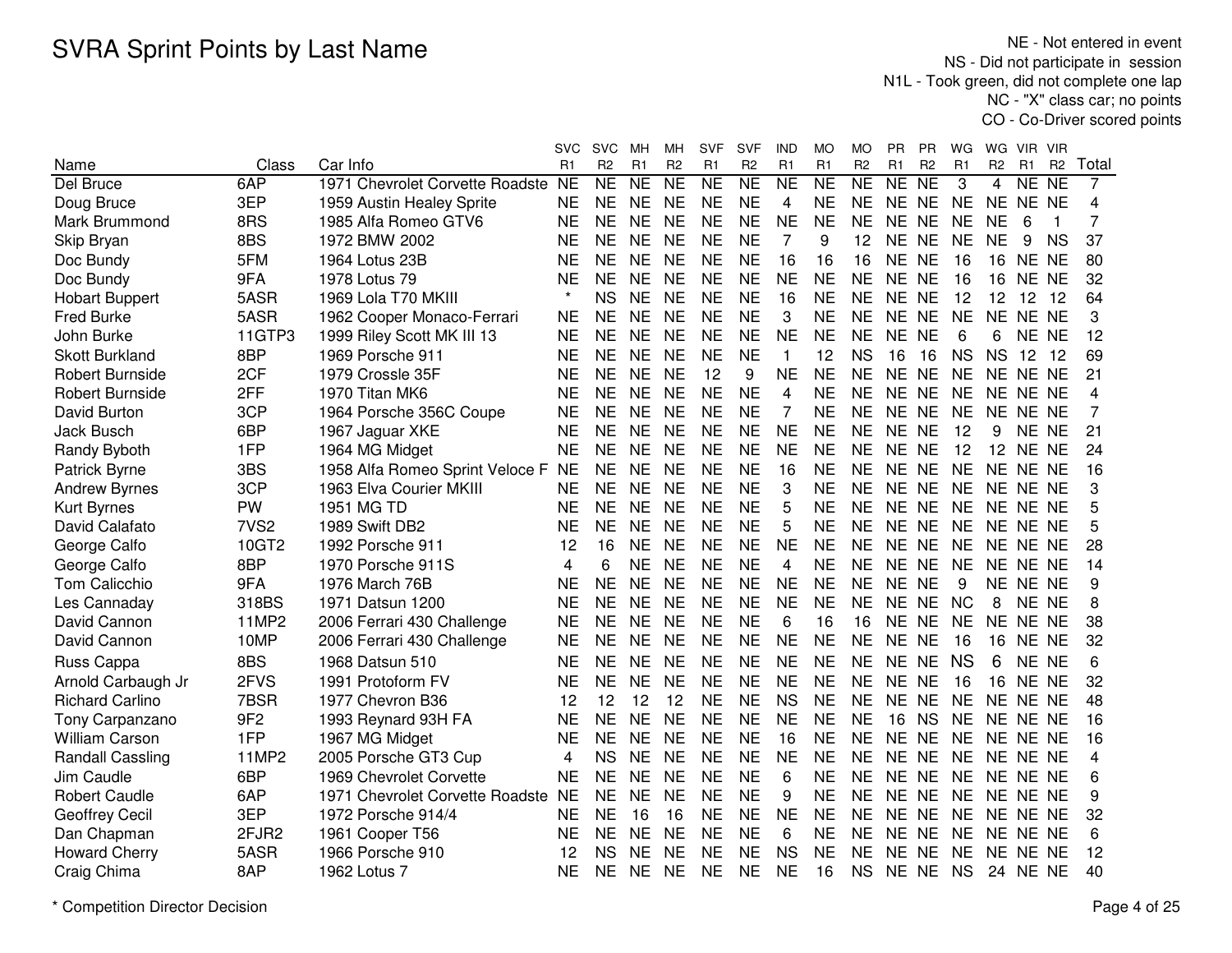|                         |                  |                                  | svc            | <b>SVC</b>          | мн        | MН             | <b>SVF</b> | <b>SVF</b>     | IND            | МO             | MО             | PR           | PR             | WG             | WG             | VIR.            | -VIR           |                |
|-------------------------|------------------|----------------------------------|----------------|---------------------|-----------|----------------|------------|----------------|----------------|----------------|----------------|--------------|----------------|----------------|----------------|-----------------|----------------|----------------|
| Name                    | Class            | Car Info                         | R1             | R <sub>2</sub>      | R1        | R <sub>2</sub> | R1         | R <sub>2</sub> | R1             | R1             | R <sub>2</sub> | R1           | R <sub>2</sub> | R <sub>1</sub> | R <sub>2</sub> | R1              | R <sub>2</sub> | Total          |
| Derek Chima             | 1FP              | 1966 MG Midget                   | <b>NE</b>      | $\overline{\sf NE}$ | <b>NE</b> | NE             | NE         | NE             | NE             | 16             | 16             | NE           | NE             | $\mathbf{1}$   | 1              | NE NE           |                | 34             |
| Frank Cioppettini       | 11TA2            | 1998 Chevrolet Camaro            | 7              | 9                   | <b>NE</b> | <b>NE</b>      | <b>NE</b>  | <b>NE</b>      | <b>NE</b>      | <b>NE</b>      | <b>NE</b>      | <b>NE</b>    | <b>NE</b>      | <b>NE</b>      | NE NE NE       |                 |                | 16             |
| <b>Eddie Claridge</b>   | 9FA5             | 1982 Theodore TY02               | <b>NE</b>      | <b>NE</b>           | <b>NE</b> | <b>NE</b>      | <b>NE</b>  | <b>NE</b>      | <b>NE</b>      | <b>NE</b>      | <b>NE</b>      | $\mathbf{1}$ | <b>NS</b>      | <b>NE</b>      | NE NE NE       |                 |                |                |
| Nicolas Clemence        | 8CP              | 1967 Porsche 911S                | <b>NE</b>      | <b>NE</b>           | <b>NE</b> | <b>NE</b>      | <b>NE</b>  | <b>NE</b>      | 6              | <b>NE</b>      | <b>NE</b>      | NE NE        |                | <b>NS</b>      | NS NE NE       |                 |                | 6              |
| Debbie Cloud            | 10SC3            | 2006 Ford Fusion SC              | 12             | 16                  | <b>NE</b> | <b>NE</b>      | <b>NE</b>  | <b>NE</b>      | 4              | 16             | 12             | NE NE        |                | <b>NE</b>      | <b>NE</b>      | 7               | <b>NS</b>      | 67             |
| Debbie Cloud            | 11TA2            | 2000 Ford Mustang Cobra          | 6              | <b>NS</b>           | <b>NE</b> | <b>NE</b>      | <b>NE</b>  | <b>NE</b>      | <b>NS</b>      | $\overline{7}$ | <b>NS</b>      | NE NE        |                | <b>NE</b>      | <b>NE</b>      | 9               | <b>NS</b>      | 22             |
| Debbie Cloud            | 6MP              | 1995 Ford Mustang Cobra          | 1              | 7                   | <b>NE</b> | <b>NE</b>      | <b>NE</b>  | <b>NE</b>      | <b>NS</b>      | 9              | <b>NS</b>      | NE NE        |                | <b>NE</b>      | NE NS NS       |                 |                | 17             |
| John Cloud              | 10SC3            | 2006 Ford Fusion SC              | $\overline{7}$ | 12                  | <b>NE</b> | <b>NE</b>      | <b>NE</b>  | <b>NE</b>      | 3              | 12             | 9              | NE NE        |                | <b>NE</b>      | <b>NE</b>      | 6               | 7              | 56             |
| John Cloud              | 11TA2            | 2000 Ford Mustang Cobra          | 9              | 1                   | <b>NE</b> | <b>NE</b>      | <b>NE</b>  | <b>NE</b>      | $\overline{7}$ | 6              | <b>NS</b>      | NE NE        |                | <b>NE</b>      | <b>NE</b>      | 12              | -12            | 47             |
| John Cloud              | 6MP              | 1998 Ford Mustang Cobra          | <b>NE</b>      | <b>NE</b>           | <b>NE</b> | <b>NE</b>      | <b>NE</b>  | <b>NE</b>      | 12             | 1              | <b>NS</b>      | NE NE        |                | <b>NE</b>      | <b>NE</b>      | 16              | -16            | 45             |
| <b>Richard Cloutier</b> | 6GT <sub>2</sub> | 1965 Ford Mustang                | <b>NE</b>      | <b>NE</b>           | <b>NE</b> | <b>NE</b>      | <b>NE</b>  | <b>NE</b>      | 16             | <b>NE</b>      | <b>NE</b>      | NE NE        |                | 12             | NS NE NE       |                 |                | 28             |
| <b>Colin Comer</b>      | 11TA2            | 1995 Ford Mustang                | <b>NE</b>      | <b>NE</b>           | <b>NE</b> | <b>NE</b>      | 4          | 12             | <b>NE</b>      | <b>NE</b>      | <b>NE</b>      | NE NE        |                | <b>NE</b>      | NE NE NE       |                 |                | 16             |
| Ceasar Cone             | 3CP              | 1967 Alfa Romeo Duetto           | 5              | 5                   | <b>NE</b> | <b>NE</b>      | <b>NE</b>  | <b>NE</b>      | <b>NE</b>      | 9              | 9              | <b>NE</b>    | <b>NE</b>      | <b>NE</b>      | NE NE NE       |                 |                | 28             |
| Ceasar Cone             | 3EP              | 1967 Alfa Romeo Duetto           | <b>NE</b>      | <b>NE</b>           | <b>NE</b> | <b>NE</b>      | <b>NE</b>  | <b>NE</b>      | <b>NE</b>      | <b>NE</b>      | <b>NE</b>      | <b>NE</b>    | <b>NE</b>      | <b>NE</b>      | <b>NE</b>      | -1              | 9              | 10             |
| Mark Congleton          | 7VS <sub>2</sub> | 1985 Lola T598                   | <b>NE</b>      | <b>NE</b>           | <b>NE</b> | <b>NE</b>      | 6          | 5              | 12             | 12             | 7              | NE NE        |                | <b>NE</b>      | NE NE NE       |                 |                | 42             |
| David Conrad            | 1FP              | 1959 MG A                        | <b>NE</b>      | <b>NE</b>           | <b>NE</b> | <b>NE</b>      | <b>NE</b>  | <b>NE</b>      | <b>NE</b>      | <b>NE</b>      | <b>NE</b>      | NE NE        |                | 9              | 9              | NE NE           |                | 18             |
| <b>Mark Coombs</b>      | <b>7S2</b>       | 1990 Lola T90/90                 | <b>NE</b>      | <b>NE</b>           | <b>NE</b> | <b>NE</b>      | 16         | 12             | <b>NE</b>      | $\mathbf{1}$   | 12             | NE NE        |                | <b>NE</b>      | <b>NE</b>      | 9               | 12             | 62             |
| Owen Coon               | 3M               | 1994 SCCA Enterprises Spec Ra NE |                | <b>NE</b>           | <b>NE</b> | <b>NE</b>      | <b>NE</b>  | <b>NE</b>      | 12             | <b>NE</b>      | <b>NE</b>      | NE NE        |                | <b>NE</b>      | NE NE NE       |                 |                | 12             |
| Phil Cooper             | 3DP              | 1974 MG B                        | <b>NE</b>      | <b>NE</b>           | <b>NE</b> | <b>NE</b>      | <b>NE</b>  | <b>NE</b>      | <b>NE</b>      | <b>NE</b>      | <b>NE</b>      | NE NE        |                | 6              | 9              | NE NE           |                | 15             |
| Sebastian Coppola       | 9FA5             | 1970 Lola T192                   | <b>NE</b>      | <b>NE</b>           | <b>NE</b> | <b>NE</b>      | <b>NE</b>  | <b>NE</b>      | 5              | <b>NE</b>      | <b>NE</b>      | NE NE        |                | <b>NE</b>      | NE NE NE       |                 |                | 5              |
| Kevin Corrigan          | 8BS              | 1973 Alfa Romeo GTV              | <b>NE</b>      | <b>NE</b>           | <b>NE</b> | <b>NE</b>      | <b>NE</b>  | <b>NE</b>      | <b>NE</b>      | <b>NE</b>      | <b>NE</b>      | NE NE        |                | <b>NS</b>      |                | <b>12 NE NE</b> |                | 12             |
| <b>Richard Corrow</b>   | PW               | 1947 Kurtis Kraft Midget         | <b>NE</b>      | <b>NE</b>           | <b>NE</b> | <b>NE</b>      | <b>NE</b>  | <b>NE</b>      | 12             | <b>NE</b>      | <b>NE</b>      | NE NE        |                | <b>NE</b>      |                | NE NE NE        |                | 12             |
| Larry Coste             | 1CS              | 1965 Mini Cooper S               | <b>NE</b>      | <b>NE</b>           | <b>NE</b> | <b>NE</b>      | <b>NE</b>  | <b>NE</b>      | <b>NE</b>      | <b>NE</b>      | <b>NE</b>      | NE NE        |                | 12             | 12             | NE NE           |                | 24             |
| Alan Costich            | 3EP              | 1968 MG B GT                     | <b>NE</b>      | <b>NE</b>           | <b>NE</b> | <b>NE</b>      | <b>NE</b>  | <b>NE</b>      | $\overline{c}$ | <b>NE</b>      | <b>NE</b>      | NE NE        |                | $\mathbf{1}$   | 4              | NE NE           |                | 7              |
| Harry Covington         | 10GT2            | 1997 Porsche RSR                 | <b>NE</b>      | <b>NE</b>           | <b>NE</b> | <b>NE</b>      | <b>NE</b>  | <b>NE</b>      | 5              | 9              | <b>NS</b>      | NE NE        |                | <b>NE</b>      | NE NE NE       |                 |                | 14             |
| Dan Cowdrey             | 5ASR             | 1966 Lola T70 Mark II            | <b>NE</b>      | <b>NE</b>           | <b>NE</b> | <b>NE</b>      | <b>NE</b>  | <b>NE</b>      | 12             | <b>NE</b>      | <b>NE</b>      | NE NE        |                | <b>NE</b>      | NE NE NE       |                 |                | 12             |
| Dan Cowdrey             | 2PCF             | 1970 Titan MK6                   | <b>NE</b>      | <b>NE</b>           | <b>NE</b> | <b>NE</b>      | <b>NE</b>  | <b>NE</b>      | <b>NC</b>      | <b>NE</b>      | <b>NE</b>      | NE NE        |                | <b>NE</b>      | NE NE NE       |                 |                | 0              |
| Norm Cowdrey            | 2PCF             | 1972 Crossle 172 CF              | <b>NE</b>      | <b>NE</b>           | <b>NE</b> | <b>NE</b>      | <b>NE</b>  | <b>NE</b>      | <b>NC</b>      | <b>NE</b>      | <b>NE</b>      | NE NE        |                | <b>NE</b>      | NE NE NE       |                 |                | 0              |
| Mark Craig              | 3CP              | 1972 Triumph Spitfire            | <b>NE</b>      | <b>NE</b>           | <b>NE</b> | <b>NE</b>      | <b>NE</b>  | <b>NE</b>      | <b>NE</b>      | 1              |                | NE NE        |                | <b>NE</b>      | NE NE NE       |                 |                | 2              |
| <b>Stanley Crawford</b> | 10GT2            | 1973 Porsche 911 RSR             | <b>NE</b>      | <b>NE</b>           | <b>NE</b> | <b>NE</b>      | <b>NE</b>  | <b>NE</b>      | 6              | 7              | 12             | <b>NE</b>    | <b>NE</b>      | <b>NE</b>      | NE NE NE       |                 |                | 25             |
| John Cropper            | 6BP              | 1965 Shelby GT350                | <b>NE</b>      | <b>NE</b>           | <b>NE</b> | <b>NE</b>      | <b>NE</b>  | <b>NE</b>      | <b>NE</b>      | <b>NE</b>      | <b>NE</b>      | NE NE        |                | 1              | 2              | NE NE           |                | 3              |
| Roy Crowninshield       | 3CP              | 1968 Alfa Romeo Duetto           | <b>NE</b>      | <b>NE</b>           | <b>NE</b> | <b>NE</b>      | <b>NE</b>  | <b>NE</b>      | <b>NE</b>      | 3              | $\mathbf{1}$   | NE           | <b>NE</b>      | <b>NE</b>      | NE NE NE       |                 |                | 4              |
| John Crusoe             | 6GTU             | 1970 Porsche 914/6               | <b>NE</b>      | <b>NE</b>           | <b>NE</b> | <b>NE</b>      | <b>NE</b>  | <b>NE</b>      | 3              | <b>NE</b>      | <b>NE</b>      | NE NE        |                | <b>NE</b>      | NE NE NE       |                 |                | 3              |
| Drew Cullen             | 3EP              | 1967 MG BGT                      | <b>NE</b>      | <b>NE</b>           | <b>NE</b> | <b>NE</b>      | <b>NE</b>  | <b>NE</b>      | <b>NE</b>      | <b>NE</b>      | <b>NE</b>      | NE NE        |                | $\overline{2}$ | NS NE NE       |                 |                | $\overline{c}$ |
| James Cullen            | 5ASR             | 1968 Lola T70 MK 3B              | 16             | 16                  | <b>NE</b> | <b>NE</b>      | 16         | 16             | <b>NS</b>      | <b>NE</b>      | <b>NE</b>      | NE NE        |                | $\mathbf{1}$   |                | NS NE NE        |                | 65             |
| James Cullen            | 8BP              | 1972 Porsche 914/6               | 6              | 16                  | <b>NE</b> | <b>NE</b>      | 12         | <b>NS</b>      | 5              | <b>NE</b>      | <b>NE</b>      | NE NE        |                | <b>NS</b>      | 1              | NE NE           |                | 40             |
| James Cullen            | 11MP2            | 2007 Porsche GT3 Cup             | <b>NE</b>      | <b>NE</b>           | <b>NE</b> | <b>NE</b>      | <b>NC</b>  | <b>NC</b>      | 5              | <b>NE</b>      | <b>NE</b>      | NE NE        |                | <b>NE</b>      | NE NE NE       |                 |                | 5              |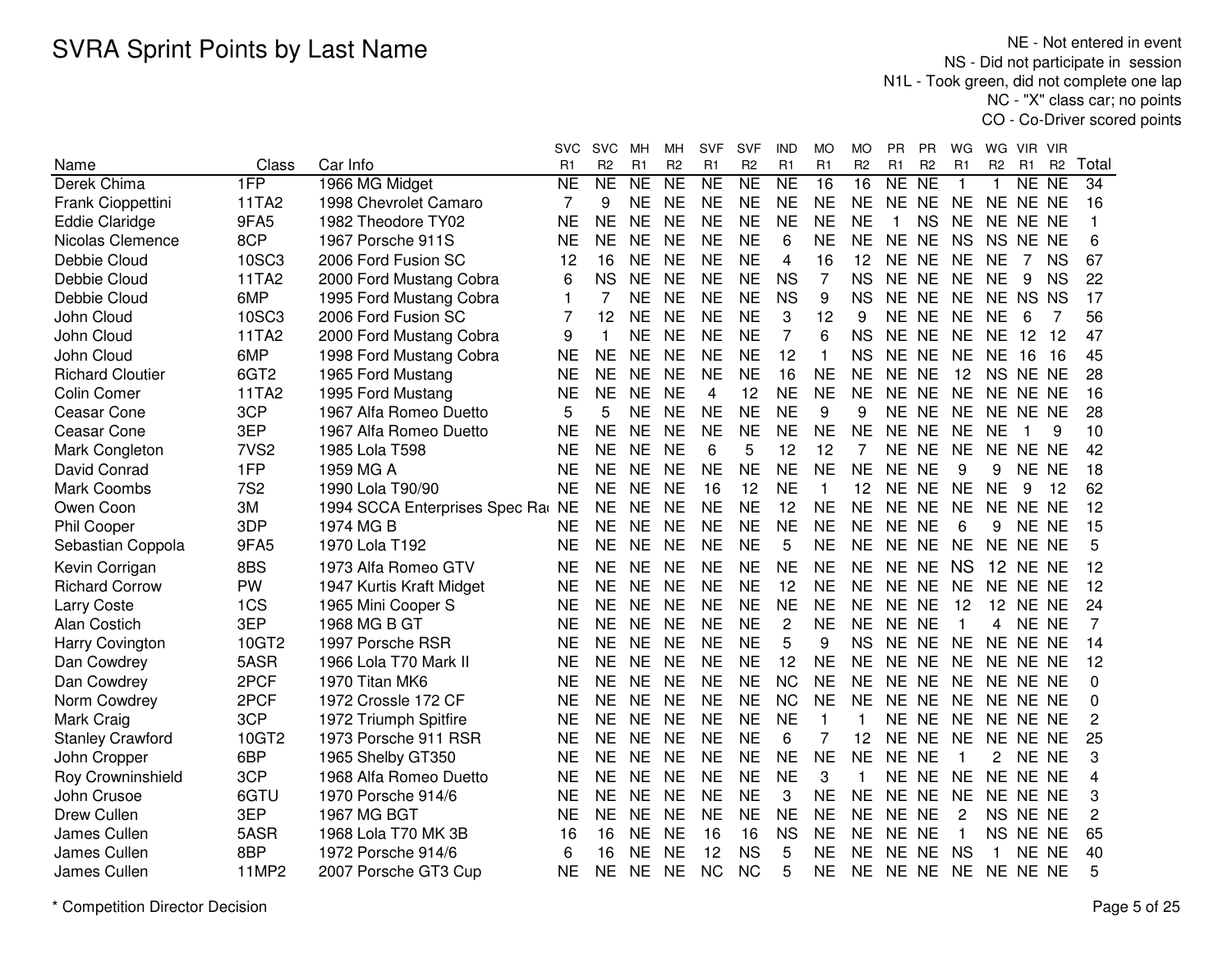NE - Not entered in event NS - Did not participate in session N1L - Took green, did not complete one lap NC - "X" class car; no pointsCO - Co-Driver scored points

|                          |                 |                                  | svc       | <b>SVC</b>     | мн              | MН                     | <b>SVF</b>      | SVF                    | IND            | МO        | MO                  | PR.          | <b>PR</b>           | WG              | WG              | VIR.            | <b>VIR</b>       |                |
|--------------------------|-----------------|----------------------------------|-----------|----------------|-----------------|------------------------|-----------------|------------------------|----------------|-----------|---------------------|--------------|---------------------|-----------------|-----------------|-----------------|------------------|----------------|
| Name                     | Class           | Car Info                         | R1        | R <sub>2</sub> | R1              | R <sub>2</sub>         | R1              | R <sub>2</sub>         | R1             | R1        | R <sub>2</sub>      | R1           | R <sub>2</sub>      | R1              | R <sub>2</sub>  | R <sub>1</sub>  | R <sub>2</sub>   | Total          |
| James Cullen             | 1011MP2         | 2007 Porsche GT3 Cup             | <b>NE</b> | NE             | $\overline{NE}$ | $\overline{\text{NE}}$ | $\overline{NC}$ | $\overline{\text{NC}}$ | N <sub>E</sub> | <b>NE</b> | $\overline{\sf NE}$ | NE           | $\overline{\sf NE}$ | $\overline{NE}$ | NE              | NE              | <b>NE</b>        | $\mathbf{0}$   |
| Dudley Cunningham        | 7ASR            | 1975 Toj SC205                   | <b>NE</b> | NE             | <b>NE</b>       | <b>NE</b>              | <b>NE</b>       | <b>NE</b>              | 4              | <b>NE</b> | <b>NE</b>           | NE NE        |                     | 12              |                 | <b>12 NE NE</b> |                  | 28             |
| Wade Cunningham          | 2FF             | 1972 Titan Formula Ford          | <b>NE</b> | <b>NE</b>      | <b>NE</b>       | <b>NE</b>              | <b>NE</b>       | <b>NE</b>              | 12             | <b>NE</b> | <b>NE</b>           | NE NE        |                     | <b>NE</b>       | <b>NE</b>       | <b>NE</b>       | <b>NE</b>        | 12             |
| Dan Curry                | 11GTP3          | 2008 Porsche RS Spyder           | <b>NE</b> | <b>NE</b>      | <b>NE</b>       | <b>NE</b>              | <b>NE</b>       | <b>NE</b>              | <b>NE</b>      | <b>NE</b> | <b>NE</b>           | NE NE        |                     | 7               | 7               | NE NE           |                  | 14             |
| <b>Charles Daniels</b>   | 2FF             | 1973 Crossle 32F                 | <b>NE</b> | <b>NE</b>      | <b>NE</b>       | <b>NE</b>              | <b>NE</b>       | <b>NE</b>              | 5              | <b>NE</b> | <b>NE</b>           | NE NE        |                     | <b>NE</b>       | <b>NE</b>       | NE NE           |                  | 5              |
| John Daniels Jr.         | 1GP             | 1959 Austin Healy Sprite (Speedv | <b>NE</b> | <b>NE</b>      | <b>NE</b>       | <b>NE</b>              | <b>NE</b>       | <b>NE</b>              | <b>NE</b>      | <b>NE</b> | <b>NE</b>           | NE NE        |                     | 12              | 12 <sup>2</sup> | NE NE           |                  | 24             |
| John Daniels Jr.         | 8CP             | 1965 Sunbeam Tiger               | <b>NE</b> | NE             | <b>NE</b>       | <b>NE</b>              | <b>NE</b>       | <b>NE</b>              | <b>NE</b>      | NE        | <b>NE</b>           | NE NE        |                     | <b>NS</b>       | 18              | <b>NE</b>       | <b>NE</b>        | 18             |
| <b>Charles Darrow</b>    | 3EP             | 1967 Triumph Spitfire            | <b>NE</b> | <b>NE</b>      | <b>NE</b>       | <b>NE</b>              | <b>NE</b>       | <b>NE</b>              | <b>NE</b>      | <b>NE</b> | <b>NE</b>           | 16           | <b>NS</b>           | 3               | 6               | 2               | 4                | 31             |
| Jesse Darrow             | 3EP             | 1965 Triumph Spitfire            | <b>NE</b> | <b>NE</b>      | <b>NE</b>       | <b>NE</b>              | <b>NE</b>       | <b>NE</b>              | <b>NE</b>      | <b>NE</b> | <b>NE</b>           | $\mathbf{1}$ | <b>NS</b>           | 6               | 9               | 6               | <b>NS</b>        | 22             |
| A.C. D'Augustine         | 5ASR            | 1965 Genie MK-10B                | <b>NE</b> | <b>NE</b>      | <b>NE</b>       | <b>NE</b>              | <b>NE</b>       | <b>NE</b>              | 9              | <b>NE</b> | <b>NE</b>           | NE NE        |                     | <b>NE</b>       | NE NE NE        |                 |                  | 9              |
| Rob Davenport            | 8BS             | 1972 Alfa Romeo GTV              | <b>NE</b> | <b>NE</b>      | <b>NE</b>       | <b>NE</b>              | <b>NE</b>       | <b>NE</b>              | $\mathbf 1$    | <b>NE</b> | <b>NE</b>           | NE NE        |                     | <b>NE</b>       | <b>NE</b>       | NE NE           |                  | 1              |
| George Davidson          | PW              | 1930 Bugatti T-35                | <b>NE</b> | <b>NE</b>      | <b>NE</b>       | <b>NE</b>              | <b>NE</b>       | <b>NE</b>              | 3              | <b>NE</b> | <b>NE</b>           | NE NE        |                     | <b>NE</b>       | NE NE NE        |                 |                  | 3              |
| <b>Tom Davis</b>         | 3CP             | 1964 Elva Courier                | <b>NE</b> | <b>NE</b>      | <b>NE</b>       | <b>NE</b>              | <b>NE</b>       | <b>NE</b>              | 5              | 4         | 5                   | NE NE        |                     | <b>NE</b>       | NE NE NE        |                 |                  | 14             |
| Alan Davison             | 6MP             | 2000 Panoz GTS                   | <b>NE</b> | <b>NE</b>      | <b>NE</b>       | <b>NE</b>              | <b>NE</b>       | <b>NE</b>              | 16             | <b>NE</b> | <b>NE</b>           | NE NE        |                     | <b>NE</b>       | NE NE NE        |                 |                  | 16             |
| Henk de Boer             | 9BOSS           | 2007 Panoz DP01 Champ car        | <b>NE</b> | <b>NE</b>      | <b>NE</b>       | <b>NE</b>              | <b>NE</b>       | <b>NE</b>              | <b>NC</b>      | <b>NC</b> | <b>NC</b>           | NE NE        |                     | <b>NC</b>       | NC.             | NE NE           |                  | 0              |
| Vincent Dean             | 5ASR            | 1961 Lotus 19B - Buick           | <b>NE</b> | <b>NE</b>      | <b>NE</b>       | <b>NE</b>              | <b>NE</b>       | <b>NE</b>              | 4              | <b>NE</b> | <b>NE</b>           | NE NE        |                     | <b>NE</b>       | NE NE NE        |                 |                  | 4              |
| <b>William Deary</b>     | 6BP             | 1966 Shelby GT350                | <b>NE</b> | <b>NE</b>      | <b>NE</b>       | <b>NE</b>              | 9               | 12                     | <b>NE</b>      | <b>NE</b> | <b>NE</b>           | NE NE        |                     | <b>NE</b>       | NE NE NE        |                 |                  | 21             |
| Michael Defenbau         | 6GTO            | 1973 Porsche 911 RSR             | 12        | 12             | <b>NE</b>       | <b>NE</b>              | <b>NE</b>       | <b>NE</b>              | 16             | <b>NE</b> | <b>NE</b>           | NE NE        |                     | <b>NE</b>       | NE NE NE        |                 |                  | 40             |
| John Deford              | 8BP             | 1973 Porsche 914/6               | 16        | <b>NS</b>      | <b>NE</b>       | <b>NE</b>              | <b>NE</b>       | <b>NE</b>              | <b>NE</b>      | <b>NE</b> | <b>NE</b>           | NE NE        |                     | <b>NE</b>       | NE NE NE        |                 |                  | 16             |
| Anthony Dellavecchia     | 6TA             | 1967 Chevrolet Camaro            | <b>NE</b> | <b>NE</b>      | <b>NE</b>       | <b>NE</b>              | <b>NE</b>       | <b>NE</b>              | <b>NE</b>      | <b>NE</b> | <b>NE</b>           | NE NE        |                     | 7               | $\overline{7}$  | NE NE           |                  | 14             |
| Chris DeMinco            | 8CP             | 1979 Mazda RX 7                  | <b>NE</b> | <b>NE</b>      | <b>NE</b>       | <b>NE</b>              | <b>NE</b>       | <b>NE</b>              | 12             | <b>NE</b> | <b>NE</b>           | 16           | 16                  | <b>NE</b>       | NE NE NE        |                 |                  | 44             |
| Leigh Derby              | 3EP             | 1968 Triumph Spitfire            | <b>NE</b> | <b>NE</b>      | <b>NE</b>       | <b>NE</b>              | <b>NE</b>       | <b>NE</b>              | <b>NE</b>      | <b>NE</b> | <b>NE</b>           | NE NE        |                     | <b>NE</b>       | <b>NE</b>       | 9               | N <sub>1</sub> L | 9              |
| Logan Dernoshek          | 3DP             | 1966 Chevrolet Yenko Stinger Co  | <b>NE</b> | NE             | <b>NE</b>       | <b>NE</b>              | <b>NE</b>       | <b>NE</b>              | 16             | <b>NE</b> | NE.                 | NE NE        |                     | <b>NE</b>       | NE NE NE        |                 |                  | 16             |
| John DeSantis            | 6AS             | 1965 Ford Mustang                | <b>NE</b> | NE             | <b>NE</b>       | <b>NE</b>              | <b>NE</b>       | <b>NE</b>              | <b>NE</b>      | <b>NE</b> | <b>NE</b>           | NE NE        |                     | 6               | 6               | NE NE           |                  | 12             |
| <b>Bob Desloge</b>       | 8CP             | 1972 Lotus Europa                | <b>NE</b> | <b>NE</b>      | <b>NE</b>       | <b>NE</b>              | <b>NE</b>       | <b>NE</b>              | <b>NE</b>      | <b>NE</b> | <b>NE</b>           | <b>NE</b>    | <b>NE</b>           | <b>NE</b>       | <b>NE</b>       | 9               | <b>NS</b>        | 9              |
| <b>Robert DeVincenzi</b> | 7HS2            | 1984 March Apache                | <b>NE</b> | <b>NE</b>      | <b>NE</b>       | <b>NE</b>              | <b>NE</b>       | <b>NE</b>              | <b>NE</b>      | 16        | 16                  | NE NE        |                     | <b>NE</b>       | NE NE NE        |                 |                  | 32             |
| <b>Scott Dick</b>        | 9F1             | 1997 Lola T97/20                 | <b>NE</b> | <b>NE</b>      | <b>NE</b>       | <b>NE</b>              | <b>NE</b>       | <b>NE</b>              | 5              | <b>NE</b> | <b>NE</b>           | NE NE        |                     | <b>NE</b>       | NE NE NE        |                 |                  | 5              |
| Don Dimitriadis          | 6TA             | 1967 Ford Mustang T/A            | <b>NE</b> | <b>NE</b>      | <b>NE</b>       | <b>NE</b>              | $\mathbf{1}$    | <b>NS</b>              | <b>NE</b>      | <b>NE</b> | <b>NE</b>           | NE NE        |                     | <b>NE</b>       | NE NE NE        |                 |                  | 1              |
| <b>Jack Dinehart</b>     | 9F <sub>2</sub> | 1995 Van Dieman F2000            | <b>NE</b> | <b>NE</b>      | <b>NE</b>       | <b>NE</b>              | <b>NE</b>       | <b>NE</b>              | <b>NE</b>      | <b>NE</b> | <b>NE</b>           | NE NE        |                     | 12              | 16              | NE NE           |                  | 28             |
| <b>Rick Dittman</b>      | 11MP1           | 2007 Chevrolet Corvette          | <b>NE</b> | <b>NE</b>      | <b>NE</b>       | <b>NE</b>              | $\mathbf 1$     | <b>NS</b>              | <b>NE</b>      | <b>NE</b> | <b>NE</b>           | NE NE        |                     | <b>NE</b>       | NE NE NE        |                 |                  | $\mathbf{1}$   |
| <b>Richard Dobush</b>    | 8AP             | 1973 Porsche 911 RS              | <b>NE</b> | NE             | <b>NE</b>       | <b>NE</b>              | <b>NE</b>       | <b>NE</b>              | <b>NE</b>      | <b>NE</b> | <b>NE</b>           | NE NE        |                     | <b>NS</b>       | 8               | NE NE           |                  | 8              |
| <b>Brian Dolan</b>       | 6BP             | 1966 Ford Mustang GT350          | <b>NE</b> | <b>NE</b>      | <b>NE</b>       | <b>NE</b>              | <b>NE</b>       | <b>NE</b>              | <b>NE</b>      | <b>NE</b> | <b>NE</b>           | NE NE        |                     | <b>NE</b>       | <b>NE</b>       | 12 <sub>2</sub> | <b>NS</b>        | 12             |
| Charlie Dolan            | 1FP             | 1957 MG A                        | <b>NE</b> | <b>NE</b>      | <b>NE</b>       | <b>NE</b>              | <b>NE</b>       | <b>NE</b>              | <b>NE</b>      | <b>NE</b> | <b>NE</b>           | NE NE        |                     | <b>NE</b>       | <b>NE</b>       | 16              | 12               | 28             |
| Charlie Dolan            | 8DP             | 1974 Triumph GT6                 | <b>NE</b> | <b>NE</b>      | <b>NE</b>       | <b>NE</b>              | <b>NE</b>       | <b>NE</b>              | $\overline{7}$ | <b>NE</b> | <b>NE</b>           | NE NE        |                     | <b>NE</b>       | <b>NE</b>       | NE NE           |                  | $\overline{7}$ |
| James Dolan              | 7MR             | 1967 Ford GT40 MKIV              | <b>NE</b> | <b>NE</b>      | <b>NE</b>       | <b>NE</b>              | <b>NE</b>       | <b>NE</b>              | <b>NE</b>      | <b>NE</b> | <b>NE</b>           | NE NE        |                     | <b>NE</b>       | <b>NE</b>       | 16              | <b>NS</b>        | 16             |
| <b>Andrew Doll</b>       | 8CP             | 1970 Datsun 240Z                 | <b>NE</b> | <b>NE</b>      | <b>NE</b>       | <b>NE</b>              | <b>NE</b>       | <b>NE</b>              | <b>NE</b>      | 9         | 9                   | NE NE        |                     | <b>NE</b>       | <b>NE</b>       | NE NE           |                  | 18             |
| <b>Bruce Domeck</b>      | 2CF             | 1976 Lola T342                   | <b>NE</b> | <b>NE</b>      | <b>NE</b>       | <b>NE</b>              | 16              | 12                     | 4              | 16        | <b>NS</b>           | NE NE        |                     | 12              | 9               | 4               | 4                | 77             |
|                          |                 |                                  |           |                |                 |                        |                 |                        |                |           |                     |              |                     |                 |                 |                 |                  |                |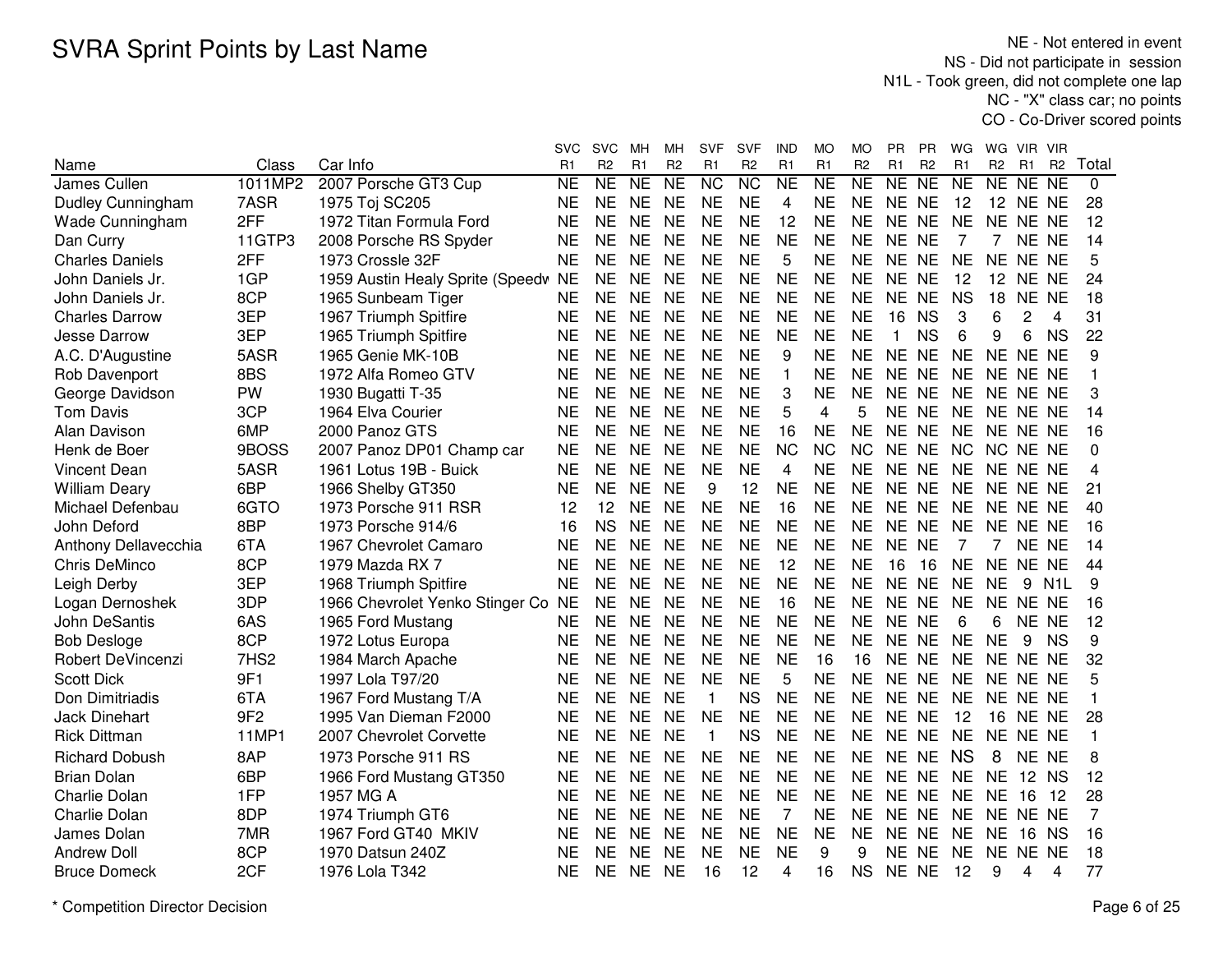NE - Not entered in event NS - Did not participate in session N1L - Took green, did not complete one lap NC - "X" class car; no pointsCO - Co-Driver scored points

|                          |            |                                    | <b>SVC</b> | <b>SVC</b>     | MН             | мн             | SVF            | <b>SVF</b>     | IND            | MO             | МO             | РR        | РR             | WG        | WG                     | VIR.            | - VIR          |                |
|--------------------------|------------|------------------------------------|------------|----------------|----------------|----------------|----------------|----------------|----------------|----------------|----------------|-----------|----------------|-----------|------------------------|-----------------|----------------|----------------|
| Name                     | Class      | Car Info                           | R1         | R <sub>2</sub> | R <sub>1</sub> | R <sub>2</sub> | R <sub>1</sub> | R <sub>2</sub> | R1             | R <sub>1</sub> | R <sub>2</sub> | R1        | R <sub>2</sub> | R1        | R <sub>2</sub>         | R1              | R <sub>2</sub> | Total          |
| Jimmy Domingos           | 2FJR1      | 1962 Cooper Formula Junior         | <b>NE</b>  | <b>NE</b>      | <b>NE</b>      | NE             | <b>NE</b>      | NE             | 9              | N <sub>E</sub> | NE             | NE NE     |                | NE        | NE NE NE               |                 |                | 9              |
| <b>Patrick Donnelly</b>  | <b>7S2</b> | 1990 Swift DB5                     | <b>NE</b>  | <b>NE</b>      | <b>NE</b>      | <b>NE</b>      | 4              | $\overline{7}$ | 5              | <b>NE</b>      | <b>NE</b>      | NE NE     |                | <b>NE</b> | NE NE NE               |                 |                | 16             |
| Michael Donohue          | 6BP        | 1963 Chevrolet Corvette Roadste NE |            | <b>NE</b>      | <b>NE</b>      | <b>NE</b>      | <b>NE</b>      | <b>NE</b>      | 12             | <b>NE</b>      | <b>NE</b>      | NE NE     |                | 9         | 12                     | NE NE           |                | 33             |
| <b>Tom Dooley</b>        | 9BOSS      | 2000 GForce IRL                    | <b>NE</b>  | <b>NE</b>      | <b>NE</b>      | <b>NE</b>      | <b>NE</b>      | <b>NE</b>      | <b>NE</b>      | <b>NE</b>      | <b>NE</b>      | NE NE     |                | <b>NC</b> | NC NE NE               |                 |                | 0              |
| David Doran              | <b>7S2</b> | 2011 Doran JE-1                    | <b>NE</b>  | <b>NE</b>      | <b>NE</b>      | <b>NE</b>      | <b>NE</b>      | <b>NE</b>      | 16             | <b>NE</b>      | <b>NE</b>      | NE NE     |                | <b>NE</b> | NE NE NE               |                 |                | 16             |
| <b>Paddins Dowling</b>   | <b>PW</b>  | 1939 Maserati 4CL                  | NE         | <b>NE</b>      | <b>NE</b>      | <b>NE</b>      | <b>NE</b>      | <b>NE</b>      | 16             | <b>NE</b>      | <b>NE</b>      | NE NE     |                | <b>NE</b> |                        | NE NE NE        |                | 16             |
| Michael Dube             | 10SC3      | 1999 Ford Taurus                   | ΝE         | <b>NE</b>      | <b>NE</b>      | <b>NE</b>      | <b>NE</b>      | <b>NE</b>      | <b>NE</b>      | <b>NE</b>      | NE.            | NE NE     |                | 5         | N <sub>1</sub> L NE NE |                 |                | 5              |
| Jerald Dulski            | 8BP        | 1972 Datsun 240Z                   | <b>NE</b>  | <b>NE</b>      | <b>NE</b>      | <b>NE</b>      | <b>NE</b>      | <b>NE</b>      | <b>NE</b>      | <b>NE</b>      | <b>NE</b>      | NE NE     |                | <b>NS</b> |                        | <b>24 NE NE</b> |                | 24             |
| Jerald Dulski            | 8BP        | 1972 Datsun 240Z                   | <b>NE</b>  | <b>NE</b>      | <b>NE</b>      | <b>NE</b>      | <b>NE</b>      | <b>NE</b>      | $\overline{2}$ | <b>NE</b>      | <b>NE</b>      | NE NE     |                | <b>NE</b> |                        | NE NE NE        |                | $\overline{c}$ |
| Keith Dunbar             | 8CP        | 1967 Lotus Elan                    | NE         | <b>NE</b>      | <b>NE</b>      | <b>NE</b>      | <b>NE</b>      | <b>NE</b>      | <b>NE</b>      | 16             | 16             | NE NE     |                | <b>NS</b> | NS NE NE               |                 |                | 32             |
| Keith Dunbar             | 6AP        | 1962 Jaguar E Type                 | NE         | <b>NE</b>      | <b>NE</b>      | <b>NE</b>      | <b>NE</b>      | <b>NE</b>      | <b>NE</b>      | <b>NE</b>      | <b>NE</b>      | NE NE     |                | 12        | 9                      | NE NE           |                | 21             |
| Charles E. Duncan        | <b>7S2</b> | 1988 Lola T88/90                   | <b>NE</b>  | <b>NE</b>      | <b>NE</b>      | <b>NE</b>      | <b>NE</b>      | <b>NE</b>      | 6              | <b>NE</b>      | <b>NE</b>      | NE NE     |                | <b>NE</b> | NE NE NE               |                 |                | 6              |
| <b>Jack Dunlap</b>       | 6GTO       | 1976 Porsche 911 targa             | <b>NE</b>  | <b>NE</b>      | <b>NE</b>      | <b>NE</b>      | <b>NE</b>      | <b>NE</b>      | 9              | <b>NE</b>      | <b>NE</b>      | NE NE     |                | <b>NE</b> |                        | NE NE NE        |                | 9              |
| Peter Dunn               | 3EP        | 1963 Morgan 4/4                    | <b>NE</b>  | <b>NE</b>      | <b>NE</b>      | <b>NE</b>      | <b>NE</b>      | <b>NE</b>      | <b>NE</b>      | <b>NE</b>      | <b>NE</b>      | NE NE     |                | <b>NE</b> | <b>NE</b>              | 3               | 5              | 8              |
| <b>Steven Durst</b>      | 7ASR       | 2003 Mazda CSR                     | 12         | <b>NS</b>      | <b>NE</b>      | <b>NE</b>      | <b>NE</b>      | <b>NE</b>      | <b>NE</b>      | <b>NE</b>      | <b>NE</b>      | NE NE     |                | 9         | 9                      | 16              | <b>NS</b>      | 46             |
| <b>Bob Eagleson</b>      | 3EP        | 1967 MG BGT                        | <b>NE</b>  | <b>NE</b>      | <b>NE</b>      | <b>NE</b>      | <b>NE</b>      | <b>NE</b>      | <b>NE</b>      | <b>NE</b>      | <b>NE</b>      | <b>NE</b> | <b>NE</b>      | 7         | 12                     | NE NE           |                | 19             |
| <b>Michael Eberhardt</b> | 6GTU       | 1972 Porsche 911                   | <b>NE</b>  | <b>NE</b>      | <b>NE</b>      | <b>NE</b>      | <b>NE</b>      | <b>NE</b>      | 5              | <b>NE</b>      | <b>NE</b>      | NE NE     |                | <b>NE</b> | NE NE NE               |                 |                | 5              |
| <b>Scott Ebert</b>       | <b>PW</b>  | 1939 Dreyer Ford special BigCar    | <b>NE</b>  | <b>NE</b>      | <b>NE</b>      | <b>NE</b>      | <b>NE</b>      | <b>NE</b>      | 2              | <b>NE</b>      | <b>NE</b>      | NE NE     |                | <b>NE</b> | NE NE NE               |                 |                | 2              |
| <b>Mitchell Eitel</b>    | 10MP       | 2006 Ferrari 430 CH                | 16         | 16             | <b>NE</b>      | <b>NE</b>      | <b>NE</b>      | <b>NE</b>      | <b>NE</b>      | <b>NE</b>      | <b>NE</b>      | NE NE     |                | <b>NE</b> | NE NE NE               |                 |                | 32             |
| <b>Mitchell Eitel</b>    | 5FM        | 1964 Elva MK7S                     | 9          | 12             | <b>NE</b>      | <b>NE</b>      | <b>NE</b>      | <b>NE</b>      | <b>NE</b>      | <b>NE</b>      | <b>NE</b>      | NE NE     |                | <b>NE</b> |                        | NE NE NE        |                | 21             |
| <b>Gary Emery</b>        | 4DM        | 1957 Arnold Special                | <b>NE</b>  | <b>NE</b>      | <b>NE</b>      | <b>NE</b>      | <b>NE</b>      | <b>NE</b>      | <b>NE</b>      | <b>NE</b>      | <b>NE</b>      | NE NE     |                | 16        | 16                     | NE NE           |                | 32             |
| <b>Travis Engen</b>      | 11GTP3     | 2005 Audi R8 LMP                   | 9          | 12             | 16             | 16             | 16             | 16             | 16             | <b>NE</b>      | <b>NE</b>      | NE NE     |                | 12        | 12                     | 16              | 16             | 157            |
| <b>Travis Engen</b>      | 5FM        | 1962 Lotus 23B                     | 12         | 16             | 16             | 16             | 16             | 16             | 12             | <b>NE</b>      | <b>NE</b>      | NE NE     |                | <b>NE</b> |                        | NE NE NE        |                | 104            |
| <b>Travis Engen</b>      | 2FB        | 1970 Chevron B17b                  | <b>NE</b>  | <b>NE</b>      | 16             | 16             | 16             | 12             | 16             | <b>NE</b>      | <b>NE</b>      | NE NE     |                | <b>NE</b> |                        | NE NE NE        |                | 76             |
| <b>Travis Engen</b>      | 9F1        | 2001 Lola T97/20                   | NE         | <b>NE</b>      | 9              | 9              | $\overline{7}$ | 7              | 9              | <b>NE</b>      | <b>NE</b>      | NE NE     |                | 3         | 6                      | 4               | 5              | 59             |
| William Engle Sr.        | 3M         | 1990 SCCA Enterprises SRF          | <b>NE</b>  | <b>NE</b>      | <b>NE</b>      | <b>NE</b>      | <b>NE</b>      | <b>NE</b>      | 9              | 16             | 16             | NE NE     |                | 16        | 16                     | NE NE           |                | 73             |
| Tom Entsminger           | 6GTU       | 1974 Datsun 240Z                   | 12         | 16             | <b>NE</b>      | <b>NE</b>      | <b>NE</b>      | <b>NE</b>      | <b>NE</b>      | <b>NE</b>      | <b>NE</b>      | NE NE     |                | <b>NE</b> |                        | NE NE NE        |                | 28             |
| Dale Erwin               | 3CP        | 1958 Porsche 356                   | 2          | 6              | <b>NE</b>      | <b>NE</b>      | <b>NE</b>      | <b>NE</b>      | <b>NS</b>      | <b>NE</b>      | <b>NE</b>      | NE NE     |                | <b>NE</b> |                        | NE NE NE        |                | 8              |
| <b>Randy Evans</b>       | 8CP        | 1969 Porsche 911S                  | <b>NE</b>  | <b>NE</b>      | <b>NE</b>      | <b>NE</b>      | <b>NE</b>      | <b>NE</b>      | 1              | <b>NE</b>      | <b>NE</b>      | NE NE     |                | <b>NE</b> |                        | NE NE NE        |                |                |
| Chris Fahan              | 9F1        | 2006 Swift 16                      | <b>NE</b>  | <b>NE</b>      | <b>NE</b>      | <b>NE</b>      | <b>NE</b>      | <b>NE</b>      | <b>NE</b>      | <b>NE</b>      | <b>NE</b>      | <b>NE</b> | <b>NE</b>      | 9         | 12                     | NE NE           |                | 21             |
| Jim Fahey                | 3EP        | 1963 Turner MK 3                   | <b>NE</b>  | <b>NE</b>      | <b>NE</b>      | <b>NE</b>      | 9              | 7              | 5              | <b>NE</b>      | <b>NE</b>      | <b>NE</b> | <b>NE</b>      | <b>NE</b> |                        | NE NE NE        |                | 21             |
| <b>Stuart Fain</b>       | 11MP2      | 2004 Porsche GT3 Cup               | 7          | 7              | <b>NE</b>      | <b>NE</b>      | <b>NE</b>      | <b>NE</b>      | <b>NE</b>      | <b>NE</b>      | <b>NE</b>      | NE        | <b>NE</b>      | <b>NE</b> | NE NE NE               |                 |                | 14             |
| <b>Robert Fairbanks</b>  | 1DS        | 1962 Austin Cooper                 | NE         | <b>NE</b>      | <b>NE</b>      | <b>NE</b>      | <b>NE</b>      | <b>NE</b>      | 1              | <b>NE</b>      | <b>NE</b>      | NE NE     |                | <b>NE</b> | NE NE NE               |                 |                | 1              |
| Dave Fairchild           | 2CF        | 1979 Zink Z-10                     | <b>NE</b>  | <b>NE</b>      | <b>NE</b>      | <b>NE</b>      | <b>NE</b>      | <b>NE</b>      | <b>NE</b>      | <b>NE</b>      | <b>NE</b>      | <b>NE</b> | NE.            | <b>NE</b> | <b>NE</b>              |                 | 6              | 13             |
| Scott Fairchild          | 2CF        | 1978 Zink Z-10                     | <b>NE</b>  | <b>NE</b>      | <b>NE</b>      | <b>NE</b>      | <b>NE</b>      | <b>NE</b>      | <b>NE</b>      | <b>NE</b>      | <b>NE</b>      | NE NE     |                | <b>NE</b> | <b>NE</b>              | 12              | 12             | 24             |
| <b>Chris Farrell</b>     | 9FA        | 1979 RALT RT2                      | <b>NE</b>  | <b>NE</b>      | <b>NE</b>      | <b>NE</b>      | <b>NE</b>      | <b>NE</b>      | 16             | <b>NE</b>      | <b>NE</b>      | <b>NE</b> | <b>NE</b>      | <b>NE</b> |                        | NE NE NE        |                | 16             |
| Kurt Fazekas             | 8AP        | 1985 Porsche 944Turbo              | <b>NE</b>  | <b>NE</b>      | <b>NE</b>      | <b>NE</b>      | 16             | 16             | 16             | 12             | 16             | NE NE     |                | <b>NS</b> | 32                     | 16 NS           |                | 124            |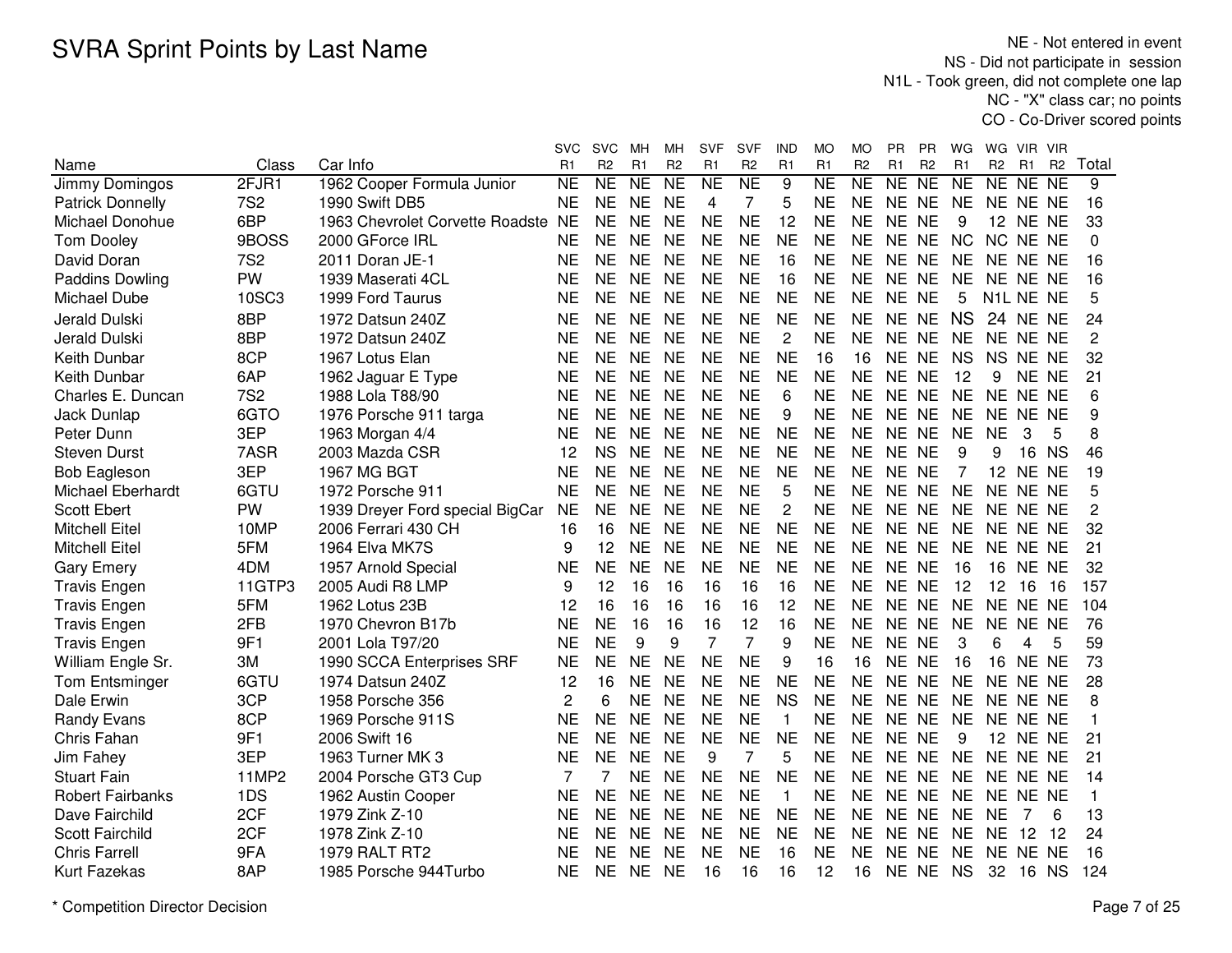NE - Not entered in event NS - Did not participate in session N1L - Took green, did not complete one lap NC - "X" class car; no pointsCO - Co-Driver scored points

|                          |                  |                                 | svc       | <b>SVC</b>     | MН             | MН             | <b>SVF</b>     | <b>SVF</b>          | IND            | МO             | MO              | PR.       | PR                  | WG             | WG.             | VIR .           | - VIR          |                |
|--------------------------|------------------|---------------------------------|-----------|----------------|----------------|----------------|----------------|---------------------|----------------|----------------|-----------------|-----------|---------------------|----------------|-----------------|-----------------|----------------|----------------|
| Name                     | Class            | Car Info                        | R1        | R <sub>2</sub> | R <sub>1</sub> | R <sub>2</sub> | R <sub>1</sub> | R <sub>2</sub>      | R <sub>1</sub> | R <sub>1</sub> | R <sub>2</sub>  | R1        | R <sub>2</sub>      | R <sub>1</sub> | R <sub>2</sub>  | R <sub>1</sub>  | R <sub>2</sub> | Total          |
| <b>Bill Feaster</b>      | 10MP             | 2001 Panoz GTS                  | <b>NE</b> | <b>NE</b>      | <b>NE</b>      | <b>NE</b>      | <b>NE</b>      | $\overline{\sf NE}$ | <b>NE</b>      | 12             | $\overline{12}$ | NE        | $\overline{\sf NE}$ | <b>NE</b>      | NE NE           |                 | <b>NE</b>      | 24             |
| <b>Bill Feaster</b>      | 6AS              | 1964 Ford Falcon                | <b>NE</b> | <b>NE</b>      | <b>NE</b>      | <b>NE</b>      | <b>NE</b>      | <b>NE</b>           | 5              | <b>NE</b>      | <b>NE</b>       | NE NE     |                     | <b>NE</b>      | NE NE NE        |                 |                | 5              |
| <b>Chris Fennell</b>     | 6BP              | 1965 Chevrolet Corvette         | <b>NE</b> | <b>NE</b>      | <b>NE</b>      | <b>NE</b>      | <b>NE</b>      | <b>NE</b>           | <b>NE</b>      | <b>NE</b>      | <b>NE</b>       | NE NE     |                     | $\overline{1}$ | $\mathbf{1}$    | NE NE           |                | $\overline{c}$ |
| <b>Storm Field</b>       | 1FP              | 1960 MG A Roadster              | <b>NE</b> | <b>NE</b>      | <b>NE</b>      | <b>NE</b>      | <b>NE</b>      | <b>NE</b>           | <b>NE</b>      | <b>NE</b>      | <b>NE</b>       | NE NE     |                     | 3              | CO.             | NE NE           |                | 3              |
| <b>Jack Finch</b>        | 10SC3            | 2006 Dodge Charger              | <b>NE</b> | <b>NE</b>      | <b>NE</b>      | <b>NE</b>      | <b>NE</b>      | <b>NE</b>           | $\overline{7}$ | <b>NE</b>      | <b>NE</b>       | NE NE     |                     | <b>NE</b>      | <b>NE</b>       | 12              | -1             | 20             |
| Kurt Fischer             | 2FF              | 1970 Lola T200                  | <b>NE</b> | <b>NE</b>      | <b>NE</b>      | <b>NE</b>      | <b>NE</b>      | <b>NE</b>           | 9              | <b>NE</b>      | <b>NE</b>       | 16        | <b>NS</b>           | 12             |                 | 12 NE NE        |                | 49             |
| Dawn Fisher              | 3CP              | 1972 Lotus Super 7              | 3         | 4              | <b>NE</b>      | <b>NE</b>      | <b>NE</b>      | <b>NE</b>           | <b>NE</b>      | <b>NE</b>      | <b>NE</b>       | NE NE     |                     | <b>NE</b>      | NE NE NE        |                 |                | 7              |
| <b>Jeff Fisher</b>       | 8BP              | 1964 Lotus Elan 26R             | <b>NE</b> | <b>NE</b>      | <b>NE</b>      | <b>NE</b>      | <b>NE</b>      | <b>NE</b>           | 3              | <b>NE</b>      | <b>NE</b>       | NE NE     |                     | <b>NE</b>      | <b>NE</b>       | 16              | - 16           | 35             |
| Mike Fisher              | 10MP             | 2000 Audi S4                    | 12        | <b>NS</b>      | <b>NE</b>      | <b>NE</b>      | <b>NE</b>      | <b>NE</b>           | 12             | <b>NE</b>      | <b>NE</b>       | NE NE     |                     | <b>NE</b>      | <b>NE</b>       | 16 NS           |                | 40             |
| <b>Richard Fisher</b>    | 3BS              | 1967 Datsun Bluebird 180 SSS    | <b>NE</b> | <b>NE</b>      | <b>NE</b>      | <b>NE</b>      | 16             | 16                  | <b>NE</b>      | <b>NE</b>      | <b>NE</b>       | NE NE     |                     | 16             |                 | <b>16 NE NE</b> |                | 64             |
| Jay FitzGerald           | 10NC             | 1974 Porsche 911                | <b>NE</b> | <b>NE</b>      | <b>NE</b>      | <b>NE</b>      | <b>NE</b>      | <b>NE</b>           | <b>NE</b>      | <b>NE</b>      | <b>NE</b>       | NE NE     |                     | <b>NC</b>      | NC NE NE        |                 |                | 0              |
| Tom Fitzgerald           | 8CP              | 1792 Datsun 240Z                | <b>NS</b> | N1L NE         |                | <b>NE</b>      | <b>NE</b>      | <b>NE</b>           | <b>NE</b>      | <b>NE</b>      | <b>NE</b>       | NE NE     |                     | <b>NS</b>      | 12 <sup>°</sup> | NE NE           |                | 12             |
| Paul Fix                 | 11TA2            | 2000 Jaguar XKR                 | <b>NE</b> | <b>NE</b>      | <b>NE</b>      | <b>NE</b>      | 16             | 16                  | $\mathbf{1}$   | <b>NE</b>      | <b>NE</b>       | NE NE     |                     | 12             | 16              | NE NE           |                | 61             |
| Scott Fohrman            | 3DP              | 1964 MG B                       | <b>NE</b> | <b>NE</b>      | <b>NE</b>      | <b>NE</b>      | <b>NE</b>      | <b>NE</b>           | <b>NE</b>      | <b>NE</b>      | <b>NE</b>       | NE NE     |                     | 9              |                 | <b>16 NE NE</b> |                | 25             |
| John Forbes              | 6GTU             | 1970 Porsche 914-6              | <b>NE</b> | <b>NE</b>      | <b>NE</b>      | <b>NE</b>      | <b>NE</b>      | <b>NE</b>           | 6              | <b>NE</b>      | <b>NE</b>       | NE NE     |                     | <b>NE</b>      | NE NE NE        |                 |                | 6              |
| Dave Foreman             | 3DP              | 1971 Porsche 914/4              | <b>NE</b> | <b>NE</b>      | <b>NE</b>      | <b>NE</b>      | <b>NE</b>      | <b>NE</b>           | 6              | <b>NE</b>      | <b>NE</b>       | NE NE     |                     | <b>NE</b>      | NE NE NE        |                 |                | 6              |
| Tom Forgione             | 10SC3            | 2002 Ford Taurus                | <b>NE</b> | <b>NE</b>      | <b>NE</b>      | <b>NE</b>      | <b>NE</b>      | <b>NE</b>           | <b>NE</b>      | <b>NE</b>      | <b>NE</b>       | NE NE     |                     | $\overline{7}$ | 12 NE           |                 | <sub>N</sub>   | 19             |
| <b>Chris Forrer</b>      | 2CF              | 1978 Tiga Formula Ford          | <b>NE</b> | <b>NE</b>      | <b>NE</b>      | <b>NE</b>      | <b>NE</b>      | <b>NE</b>           | <b>NE</b>      | <b>NE</b>      | <b>NE</b>       | NE NE     |                     | <b>NE</b>      | <b>NE</b>       | 5               | 1              | 6              |
| <b>William Foster</b>    | 6MP              | 1995 Ford Mustang               | 12        | 16             | <b>NE</b>      | <b>NE</b>      | <b>NE</b>      | <b>NE</b>           | <b>NE</b>      | 16             | 16              | NE NE     |                     | <b>NE</b>      | NE NE NE        |                 |                | 60             |
| <b>Tom Fraelich</b>      | 9FC              | 1979 March Super Vee            | <b>NE</b> | <b>NE</b>      | 16             | 16             | <b>NE</b>      | <b>NE</b>           | 16             | <b>NE</b>      | <b>NE</b>       | NE NE     |                     | <b>NE</b>      | NE NE NE        |                 |                | 48             |
| <b>Steve Francis</b>     | 8AP              | 1967 Porsche 911                | <b>NE</b> | <b>NE</b>      | <b>NE</b>      | <b>NE</b>      | <b>NE</b>      | <b>NE</b>           | <b>NE</b>      | NE             | <b>NE</b>       | NE NE     |                     | <b>NE</b>      | NE              | 7               | $-12$          | 19             |
| <b>Thomas Frankowski</b> | 4BM              | 1960 Chevrolet Corvette Roadste | <b>NE</b> | <b>NE</b>      | <b>NE</b>      | <b>NE</b>      | 12             | N <sub>1</sub> L    | <b>NE</b>      | <b>NE</b>      | <b>NE</b>       | NE NE     |                     | <b>NE</b>      | NE NE NE        |                 |                | 12             |
| Jeffrey Freeman          | 11MP2            | 2002 Porsche GT3 Cup            | <b>NE</b> | <b>NE</b>      | <b>NE</b>      | <b>NE</b>      | <b>NE</b>      | <b>NE</b>           | 9              | <b>NE</b>      | <b>NE</b>       | NE NE     |                     | <b>NE</b>      | NE NE NE        |                 |                | 9              |
| <b>Brian French</b>      | 9BOSS            | 1997 Benetton B197              | <b>NE</b> | <b>NE</b>      | <b>NE</b>      | <b>NE</b>      | <b>NE</b>      | <b>NE</b>           | <b>NC</b>      | <b>NE</b>      | <b>NE</b>       | NE NE     |                     | <b>NE</b>      | NE NE NE        |                 |                | 0              |
| James French             | 11T1             | 2001 Swift 14                   | <b>NE</b> | <b>NE</b>      | <b>NE</b>      | <b>NE</b>      | <b>NE</b>      | <b>NE</b>           | 16             | <b>NE</b>      | <b>NE</b>       | NE NE     |                     | <b>NE</b>      | NE NE NE        |                 |                | 16             |
| James French             | 9BOSS            | 1997 Jordan 197                 | <b>NE</b> | <b>NE</b>      | <b>NE</b>      | <b>NE</b>      | <b>NC</b>      | <b>NC</b>           | <b>NC</b>      | <b>NE</b>      | <b>NE</b>       | NE NE     |                     | <b>NE</b>      | NE NE NE        |                 |                | 0              |
| Gregg Frey               | 8AP              | 1970 Porsche 914/6              | <b>NE</b> | <b>NE</b>      | <b>NE</b>      | <b>NE</b>      | <b>NE</b>      | <b>NE</b>           | <b>NE</b>      | <b>NE</b>      | <b>NE</b>       | NE NE     |                     | <b>NS</b>      |                 | <b>12 NE NE</b> |                | 12             |
| John Fridirici           | 6BP              | 1966 Shelby GT350               | <b>NE</b> | <b>NE</b>      | <b>NE</b>      | <b>NE</b>      | 7              | <b>NS</b>           | <b>NE</b>      | <b>NE</b>      | <b>NE</b>       | NE NE     |                     | <b>NE</b>      | NE NE NE        |                 |                | 7              |
| Alan Friedman            | 6GTO             | 1973 Porsche 911 RSR            | <b>NE</b> | <b>NE</b>      | <b>NE</b>      | <b>NE</b>      | <b>NE</b>      | <b>NE</b>           | <b>NE</b>      | 16             | <b>NS</b>       | NE NE     |                     | <b>NE</b>      | <b>NE</b>       | 16              | 16             | 48             |
| <b>Keith Frieser</b>     | 7BSR             | 1972 Lola T290                  | <b>NE</b> | <b>NE</b>      | <b>NE</b>      | <b>NE</b>      | <b>NE</b>      | <b>NE</b>           | 9              | 16             | <b>NS</b>       | NE NE     |                     | <b>NE</b>      | NE NE NE        |                 |                | 25             |
| Keith Frieser            | 9FA              | 1973 Shadow DN1 - F1            | <b>NE</b> | <b>NE</b>      | <b>NE</b>      | <b>NE</b>      | <b>NE</b>      | <b>NE</b>           | 12             | <b>NE</b>      | <b>NE</b>       | NE NE     |                     | <b>NE</b>      | NE NE NE        |                 |                | 12             |
| Mark Furcini             | 10SC3            | 2005 Dodge Charger              | <b>NE</b> | <b>NE</b>      | <b>NE</b>      | <b>NE</b>      | <b>NE</b>      | <b>NE</b>           | 12             | <b>NE</b>      | <b>NE</b>       | NE NE     |                     | <b>NE</b>      | NE NE NE        |                 |                | 12             |
| Thomas (Tim) Gaffney     | 7HS <sub>2</sub> | 1978 Lola T492                  | <b>NE</b> | <b>NE</b>      | <b>NE</b>      | <b>NE</b>      | <b>NE</b>      | <b>NE</b>           | 12             | 9              | <b>NS</b>       | NE NE     |                     | <b>NE</b>      | NE NE NE        |                 |                | 21             |
| Claude Gagne             | 2FF              | 1972 Lotus 61M                  | <b>NE</b> | <b>NE</b>      | <b>NE</b>      | <b>NE</b>      | <b>NE</b>      | <b>NE</b>           | <b>NE</b>      | <b>NE</b>      | <b>NE</b>       | NE NE     |                     | <b>NE</b>      | <b>NE</b>       | 2               | 4              | 6              |
| Jim Gallaugher           | 6AS              | 1965 Ford Mustang               | <b>NE</b> | <b>NE</b>      | <b>NE</b>      | <b>NE</b>      | <b>NE</b>      | <b>NE</b>           | 9              | <b>NE</b>      | <b>NE</b>       | NE NE     |                     | <b>NE</b>      | NE NE NE        |                 |                | 9              |
| <b>Brian Garcia</b>      | 5GT              | 1965 BTM Cheetah Roadster       | <b>NE</b> | <b>NE</b>      | <b>NE</b>      | <b>NE</b>      | 16             | 16                  | 16             | <b>NE</b>      | <b>NE</b>       | <b>NE</b> | <b>NE</b>           | <b>NE</b>      | NE NE NE        |                 |                | 48             |
| <b>Jeffrey Garrett</b>   | 6TA              | 1967 Ford Mustang               | <b>NE</b> | <b>NE</b>      | NE             | <b>NE</b>      | <b>NE</b>      | <b>NE</b>           | 1              | ΝE             | NE.             | NE NE     |                     | <b>NE</b>      | NE NE NE        |                 |                | 1              |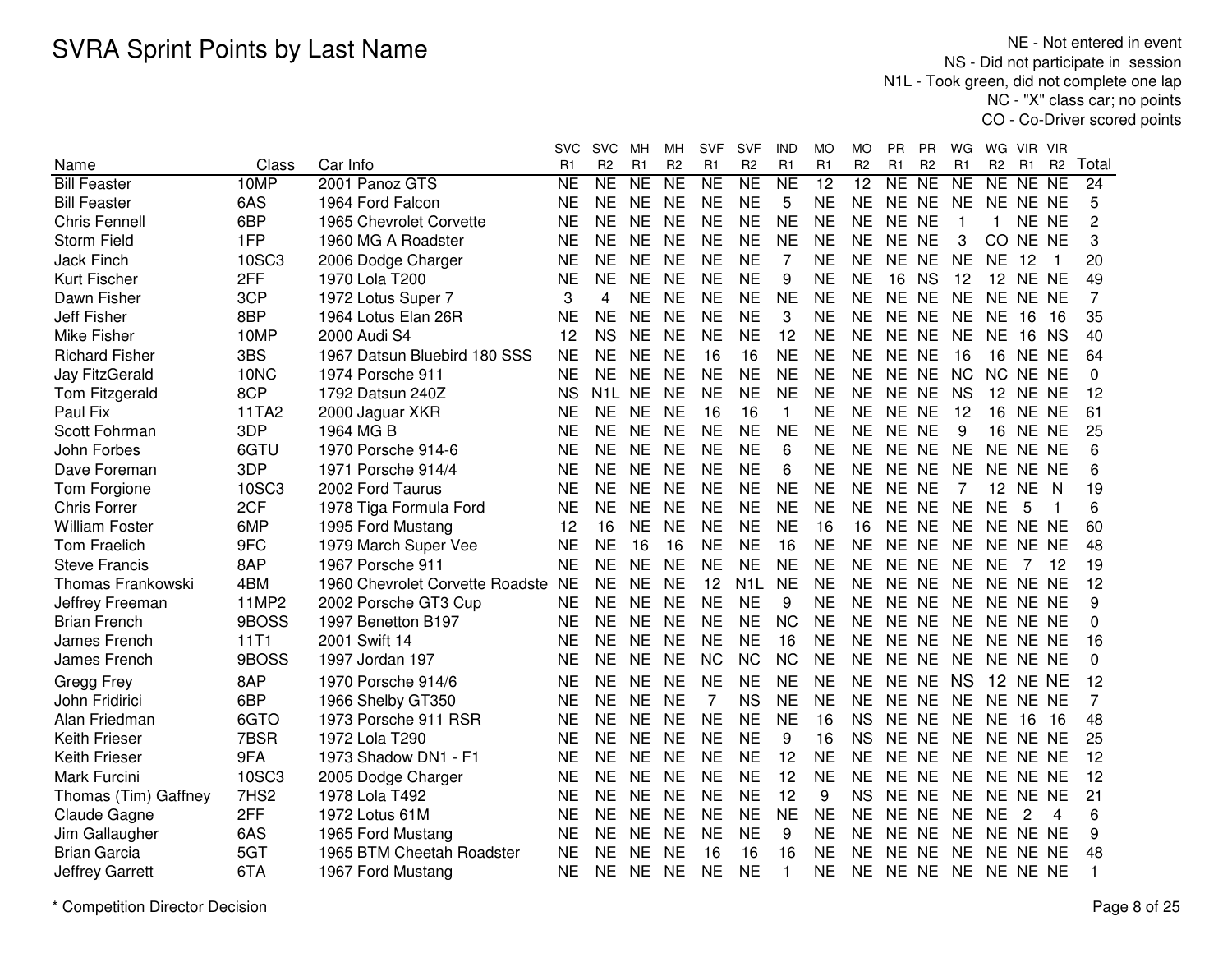NE - Not entered in event NS - Did not participate in session N1L - Took green, did not complete one lap NC - "X" class car; no pointsCO - Co-Driver scored points

|                        |                  |                                    | <b>SVC</b> | <b>SVC</b>          | мн             | MН                     | <b>SVF</b>      | <b>SVF</b>          | IND            | МO                  | MО             | PR             | ΡR             | WG             | WG             | VIR.     | VIR            |       |
|------------------------|------------------|------------------------------------|------------|---------------------|----------------|------------------------|-----------------|---------------------|----------------|---------------------|----------------|----------------|----------------|----------------|----------------|----------|----------------|-------|
| Name                   | Class            | Car Info                           | R1         | R <sub>2</sub>      | R1             | R <sub>2</sub>         | R1              | R <sub>2</sub>      | R1             | R1                  | R <sub>2</sub> | R1             | R <sub>2</sub> | R1             | R <sub>2</sub> | R1       | R <sub>2</sub> | Total |
| <b>Peter Gates</b>     | 7V <sub>S2</sub> | 1985 Swift DB2                     | <b>NE</b>  | $\overline{\sf NE}$ | N <sub>E</sub> | $\overline{\text{NE}}$ | $\overline{NE}$ | $\overline{\sf NE}$ | $\overline{7}$ | $\overline{\sf NE}$ | NE             | N <sub>E</sub> | N <sub>E</sub> | <b>NE</b>      |                | NE NE NE |                | 7     |
| John Gatto             | 7HS2             | 1984 March 84S                     | <b>NE</b>  | <b>NE</b>           | <b>NE</b>      | <b>NE</b>              | <b>NE</b>       | <b>NE</b>           | 6              | <b>NE</b>           | <b>NE</b>      | NE NE          |                | <b>NE</b>      |                | NE NE NE |                | 6     |
| Paul Gelpi             | 5BSR             | 1962 Bobsy SR2/3                   | <b>NE</b>  | <b>NE</b>           | <b>NE</b>      | <b>NE</b>              | <b>NE</b>       | <b>NE</b>           | 5              | 12                  | <b>NS</b>      | NE NE          |                | 12             | 12             | NE NE    |                | 41    |
| Paul Gelpi             | 3EP              | 1964 MG B                          | <b>NE</b>  | <b>NE</b>           | <b>NE</b>      | <b>NE</b>              | <b>NE</b>       | <b>NE</b>           | <b>NE</b>      | 12                  | <b>NS</b>      | NE NE          |                | 4              | 5              | NE NE    |                | 21    |
| Paul Gelpi             | 7VS <sub>2</sub> | 1986 Lola T86/90                   | <b>NE</b>  | <b>NE</b>           | <b>NE</b>      | <b>NE</b>              | <b>NE</b>       | <b>NE</b>           | 3              | <b>NE</b>           | <b>NE</b>      | NE NE          |                | <b>NE</b>      |                | NE NE NE |                | 3     |
| Ray Genick             | 10GT2            | 1986 Porsche 944 Turbo             | <b>NE</b>  | <b>NE</b>           | <b>NE</b>      | <b>NE</b>              | <b>NE</b>       | <b>NE</b>           | <b>NE</b>      | 1                   | <b>NS</b>      | NE NE          |                | <b>NE</b>      |                | NE NE NE |                |       |
| Michel Gensini         | 9F1              | 1991 Dallara F1 BMS-191            | <b>NE</b>  | NE                  | <b>NE</b>      | <b>NE</b>              | <b>NE</b>       | <b>NE</b>           | 16             | <b>NE</b>           | <b>NE</b>      | NE NE          |                | <b>NE</b>      |                | NE NE NE |                | 16    |
| <b>Harry Gentry</b>    | 3CP              | 1964 Ginetta G4                    | <b>NE</b>  | NE                  | <b>NE</b>      | <b>NE</b>              | <b>NE</b>       | <b>NE</b>           | <b>NE</b>      | <b>NE</b>           | <b>NE</b>      | NE NE          |                | 16             | 16             | 16       | -12            | 60    |
| V Carl George          | 1FP              | 1959 MG A                          | <b>NE</b>  | <b>NE</b>           | <b>NE</b>      | <b>NE</b>              | <b>NE</b>       | <b>NE</b>           | 9              | <b>NE</b>           | <b>NE</b>      | NE NE          |                | 6              |                |          | 5              | 28    |
| Michelle Gesse         | 3BS              | 1966 BMW 1600-2                    | <b>NE</b>  | <b>NE</b>           | <b>NE</b>      | <b>NE</b>              | 12              | 9                   | <b>NE</b>      | <b>NE</b>           | <b>NE</b>      | NE NE          |                | <b>NE</b>      | NE NE NE       |          |                | 21    |
| <b>Steve Gesse</b>     | 8BS              | 1967 BMW 1600-2                    | <b>NE</b>  | <b>NE</b>           | <b>NE</b>      | <b>NE</b>              | 12              | 12                  | <b>NE</b>      | <b>NE</b>           | <b>NE</b>      | <b>NE</b>      | <b>NE</b>      | <b>NE</b>      | NE NE NE       |          |                | 24    |
| <b>Bob Gett</b>        | 7BSR             | 1971 Chevron B19                   | <b>NE</b>  | <b>NE</b>           | <b>NE</b>      | <b>NE</b>              | <b>NE</b>       | <b>NE</b>           | $\mathbf{1}$   | <b>NE</b>           | <b>NE</b>      | NE NE          |                | <b>NE</b>      | NE NE NE       |          |                |       |
| <b>Robert Gewirtz</b>  | 11GTP3           | 2003 Riley MKXI                    | <b>NE</b>  | <b>NE</b>           | <b>NE</b>      | <b>NE</b>              | <b>NE</b>       | <b>NE</b>           | <b>NE</b>      | 16                  | 16             | NE NE          |                | <b>NE</b>      |                | NE NE NE |                | 32    |
| Peter Giddings         | <b>PWA</b>       | 1931 Alfa Romeo Tipo B P3          | <b>NE</b>  | <b>NE</b>           | <b>NE</b>      | <b>NE</b>              | <b>NE</b>       | <b>NE</b>           | 9              | <b>NE</b>           | <b>NE</b>      | NE NE          |                | <b>NE</b>      | 16             | NE NE    |                | 25    |
| Roger Gillispie        | 10GT2            | 1995 BMW M3                        | <b>NE</b>  | <b>NE</b>           | <b>NE</b>      | <b>NE</b>              | <b>NE</b>       | <b>NE</b>           | <b>NE</b>      | <b>NE</b>           | <b>NE</b>      | NE NE          |                | <b>NE</b>      | <b>NE</b>      | 16       | <b>NS</b>      | 16    |
| <b>Marc Giroux</b>     | 9F1              | 1997 Lola T97/20                   | <b>NE</b>  | <b>NE</b>           | <b>NE</b>      | <b>NE</b>              | 9               | 12                  | $\overline{7}$ | <b>NE</b>           | <b>NE</b>      | NE NE          |                | 4              | 5              | 9        | 9              | 55    |
| <b>Marc Giroux</b>     | 2FB              | 1969 Brabham BT29                  | <b>NE</b>  | <b>NE</b>           | <b>NE</b>      | <b>NE</b>              | 9               | N <sub>1</sub> L    | $\overline{7}$ | <b>NE</b>           | <b>NE</b>      | NE NE          |                | <b>NE</b>      |                | NE NE NE |                | 16    |
| <b>Charles Gladle</b>  | 6GTO             | 1970 Porsche 914/6                 | <b>NE</b>  | <b>NE</b>           | <b>NE</b>      | <b>NE</b>              | <b>NE</b>       | <b>NE</b>           | <b>NE</b>      | <b>NE</b>           | <b>NE</b>      | 1              | 16             | 6              | 5              | NE NE    |                | 28    |
| Charles Glapinski      | 83CP             | 1966 Sunbeam Tiger                 | <b>NE</b>  | <b>NE</b>           | <b>NE</b>      | <b>NE</b>              | 16              | 16                  | <b>NE</b>      | <b>NE</b>           | <b>NE</b>      | NE NE          |                | <b>NE</b>      |                | NE NE NE |                | 32    |
| <b>James Glass</b>     | 6BP              | 1965 Chevrolet Corvette Roadste    | <b>NE</b>  | NE.                 | <b>NE</b>      | <b>NE</b>              | <b>NE</b>       | <b>NE</b>           | 3              | <b>NE</b>           | <b>NE</b>      | NE NE          |                | 2              | 5              | NE NE    |                | 10    |
| <b>Gary Glojek</b>     | 8DP              | 1975 Porsche 914/4                 | <b>NE</b>  | <b>NE</b>           | <b>NE</b>      | <b>NE</b>              | 16              | 16                  | <b>NE</b>      | <b>NE</b>           | <b>NE</b>      | NE NE          |                | <b>NE</b>      | NE NE NE       |          |                | 32    |
| <b>Gary Glojek</b>     | 3EP              | 1970 Porsche 914/4                 | <b>NE</b>  | <b>NE</b>           | <b>NE</b>      | <b>NE</b>              | 12              | 12                  | <b>NE</b>      | <b>NE</b>           | <b>NE</b>      | NE NE          |                | <b>NE</b>      | NE NE NE       |          |                | 24    |
| Mark Gobble            | 10SC3            | 2002 Chevrolet Monte Carlo         | <b>NE</b>  | <b>NE</b>           | <b>NE</b>      | <b>NE</b>              | <b>NE</b>       | <b>NE</b>           | <b>NE</b>      | <b>NE</b>           | <b>NE</b>      | NE NE          |                | <b>NE</b>      | <b>NE</b>      | 5        | 9              | 14    |
| Nick Gojmeric          | 9F <sub>2</sub>  | 1980 March 802                     | <b>NE</b>  | <b>NE</b>           | <b>NE</b>      | <b>NE</b>              | 12              | 16                  | 9              | <b>NE</b>           | <b>NE</b>      | <b>NE</b>      | <b>NE</b>      | <b>NE</b>      | NE NE NE       |          |                | 37    |
| Leslie Gonda           | 6GTU             | 1973 MG B GT-V8                    | <b>NE</b>  | <b>NE</b>           | <b>NE</b>      | <b>NE</b>              | <b>NE</b>       | <b>NE</b>           | <b>NE</b>      | <b>NE</b>           | <b>NE</b>      | NE NE          |                | <b>NE</b>      | <b>NE</b>      | 16       | 16             | 32    |
| <b>Theodore Goneos</b> | 8CP              | 1968 Porsche 911                   | <b>NE</b>  | <b>NE</b>           | <b>NE</b>      | <b>NE</b>              | <b>NE</b>       | <b>NE</b>           | <b>NE</b>      | <b>NE</b>           | <b>NE</b>      | NE NE          |                | <b>NS</b>      | NC NE NE       |          |                | 0     |
| Dennis Gonzalez        | 1FP              | 1966 MG Midget                     | <b>NE</b>  | <b>NE</b>           | <b>NE</b>      | <b>NE</b>              | <b>NE</b>       | <b>NE</b>           | 1              | <b>NE</b>           | <b>NE</b>      | NE NE          |                | $\overline{1}$ | 5              | NE NE    |                | 7     |
| Dave Good              | 1FP              | 1959 MG A                          | <b>NE</b>  | <b>NE</b>           | <b>NE</b>      | <b>NE</b>              | <b>NE</b>       | <b>NE</b>           | <b>NE</b>      | <b>NE</b>           | <b>NE</b>      | NE NE          |                | $\overline{1}$ | 2              | NE NE    |                | 3     |
| Allen Goode            | 3DP              | 1967 Triumph TR4A                  | <b>NE</b>  | <b>NE</b>           | <b>NE</b>      | <b>NE</b>              | <b>NE</b>       | <b>NE</b>           | $\overline{7}$ | <b>NE</b>           | <b>NE</b>      | NE NE          |                | $\overline{4}$ | 6              | 7        | 6              | 30    |
| Piers Gormly           | 3DP              | 1961 Morgan Plus 4                 | <b>NE</b>  | <b>NE</b>           | <b>NE</b>      | <b>NE</b>              | <b>NE</b>       | <b>NE</b>           | 5              | <b>NE</b>           | <b>NE</b>      | NE NE          |                | <b>NE</b>      |                | NE NE NE |                | 5     |
| John Gorsline          | 1CS              | 1964 Mini Cooper                   | <b>NE</b>  | <b>NE</b>           | <b>NE</b>      | <b>NE</b>              | <b>NE</b>       | <b>NE</b>           | 16             | 6                   | <b>NS</b>      | NE NE          |                | 9              | 9              | NE NE    |                | 40    |
| Steve Grabski          | 8BS              | 1968 Volvo 122                     | NE         | <b>NE</b>           | <b>NE</b>      | <b>NE</b>              | <b>NE</b>       | <b>NE</b>           | <b>NE</b>      | <b>NE</b>           | <b>NE</b>      | NE NE          |                | <b>NS</b>      | 24             | NE NE    |                | 24    |
| <b>Anders Graff</b>    | 7VS <sub>2</sub> | 1986 Lola T86/90                   | <b>NE</b>  | <b>NE</b>           | <b>NE</b>      | <b>NE</b>              | 7               | $\mathbf{1}$        | <b>NE</b>      | <b>NE</b>           | <b>NE</b>      | NE NE          |                | <b>NE</b>      |                | NE NE NE |                | 8     |
| Scott Graham           | 6TA              | 1969 Pontiac Firebird              | <b>NE</b>  | <b>NE</b>           | <b>NE</b>      | <b>NE</b>              | 7               | $\overline{7}$      | <b>NS</b>      | <b>NE</b>           | <b>NE</b>      | NE NE          |                | <b>NE</b>      |                | NE NE NE |                | 14    |
| <b>August Grasis</b>   | <b>PWA</b>       | 1933 Studebaker Indy Special Ra NE |            | <b>NE</b>           | <b>NE</b>      | <b>NE</b>              | <b>NE</b>       | <b>NE</b>           | 16             | <b>NE</b>           | <b>NE</b>      | NE NE          |                | <b>NE</b>      |                | NE NE NE |                | 16    |
| Dick Greer             | 10GT1            | 1995 Chevrolet Corvette            | <b>NE</b>  | <b>NE</b>           | <b>NE</b>      | <b>NE</b>              | <b>NE</b>       | <b>NE</b>           | <b>NE</b>      | 16                  | 16             | NE.            | <b>NE</b>      | <b>NE</b>      |                | NE NE NE |                | 32    |
| <b>Nick Grewal</b>     | 2FJR1            | 1963 Lotus 27                      | <b>NE</b>  | <b>NE</b>           | <b>NE</b>      | <b>NE</b>              | <b>NE</b>       | <b>NE</b>           | 1              | ΝE                  | <b>NE</b>      | NE NE          |                | <b>NE</b>      | NE NE NE       |          |                |       |
|                        |                  |                                    |            |                     |                |                        |                 |                     |                |                     |                |                |                |                |                |          |                |       |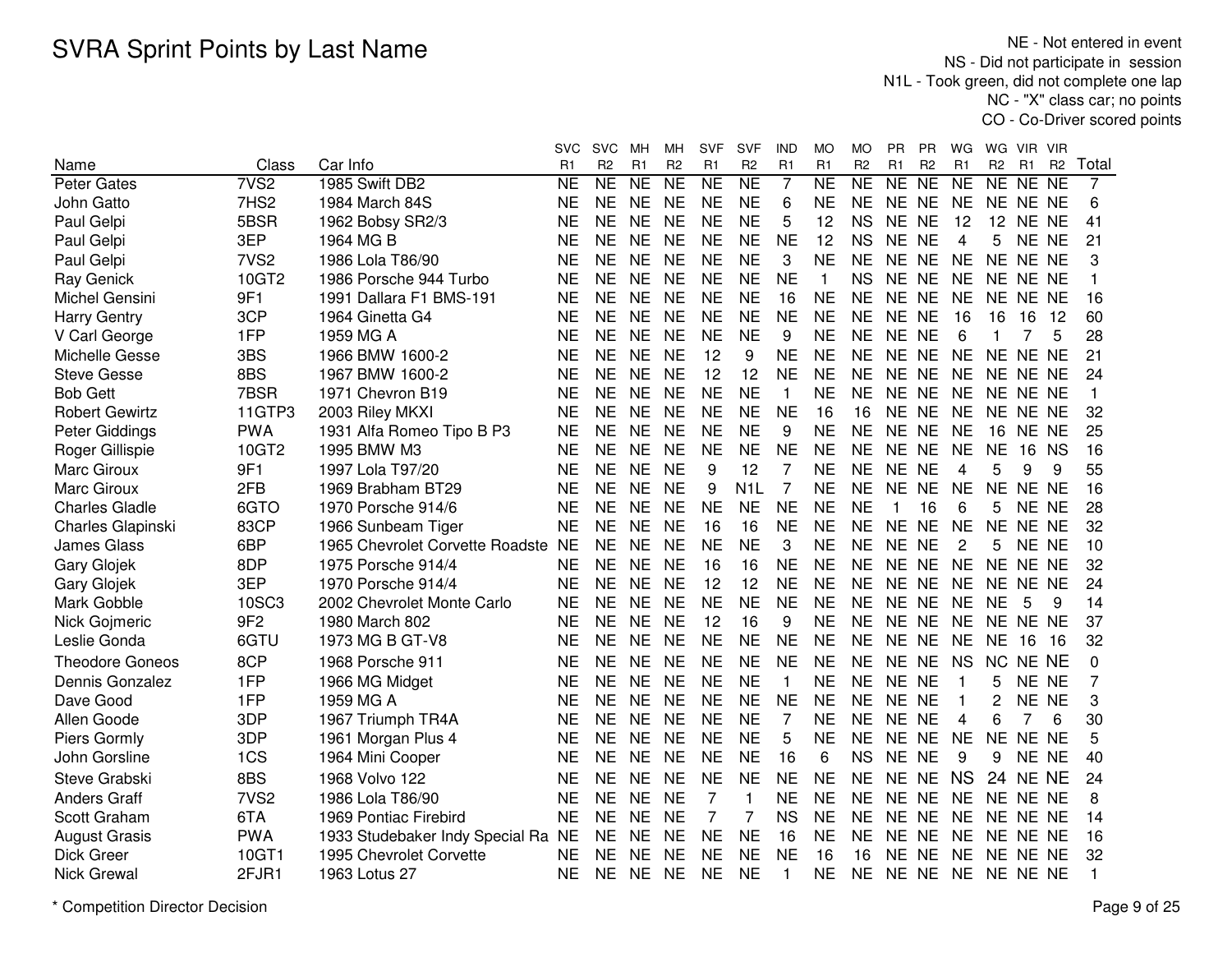NE - Not entered in event NS - Did not participate in session N1L - Took green, did not complete one lap NC - "X" class car; no pointsCO - Co-Driver scored points

|                          |                  |                                  | <b>SVC</b>   | <b>SVC</b>       | MН              | MН              | <b>SVF</b>       | <b>SVF</b>     | <b>IND</b>             | МO                  | МO             | PR        | PR             | WG              | WG             | <b>VIR</b>     | <b>VIR</b>     |                |
|--------------------------|------------------|----------------------------------|--------------|------------------|-----------------|-----------------|------------------|----------------|------------------------|---------------------|----------------|-----------|----------------|-----------------|----------------|----------------|----------------|----------------|
| Name                     | Class            | Car Info                         | R1           | R <sub>2</sub>   | R1              | R <sub>2</sub>  | R <sub>1</sub>   | R <sub>2</sub> | R1                     | R1                  | R <sub>2</sub> | R1        | R <sub>2</sub> | R1              | R <sub>2</sub> | R <sub>1</sub> | R <sub>2</sub> | Total          |
| Jerry Groose             | 6BP              | 1963 Chevrolet Corvette          | <b>NE</b>    | NE               | $\overline{NE}$ | $\overline{NE}$ | 6                | 9              | $\overline{\text{NS}}$ | $\overline{\sf NE}$ | NE             | NE        | <b>NE</b>      | $\overline{NE}$ | <b>NE</b>      | NE NE          |                | 15             |
| <b>Christopher Gross</b> | 1HP              | 1960 Austin Healey Bugeye-Sprite | <b>NE</b>    | NE               | <b>NE</b>       | <b>NE</b>       | <b>NE</b>        | <b>NE</b>      | <b>NE</b>              | <b>NE</b>           | <b>NE</b>      | NE.       | <b>NE</b>      | <b>NE</b>       | <b>NE</b>      | 12             | 12             | 24             |
| George Grote             | 10GT1            | 1993 Chevrolet Camaro            | <b>NE</b>    | NE               | <b>NE</b>       | <b>NE</b>       | <b>NE</b>        | <b>NE</b>      | <b>NE</b>              | <b>NE</b>           | <b>NE</b>      | 16        | 16             | 9               | 7              | NE NE          |                | 48             |
| <b>Thomas Grudovich</b>  | 8AP              | 1966 Ginetta G4                  | 16           | 16               | 16              | <b>NS</b>       | <b>NE</b>        | <b>NE</b>      | 12                     | <b>NE</b>           | <b>NE</b>      | <b>NE</b> | <b>NE</b>      | <b>NS</b>       | 18             | NE NE          |                | 78             |
| <b>Thomas Grudovich</b>  | 1FJR2            | 1960 Elva 200FJ                  | <b>NE</b>    | <b>NE</b>        | <b>NE</b>       | <b>NE</b>       | <b>NE</b>        | <b>NE</b>      | <b>NE</b>              | <b>NE</b>           | <b>NE</b>      | 16        | <b>NS</b>      | <b>NE</b>       |                | NE NE NE       |                | 16             |
| <b>Thomas Grudovich</b>  | 2FB              | 1967 Brabham BT21                | <b>NE</b>    | <b>NE</b>        | <b>NE</b>       | <b>NE</b>       | <b>NE</b>        | <b>NE</b>      | <b>NE</b>              | <b>NE</b>           | <b>NE</b>      | 16        | <b>NS</b>      | <b>NE</b>       |                | NE NE NE       |                | 16             |
| <b>Thomas Grudovich</b>  | 4FM              | 1960 Lola MKI                    | <b>NE</b>    | <b>NE</b>        | <b>NE</b>       | <b>NE</b>       | <b>NE</b>        | <b>NE</b>      | 16                     | <b>NE</b>           | <b>NE</b>      | NE NE     |                | <b>NE</b>       |                | NE NE NE       |                | 16             |
| <b>Thomas Grudovich</b>  | 86GTU            | 1966 Ginetta G4                  | <b>NE</b>    | <b>NE</b>        | <b>NE</b>       | <b>NE</b>       | <b>NE</b>        | <b>NE</b>      | <b>NE</b>              | <b>NC</b>           | <b>NC</b>      | NE NE     |                | <b>NE</b>       |                | NE NE NE       |                | 0              |
| Steve Grundahl           | 2FF              | 1970 Titan MK VI                 | <b>NE</b>    | NE               | <b>NE</b>       | <b>NE</b>       | 16               | 16             | N <sub>1</sub> L       | <b>NE</b>           | <b>NE</b>      | NE NE     |                | NE              |                | NE NE NE       |                | 32             |
| Steve Grundahl           | 6GTU             | 1972 Porsche 911                 | <b>NE</b>    | <b>NE</b>        | <b>NE</b>       | <b>NE</b>       | 9                | 9              | 9                      | <b>NE</b>           | <b>NE</b>      | NE NE     |                | <b>NE</b>       |                | NE NE NE       |                | 27             |
| <b>Edward Guenther</b>   | <b>7S2</b>       | 1992 Swift DB 5                  | <b>NE</b>    | <b>NE</b>        | <b>NE</b>       | <b>NE</b>       | <b>NE</b>        | <b>NE</b>      | <b>NE</b>              | <b>NE</b>           | <b>NE</b>      | NE NE     |                | <b>NE</b>       | <b>NE</b>      | 3              | 5              | 8              |
| <b>Charles Guest</b>     | 8CP              | 1981 Mazda RX7                   | 3            | 16               | <b>NE</b>       | <b>NE</b>       | <b>NE</b>        | <b>NE</b>      | 3                      | <b>NE</b>           | <b>NE</b>      | NE NE     |                | <b>NE</b>       | <b>NE</b>      | $\mathbf 1$    | 12             | 35             |
| <b>Rick Gurolnick</b>    | 3CP              | 1960 Porsche 356 Roadster        | <b>NE</b>    | <b>NE</b>        | <b>NE</b>       | <b>NE</b>       | <b>NE</b>        | <b>NE</b>      | <b>NE</b>              | 5                   | 6              | NE NE     |                | <b>NE</b>       |                | NE NE NE       |                | 11             |
| David Gussack            | 3EP              | 1963 Triumph Spitfire            | <b>NE</b>    | <b>NE</b>        | <b>NE</b>       | <b>NE</b>       | <b>NE</b>        | <b>NE</b>      | <b>NE</b>              | <b>NE</b>           | <b>NE</b>      | NE NE     |                | <b>NE</b>       | <b>NE</b>      | 12             | 16             | 28             |
| David Gussack            | 8AP              | 1972 Porsche 914/6               | 9            | 9                | <b>NE</b>       | <b>NE</b>       | <b>NE</b>        | <b>NE</b>      | <b>NE</b>              | <b>NE</b>           | <b>NE</b>      | NE NE     |                | NE              |                | NE NE NE       |                | 18             |
| David Gussack            | <b>7S2</b>       | 2001 Carbir CS2                  | <b>NE</b>    | <b>NE</b>        | <b>NE</b>       | <b>NE</b>       | <b>NE</b>        | <b>NE</b>      | <b>NE</b>              | <b>NE</b>           | <b>NE</b>      | NE NE     |                | <b>NE</b>       | <b>NE</b>      | 7              | 9              | 16             |
| <b>Tom Haacker</b>       | 11GTP1           | 1986 Porsche 962                 | 12           | 12               | <b>NE</b>       | <b>NE</b>       | <b>NE</b>        | <b>NE</b>      | <b>NE</b>              | <b>NE</b>           | <b>NE</b>      | NE NE     |                | <b>NE</b>       |                | NE NE NE       |                | 24             |
| <b>Tom Haacker</b>       | 10GT1            | 1978 Porsche 935                 | $\mathbf{1}$ | N <sub>1</sub> L | <b>NE</b>       | <b>NE</b>       | <b>NE</b>        | <b>NE</b>      | <b>NE</b>              | <b>NE</b>           | <b>NE</b>      | NE NE     |                | <b>NE</b>       |                | NE NE NE       |                | $\mathbf{1}$   |
| Scott Hackenson          | 6AS              | 1967 Ford Mustang                | <b>NE</b>    | <b>NE</b>        | <b>NE</b>       | <b>NE</b>       | 16               | 16             | 16                     | <b>NE</b>           | <b>NE</b>      | NE NE     |                | <b>NE</b>       |                | NE NE NE       |                | 48             |
| John Hagen               | 3DP              | 1963 TVR Grantura                | <b>NE</b>    | <b>NE</b>        | <b>NE</b>       | <b>NE</b>       | <b>NE</b>        | <b>NE</b>      | <b>NE</b>              | <b>NE</b>           | <b>NE</b>      | NE NE     |                | 2               | 1              | NE NE          |                | 3              |
| Douglas Hagopian         | 8BP              | 1968 Porsche 911                 | 5            | 4                | <b>NE</b>       | <b>NE</b>       | <b>NE</b>        | <b>NE</b>      | <b>NE</b>              | <b>NE</b>           | <b>NE</b>      | NE NE     |                | <b>NE</b>       |                | NE NE NE       |                | 9              |
| Gary Hagopian            | 4CM              | 1963 Jaguar XKE Coupe            | 16           | 12               | <b>NE</b>       | <b>NE</b>       | <b>NE</b>        | <b>NE</b>      | <b>NE</b>              | NE                  | <b>NE</b>      | NE NE     |                | NE              |                | NE NE NE       |                | 28             |
| Jeffress Hailand         | 2FB              | 1971 Lotus 69                    | <b>NE</b>    | <b>NE</b>        | <b>NE</b>       | <b>NE</b>       | 7                | <b>NS</b>      | $\overline{c}$         | <b>NE</b>           | <b>NE</b>      | NE NE     |                | NE              |                | NE NE NE       |                | 9              |
| David Hale               | 7VS <sub>2</sub> | 1985 Lola T598                   | <b>NE</b>    | <b>NE</b>        | <b>NE</b>       | <b>NE</b>       | <b>NE</b>        | <b>NE</b>      | 4                      | 5                   | <b>NS</b>      | NE NE     |                | <b>NE</b>       |                | NE NE NE       |                | 9              |
| Sam Halkias              | 8CP              | 1971 Triumph TR6                 | <b>NE</b>    | <b>NE</b>        | <b>NE</b>       | <b>NE</b>       | <b>NE</b>        | <b>NE</b>      | 7                      | <b>NE</b>           | <b>NE</b>      | NE NE     |                | <b>NE</b>       |                | NE NE NE       |                | $\overline{7}$ |
| Chip Halverson           | 7BSR             | 1976 Chevron B36                 | 9            | 9                | <b>NE</b>       | <b>NE</b>       | 7                | <b>NS</b>      | $\mathbf{1}$           | <b>NE</b>           | <b>NE</b>      | <b>NE</b> | <b>NE</b>      | <b>NE</b>       | <b>NE</b>      | NC NS          |                | 26             |
| <b>Bruce Hamilton</b>    | 2FB              | 1970 Brabham BT 36               | <b>NE</b>    | <b>NE</b>        | <b>NE</b>       | <b>NE</b>       | <b>NE</b>        | <b>NE</b>      | <b>NE</b>              | <b>NE</b>           | <b>NE</b>      | NE NE     |                | 9               | 16             | NE NE          |                | 25             |
| <b>Bruce Hamilton</b>    | 9F1              | 2006 Swift 016a                  | <b>NE</b>    | <b>NE</b>        | <b>NE</b>       | <b>NE</b>       | <b>NE</b>        | <b>NE</b>      | <b>NE</b>              | <b>NE</b>           | <b>NE</b>      | NE.       | <b>NE</b>      | 12              | 7              | NE NE          |                | 19             |
| Dave Handy               | 7VS <sub>2</sub> | 1985 Swift DB2                   | <b>NE</b>    | NE.              | <b>NE</b>       | <b>NE</b>       | <b>NE</b>        | <b>NE</b>      | <b>NE</b>              | 9                   | 12             | NE        | <b>NE</b>      | <b>NE</b>       | <b>NE</b>      | 16             | 16             | 53             |
| Dave Handy               | 2FB              | 1968 Brabham BT29                | <b>NE</b>    | <b>NE</b>        | <b>NE</b>       | <b>NE</b>       | <b>NE</b>        | <b>NE</b>      | <b>NE</b>              | <b>NE</b>           | <b>NE</b>      | NE NE     |                | <b>NE</b>       | <b>NE</b>      | 16             | 16             | 32             |
| Lisa Hansen              | 8BP              | 1969 Porsche 911S                | 1            | 12               | <b>NE</b>       | <b>NE</b>       | N <sub>1</sub> L | 12             | <b>NE</b>              | <b>NE</b>           | <b>NE</b>      | NE NE     |                | <b>NE</b>       |                | NE NE NE       |                | 25             |
| J. Derek Harling         | 11GTP2           | 1991 Lola T91/50                 | <b>NE</b>    | <b>NE</b>        | <b>NE</b>       | <b>NE</b>       | <b>NE</b>        | <b>NE</b>      | <b>NE</b>              | 16                  | <b>NS</b>      | NE NE     |                | 16              | $\mathbf 1$    | NE NE          |                | 33             |
| Mark Harmer              | 9FA5             | 1969 Surtees TS-5                | <b>NE</b>    | <b>NE</b>        | <b>NE</b>       | <b>NE</b>       | <b>NE</b>        | <b>NE</b>      | $\overline{7}$         | <b>NE</b>           | <b>NE</b>      | NE NE     |                | <b>NE</b>       |                | NE NE NE       |                | $\overline{7}$ |
| <b>Charles Harris</b>    | 8CP              | 1970 Porsche 911                 | 9            | <b>NS</b>        | <b>NE</b>       | <b>NE</b>       | <b>NE</b>        | <b>NE</b>      | 9                      | <b>NE</b>           | <b>NE</b>      | NE NE     |                | <b>NE</b>       |                | NE NE NE       |                | 18             |
| <b>Charles Harris</b>    | 6GTO             | 1973 Porsche RSR                 | 9            | <b>NS</b>        | <b>NE</b>       | <b>NE</b>       | <b>NE</b>        | <b>NE</b>      | <b>NS</b>              | NE                  | <b>NE</b>      | NE NE     |                | NE              |                | NE NE NE       |                | 9              |
| <b>Philip Harris</b>     | 9F <sub>2</sub>  | 1980 March 80A                   | <b>NE</b>    | NE.              | <b>NE</b>       | <b>NE</b>       | 1                | <b>NS</b>      | <b>NS</b>              | <b>NE</b>           | NE             | NE        | <b>NE</b>      | 16              |                | NS NE NE       |                | 17             |
| <b>Gary Harrison</b>     | 5FM              | 1962 Lotus 23B                   | <b>NE</b>    | <b>NE</b>        | <b>NE</b>       | <b>NE</b>       | <b>NE</b>        | <b>NE</b>      | <b>NE</b>              | 9                   | 12             | NE NE     |                | <b>NE</b>       |                | NE NE NE       |                | 21             |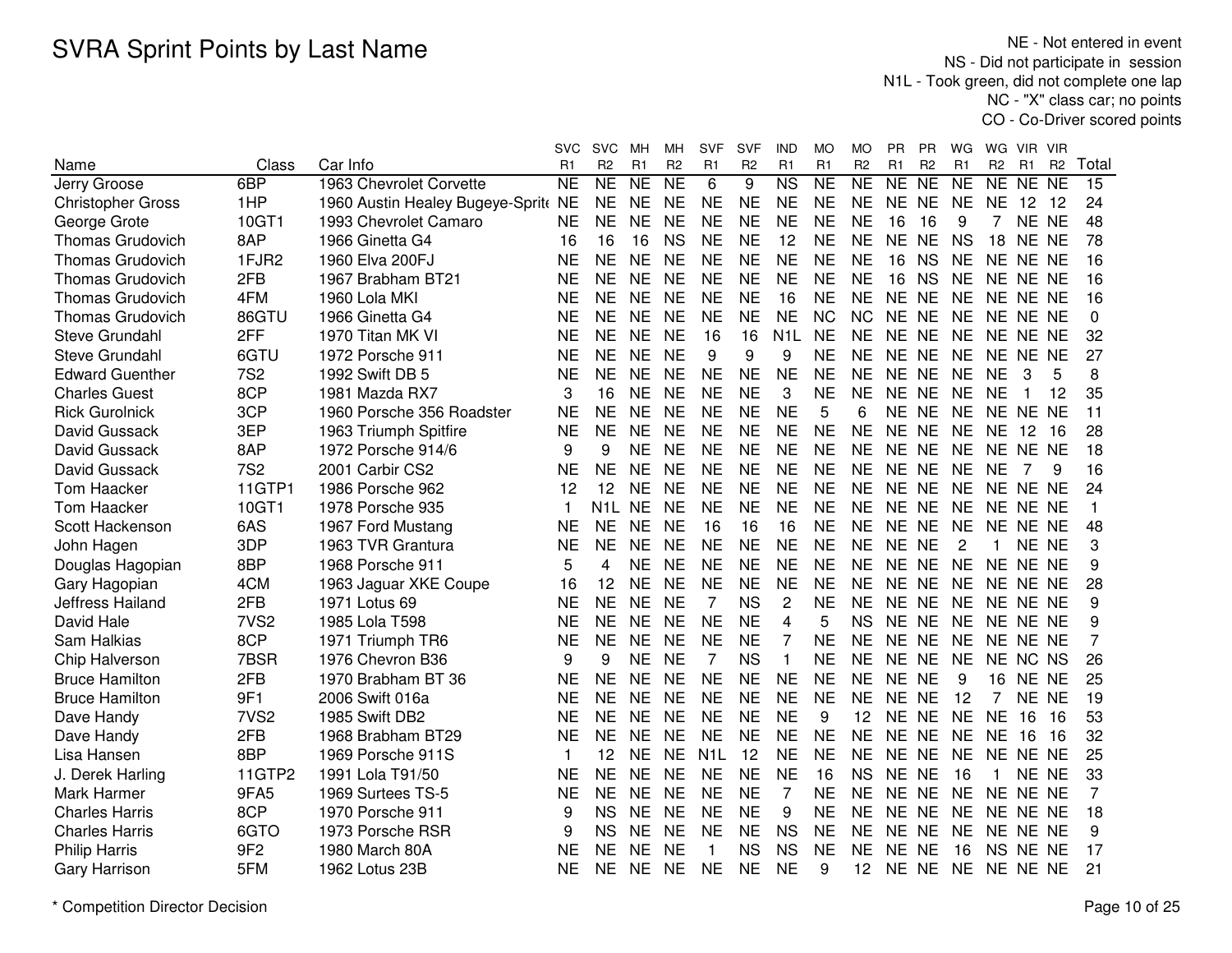|                       |                  |                                 | svc             | <b>SVC</b>     | MН             | MН             | SVF             | SVF            | IND                 | МO             | МO             | PR.            | ΡR             | WG.            | WG             | VIR.     | <b>VIR</b>     |              |
|-----------------------|------------------|---------------------------------|-----------------|----------------|----------------|----------------|-----------------|----------------|---------------------|----------------|----------------|----------------|----------------|----------------|----------------|----------|----------------|--------------|
| Name                  | Class            | Car Info                        | R1              | R <sub>2</sub> | R <sub>1</sub> | R <sub>2</sub> | R <sub>1</sub>  | R <sub>2</sub> | R1                  | R <sub>1</sub> | R <sub>2</sub> | R <sub>1</sub> | R <sub>2</sub> | R1             | R <sub>2</sub> | R1       | R <sub>2</sub> | Total        |
| <b>Chris Hartwig</b>  | 11TA2            | 1993 Ford GTS                   | $\overline{NE}$ | NE             | <b>NE</b>      | NE             | $\overline{NE}$ | NE             | $\overline{\sf NE}$ | 1              | $\overline{C}$ | NE             | N <sub>E</sub> | N <sub>E</sub> | NE             | NE NE    |                | $\mathbf{1}$ |
| John Hasty            | 3EP              | 1959 Triumph TR3A               | <b>NE</b>       | <b>NE</b>      | <b>NE</b>      | <b>NE</b>      | <b>NE</b>       | <b>NE</b>      | <b>NE</b>           | 9              | 12             | NE NE          |                | <b>NE</b>      | <b>NE</b>      | 4        | 7              | 32           |
| <b>Bob Hatle</b>      | 2FB              | 1972 Titan Formula B            | <b>NE</b>       | <b>NE</b>      | <b>NE</b>      | <b>NE</b>      | <b>NE</b>       | <b>NE</b>      | $\mathbf{1}$        | <b>NE</b>      | <b>NE</b>      | NE NE          |                | <b>NE</b>      |                | NE NE NE |                | 1            |
| Ford Heacock          | <b>PW</b>        | 1929 Ford Roadster              | <b>NE</b>       | <b>NE</b>      | <b>NE</b>      | <b>NE</b>      | <b>NE</b>       | <b>NE</b>      | $\mathbf{1}$        | <b>NE</b>      | <b>NE</b>      | NE NE          |                | <b>NE</b>      |                | NE NE NE |                | 1            |
| Kevin Head            | 10GT1            | 1987 Ford Mustang Cobra         | <b>NE</b>       | <b>NE</b>      | <b>NE</b>      | <b>NE</b>      | <b>NE</b>       | <b>NE</b>      | <b>NE</b>           | 9              | 9              | NE NE          |                | <b>NE</b>      |                | NE NE NE |                | 18           |
| Stan Heath            | 1FP              | 1959 MG A                       | <b>NE</b>       | <b>NE</b>      | <b>NE</b>      | <b>NE</b>      | <b>NE</b>       | <b>NE</b>      | <b>NE</b>           | <b>NE</b>      | <b>NE</b>      | NE NE          |                | -1             |                | NS NE NE |                | 1            |
| <b>Stirling Heath</b> | 3EP              | 1971 MG BGT                     | <b>NE</b>       | <b>NE</b>      | <b>NE</b>      | <b>NE</b>      | <b>NE</b>       | <b>NE</b>      | <b>NE</b>           | <b>NE</b>      | <b>NE</b>      | NE NE          |                | 5              | $\overline{7}$ | NE NE    |                | 12           |
| Art Hebert            | 2FJR1            | 1963 Lola Mk5A                  | <b>NE</b>       | <b>NE</b>      | <b>NE</b>      | <b>NE</b>      | <b>NE</b>       | <b>NE</b>      | 16                  | <b>NE</b>      | <b>NE</b>      | NE NE          |                | 5              | 6              | NE NE    |                | 27           |
| Chuck Hebing          | <b>10SC3</b>     | 2005 Dodge Nascar               | NE              | <b>NE</b>      | <b>NE</b>      | <b>NE</b>      | <b>NE</b>       | <b>NE</b>      | <b>NE</b>           | <b>NE</b>      | <b>NE</b>      | NE NE          |                | 9              | <b>NS</b>      | NE NE    |                | 9            |
| <b>James Heck</b>     | 6BP              | 1964 Chevrolet Corvette         | <b>NE</b>       | <b>NE</b>      | <b>NE</b>      | <b>NE</b>      | <b>NE</b>       | <b>NE</b>      | 9                   | <b>NE</b>      | <b>NE</b>      | NE NE          |                | $\mathbf{1}$   | 4              | NE NE    |                | 14           |
| Alex Heckert          | 6BP              | 1966 Chevrolet Corvette         | 6               | 9              | <b>NE</b>      | <b>NE</b>      | <b>NE</b>       | <b>NE</b>      | $\mathbf{1}$        | <b>NE</b>      | <b>NE</b>      | NE NE          |                | $\mathbf{1}$   |                | NE NE    |                | 18           |
| <b>Terry Hefty</b>    | 5BSR             | 1963 Elva Mk7S                  | <b>NE</b>       | <b>NE</b>      | <b>NE</b>      | <b>NE</b>      | <b>NE</b>       | <b>NE</b>      | <b>NE</b>           | 16             | <b>NS</b>      | NE NE          |                | <b>NE</b>      |                | NE NE NE |                | 16           |
| <b>Terry Hefty</b>    | 8CP              | 1967 Porsche 911S               | <b>NE</b>       | <b>NE</b>      | <b>NE</b>      | <b>NE</b>      | <b>NE</b>       | <b>NE</b>      | <b>NE</b>           | 7              |                | <b>NE</b>      | <b>NE</b>      | <b>NE</b>      |                | NE NE NE |                | 14           |
| <b>Altfrid Heger</b>  | 10GT1            | 1976 Porsche 935 K 1            | 16              | 16             | <b>NE</b>      | <b>NE</b>      | <b>NE</b>       | <b>NE</b>      | <b>NE</b>           | <b>NE</b>      | <b>NE</b>      | NE NE          |                | 16             | 16             | NE NE    |                | 64           |
| <b>Scott Heider</b>   | 11TA2            | 1993 Ford GTS                   | <b>NE</b>       | <b>NE</b>      | <b>NE</b>      | <b>NE</b>      | <b>NE</b>       | <b>NE</b>      | <b>NE</b>           | CO             | 12             | NE NE          |                | <b>NE</b>      |                | NE NE NE |                | 12           |
| <b>Scott Heider</b>   | 610TA            | 1970 Ford Mustang               | <b>NE</b>       | <b>NE</b>      | <b>NE</b>      | <b>NE</b>      | <b>NE</b>       | <b>NE</b>      | <b>NE</b>           | <b>NC</b>      | <b>NS</b>      | NE NE          |                | <b>NE</b>      |                | NE NE NE |                | $\Omega$     |
| <b>Bill Heifner</b>   | 11TA2            | 1993 Chevrolet Camaro IMSA      | <b>NE</b>       | <b>NE</b>      | <b>NE</b>      | <b>NE</b>      | <b>NE</b>       | <b>NE</b>      | <b>NE</b>           | 5              | 16             | NE             | <b>NE</b>      | <b>NE</b>      |                | NE NE NE |                | 21           |
| Max Heilman           | 4AP              | 1958 Jaguar XK150               | <b>NE</b>       | <b>NE</b>      | <b>NE</b>      | <b>NE</b>      | <b>NE</b>       | <b>NE</b>      | 16                  | 16             | 16             | <b>NE</b>      | <b>NE</b>      | <b>NE</b>      |                | NE NE NE |                | 48           |
| Mark Heinzelman       | 3DP              | 1973 Porsche 914/4              | <b>NE</b>       | <b>NE</b>      | <b>NE</b>      | <b>NE</b>      | <b>NE</b>       | <b>NE</b>      | <b>NE</b>           | <b>NE</b>      | <b>NE</b>      | NE NE          |                | $\mathbf{1}$   |                | NS NE NE |                | 1            |
| Daniel Helman         | 2FF              | 1972 Crossle 25                 | <b>NE</b>       | <b>NE</b>      | <b>NE</b>      | <b>NE</b>      | <b>NE</b>       | <b>NE</b>      | $\mathbf{1}$        | <b>NE</b>      | <b>NE</b>      | NE NE          |                | <b>NE</b>      |                | NE NE NE |                |              |
| Jim Hendrix           | 10GT3            | 1970 Porsche 914/6 IMSA GTU     | <b>NE</b>       | <b>NE</b>      | <b>NE</b>      | <b>NE</b>      | <b>NE</b>       | <b>NE</b>      | 9                   | <b>NE</b>      | <b>NE</b>      | NE NE          |                | <b>NE</b>      |                | NE NE NE |                | 9            |
| Don Henry             | 6AP              | 1969 Chevrolet Corvette Roadste | <b>NE</b>       | <b>NE</b>      | <b>NE</b>      | <b>NE</b>      | <b>NE</b>       | <b>NE</b>      | <b>NE</b>           | 12             | <b>NS</b>      | NE NE          |                | 5              | 6              | NE NE    |                | 23           |
| Merle Henry           | 6AP              | 1967 Chevrolet Corvette         | <b>NE</b>       | <b>NE</b>      | <b>NE</b>      | <b>NE</b>      | <b>NE</b>       | <b>NE</b>      | <b>NE</b>           | 9              | <b>NS</b>      | NE NE          |                | 7              | 5              | NE NE    |                | 21           |
| Donald Herman         | 3CP              | 1969 Datsun 2000                | <b>NE</b>       | <b>NE</b>      | <b>NE</b>      | <b>NE</b>      | $\overline{7}$  | 6              | <b>NS</b>           | <b>NE</b>      | <b>NE</b>      | NE NE          |                | <b>NE</b>      |                | NE NE NE |                | 13           |
| Gregory Herr          | 8DP              | 1972 Porsche 914/4              | NE              | <b>NE</b>      | <b>NE</b>      | <b>NE</b>      | <b>NE</b>       | <b>NE</b>      | <b>NE</b>           | 16             | 16             | NE NE          |                | <b>NE</b>      |                | NE NE NE |                | 32           |
| <b>Ted Hershey</b>    | 1FP              | 1972 MG Midget                  | <b>NE</b>       | NE.            | <b>NE</b>      | <b>NE</b>      | <b>NE</b>       | <b>NE</b>      | $\overline{7}$      | <b>NE</b>      | <b>NE</b>      | NE NE          |                | 4              | 6              | NE NE    |                | 17           |
| <b>Anthony Hess</b>   | 3DP              | 1973 MG B                       |                 | 9              | <b>NE</b>      | <b>NE</b>      | <b>NE</b>       | <b>NE</b>      | <b>NE</b>           | <b>NE</b>      | <b>NE</b>      | NE NE          |                |                | $\mathbf{1}$   | NE NE    |                | 12           |
| <b>Gary Hess</b>      | 8DP              | 1973 Porsche 914/4              | <b>NE</b>       | <b>NE</b>      | <b>NE</b>      | <b>NE</b>      | <b>NE</b>       | <b>NE</b>      | 6                   | <b>NE</b>      | <b>NE</b>      | NE NE          |                | <b>NE</b>      |                | NE NE NE |                | 6            |
| Don Heth              | 3BS              | 1966 Ford Cortina Lotus         | <b>NE</b>       | <b>NE</b>      | <b>NE</b>      | <b>NE</b>      | <b>NE</b>       | <b>NE</b>      | 9                   | <b>NE</b>      | <b>NE</b>      | NE NE          |                | <b>NE</b>      |                | NE NE NE |                | 9            |
| Robert Hibdon         | 7VS <sub>2</sub> | 1986 Swift DB2                  | <b>NE</b>       | <b>NE</b>      | <b>NE</b>      | <b>NE</b>      | <b>NE</b>       | <b>NE</b>      | <b>NE</b>           | <b>NE</b>      | <b>NE</b>      | NE NE          |                | <b>NE</b>      | <b>NE</b>      |          |                | 14           |
| Steven A Hickham      | 9F1              | 1997 Lola T97/20                | <b>NE</b>       | <b>NE</b>      | <b>NE</b>      | <b>NE</b>      | <b>NE</b>       | <b>NE</b>      | <b>NE</b>           | <b>NE</b>      | <b>NE</b>      | 16             | 12             | 7              | 9              |          |                | 58           |
| John Higgins          | 4DM              | 1959 Porsche 718RSK             | 1               | 16             | <b>NE</b>      | <b>NE</b>      | <b>NE</b>       | <b>NE</b>      | <b>NS</b>           | 16             | <b>NS</b>      | <b>NE</b>      | <b>NE</b>      | <b>NE</b>      |                | NE NE NE |                | 33           |
| John Higgins          | 11GTP1           | 1985 Porsche Fabcar             | <b>NE</b>       | <b>NE</b>      | <b>NE</b>      | <b>NE</b>      | <b>NE</b>       | <b>NE</b>      | <b>NE</b>           | <b>NS</b>      | 12             | NE NE          |                | <b>NE</b>      |                | NE NE NE |                | 12           |
| John Higgins          | 7X               | 1985 Porsche Fabcar             | <b>NC</b>       | <b>NC</b>      | <b>NE</b>      | <b>NE</b>      | <b>NE</b>       | <b>NE</b>      | <b>NC</b>           | <b>NE</b>      | <b>NE</b>      | NE NE          |                | <b>NE</b>      |                | NE NE NE |                | $\Omega$     |
| Mark Hilderbrand      | 6AP              | 1972 Chevrolet Corvette         | <b>NE</b>       | <b>NE</b>      | <b>NE</b>      | <b>NE</b>      | <b>NE</b>       | <b>NE</b>      | N <sub>1</sub> L    | <b>NE</b>      | <b>NE</b>      | NE NE          |                | <b>NE</b>      |                | NE NE NE |                | 0            |
| Colby Hillman         | 6AP              | 1969 Chevrolet Corvette         | <b>NE</b>       | <b>NE</b>      | <b>NE</b>      | <b>NE</b>      | <b>NE</b>       | <b>NE</b>      | 3                   | 16             | 16             | NE NE          |                | <b>NE</b>      |                | NE NE NE |                | 35           |
| Pete Hoekenga         | 7BSR             | 1971 Lola T212                  | <b>NE</b>       | <b>NE</b>      | <b>NE</b>      | <b>NE</b>      | <b>NE</b>       | <b>NE</b>      | N <sub>1</sub> L    | <b>NE</b>      | <b>NE</b>      | NE NE          |                | <b>NE</b>      |                | NE NE NE |                | $\Omega$     |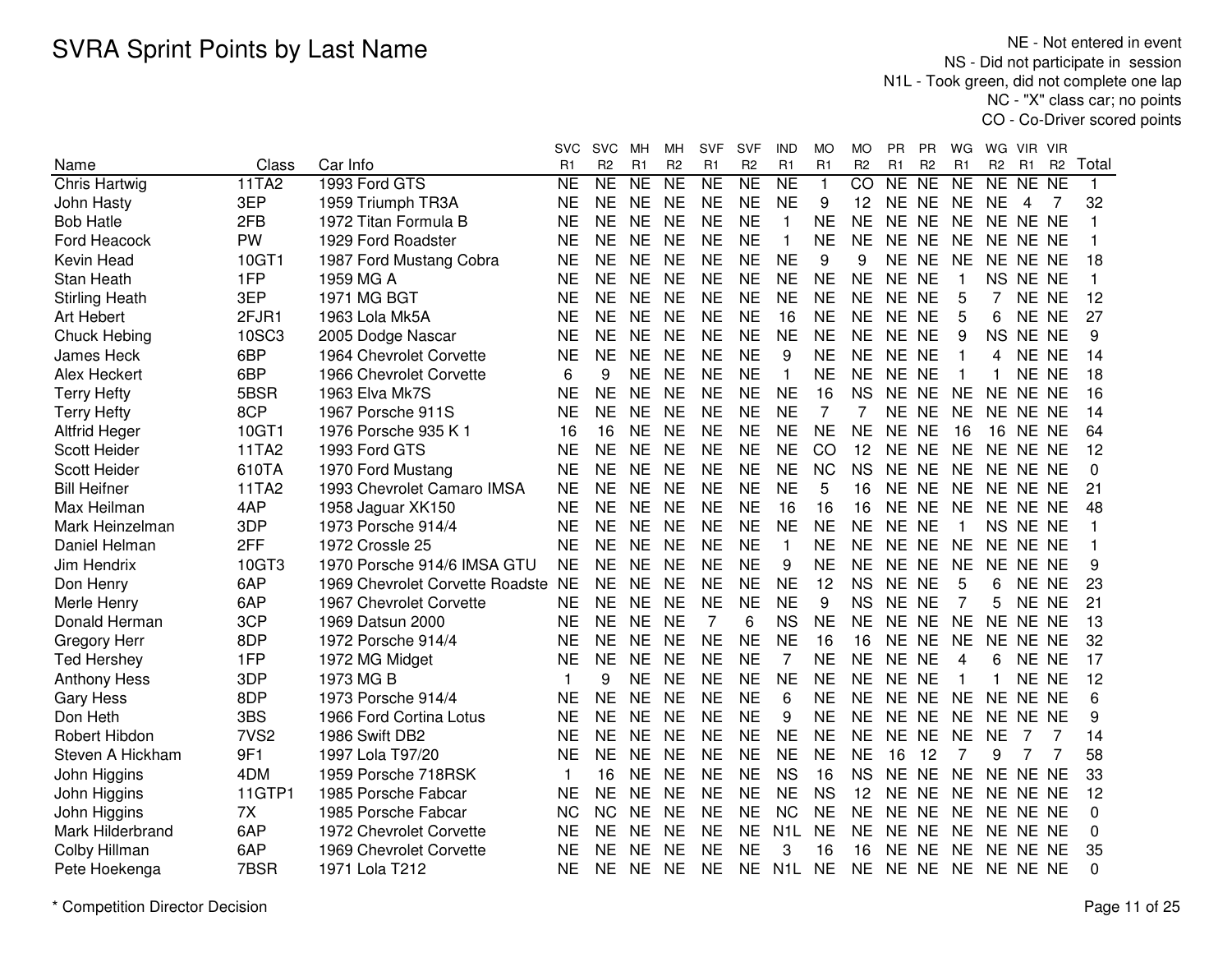NE - Not entered in event NS - Did not participate in session N1L - Took green, did not complete one lap NC - "X" class car; no pointsCO - Co-Driver scored points

|                      |                  |                               | svc       | <b>SVC</b>          | мн        | мн             | <b>SVF</b>     | SVF            | IND                     | МO                  | MO             | PR.   | <b>PR</b>       | WG             | WG             | VIR.           | <b>VIR</b>     |       |
|----------------------|------------------|-------------------------------|-----------|---------------------|-----------|----------------|----------------|----------------|-------------------------|---------------------|----------------|-------|-----------------|----------------|----------------|----------------|----------------|-------|
| Name                 | Class            | Car Info                      | R1        | R <sub>2</sub>      | R1        | R <sub>2</sub> | R <sub>1</sub> | R <sub>2</sub> | R1                      | R1                  | R <sub>2</sub> | R1    | R <sub>2</sub>  | R <sub>1</sub> | R <sub>2</sub> | R <sub>1</sub> | R <sub>2</sub> | Total |
| Robert Hoemke        | 2FJRI            | 1962 Cooper T59               | <b>NE</b> | $\overline{\sf NE}$ | <b>NE</b> | N <sub>E</sub> | <b>NE</b>      | N <sub>E</sub> | 12                      | $\overline{\sf NE}$ | <b>NE</b>      | NE    | $\overline{NE}$ | N <sub>E</sub> | NE NE          |                | <b>NE</b>      | 12    |
| Kyle Hogan           | 10SR             | 1990 Shelby CanAm             | <b>NE</b> | <b>NE</b>           | <b>NE</b> | <b>NE</b>      | <b>NE</b>      | <b>NE</b>      | 16                      | <b>NE</b>           | <b>NE</b>      | NE NE |                 | <b>NE</b>      | NE NE NE       |                |                | 16    |
| Gary Holcomb         | 7VS <sub>2</sub> | 1985 Swift DB2                | <b>NE</b> | <b>NE</b>           | <b>NE</b> | <b>NE</b>      | <b>NE</b>      | <b>NE</b>      | <b>NE</b>               | 6                   | 6              | NE NE |                 | <b>NE</b>      |                | NE NE NE       |                | 12    |
| Jim Holody           | 1FP              | 1959 MG A Twin Cam            | <b>NE</b> | <b>NE</b>           | <b>NE</b> | <b>NE</b>      | <b>NE</b>      | <b>NE</b>      | <b>NE</b>               | <b>NE</b>           | <b>NE</b>      | NE NE |                 | $\overline{2}$ | 4              | NE NE          |                | 6     |
| Joe Hoover           | 8AP              | 1975 Porsche 914/6            | <b>NE</b> | <b>NE</b>           | <b>NE</b> | <b>NE</b>      | <b>NE</b>      | <b>NE</b>      | 3                       | <b>NE</b>           | <b>NE</b>      | NE NE |                 | <b>NS</b>      | 10             | NE NE          |                | 13    |
| Udo Horn             | 10BP             | 1984 Chevrolet Corvette       | 16        | <b>NS</b>           | <b>NE</b> | <b>NE</b>      | <b>NE</b>      | <b>NE</b>      | <b>NE</b>               | <b>NE</b>           | <b>NE</b>      | NE NE |                 | <b>NE</b>      |                | NE NE NE       |                | 16    |
| Ron Hornig           | 2FB              | 1971 Brabham BT35 yellow      | <b>NE</b> | <b>NE</b>           | <b>NE</b> | <b>NE</b>      | <b>NE</b>      | <b>NE</b>      | 6                       | <b>NE</b>           | <b>NE</b>      | NE NE |                 | <b>NE</b>      | <b>NE</b>      | 7              | 7              | 20    |
| Dick Howe            | 11TA2            | 1989 Ford Mustang             | 1         | <b>NS</b>           | <b>NE</b> | <b>NE</b>      | <b>NE</b>      | <b>NE</b>      | <b>NE</b>               | <b>NE</b>           | <b>NE</b>      | NE NE |                 | 16             |                | NS NE NE       |                | 17    |
| <b>Clark Howey</b>   | 10GT2            | 1966 Chevrolet Corvette       | <b>NE</b> | <b>NE</b>           | <b>NE</b> | <b>NE</b>      | <b>NE</b>      | <b>NE</b>      | $\mathbf{1}$            | <b>NE</b>           | <b>NE</b>      | NE NE |                 | <b>NE</b>      | NE NE NE       |                |                | 1     |
| Lawrence Huang       | 11GTP3           | 1999 Riley & Scott MKIIIB     | <b>NE</b> | <b>NE</b>           | <b>NE</b> | <b>NE</b>      | <b>NE</b>      | <b>NE</b>      | <b>NE</b>               | 12                  | <b>NS</b>      | NE NE |                 | <b>NE</b>      | NE NE NE       |                |                | 12    |
| Lawrence Huang       | <b>7S2</b>       | 2002 Van Diemen S2000         | <b>NE</b> | <b>NE</b>           | <b>NE</b> | <b>NE</b>      | <b>NE</b>      | <b>NE</b>      | <b>NE</b>               | $\mathbf{1}$        | <b>NS</b>      | NE NE |                 | <b>NE</b>      | NE NE NE       |                |                | 1     |
| David Huber          | 3BS              | 1969 Datsun 510               | <b>NE</b> | <b>NE</b>           | <b>NE</b> | <b>NE</b>      | <b>NE</b>      | <b>NE</b>      | <b>NE</b>               | 12                  | 12             | NE NE |                 | <b>NE</b>      | <b>NE</b>      | 12 NS          |                | 36    |
| Joe Huffaker         | 8DP              | 1972 Jensen Healey MK 1       | <b>NE</b> | <b>NE</b>           | <b>NE</b> | <b>NE</b>      | <b>NE</b>      | <b>NE</b>      | 16                      | <b>NE</b>           | <b>NE</b>      | NE NE |                 | <b>NE</b>      | NE NE NE       |                |                | 16    |
| Joe Huffaker         | 3CP              | 1972 Jensen Healey            | <b>NE</b> | <b>NE</b>           | <b>NE</b> | <b>NE</b>      | <b>NE</b>      | <b>NE</b>      | <b>NE</b>               | $\mathbf{1}$        | <b>NS</b>      | NE NE |                 | <b>NE</b>      | NE NE NE       |                |                | 1     |
| Scott Hughes         | 10BP             | 1996 BMW E36 320i             | <b>NE</b> | <b>NE</b>           | <b>NE</b> | <b>NE</b>      | <b>NE</b>      | <b>NE</b>      | <b>NE</b>               | 12                  | 16             | NE NE |                 | <b>NE</b>      | NE NE NE       |                |                | 28    |
| <b>Rick Hughey</b>   | 1F               | 1963 Formcar FV               | <b>NE</b> | <b>NE</b>           | <b>NE</b> | <b>NE</b>      | <b>NE</b>      | <b>NE</b>      | <b>NE</b>               | <b>NE</b>           | <b>NE</b>      | NE NE |                 | 9              |                | 12 NE          | <b>NE</b>      | 21    |
| Maurice Hull         | 10SC3            | 2006 Dodge Charger            | <b>NE</b> | <b>NE</b>           | <b>NE</b> | <b>NE</b>      | <b>NE</b>      | <b>NE</b>      | 6                       | <b>NE</b>           | <b>NE</b>      | NE NE |                 | <b>NE</b>      | <b>NE</b>      | 9              | 12             | 27    |
| Stephen Hunter       | 3EP              | 1959 Porsche 356A             | <b>NE</b> | <b>NE</b>           | <b>NE</b> | <b>NE</b>      | <b>NE</b>      | <b>NE</b>      | <b>NE</b>               | <b>NE</b>           | <b>NE</b>      | NE NE |                 | $\mathbf{1}$   | 3              | NE NE          |                | 4     |
| Mark Hupfer          | 10BP             | 1979 Porsche 911SC            | <b>NE</b> | <b>NE</b>           | <b>NE</b> | <b>NE</b>      | <b>NE</b>      | <b>NE</b>      | 16                      | <b>NE</b>           | <b>NE</b>      | NE NE |                 | <b>NE</b>      | <b>NE</b>      | NE NE          |                | 16    |
| David Hutchings      | 6GTU             | 1972 Porsche 911              | <b>NE</b> | <b>NE</b>           | <b>NE</b> | <b>NE</b>      | <b>NE</b>      | <b>NE</b>      | $\overline{7}$          | <b>NE</b>           | <b>NE</b>      | NE NE |                 | 9              | 7              | NE NE          |                | 23    |
| Jay Iliohan          | 5ASR             | 1968 Alfa Romeo T33/2 Daytona | <b>NE</b> | <b>NE</b>           | <b>NE</b> | <b>NE</b>      | <b>NE</b>      | <b>NE</b>      | <b>NE</b>               | <b>NE</b>           | <b>NE</b>      | NE NE |                 | <b>NS</b>      | 9              | NE NE          |                | 9     |
| Dominick Incantalupo | 7BSR             | 1973 Chevron B23              | <b>NE</b> | <b>NE</b>           | 16        | 16             | <b>NE</b>      | <b>NE</b>      | 3                       | <b>NE</b>           | <b>NE</b>      | NE NE |                 | $\mathbf{1}$   | 7              | NE NE          |                | 43    |
| William Ironside     | 10GT2            | 1985 Porsche 911              | <b>NE</b> | <b>NE</b>           | <b>NE</b> | <b>NE</b>      | <b>NE</b>      | <b>NE</b>      | <b>NE</b>               | 6                   | <b>NS</b>      | NE NE |                 | <b>NE</b>      | <b>NE</b>      | 1              | 1              | 8     |
| Shannon Ivey         | 6TA              | 1967 Chevrolet Camaro SS      | 9         | $\overline{7}$      | 16        | 16             | 5              | 6              | 12                      | 16                  | 16             | 9     | <b>NS</b>       | 9              | 9              | 12             | 12             | 154   |
| Charles Jabaley      | 8AP              | 1971 Datsun 240Z              | <b>NE</b> | <b>NE</b>           | <b>NE</b> | <b>NE</b>      | <b>NE</b>      | <b>NE</b>      | $\overline{7}$          | <b>NE</b>           | <b>NE</b>      | NE NE |                 | <b>NE</b>      | NE NE NE       |                |                | 7     |
| <b>Billy Jacobs</b>  | 7BSR             | 1971 Chevron B19              | NE        | <b>NE</b>           | <b>NE</b> | <b>NE</b>      | <b>NE</b>      | <b>NE</b>      | $\overline{7}$          | <b>NE</b>           | <b>NE</b>      | NE NE |                 | <b>NE</b>      |                | NE NE NE       |                | 7     |
| David Jacobs         | 5ASR             | 1966 Lola T70 MKII            | <b>NE</b> | <b>NE</b>           | <b>NE</b> | <b>NE</b>      | <b>NE</b>      | <b>NE</b>      | $\overline{\mathbf{1}}$ | 12                  | 16             | NE NE |                 | <b>NE</b>      | NE NE NE       |                |                | 29    |
| Michael Jacobsen     | PW               | 1934 MG NA Magnette           | <b>NE</b> | <b>NE</b>           | <b>NE</b> | <b>NE</b>      | <b>NE</b>      | <b>NE</b>      | $\mathbf{1}$            | <b>NE</b>           | <b>NE</b>      | NE NE |                 | <b>NE</b>      | NE NE NE       |                |                | 1     |
| Andy Jaekels         | <b>7S2</b>       | 1988 Lola T88/90              | <b>NE</b> | <b>NE</b>           | <b>NE</b> | <b>NE</b>      | <b>NE</b>      | 5              | <b>NE</b>               | <b>NE</b>           | <b>NE</b>      | NE NE |                 | <b>NE</b>      | NE NE NE       |                |                | 5     |
| Peter Jankovskis     | 3M               | 1985 SCCA Enterprises SRF     | <b>NE</b> | <b>NE</b>           | <b>NE</b> | <b>NE</b>      | <b>NE</b>      | <b>NE</b>      | 16                      | <b>NE</b>           | <b>NE</b>      | NE NE |                 | <b>NE</b>      | <b>NE</b>      | NE NE          |                | 16    |
| Glenn Jividen Jr.    | <b>7S2</b>       | 2000 Carbir CS2               | <b>NE</b> | <b>NE</b>           | <b>NE</b> | <b>NE</b>      | <b>NE</b>      | <b>NE</b>      | 3                       | 3                   | 3              | NE NE |                 | <b>NE</b>      | <b>NE</b>      |                | 4              | 14    |
| Jeff Johnk           | 3CP              | 1959 Austin Healey 100/6      | <b>NE</b> | <b>NE</b>           | <b>NE</b> | <b>NE</b>      | 9              | 9              | <b>NE</b>               | <b>NE</b>           | <b>NE</b>      | NE NE |                 | <b>NE</b>      | NE NE NE       |                |                | 18    |
| Eric Johnson         | 11MP1            | 2009 Audi R8                  | <b>NE</b> | <b>NE</b>           | <b>NE</b> | <b>NE</b>      | <b>NE</b>      | <b>NE</b>      | 12                      | <b>NE</b>           | <b>NE</b>      | NE NE |                 | <b>NE</b>      | NE NE NE       |                |                | 12    |
| Gordon Johnson       | 10SC3            | 2000 Ford Taurus              | <b>NE</b> | <b>NE</b>           | <b>NE</b> | <b>NE</b>      | <b>NE</b>      | <b>NE</b>      | $\mathbf{1}$            | <b>NE</b>           | <b>NE</b>      | NE NE |                 | 12             | 12             | <b>NE</b>      | <b>NE</b>      | 25    |
| Randy Johnson        | 7BSR             | 1975 Lola 296                 | <b>NE</b> | <b>NE</b>           | <b>NE</b> | <b>NE</b>      | <b>NE</b>      | <b>NE</b>      | <b>NE</b>               | <b>NE</b>           | <b>NE</b>      | NE NE |                 | 16             | 16             | <b>NE</b>      | <b>NE</b>      | 32    |
| Thor Johnson         | 4FM              | 1959 Lotus 17                 | NE        | <b>NE</b>           | <b>NE</b> | <b>NE</b>      | <b>NE</b>      | <b>NE</b>      | <b>NE</b>               | <b>NE</b>           | <b>NE</b>      | NE NE |                 | 9              | 9              | <b>NE</b>      | <b>NE</b>      | 18    |
| William Johnson      | 2CF              | 1972 Merlyn 21A               | <b>NE</b> | <b>NE</b>           | <b>NE</b> | <b>NE</b>      | <b>NE</b>      | <b>NE</b>      | -1                      | ΝE                  | NE.            | NE NE |                 | <b>NE</b>      | NE NE NE       |                |                | 1     |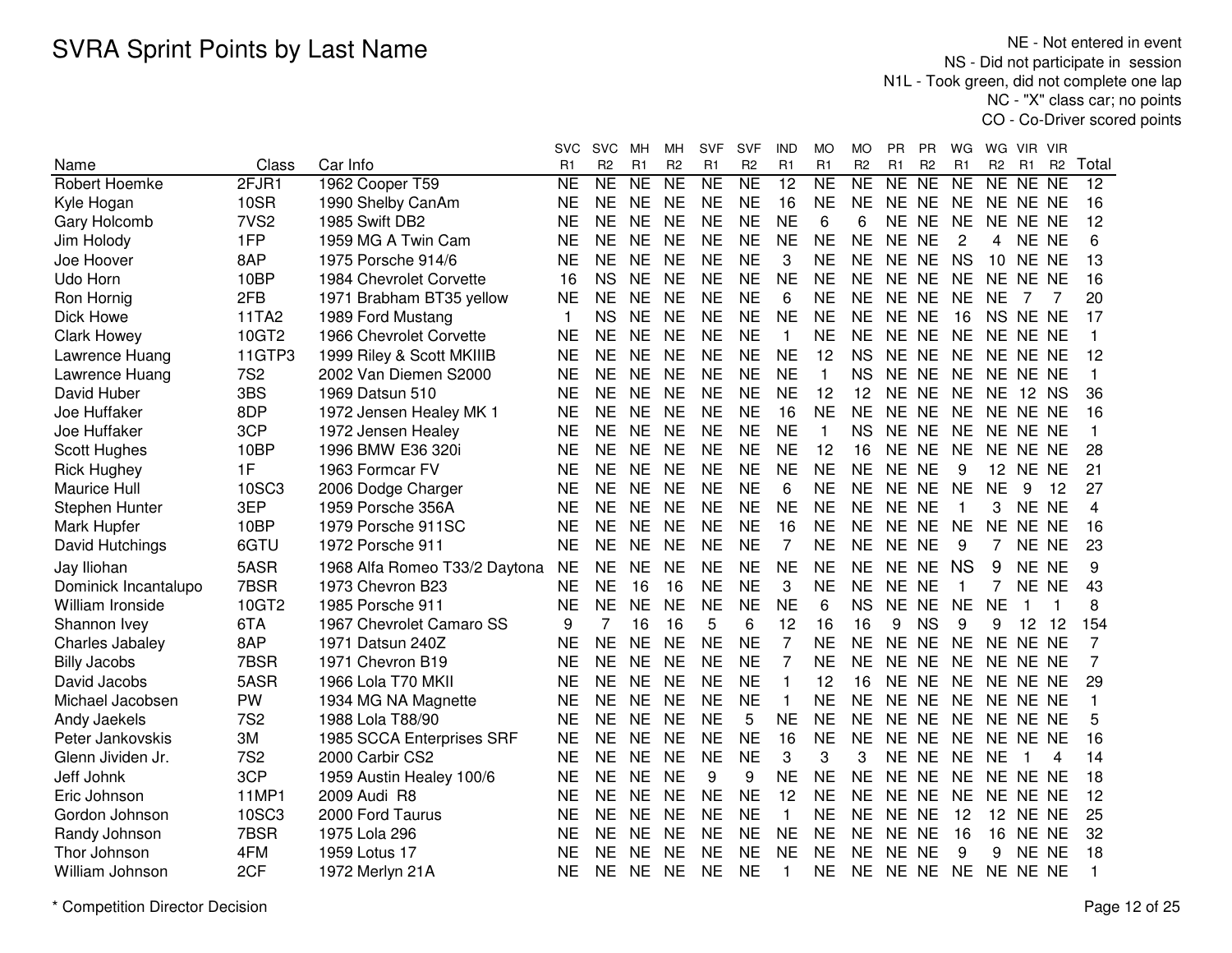NE - Not entered in event NS - Did not participate in session N1L - Took green, did not complete one lap NC - "X" class car; no pointsCO - Co-Driver scored points

|                       |                  |                                 | svc              | <b>SVC</b>          | мн        | MН             | <b>SVF</b>          | SVF            | IND            | МO             | МO             | PR.            | <b>PR</b>      | WG              | WG                  | VIR.            | <b>VIR</b>      |                 |
|-----------------------|------------------|---------------------------------|------------------|---------------------|-----------|----------------|---------------------|----------------|----------------|----------------|----------------|----------------|----------------|-----------------|---------------------|-----------------|-----------------|-----------------|
| Name                  | Class            | Car Info                        | R <sub>1</sub>   | R <sub>2</sub>      | R1        | R <sub>2</sub> | R1                  | R <sub>2</sub> | R1             | R <sub>1</sub> | R <sub>2</sub> | R <sub>1</sub> | R <sub>2</sub> | R <sub>1</sub>  | R <sub>2</sub>      | R <sub>1</sub>  | R <sub>2</sub>  | Total           |
| Charles Jones         | 1F               | 1966 Zink C5 FV                 | <b>NE</b>        | $\overline{\sf NE}$ | NE        | <b>NE</b>      | $\overline{\sf NE}$ | NE             | <b>NE</b>      | N <sub>E</sub> | N <sub>E</sub> | NE             | NE             | $\overline{NE}$ | $\overline{\sf NE}$ | $\overline{12}$ | $\overline{16}$ | $\overline{28}$ |
| <b>Charles Jones</b>  | 6TA              | 1969 Ford Mustang Boss          | <b>NE</b>        | <b>NE</b>           | <b>NE</b> | <b>NE</b>      | <b>NE</b>           | <b>NE</b>      | $\overline{4}$ | <b>NE</b>      | <b>NE</b>      | NE NE          |                | <b>NE</b>       |                     | NE NE NE        |                 | 4               |
| Chris Jones           | 7BSR             | 1979 March SR                   | <b>NE</b>        | <b>NE</b>           | <b>NE</b> | <b>NE</b>      | <b>NE</b>           | <b>NE</b>      | $\mathbf{1}$   | <b>NE</b>      | <b>NE</b>      | <b>NE</b>      | <b>NE</b>      | <b>NS</b>       | 9                   | NE NE           |                 | 10              |
| Derek Jones           | 7BSR             | 1971 Chevron B19                | 1                | <b>NS</b>           | <b>NE</b> | <b>NE</b>      | <b>NE</b>           | <b>NE</b>      | <b>NE</b>      | <b>NE</b>      | <b>NE</b>      | <b>NE</b>      | <b>NE</b>      | 12              | 12                  | NE NE           |                 | 25              |
| Derek Jones           | 2FB              | 1970 Chevron B17                | N <sub>1</sub> L | 16                  | <b>NE</b> | <b>NE</b>      | <b>NE</b>           | <b>NE</b>      | <b>NE</b>      | <b>NE</b>      | <b>NE</b>      | <b>NE</b>      | <b>NE</b>      | <b>NE</b>       | <b>NE</b>           | NE NE           |                 | 16              |
| John Jones            | 1FP              | 1967 Austin Healey Sprite       | <b>NE</b>        | <b>NE</b>           | <b>NE</b> | <b>NE</b>      | <b>NE</b>           | <b>NE</b>      | <b>NE</b>      | <b>NE</b>      | <b>NE</b>      | NE NE          |                | <b>NE</b>       | <b>NE</b>           | 6               | <b>NS</b>       | 6               |
| Marcus Jones          | 1F               | 1966 Zink C4 FV                 | <b>NE</b>        | <b>NE</b>           | <b>NE</b> | <b>NE</b>      | <b>NE</b>           | <b>NE</b>      | <b>NE</b>      | <b>NE</b>      | <b>NE</b>      | NE NE          |                | <b>NE</b>       | <b>NE</b>           | 16              | - 12            | 28              |
| Paul Joyaux           | 5BSR             | 1963 Crossle C5S                | <b>NE</b>        | NE                  | <b>NE</b> | <b>NE</b>      | <b>NE</b>           | <b>NE</b>      | 6              | <b>NE</b>      | <b>NE</b>      | NE NE          |                | <b>NE</b>       |                     | NE NE NE        |                 | 6               |
| <b>Michael Kaleel</b> | 5FM              | 1964 Lotus 23B                  | <b>NE</b>        | <b>NE</b>           | <b>NE</b> | <b>NE</b>      | <b>NE</b>           | <b>NE</b>      | 5              | <b>NE</b>      | <b>NE</b>      | NE NE          |                | 12              |                     | 12 NE NE        |                 | 29              |
| <b>Thomas Kane</b>    | 7HS2             | 1983 Tiga SC83                  | <b>NE</b>        | <b>NE</b>           | <b>NE</b> | <b>NE</b>      | <b>NE</b>           | <b>NE</b>      | <b>NE</b>      | <b>NE</b>      | <b>NE</b>      | NE NE          |                | <b>NE</b>       | <b>NE</b>           | 1               | -12             | 13              |
| Roger Karnopp         | 2FF              | 1972 Titan MK6                  | <b>NE</b>        | <b>NE</b>           | <b>NE</b> | <b>NE</b>      | <b>NE</b>           | <b>NE</b>      | 7              | <b>NE</b>      | <b>NE</b>      | NE NE          |                | <b>NE</b>       |                     | NE NE NE        |                 | 7               |
| Doug Karon            | 6TA              | 1967 Chevrolet Camaro           | <b>NE</b>        | <b>NE</b>           | <b>NE</b> | <b>NE</b>      | <b>NE</b>           | <b>NE</b>      | 1              | <b>NE</b>      | <b>NE</b>      | NE NE          |                | <b>NE</b>       |                     | NE NE NE        |                 | 1               |
| Dick Karth            | 10SC3            | 1996 Ford TaurusáWinston Cup    | <b>NE</b>        | <b>NE</b>           | <b>NE</b> | <b>NE</b>      | <b>NE</b>           | <b>NE</b>      | $\mathbf{1}$   | <b>NE</b>      | <b>NE</b>      | <b>NE</b>      | <b>NE</b>      | <b>NE</b>       | <b>NE</b>           | NE NE           |                 | 1               |
| Charles Kates Jr.     | 3CP              | 1961 Lotus Super 7              | <b>NE</b>        | <b>NE</b>           | <b>NE</b> | <b>NE</b>      | <b>NE</b>           | <b>NE</b>      | <b>NE</b>      | <b>NE</b>      | <b>NE</b>      | <b>NE</b>      | <b>NE</b>      | 1               | -1                  | 5               | 6               | 13              |
| <b>Howard Katz</b>    | 7BSR             | 1975 Toj 205C                   | 16               | 16                  | <b>NE</b> | <b>NE</b>      | <b>NE</b>           | <b>NE</b>      | 12             | <b>NE</b>      | <b>NE</b>      | NE NE          |                | 9               | <b>NS</b>           | NE NE           |                 | 53              |
| <b>Conner Kearby</b>  | 9F1              | 1997 Lola 97/20                 | 12               | 9                   | 16        | 12             | <b>NE</b>           | <b>NE</b>      | <b>NE</b>      | 9              | 9              | <b>NE</b>      | <b>NE</b>      | 16              | 16                  | 16              | 16              | 131             |
| Gaston Kearby         | 9F1              | 1997 Lola 97/20                 | $\overline{7}$   | 12                  | 12        | 16             | <b>NE</b>           | <b>NE</b>      | <b>NE</b>      | 12             | 12             | <b>NE</b>      | <b>NE</b>      | $\mathbf{1}$    | <b>NS</b>           | 12              | 12              | 96              |
| Ike Keeler            | 10GT1            | 1987 Chevrolet Camaro           | <b>NE</b>        | <b>NE</b>           | <b>NE</b> | <b>NE</b>      | <b>NE</b>           | <b>NE</b>      | 9              | <b>NE</b>      | <b>NE</b>      | NE NE          |                | <b>NE</b>       | <b>NE</b>           | NE NE           |                 | 9               |
| Michael Kehoe         | 6AP              | 1972 Chevrolet Corvette Roadste | <b>NE</b>        | <b>NE</b>           | <b>NE</b> | <b>NE</b>      | 6                   | 12             | <b>NE</b>      | <b>NE</b>      | <b>NE</b>      | NE NE          |                | <b>NE</b>       | <b>NE</b>           | NE NE           |                 | 18              |
| <b>Bill Keith</b>     | 6GTO             | 1973 Porsche 911 RSR            | <b>NE</b>        | <b>NE</b>           | <b>NE</b> | <b>NE</b>      | <b>NE</b>           | <b>NE</b>      | <b>NE</b>      | <b>NE</b>      | <b>NE</b>      | NE NE          |                | 16              | 6                   | NE NE           |                 | 22              |
| <b>Brian Kennedy</b>  | 6BP              | 1966 Shelby GT350               | <b>NE</b>        | <b>NE</b>           | <b>NE</b> | <b>NE</b>      | 16                  | 6              | <b>NE</b>      | <b>NE</b>      | <b>NE</b>      | NE NE          |                | <b>NE</b>       |                     | NE NE NE        |                 | 22              |
| <b>Tom Kent</b>       | 1FP              | 1967 MG Midget                  | <b>NE</b>        | <b>NE</b>           | <b>NE</b> | <b>NE</b>      | <b>NE</b>           | <b>NE</b>      | <b>NE</b>      | <b>NE</b>      | <b>NE</b>      | NE NE          |                | <b>NE</b>       | <b>NE</b>           | 9               | 6               | 15              |
| John Kerr             | <b>PW</b>        | 1932 Miller-Scofield/Ford Champ | <b>NE</b>        | NE                  | <b>NE</b> | <b>NE</b>      | <b>NE</b>           | <b>NE</b>      | 4              | <b>NE</b>      | <b>NE</b>      | NE NE          |                | <b>NE</b>       |                     | NE NE NE        |                 | 4               |
| Larry Kessler         | 7BSR             | 1971 Chevron B19                | <b>NE</b>        | ΝE                  | <b>NE</b> | <b>NE</b>      | <b>NE</b>           | <b>NE</b>      | 1              | <b>NE</b>      | <b>NE</b>      | NE NE          |                | <b>NE</b>       |                     | NE NE NE        |                 | 1               |
| Najeeb Khan           | 1CS              | 1964 Austin Mini Cooper         | <b>NE</b>        | <b>NE</b>           | <b>NE</b> | <b>NE</b>      | <b>NE</b>           | <b>NE</b>      | <b>NE</b>      | 16             | <b>NS</b>      | NE NE          |                | <b>NE</b>       |                     | NE NE NE        |                 | 16              |
| Najeeb Khan           | 8AP              | 1965 Ginetta G4R                | <b>NE</b>        | <b>NE</b>           | <b>NE</b> | <b>NE</b>      | <b>NE</b>           | <b>NE</b>      | <b>NE</b>      | 9              | <b>NS</b>      | NE             | <b>NE</b>      | <b>NE</b>       |                     | NE NE NE        |                 | 9               |
| Sarah Khan            | 1CS              | 1966 Austin Mini Cooper         | <b>NE</b>        | <b>NE</b>           | <b>NE</b> | <b>NE</b>      | <b>NE</b>           | <b>NE</b>      | <b>NE</b>      | $\mathbf{1}$   |                | <b>NE</b>      | <b>NE</b>      | <b>NE</b>       |                     | NE NE NE        |                 | 8               |
| James King            | 9FA              | 1972 McLaren M21                | <b>NE</b>        | <b>NE</b>           | <b>NE</b> | <b>NE</b>      | 1                   | 1              | <b>NE</b>      | <b>NE</b>      | <b>NE</b>      | <b>NE</b>      | <b>NE</b>      | <b>NE</b>       | <b>NE</b>           | NE NE           |                 | 2               |
| Scott Kissinger       | 8CP              | 1971 Datsun 240Z                | 4                | <b>NS</b>           | <b>NE</b> | <b>NE</b>      | <b>NE</b>           | <b>NE</b>      | <b>NE</b>      | 1              | <b>NS</b>      | <b>NE</b>      | <b>NE</b>      | <b>NE</b>       | NE                  | 12 NS           |                 | 17              |
| Jay Kjoller           | 11MP2            | 1993 Porsche 993                | NE               | NE.                 | <b>NE</b> | <b>NE</b>      | <b>NE</b>           | <b>NE</b>      | <b>NE</b>      | 12             | <b>NS</b>      | <b>NE</b>      | <b>NE</b>      | <b>NE</b>       |                     | NE NE NE        |                 | 12              |
| Peter Klutt           | 6BP              | 1969 Chevrolet Corvette         | <b>NE</b>        | <b>NE</b>           | <b>NE</b> | <b>NE</b>      | <b>NE</b>           | <b>NE</b>      | 16             | <b>NE</b>      | <b>NE</b>      | <b>NE</b>      | <b>NE</b>      | 16              | 16                  | NE NE           |                 | 48              |
| Paul Knoebel          | 8AP              | 1970 Datsun 240Z                | <b>NE</b>        | <b>NE</b>           | <b>NE</b> | <b>NE</b>      |                     | <b>NE</b>      | <b>NE</b>      | <b>NE</b>      | <b>NE</b>      | NE.            | <b>NE</b>      | <b>NE</b>       | NE.                 | NE NE           |                 | 7               |
| <b>Brent Knoll</b>    | 8CP              | 1986 Porsche 944                | <b>NE</b>        | <b>NE</b>           | <b>NE</b> | <b>NE</b>      | <b>NE</b>           | <b>NE</b>      | $\mathbf{1}$   | <b>NE</b>      | <b>NE</b>      | NE NE          |                | <b>NE</b>       | <b>NE</b>           | NE NE           |                 | 1               |
| Fred Knoll            | 7VS <sub>2</sub> | 1981 Lola T596                  | <b>NE</b>        | <b>NE</b>           | <b>NE</b> | <b>NE</b>      | <b>NE</b>           | <b>NE</b>      | <b>NE</b>      | <b>NE</b>      | <b>NE</b>      | <b>NE</b>      | <b>NE</b>      | 16              | 16                  | NE NE           |                 | 32              |
| Dale Koch             | 6BP              | 1968 Chevrolet Corvette Roadste | <b>NE</b>        | <b>NE</b>           | <b>NE</b> | <b>NE</b>      | <b>NE</b>           | <b>NE</b>      | 4              | <b>NE</b>      | <b>NE</b>      | NE NE          |                | <b>NE</b>       | NE.                 | NE NE           |                 | 4               |
| <b>Thomas Koehler</b> | 8CP              | 1983 Porsche 944                | <b>NE</b>        | <b>NE</b>           | <b>NE</b> | <b>NE</b>      | <b>NE</b>           | <b>NE</b>      | <b>NE</b>      | 6              | 6              | NE NE          |                | <b>NS</b>       | 10                  | NE NE           |                 | 22              |
| <b>Steve Konsin</b>   | 1FP              | 1961 MG A                       | 9                |                     | <b>NE</b> | <b>NE</b>      | <b>NE</b>           | <b>NE</b>      | 12             | 12             | <b>NS</b>      | NE NE          |                | <b>NE</b>       |                     | NE NE NE        |                 | 40              |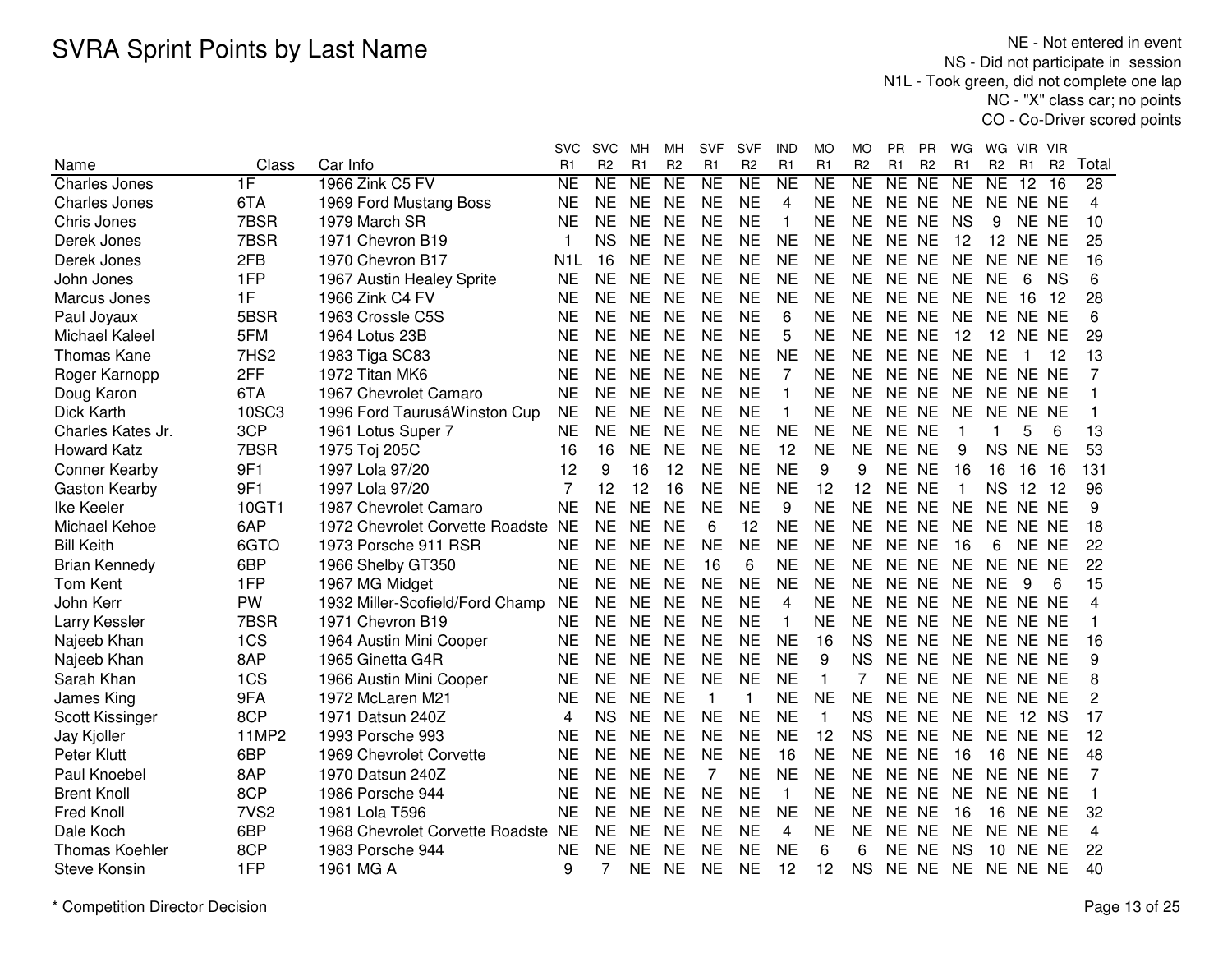NE - Not entered in event NS - Did not participate in session N1L - Took green, did not complete one lap NC - "X" class car; no pointsCO - Co-Driver scored points

|                       |                  |                            | svc            | <b>SVC</b>     | мн             | MН             | <b>SVF</b>      | SVF                      | IND                 | MO                      | МO             | <b>PR</b>      | PR.             | WG                      | WG.            | VIR.              | - VIR           |       |
|-----------------------|------------------|----------------------------|----------------|----------------|----------------|----------------|-----------------|--------------------------|---------------------|-------------------------|----------------|----------------|-----------------|-------------------------|----------------|-------------------|-----------------|-------|
| Name                  | Class            | Car Info                   | R <sub>1</sub> | R <sub>2</sub> | R <sub>1</sub> | R <sub>2</sub> | R1              | R <sub>2</sub>           | R <sub>1</sub>      | R <sub>1</sub>          | R <sub>2</sub> | R <sub>1</sub> | R <sub>2</sub>  | R <sub>1</sub>          | R <sub>2</sub> | R <sub>1</sub>    | R <sub>2</sub>  | Total |
| <b>Steve Konsin</b>   | 3DP              | 1964 MG B                  | <b>NE</b>      | <b>NE</b>      | <b>NE</b>      | N <sub>E</sub> | $\overline{NE}$ | $\overline{\mathsf{NE}}$ | $\overline{\sf NE}$ | $\overline{\sf NE}$     | NE             | NE             | $\overline{NE}$ | $\mathbf{1}$            | 1              | NE                | $\overline{NE}$ | 2     |
| Nowell Korey          | 3DP              | 1963 MG B                  | <b>NE</b>      | <b>NE</b>      | <b>NE</b>      | <b>NE</b>      | <b>NE</b>       | <b>NE</b>                | <b>NE</b>           | <b>NE</b>               | <b>NE</b>      | NE NE          |                 | $\overline{\mathbf{1}}$ | 2              | NE NE             |                 | 3     |
| John Kramer           | 7VS <sub>2</sub> | 1985 Swift DB2             | <b>NE</b>      | <b>NE</b>      | <b>NE</b>      | <b>NE</b>      | 16              | 12                       | <b>NE</b>           | 16                      | 16             | <b>NE</b>      | <b>NE</b>       | <b>NE</b>               | NE.            | NE NE             |                 | 60    |
| John Kramer           | <b>7S2</b>       | 1972 Lola T87/90           | <b>NE</b>      | <b>NE</b>      | <b>NE</b>      | <b>NE</b>      | <b>NE</b>       | <b>NE</b>                | <b>NE</b>           | <b>NE</b>               | <b>NE</b>      | NE NE          |                 | <b>NE</b>               | <b>NE</b>      | 6                 | 3               | 9     |
| Peter Krause          | 7HS2             | 1984 Tiga SC84             | <b>NE</b>      | <b>NE</b>      | <b>NE</b>      | <b>NE</b>      | <b>NE</b>       | <b>NE</b>                | 16                  | <b>NE</b>               | <b>NE</b>      | NE NE          |                 | <b>NE</b>               | <b>NE</b>      | 16                | 16              | 48    |
| Douglas Kurtin        | 6GTO             | 1972 Porsche 911 RS        | <b>NE</b>      | <b>NE</b>      | <b>NE</b>      | <b>NE</b>      | <b>NE</b>       | <b>NE</b>                | <b>NE</b>           | <b>NE</b>               | <b>NE</b>      | <b>NE</b>      | <b>NE</b>       | 7                       | 9              | <b>NE</b>         | <b>NE</b>       | 16    |
| <b>Tomas LaCosta</b>  | 7HS <sub>2</sub> | 1978 Lola T492             | <b>NE</b>      | <b>NE</b>      | 16             | 16             | <b>NE</b>       | <b>NE</b>                | <b>NE</b>           | <b>NE</b>               | <b>NE</b>      |                | NE NE           | <b>NE</b>               | <b>NE</b>      | 1                 | 1               | 34    |
| Paul LaHaye           | <b>7S2</b>       | 1989 Lola T90/90           | <b>NE</b>      | <b>NE</b>      | <b>NE</b>      | <b>NE</b>      | 7               | <b>NS</b>                | <b>NE</b>           | 6                       | 6              |                | NE NE           | <b>NE</b>               |                | NE NE NE          |                 | 19    |
| Paul LaHaye           | 7VS <sub>2</sub> | 1984 Swift DB2             | <b>NE</b>      | <b>NE</b>      | <b>NE</b>      | <b>NE</b>      | CO              | $\overline{7}$           | <b>NE</b>           | <b>NE</b>               | <b>NE</b>      | NE NE          |                 | <b>NE</b>               |                | NE NE NE          |                 | 7     |
| Vince LaManna         | 7VS <sub>2</sub> | 1980 Tiga SC80             | <b>NE</b>      | NE.            | <b>NE</b>      | <b>NE</b>      | <b>NE</b>       | <b>NE</b>                | <b>NE</b>           | <b>NE</b>               | <b>NE</b>      | NE NE          |                 | 7                       |                | <b>12 NE NE</b>   |                 | 19    |
| <b>Phil Lamont</b>    | 2FJ <sub>2</sub> | 1960 Lotus 18              | <b>NE</b>      | <b>NE</b>      | <b>NE</b>      | <b>NE</b>      | <b>NE</b>       | <b>NE</b>                | <b>NE</b>           | <b>NE</b>               | <b>NE</b>      | NE NE          |                 | 12                      |                | <b>12 NE NE</b>   |                 | 24    |
| Bob Lamontagne        | 2PCF             | 1984 Sparton Formula Ford  | <b>NE</b>      | <b>NE</b>      | <b>NE</b>      | <b>NE</b>      | <b>NE</b>       | <b>NE</b>                | <b>NE</b>           | <b>NE</b>               | NE.            | NE NE          |                 | <b>NE</b>               | <b>NE</b>      | $12 \overline{ }$ | - 12            | 24    |
| <b>Clark Lance</b>    | 3CP              | 1964 Lotus Elan            | <b>NE</b>      | <b>NE</b>      | <b>NE</b>      | <b>NE</b>      | <b>NE</b>       | <b>NE</b>                | 6                   | <b>NE</b>               | <b>NE</b>      |                | NE NE           | <b>NE</b>               | NE.            | NE NE             |                 | 6     |
| Jonathan Lane         | 3DP              | 1966 MG B                  | <b>NE</b>      | <b>NE</b>      | <b>NE</b>      | <b>NE</b>      | <b>NE</b>       | <b>NE</b>                | <b>NE</b>           | <b>NE</b>               | <b>NE</b>      |                | NE NE           | <b>NS</b>               |                |                   | NE NE           |       |
| Mark Larson           | 6BP              | 1965 Ford Mustang          | <b>NE</b>      | <b>NE</b>      | <b>NE</b>      | <b>NE</b>      | <b>NE</b>       | <b>NE</b>                | <b>NE</b>           | <b>NE</b>               | <b>NE</b>      | NE NE          |                 | -1                      | $\mathbf{1}$   | NE NE             |                 | 2     |
| <b>Robert Lasater</b> | 3DP              | 1970 MG B GT               | <b>NE</b>      | <b>NE</b>      | <b>NE</b>      | <b>NE</b>      | <b>NE</b>       | <b>NE</b>                | <b>NE</b>           | <b>NE</b>               | <b>NE</b>      | NE NE          |                 | <b>NE</b>               | <b>NE</b>      | 4                 | 4               | 8     |
| Phil Lasco            | 11TA2            | 1995 Rousch Mustang        | 12             | 16             | <b>NE</b>      | <b>NE</b>      | <b>NE</b>       | <b>NE</b>                | 16                  | 16                      | <b>NS</b>      | NE NE          |                 | <b>NE</b>               | <b>NE</b>      | 16                | 16              | 92    |
| Kristine Lay          | 3CP              | 1988 Alfa Romeo Spider     | <b>NE</b>      | <b>NE</b>      | <b>NE</b>      | <b>NE</b>      | <b>NE</b>       | <b>NE</b>                | <b>NE</b>           | $\overline{c}$          | 1              | NE NE          |                 | -1                      | -1             | NE NE             |                 | 5     |
| <b>Wade Leathers</b>  | <b>7S2</b>       | 1988 Lola T87/90           | <b>NE</b>      | <b>NE</b>      | <b>NE</b>      | <b>NE</b>      | 6               | 1                        | <b>NE</b>           | $\overline{\mathbf{4}}$ | 4              |                | NE NE           | <b>NE</b>               |                | NE NE NE          |                 | 15    |
| Dave LeBrun           | 8BS              | 1970 Datson 510            | <b>NE</b>      | <b>NE</b>      | <b>NE</b>      | <b>NE</b>      | <b>NE</b>       | <b>NE</b>                | <b>NE</b>           | <b>NE</b>               | <b>NE</b>      |                | NE NE           | <b>NS</b>               | 32             | NE NE             |                 | 32    |
| Dave LeBrun           | 3BS              | 1965 Alfa Romeo GTA        | <b>NE</b>      | NE.            | <b>NE</b>      | <b>NE</b>      | <b>NE</b>       | <b>NE</b>                | <b>NE</b>           | <b>NE</b>               | <b>NE</b>      | NE NE          |                 |                         | $\overline{7}$ | NE NE             |                 | 8     |
| Steve LeBrun          | 8BS              | 1970 Datsun 510            | <b>NE</b>      | <b>NE</b>      | <b>NE</b>      | <b>NE</b>      | <b>NE</b>       | <b>NE</b>                | <b>NE</b>           | <b>NE</b>               | <b>NE</b>      |                | NE NE           | <b>NS</b>               | 18             | NE NE             |                 | 18    |
| Samuel LeComte        | 6AP              | 1967 Chevrolet Corvette    | 9              | <b>NS</b>      | <b>NE</b>      | <b>NE</b>      | <b>NE</b>       | <b>NE</b>                | 5                   | <b>NE</b>               | <b>NE</b>      | NE NE          |                 | <b>NE</b>               |                | NE NE NE          |                 | 14    |
| Samuel LeComte        | 10GT2            | 1970 Chevrolet Camaro      | 9              | <b>NS</b>      | <b>NE</b>      | <b>NE</b>      | <b>NE</b>       | <b>NE</b>                | <b>NE</b>           | <b>NE</b>               | <b>NE</b>      | NE NE          |                 | <b>NE</b>               |                | NE NE NE          |                 | 9     |
| Samuel LeComte        | 10SC3            | 2006 Chevrolet Monte Carlo | <b>NE</b>      | <b>NE</b>      | <b>NE</b>      | <b>NE</b>      | <b>NE</b>       | <b>NE</b>                | $\mathbf{1}$        | <b>NE</b>               | NE.            | NE NE          |                 | 4                       |                | NS NE NE          |                 | 5     |
| <b>Tom Lehmkuhl</b>   | <b>7S2</b>       | 2002 Carbir CS2            | <b>NE</b>      | <b>NE</b>      | <b>NE</b>      | <b>NE</b>      | 9               | 9                        | 9                   | $\mathbf{1}$            | <b>NS</b>      |                | NE NE           | <b>NE</b>               |                | NE NE NE          |                 | 28    |
| <b>Bob Leitzinger</b> | 8RS              | 1969 Datsun PL510          | <b>NE</b>      | <b>NE</b>      | <b>NE</b>      | <b>NE</b>      | <b>NE</b>       | <b>NE</b>                | <b>NE</b>           | <b>NE</b>               | <b>NE</b>      | NE NE          |                 | <b>NE</b>               | <b>NE</b>      | 12                | 9               | 21    |
| <b>Bob Leitzinger</b> | 8BS              | 1969 Datsun PL510          | <b>NE</b>      | <b>NE</b>      | <b>NE</b>      | <b>NE</b>      | <b>NE</b>       | <b>NE</b>                | <b>NE</b>           | <b>NE</b>               | <b>NE</b>      | NE NE          |                 | <b>NS</b>               | 4              | <b>NE NE</b>      |                 | 4     |
| <b>Bo Lemastus</b>    | 8RS              | 1966 Alfa Romeo GTV        | <b>NE</b>      | <b>NE</b>      | <b>NE</b>      | <b>NE</b>      | <b>NE</b>       | <b>NE</b>                | 4                   | <b>NE</b>               | <b>NE</b>      | NE NE          |                 | <b>NE</b>               |                | NE NE NE          |                 | 4     |
| Bo Lemmon             | 1F               | 1965 Formula Formcar       | <b>NE</b>      | <b>NE</b>      | <b>NE</b>      | <b>NE</b>      | <b>NE</b>       | <b>NE</b>                | <b>NE</b>           | <b>NE</b>               | <b>NE</b>      | NE NE          |                 | <b>NE</b>               | <b>NE</b>      | 9                 | 9               | 18    |
| Jim Lenehan           | 7VS <sub>2</sub> | 1982 Swift DB2             | 16             | 16             | <b>NE</b>      | <b>NE</b>      | <b>NE</b>       | <b>NE</b>                | 16                  | <b>NE</b>               | <b>NE</b>      | NE NE          |                 | <b>NE</b>               | <b>NE</b>      | 12                | 6               | 66    |
| Jim Lenehan           | 8CP              | 1972 Porsche 914/6         | <b>NE</b>      | <b>NE</b>      | <b>NE</b>      | <b>NE</b>      | <b>NE</b>       | <b>NE</b>                | <b>NE</b>           | <b>NE</b>               | <b>NE</b>      | NE NE          |                 | <b>NE</b>               | <b>NE</b>      | 6                 | <b>NS</b>       | 6     |
| Jim Lenehan           | 8AP              | 1972 Porsche 914/6         | <b>NE</b>      | <b>NE</b>      | <b>NE</b>      | <b>NE</b>      | <b>NE</b>       | <b>NE</b>                | 5                   | <b>NE</b>               | <b>NE</b>      | NE NE          |                 | <b>NE</b>               |                | NE NE NE          |                 | 5     |
| Jim Lenehan           | 8AP              | 1971 Datsun 240Z           |                | <b>NS</b>      | <b>NE</b>      | <b>NE</b>      | <b>NE</b>       | <b>NE</b>                | <b>NE</b>           | <b>NE</b>               | <b>NE</b>      | NE NE          |                 | <b>NE</b>               |                | NE NE NE          |                 |       |
| <b>Burt Levy</b>      | 3CP              | 1960 Porsche 356B Coupe    | <b>NE</b>      | <b>NE</b>      | <b>NE</b>      | <b>NE</b>      | <b>NE</b>       | <b>NE</b>                | 1                   | <b>NE</b>               | <b>NE</b>      | NE NE          |                 | <b>NE</b>               |                | NE NE NE          |                 |       |
| John Lewinger         | 2FF              | 1971 Crossle 20F           | <b>NE</b>      | <b>NE</b>      | <b>NE</b>      | <b>NE</b>      | <b>NE</b>       | <b>NE</b>                | 1                   | <b>NE</b>               | NE.            |                | NE NE NE        |                         | NE NE NE       |                   |                 |       |
|                       |                  |                            |                |                |                |                |                 |                          |                     |                         |                |                |                 |                         |                |                   |                 |       |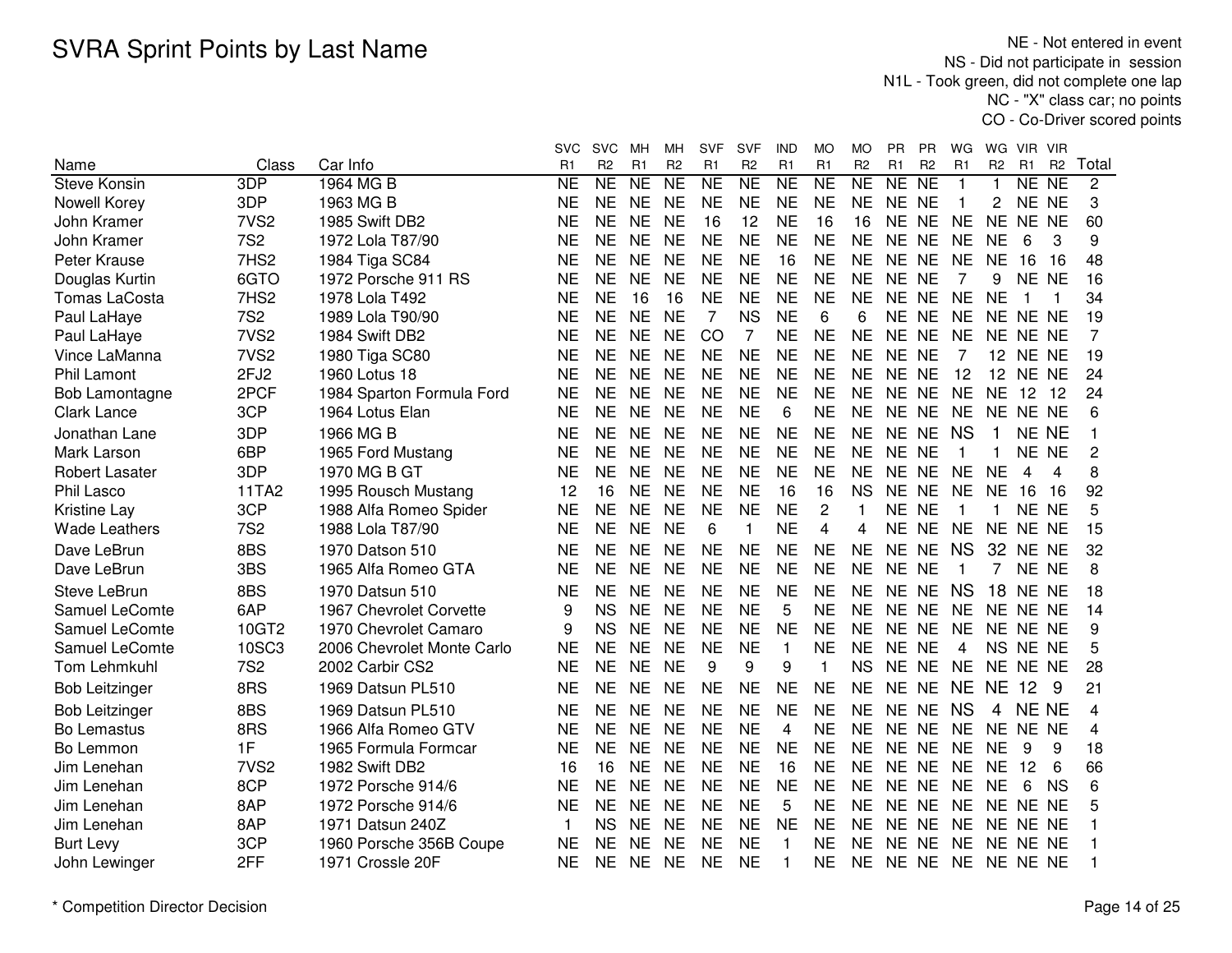NE - Not entered in event NS - Did not participate in session N1L - Took green, did not complete one lap NC - "X" class car; no pointsCO - Co-Driver scored points

|                          |            |                                  | svc       | <b>SVC</b>          | мн              | MН             | <b>SVF</b>          | SVF                 | IND            | МO                  | МO                  | PR.             | PR              | WG             | WG             | VIR.           | - VIR          |                |
|--------------------------|------------|----------------------------------|-----------|---------------------|-----------------|----------------|---------------------|---------------------|----------------|---------------------|---------------------|-----------------|-----------------|----------------|----------------|----------------|----------------|----------------|
| Name                     | Class      | Car Info                         | R1        | R <sub>2</sub>      | R1              | R <sub>2</sub> | R1                  | R <sub>2</sub>      | R <sub>1</sub> | R1                  | R <sub>2</sub>      | R1              | R <sub>2</sub>  | R1             | R <sub>2</sub> | R <sub>1</sub> | R <sub>2</sub> | Total          |
| Alan Lewis               | 79FC       | 2006 Mygale FBMW                 | <b>NE</b> | $\overline{\sf NE}$ | $\overline{NE}$ | NE             | $\overline{\sf NE}$ | $\overline{\sf NE}$ | 9              | $\overline{\sf NE}$ | $\overline{\sf NE}$ | $\overline{NE}$ | $\overline{NE}$ | N <sub>E</sub> | NE             | NE             | <b>NE</b>      | 9              |
| <b>Andrew Lewis</b>      | 79FC       | 2006 Mygale FBMW                 | <b>NE</b> | <b>NE</b>           | <b>NE</b>       | <b>NE</b>      | <b>NE</b>           | <b>NE</b>           | 12             | <b>NE</b>           | <b>NE</b>           | NE NE           |                 | <b>NE</b>      | NE NE NE       |                |                | 12             |
| <b>Frank Lewis</b>       | 6MP        | 1997 Panoz RA                    | <b>NE</b> | <b>NE</b>           | <b>NE</b>       | <b>NE</b>      | <b>NE</b>           | <b>NE</b>           | $\mathbf{1}$   | <b>NE</b>           | <b>NE</b>           | NE NE           |                 | <b>NE</b>      | NE.            | NE NE          |                | 1              |
| Ryan Lewis               | 2FF        | 1970 Caldwell Formula Ford       | <b>NE</b> | <b>NE</b>           | <b>NE</b>       | <b>NE</b>      | <b>NE</b>           | <b>NE</b>           | 16             | <b>NE</b>           | <b>NE</b>           | <b>NE</b>       | <b>NE</b>       | <b>NE</b>      | <b>NE</b>      | NE NE          |                | 16             |
| Larry Ligas              | 6AP        | 1961 Jaguar XKE                  | 12        | 9                   | <b>NE</b>       | <b>NE</b>      | <b>NE</b>           | <b>NE</b>           | 4              | <b>NE</b>           | <b>NE</b>           | NE NE           |                 | $\mathbf{1}$   | <b>NS</b>      | NE NE          |                | 26             |
| Frederick Joe Lightfoot  | 3DP        | 1965 MG B                        | <b>NE</b> | <b>NE</b>           | <b>NE</b>       | <b>NE</b>      | <b>NE</b>           | <b>NE</b>           | <b>NE</b>      | <b>NE</b>           | <b>NE</b>           | NE NE           |                 | <b>NS</b>      | 4              | NE NE          |                | 4              |
| Joe Liles                | 8BS        | 1970 BMW 2002                    | <b>NE</b> | <b>NE</b>           | <b>NE</b>       | <b>NE</b>      | <b>NE</b>           | <b>NE</b>           | <b>NE</b>      | <b>NE</b>           | <b>NE</b>           | NE NE           |                 | <b>NE</b>      | <b>NE</b>      | 7              | 12             | 19             |
| <b>Bob Lima</b>          | 7BSR       | 1978 Lola T298                   | <b>NE</b> | <b>NE</b>           | <b>NE</b>       | <b>NE</b>      | <b>NE</b>           | <b>NE</b>           | 4              | $\mathbf{1}$        | 16                  | NE NE           |                 | <b>NE</b>      |                | NE NE NE       |                | 21             |
| <b>Bob Lima</b>          | 2FB        | 1967 Brabham BT21                | <b>NE</b> | <b>NE</b>           | <b>NE</b>       | <b>NE</b>      | <b>NE</b>           | <b>NE</b>           | 9              | <b>NE</b>           | <b>NE</b>           | NE NE           |                 | <b>NE</b>      |                | NE NE NE       |                | 9              |
| <b>Richard Lind</b>      | 6TA        | 1969 Chevrolet Camaro Z28        | 7         | 9                   | <b>NE</b>       | <b>NE</b>      | 9                   | <b>NS</b>           | 9              | <b>NE</b>           | <b>NE</b>           | NE NE           |                 | <b>NE</b>      |                | NE NE NE       |                | 34             |
| <b>Terry Lippincott</b>  | 6BP        | 1963 Jaguar XKE                  | 7         | 12                  | <b>NE</b>       | <b>NE</b>      | <b>NE</b>           | <b>NE</b>           | <b>NE</b>      | <b>NE</b>           | NE                  | NE NE           |                 | <b>NE</b>      |                | NE NE NE       |                | 19             |
| <b>Steve Lipsky</b>      | 8CP        | 1971 Datsun 240Z                 | <b>NE</b> | <b>NE</b>           | <b>NE</b>       | <b>NE</b>      | <b>NE</b>           | <b>NE</b>           | $\overline{c}$ | <b>NE</b>           | <b>NE</b>           | NE NE           |                 | <b>NE</b>      |                | NE NE NE       |                | 2              |
| Michael Lovay            | 8BS        | 1969 Datsun 510                  | <b>NE</b> | <b>NE</b>           | <b>NE</b>       | <b>NE</b>      | <b>NE</b>           | <b>NE</b>           | 5              | <b>NE</b>           | <b>NE</b>           | <b>NE</b>       | <b>NE</b>       | <b>NE</b>      |                | NE NE NE       |                | 5              |
| <b>Bill Luken</b>        | 5FM        | 1963 Lotus 23B                   | <b>NE</b> | <b>NE</b>           | <b>NE</b>       | <b>NE</b>      | <b>NE</b>           | <b>NE</b>           | 6              | <b>NE</b>           | <b>NE</b>           | NE NE           |                 | <b>NE</b>      |                | NE NE NE       |                | 6              |
| Jeff Lumbard             | 3DP        | 1961 Austin Healey 3000 MK1      | <b>NE</b> | <b>NE</b>           | <b>NE</b>       | <b>NE</b>      | 9                   | 9                   | <b>NE</b>      | <b>NE</b>           | <b>NE</b>           | NE NE           |                 | <b>NE</b>      |                | NE NE NE       |                | 18             |
| <b>Stuart Lush</b>       | 9FA5       | 1973 McRae GM1-015               | <b>NE</b> | <b>NE</b>           | <b>NE</b>       | <b>NE</b>      | <b>NE</b>           | <b>NE</b>           | 12             | <b>NE</b>           | <b>NE</b>           | NE NE           |                 | <b>NE</b>      | NE NE NE       |                |                | 12             |
| Lee Lydick               | 5FM        | 1963 Merlyn MK 6A                | <b>NE</b> | <b>NE</b>           | <b>NE</b>       | <b>NE</b>      | <b>NE</b>           | <b>NE</b>           | 3              | <b>NE</b>           | <b>NE</b>           | NE NE           |                 | <b>NE</b>      | NE NE NE       |                |                | 3              |
| Alex Macallister         | 7BSR       | 1971 Chevron B19                 | <b>NE</b> | <b>NE</b>           | <b>NE</b>       | <b>NE</b>      | <b>NE</b>           | <b>NE</b>           | 16             | <b>NE</b>           | <b>NE</b>           | NE NE           |                 | <b>NE</b>      | NE.            | NE NE          |                | 16             |
| <b>Chris MacAllister</b> | 11GTP1     | 1971 McLaren M8F                 | <b>NE</b> | <b>NE</b>           | <b>NE</b>       | <b>NE</b>      | <b>NE</b>           | <b>NE</b>           | 12             | <b>NE</b>           | <b>NE</b>           | NE NE           |                 | <b>NE</b>      | NE.            | NE NE          |                | 12             |
| <b>Chris MacAllister</b> | 6BP        | 1964 Cobra FIA 289               | <b>NE</b> | <b>NE</b>           | <b>NE</b>       | <b>NE</b>      | <b>NE</b>           | <b>NE</b>           | $\overline{c}$ | <b>NE</b>           | <b>NE</b>           | NE NE           |                 | <b>NE</b>      |                | NE NE NE       |                | $\overline{c}$ |
| <b>Brian MacEachern</b>  | 1HP        | 1959 Austin Healey Bugeye-Sprite | <b>NE</b> | <b>NE</b>           | <b>NE</b>       | <b>NE</b>      | <b>NE</b>           | <b>NE</b>           | <b>NE</b>      | <b>NE</b>           | <b>NE</b>           | NE NE           |                 | <b>NE</b>      | <b>NE</b>      | 16             | 16             | 32             |
| <b>Brian MacEachern</b>  | 4FM        | 1956 Lotus XI                    | <b>NE</b> | <b>NE</b>           | <b>NE</b>       | <b>NE</b>      | <b>NE</b>           | <b>NE</b>           | 12             | <b>NE</b>           | <b>NE</b>           | NE NE           |                 | <b>NE</b>      |                | NE NE NE       |                | 12             |
| Robert MacKenzie         | 1GP        | 1962 Triumph Spitfire 4          | NE        | <b>NE</b>           | <b>NE</b>       | <b>NE</b>      | <b>NE</b>           | <b>NE</b>           | 9              | <b>NE</b>           | NE                  | NE NE           |                 | <b>NE</b>      |                | NE NE NE       |                | 9              |
| <b>Tucker Madawick</b>   | 3EP        | 1959 Elva Courier                | <b>NE</b> | NE                  | <b>NE</b>       | <b>NE</b>      | <b>NE</b>           | <b>NE</b>           | 3              | <b>NE</b>           | NE                  | NE NE           |                 | <b>NE</b>      |                | NE NE NE       |                | 3              |
| Kevin Maehling           | 8AP        | 1971 Porsche 911E                | <b>NE</b> | <b>NE</b>           | <b>NE</b>       | <b>NE</b>      | <b>NE</b>           | <b>NE</b>           | $\mathbf{1}$   | <b>NE</b>           | <b>NE</b>           | NE NE           |                 | <b>NE</b>      |                | NE NE NE       |                | 1              |
| Mark Maehling            | 1FP        | 1969 Abarth Scorpione SS         | <b>NE</b> | <b>NE</b>           | <b>NE</b>       | <b>NE</b>      | <b>NE</b>           | <b>NE</b>           | $\overline{c}$ | <b>NE</b>           | <b>NE</b>           | NE NE           |                 | <b>NE</b>      | <b>NE</b>      | NE NE          |                | 2              |
| Peter Maehling           | 6GTO       | 1972 Porsche 911RSR              | <b>NE</b> | <b>NE</b>           | <b>NE</b>       | <b>NE</b>      | <b>NE</b>           | <b>NE</b>           | 12             | <b>NE</b>           | <b>NE</b>           | <b>NE</b>       | <b>NE</b>       | <b>NE</b>      | <b>NE</b>      | NE NE          |                | 12             |
| Ed Magner                | 8RS        | 1994 Oldsmobile Achieva          | <b>NE</b> | <b>NE</b>           | <b>NE</b>       | <b>NE</b>      | <b>NE</b>           | <b>NE</b>           | $\mathbf{1}$   | <b>NE</b>           | <b>NE</b>           | NE NE           |                 | <b>NE</b>      |                | NE NE NE       |                | 1              |
| <b>Claude Malette</b>    | 6AS        | 1966 Shelby GT350                | 16        | 12                  | <b>NE</b>       | <b>NE</b>      | 12                  | 12                  | <b>NE</b>      | <b>NE</b>           | <b>NE</b>           | NE NE           |                 | <b>NE</b>      |                | NE NE NE       |                | 52             |
| <b>Claude Malette</b>    | <b>7S2</b> | 1990 Lola T90/91                 | 16        | 16                  | <b>NE</b>       | <b>NE</b>      | <b>NE</b>           | <b>NE</b>           | <b>NE</b>      | <b>NE</b>           | <b>NE</b>           | <b>NE</b>       | <b>NE</b>       | <b>NE</b>      | <b>NE</b>      | 4              | 7              | 43             |
| <b>Claude Malette</b>    | 10SR       | 1970 Lola T222                   | <b>NE</b> | <b>NE</b>           | <b>NE</b>       | <b>NE</b>      | 16                  | <b>NS</b>           | <b>NE</b>      | <b>NE</b>           | <b>NE</b>           | NE.             | <b>NE</b>       | <b>NE</b>      | NE.            | NE NE          |                | 16             |
| <b>Tom Malloy</b>        | 7ASR       | 1969 Lola T70 Cpe                | <b>NE</b> | <b>NE</b>           | <b>NE</b>       | <b>NE</b>      | <b>NE</b>           | <b>NE</b>           | 12             | <b>NE</b>           | <b>NE</b>           | NE NE           |                 | <b>NE</b>      | <b>NE</b>      | NE NE          |                | 12             |
| <b>Tom Malloy</b>        | 9FA5       | 1975 AAR-Eagle 755-001           | <b>NE</b> | <b>NE</b>           | <b>NE</b>       | <b>NE</b>      | <b>NE</b>           | <b>NE</b>           | $\mathbf{1}$   | <b>NE</b>           | <b>NE</b>           | <b>NE</b>       | <b>NE</b>       | <b>NE</b>      | NE.            | NE NE          |                | 1              |
| C. Lane Mally            | 3CP        | 1965 Porsche 356 Coupe           | <b>NE</b> | <b>NE</b>           | <b>NE</b>       | <b>NE</b>      | <b>NE</b>           | <b>NE</b>           | 2              | <b>NE</b>           | <b>NE</b>           | NE NE           |                 | -1             | 1              | NE NE          |                | 4              |
| Joe Maloy                | 8RS        | 1968 Datsun PL510                | NE        | <b>NE</b>           | <b>NE</b>       | <b>NE</b>      | NE                  | NE                  | 12             | <b>NE</b>           | <b>NE</b>           | NE NE           |                 | <b>NE</b>      |                | NE NE NE       |                | 12             |
| Daren Mann               | 5FM        | 1962 Lotus 23B                   | NΕ        | <b>NE</b>           | <b>NE</b>       | <b>NE</b>      | <b>NE</b>           | NE                  | 4              | <b>NE</b>           | <b>NE</b>           | <b>NE</b>       | <b>NE</b>       | <b>NE</b>      |                | NE NE NE       |                | 4              |
| Lou Marchant             | 1FP        | 1959 MG A                        | <b>NE</b> | <b>NE</b>           | <b>NE</b>       | <b>NE</b>      | <b>NE</b>           | NE                  | 4              | <b>NE</b>           | <b>NE</b>           | NE NE           |                 | <b>NE</b>      | NE NE NE       |                |                | 4              |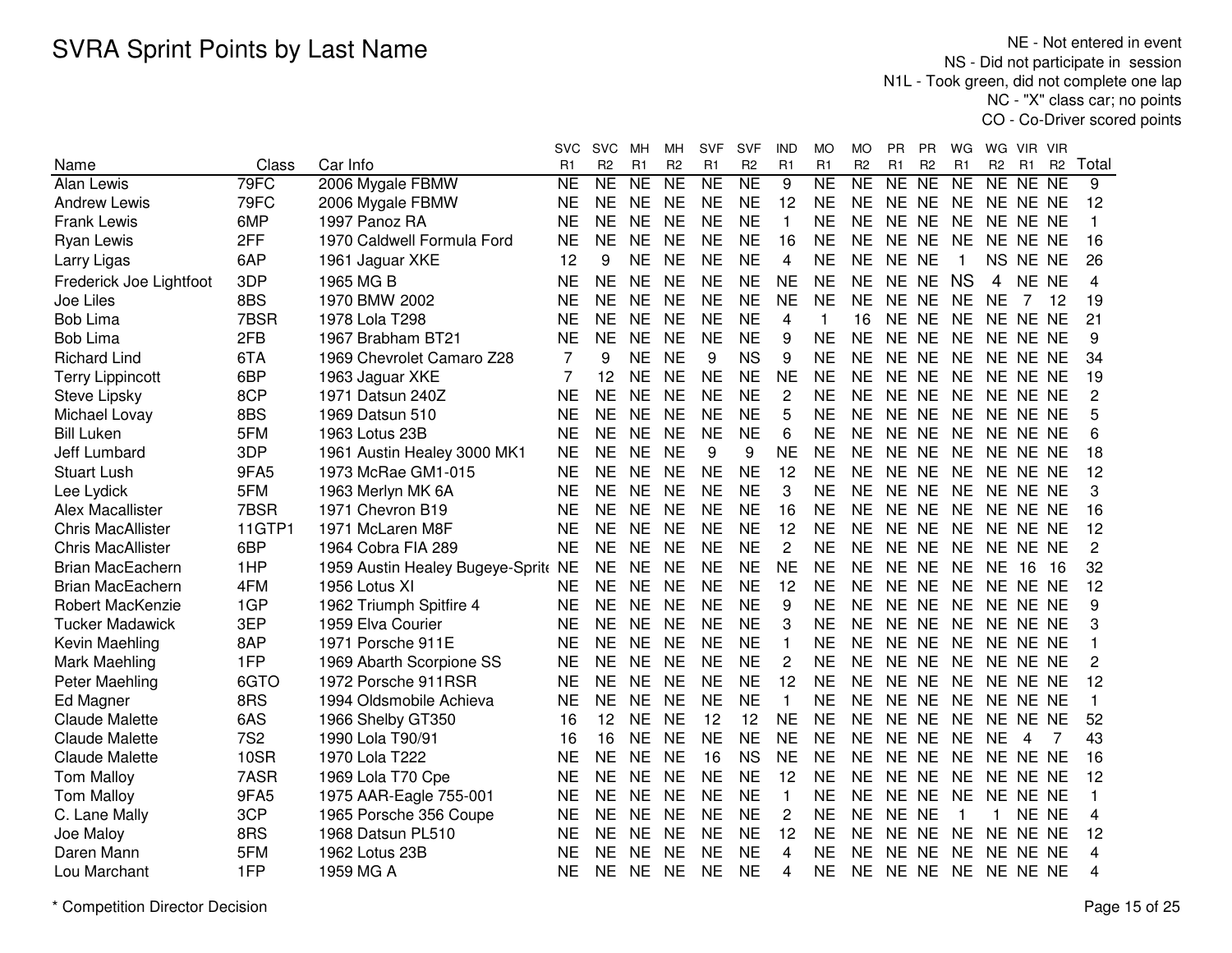NE - Not entered in event NS - Did not participate in session N1L - Took green, did not complete one lap NC - "X" class car; no pointsCO - Co-Driver scored points

|                         |                          |                               | svc       | <b>SVC</b>          | мн              | мн                  | <b>SVF</b>     | SVF                    | IND              | MO                  | МO             | РR        | ΡR              | WG             | WG.            | VIR.            | <b>VIR</b>     |                |
|-------------------------|--------------------------|-------------------------------|-----------|---------------------|-----------------|---------------------|----------------|------------------------|------------------|---------------------|----------------|-----------|-----------------|----------------|----------------|-----------------|----------------|----------------|
| Name                    | Class                    | Car Info                      | R1        | R <sub>2</sub>      | R1              | R <sub>2</sub>      | R <sub>1</sub> | R <sub>2</sub>         | R1               | R1                  | R <sub>2</sub> | R1        | R <sub>2</sub>  | R <sub>1</sub> | R <sub>2</sub> | R <sub>1</sub>  | R <sub>2</sub> | Total          |
| Lou Marchant            | $\overline{\mathsf{PW}}$ | 1934 MG J2                    | <b>NE</b> | $\overline{\sf NE}$ | $\overline{NE}$ | $\overline{\sf NE}$ | <b>NE</b>      | $\overline{\text{NE}}$ | $\mathbf{1}$     | $\overline{\sf NE}$ | NE             | NE        | $\overline{NE}$ | <b>NE</b>      | NE             | NE NE           |                | 1              |
| Frank Marcum            | 6BP                      | 1967 Ford Mustang             | <b>NE</b> | <b>NE</b>           | <b>NE</b>       | <b>NE</b>           | <b>NE</b>      | <b>NE</b>              | <b>NE</b>        | 9                   | <b>NS</b>      | NE NE     |                 | $\overline{1}$ | $\mathbf 1$    | 9               | 12             | 32             |
| <b>Thomas Martin</b>    | 8RS                      | 1989 BMW M3                   | <b>NE</b> | <b>NE</b>           | <b>NE</b>       | <b>NE</b>           | <b>NE</b>      | <b>NE</b>              | 9                | <b>NE</b>           | <b>NE</b>      | NE NE     |                 | <b>NE</b>      | NE NE NE       |                 |                | 9              |
| <b>Stan Mason</b>       | 1HP                      | 1960 Austin Healey Sprite     | <b>NE</b> | <b>NE</b>           | <b>NE</b>       | <b>NE</b>           | <b>NE</b>      | <b>NE</b>              | 12               | <b>NE</b>           | <b>NE</b>      | NE NE     |                 | <b>NE</b>      | NE NE NE       |                 |                | 12             |
| J.B. Mattison           | 6BP                      | 1969 Chevrolet Corvette       | <b>NE</b> | <b>NE</b>           | <b>NE</b>       | <b>NE</b>           | <b>NE</b>      | <b>NE</b>              | <b>NE</b>        | 16                  | <b>NS</b>      | NE NE     |                 | <b>NE</b>      | NE NE NE       |                 |                | 16             |
| Max Maxedon             | 7VS <sub>2</sub>         | 1984 Swift DB2                | <b>NE</b> | <b>NE</b>           | <b>NE</b>       | <b>NE</b>           | 5              | CO                     | <b>NE</b>        | $\overline{7}$      | 9              | NE NE     |                 | <b>NE</b>      | NE NE NE       |                 |                | 21             |
| Dan McChesney           | 6GTU                     | 1973 Porsche 911 RS           | <b>NE</b> | <b>NE</b>           | <b>NE</b>       | <b>NE</b>           | <b>NE</b>      | <b>NE</b>              | <b>NE</b>        | <b>NE</b>           | <b>NE</b>      | NE NE     |                 | 12             | 6              | 12 NE           |                | 30             |
| Mac McCombs             | 5GTR                     | 1968 Superpformance GT40R     | <b>NE</b> | <b>NE</b>           | <b>NE</b>       | <b>NE</b>           | <b>NE</b>      | <b>NE</b>              | 12               | <b>NE</b>           | <b>NE</b>      | NE NE     |                 | 12             | 12             | 16              | -16            | 68             |
| John McCormick          | 6BP                      | 1985 Ford Cobra IV            | <b>NE</b> | NE.                 | <b>NE</b>       | <b>NE</b>           | 12             | 16                     | <b>NE</b>        | <b>NE</b>           | <b>NE</b>      | NE NE     |                 | 3              | 1              | NE NE           |                | 32             |
| Tom McGlynn             | 11MP2                    | 1997 Porsche GT2 Evo          | <b>NE</b> | <b>NE</b>           | <b>NE</b>       | <b>NE</b>           | <b>NE</b>      | <b>NE</b>              | 16               | <b>NE</b>           | <b>NE</b>      | NE NE     |                 | <b>NE</b>      | NE NE NE       |                 |                | 16             |
| Jeff McKain             | 6AS                      | 1966 Ford Mustang             | 9         | <b>NS</b>           | <b>NE</b>       | <b>NE</b>           | <b>NE</b>      | <b>NE</b>              | <b>NE</b>        | <b>NE</b>           | <b>NE</b>      | NE NE     |                 | <b>NE</b>      | NE             | 16              | -16            | 41             |
| John McKenna            | 9FA                      | 1975 Parnelli VPJ4 F1         | <b>NE</b> | <b>NE</b>           | <b>NE</b>       | <b>NE</b>           | <b>NE</b>      | <b>NE</b>              | 9                | <b>NE</b>           | <b>NE</b>      | NE NE     |                 | <b>NE</b>      | NE NE NE       |                 |                | 9              |
| John McKenna            | 11TA2                    | 1985 Ford Thunderbird         | <b>NE</b> | <b>NE</b>           | <b>NE</b>       | <b>NE</b>           | <b>NE</b>      | <b>NE</b>              | 9                | <b>NE</b>           | <b>NE</b>      | NE NE     |                 | <b>NE</b>      | NE NE NE       |                 |                | 9              |
| John McKenna            | 6BP                      | 1963 Shelby 289 Cobra         | <b>NE</b> | <b>NE</b>           | <b>NE</b>       | <b>NE</b>           | <b>NE</b>      | <b>NE</b>              | 7                | <b>NE</b>           | <b>NE</b>      | NE NE     |                 | <b>NE</b>      | NE NE NE       |                 |                | 7              |
| <b>Brian McKie</b>      | 3BS                      | 1974 BMW 2002                 | <b>NE</b> | <b>NE</b>           | <b>NE</b>       | <b>NE</b>           | <b>NE</b>      | <b>NE</b>              | <b>NE</b>        | 9                   | 9              | NE NE     |                 | $\overline{1}$ |                | NS NE NE        |                | 19             |
| Ken McKinnon            | 10GT2                    | 1972 Porsche 911 RSR          | 16        | <b>NS</b>           | <b>NE</b>       | <b>NE</b>           | <b>NE</b>      | <b>NE</b>              | 16               | <b>NE</b>           | <b>NE</b>      | NE NE     |                 | <b>NE</b>      | NE NE NE       |                 |                | 32             |
| Peter McLaughlin        | 11GTP2                   | 1989 Spice GTP                | <b>NE</b> | <b>NE</b>           | <b>NE</b>       | <b>NE</b>           | <b>NE</b>      | <b>NE</b>              | <b>NE</b>        | <b>NE</b>           | <b>NE</b>      | NE NE     |                 | $\overline{1}$ | 16             | NE NE           |                | 17             |
| Peter McLaughlin        | <b>7S2</b>               | 1988 Lola T88/90              | <b>NE</b> | <b>NE</b>           | <b>NE</b>       | <b>NE</b>           | <b>NE</b>      | <b>NE</b>              | $\overline{c}$   | <b>NE</b>           | <b>NE</b>      | NE NE     |                 | <b>NE</b>      | NE NE NE       |                 |                | $\overline{2}$ |
| Peter McLaughlin        | 7BSR                     | 1980 Ralt RT2 CanAm           | 1         | <b>NS</b>           | <b>NE</b>       | <b>NE</b>           | <b>NE</b>      | <b>NE</b>              | <b>NE</b>        | <b>NE</b>           | <b>NE</b>      | NE NE     |                 | <b>NE</b>      | NE NE NE       |                 |                | 1              |
| Ed McMahon              | 8BS                      | 1971 Ford Pinto               | <b>NE</b> | <b>NE</b>           | <b>NE</b>       | <b>NE</b>           | <b>NE</b>      | <b>NE</b>              | <b>NE</b>        | <b>NE</b>           | <b>NE</b>      | NE NE     |                 | <b>NS</b>      | 10             | NE NE           |                | 10             |
| Peter McManus           | <b>PWA</b>               | 1929 Ardent Alligator         | <b>NE</b> | <b>NE</b>           | <b>NE</b>       | <b>NE</b>           | <b>NE</b>      | <b>NE</b>              | $\mathbf{1}$     | <b>NE</b>           | <b>NE</b>      | NE NE     |                 | <b>NE</b>      | 12             | NE NE           |                | 13             |
| Sandra McNeil           | 5FM                      | 1963 Lotus 23B                | <b>NE</b> | <b>NE</b>           | <b>NE</b>       | <b>NE</b>           | <b>NE</b>      | <b>NE</b>              | <b>NE</b>        | <b>NE</b>           | <b>NE</b>      | NE NE     |                 | 9              | 9              | NE NE           |                | 18             |
| <b>Robert McNeill</b>   | 2CF                      | 1979 Royale RP26              | <b>NE</b> | <b>NE</b>           | <b>NE</b>       | <b>NE</b>           | <b>NE</b>      | <b>NE</b>              | 5                | <b>NE</b>           | <b>NE</b>      | NE NE     |                 | <b>NE</b>      | NE NE NE       |                 |                | 5              |
| Harry McPherson         | 6MP                      | 1995 Ford Mustang Cobra       | <b>NE</b> | <b>NE</b>           | <b>NE</b>       | <b>NE</b>           | <b>NE</b>      | <b>NE</b>              | <b>NE</b>        | <b>NE</b>           | <b>NE</b>      | NE NE     |                 | 12             | 16             | 12 12           |                | 52             |
| Harry McPherson         | 5GTR                     | 1968 Ford GT40 MK1            | <b>NE</b> | <b>NE</b>           | <b>NE</b>       | <b>NE</b>           | 16             | 16                     | <b>NE</b>        | <b>NE</b>           | <b>NE</b>      | NE NE     |                 | <b>NE</b>      | NE NE NE       |                 |                | 32             |
| Gordon Medenica         | 9FA                      | 1978 March BMW 782            | <b>NE</b> | <b>NE</b>           | <b>NE</b>       | <b>NE</b>           | <b>NE</b>      | <b>NE</b>              | <b>NE</b>        | <b>NE</b>           | <b>NE</b>      | NE NE     |                 | 12             |                | <b>12 NE NE</b> |                | 24             |
| Douglas Meis            | 2CF                      | 1974 Lola T340                | <b>NE</b> | <b>NE</b>           | <b>NE</b>       | <b>NE</b>           | <b>NE</b>      | <b>NE</b>              | <b>NE</b>        | <b>NE</b>           | <b>NE</b>      | NE NE     |                 | <b>NE</b>      | <b>NE</b>      | 9               | 9              | 18             |
| <b>Paul Meis</b>        | 1F                       | 1969 Zink C4 FV               | <b>NE</b> | <b>NE</b>           | <b>NE</b>       | <b>NE</b>           | <b>NE</b>      | <b>NE</b>              | <b>NE</b>        | <b>NE</b>           | <b>NE</b>      | NE NE     |                 | <b>NE</b>      | <b>NE</b>      | 7               | <b>NS</b>      | $\overline{7}$ |
| Francesco Melandri      | 10AP                     | 1995 Porsche 993              | <b>NE</b> | <b>NE</b>           | <b>NE</b>       | <b>NE</b>           | <b>NE</b>      | <b>NE</b>              | <b>NE</b>        | <b>NE</b>           | <b>NE</b>      | NE NE     |                 | 16             | 16             | NE NE           |                | 32             |
| <b>Frank Menard</b>     | 8CP                      | 1970 Porsche CP               | 5         | 7                   | <b>NE</b>       | <b>NE</b>           | <b>NE</b>      | <b>NE</b>              | $\mathbf{1}$     | <b>NE</b>           | <b>NE</b>      | <b>NE</b> | <b>NE</b>       | <b>NE</b>      | NE NE NE       |                 |                | 13             |
| Ken Mennella            | 5GTR                     | 1963 Chevrolet Corvette GSRep | <b>NE</b> | <b>NE</b>           | <b>NE</b>       | <b>NE</b>           | <b>NE</b>      | <b>NE</b>              | 16               | 16                  | <b>NS</b>      | 16        | <b>NS</b>       | 16             | 16             | 12 NS           |                | 92             |
| <b>Robert Merritt</b>   | 9F <sub>2</sub>          | <b>1985 RALT RT5</b>          | <b>NE</b> | <b>NE</b>           | <b>NE</b>       | <b>NE</b>           | <b>NE</b>      | <b>NE</b>              | 12               | <b>NE</b>           | <b>NE</b>      | NE.       | <b>NE</b>       | <b>NE</b>      | NE.            | NE NE           |                | 12             |
| Dan Mershon             | 7M                       | 1967 Ford GT40                | <b>NE</b> | <b>NE</b>           | <b>NE</b>       | <b>NE</b>           | <b>NE</b>      | <b>NE</b>              | N <sub>1</sub> L | <b>NE</b>           | <b>NE</b>      | NE NE     |                 | <b>NE</b>      | NE NE NE       |                 |                | 0              |
| Shelby Mershon          | 9F1                      | 1997 Lola T97/20              | <b>NE</b> | <b>NE</b>           | <b>NE</b>       | <b>NE</b>           | <b>NE</b>      | <b>NE</b>              | 3                | 16                  | 16             | NE NE     |                 | <b>NE</b>      | NE NE NE       |                 |                | 35             |
| <b>Edward Mettelman</b> | 3DP                      | 1972 Porsche 914/4            | <b>NE</b> | <b>NE</b>           | <b>NE</b>       | <b>NE</b>           | <b>NE</b>      | <b>NE</b>              | <b>NE</b>        | <b>NE</b>           | <b>NE</b>      | NE NE     |                 | 3              | 7              | NE NE           |                | 10             |
| Kevin Michael           | 3CP                      | 1960 Elva Courier             | <b>NE</b> | <b>NE</b>           | <b>NE</b>       | <b>NE</b>           | <b>NE</b>      | <b>NE</b>              | <b>NE</b>        | 1                   | <b>NS</b>      | <b>NE</b> | <b>NE</b>       | <b>NE</b>      | <b>NE</b>      | NE NE           |                | 1              |
| John Mihalich           | 2FF                      | 1969 Lotus Type 61            | <b>NE</b> | <b>NE</b>           | <b>NE</b>       | <b>NE</b>           | <b>NE</b>      | <b>NE</b>              | <b>NE</b>        | <b>NE</b>           | <b>NE</b>      | NE NE     |                 | -1             | 3              | 3               | 6              | 13             |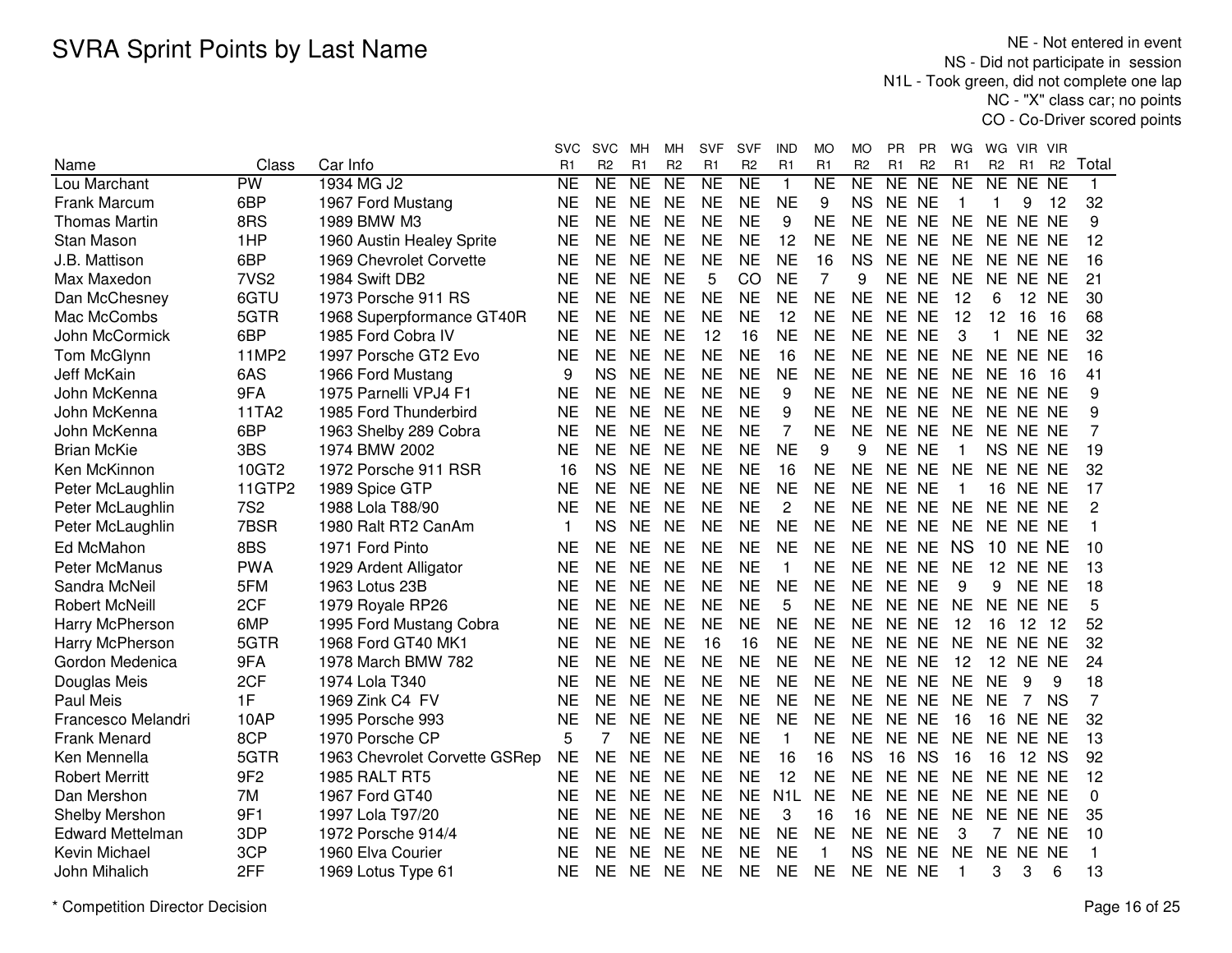|                           |                  |                                    | svc                 | <b>SVC</b>          | мн                  | MН             | <b>SVF</b>      | <b>SVF</b>       | IND                 | MO              | МO             | PR.            | PR             | WG             | WG             | VIR.            | - VIR          |                |
|---------------------------|------------------|------------------------------------|---------------------|---------------------|---------------------|----------------|-----------------|------------------|---------------------|-----------------|----------------|----------------|----------------|----------------|----------------|-----------------|----------------|----------------|
| Name                      | Class            | Car Info                           | R1                  | R <sub>2</sub>      | R <sub>1</sub>      | R <sub>2</sub> | R <sub>1</sub>  | R <sub>2</sub>   | R <sub>1</sub>      | R <sub>1</sub>  | R <sub>2</sub> | R <sub>1</sub> | R <sub>2</sub> | R <sub>1</sub> | R <sub>2</sub> | R1              | R <sub>2</sub> | Total          |
| George Mikhail            | 8DP              | 1972 Alfa Romeo Spider             | $\overline{\sf NE}$ | $\overline{\sf NE}$ | $\overline{\sf NE}$ | NE             | $\overline{NE}$ | NE               | $\overline{\sf NE}$ | $\overline{12}$ | $\mathbf{1}$   | NE             | N <sub>E</sub> | NE             | NE NE NE       |                 |                | 13             |
| <b>Richard Milburn</b>    | 4AP              | 1966 Jaguar XKE                    | <b>NE</b>           | <b>NE</b>           | <b>NE</b>           | <b>NE</b>      | <b>NE</b>       | <b>NE</b>        | $\mathbf{1}$        | 12              | 12             | NE NE          |                | <b>NE</b>      | NE NE NE       |                 |                | 25             |
| Alex Miller               | 7BSR             | 1979 March SR                      | <b>NE</b>           | <b>NE</b>           | <b>NE</b>           | <b>NE</b>      | <b>NE</b>       | <b>NE</b>        | <b>NE</b>           | <b>NE</b>       | <b>NE</b>      | NE NE          |                | 7              |                | NS NE NE        |                | $\overline{7}$ |
| <b>Bradley Miller</b>     | 2PCF             | 1979 Crossle 35F                   | <b>NE</b>           | <b>NE</b>           | <b>NE</b>           | <b>NE</b>      | <b>NE</b>       | <b>NE</b>        | <b>NE</b>           | <b>NE</b>       | <b>NE</b>      | NE NE          |                | <b>NE</b>      | <b>NE</b>      | 16              | 16             | 32             |
| <b>Bradley Miller</b>     | 3M               | 1995 SCCA SRF                      | <b>NE</b>           | <b>NE</b>           | <b>NE</b>           | <b>NE</b>      | <b>NE</b>       | <b>NE</b>        | <b>NE</b>           | <b>NE</b>       | <b>NE</b>      | NE NE          |                | <b>NE</b>      | <b>NE</b>      | 16              | 16             | 32             |
| <b>Greg Miller</b>        | 3CP              | 1962 Morgan 4/4                    | <b>NE</b>           | <b>NE</b>           | <b>NE</b>           | <b>NE</b>      | <b>NE</b>       | <b>NE</b>        | <b>NE</b>           | <b>NE</b>       | <b>NE</b>      | NE NE          |                | <b>NE</b>      | <b>NE</b>      | 7               | 7              | 14             |
| <b>Jeff Miller</b>        | 7BSR             | 1977 Lola T496                     | <b>NE</b>           | <b>NE</b>           | <b>NE</b>           | <b>NE</b>      | 12              | N <sub>1</sub> L | <b>NE</b>           | <b>NE</b>       | <b>NE</b>      | NE NE          |                | <b>NE</b>      | NE NE NE       |                 |                | 12             |
| <b>Tom Miller</b>         | 8CP              | 1971 Datsun 240Z                   | <b>NE</b>           | <b>NE</b>           | <b>NE</b>           | <b>NE</b>      | 9               | 12               | <b>NE</b>           | <b>NE</b>       | <b>NE</b>      | NE NE          |                | <b>NE</b>      |                | NE NE NE        |                | 21             |
| <b>Trevor Miller</b>      | 2FVS             | 1991 Womer EV3                     | NE                  | NE                  | <b>NE</b>           | <b>NE</b>      | NE              | <b>NE</b>        | <b>NE</b>           | <b>NE</b>       | <b>NE</b>      | NE NE          |                | 12             |                | 12 NE NE        |                | 24             |
| Allen Mitchell            | 6GTU             | 1971 Datsun 240Z                   | <b>NE</b>           | <b>NE</b>           | <b>NE</b>           | <b>NE</b>      | <b>NE</b>       | <b>NE</b>        | <b>NE</b>           | <b>NE</b>       | <b>NE</b>      | NE NE          |                | <b>NE</b>      | <b>NE</b>      | 9               | <b>NS</b>      | 9              |
| <b>Jeff Mitchell</b>      | 10AP             | 1995 Porsche 993                   | 16                  | 16                  | <b>NE</b>           | <b>NE</b>      | <b>NE</b>       | <b>NE</b>        | 16                  | 16              | <b>NS</b>      | NE NE          |                | <b>NE</b>      | NE NE NE       |                 |                | 64             |
| <b>Jeff Mitchell</b>      | 8RS              | 1974 BMW 2002                      | <b>NE</b>           | <b>NE</b>           | <b>NE</b>           | <b>NE</b>      | <b>NE</b>       | <b>NE</b>        | <b>NE</b>           | 9               | <b>CO</b>      | NE NE          |                | <b>NE</b>      | NE NE NE       |                 |                | 9              |
| Melanie Mitchell          | 8RS              | 1986 Alfa Romeo GTV6               | <b>NE</b>           | <b>NE</b>           | <b>NE</b>           | <b>NE</b>      | <b>NE</b>       | <b>NE</b>        | <b>NE</b>           | <b>NE</b>       | <b>NE</b>      | NE NE          |                | <b>NE</b>      | <b>NE</b>      | 7               | <b>NS</b>      | 7              |
| <b>Robert Mocas</b>       | 8BS              | 1967 Alfa Romeo GTV                | <b>NE</b>           | <b>NE</b>           | <b>NE</b>           | <b>NE</b>      | 16              | 16               | 6                   | 12              | <b>NS</b>      | NE NE          |                | <b>NE</b>      | <b>NE</b>      | 12              | 16             | 78             |
| David Mock                | 2FF              | 1969 Merlyn MK11a                  | <b>NE</b>           | <b>NE</b>           | <b>NE</b>           | <b>NE</b>      | <b>NE</b>       | <b>NE</b>        | 1                   | <b>NE</b>       | <b>NE</b>      | <b>NE</b>      | <b>NE</b>      | <b>NE</b>      | NE NE NE       |                 |                |                |
| <b>Charles Monk</b>       | 9F1              | 1997 Lola T97/20                   | <b>NE</b>           | <b>NE</b>           | <b>NE</b>           | <b>NE</b>      | <b>NE</b>       | <b>NE</b>        | <b>NE</b>           | 6               | 6              | NE NE          |                | <b>NE</b>      | NE NE NE       |                 |                | 12             |
| Jim Montana               | 7VS <sub>2</sub> | 1985 Lola T-598                    | <b>NE</b>           | <b>NE</b>           | <b>NE</b>           | <b>NE</b>      | <b>NE</b>       | <b>NE</b>        | <b>NE</b>           | <b>NE</b>       | <b>NE</b>      | NE NE          |                | 9              | 6              | NE NE           |                | 15             |
| <b>Frankie Montecalvo</b> | 11MP2            | 2002 Porsche GT3-RS                | 12                  | 16                  | <b>NE</b>           | <b>NE</b>      | <b>NE</b>       | <b>NE</b>        | <b>NE</b>           | <b>NE</b>       | <b>NE</b>      | NE NE          |                | <b>NE</b>      | NE NE NE       |                 |                | 28             |
| <b>Rick Mooney</b>        | 6AP              | 1968 Chevrolet Corvette Roadste NE |                     | <b>NE</b>           | <b>NE</b>           | <b>NE</b>      | 12              | 16               | 6                   | <b>NE</b>       | <b>NE</b>      | NE NE          |                | <b>NE</b>      | NE NE NE       |                 |                | 34             |
| Ed Moore                  | 2FJR1            | 1962 Cooper T59                    | <b>NE</b>           | <b>NE</b>           | <b>NE</b>           | <b>NE</b>      | <b>NE</b>       | <b>NE</b>        | $\overline{7}$      | <b>NE</b>       | <b>NE</b>      | NE NE          |                | <b>NE</b>      | NE NE NE       |                 |                | 7              |
| <b>Gary Moore</b>         | 6AS              | 1965 Ford Mustang GT350            | <b>NE</b>           | <b>NE</b>           | <b>NE</b>           | <b>NE</b>      | <b>NE</b>       | <b>NE</b>        | 12                  | <b>NE</b>       | <b>NE</b>      | $\mathbf 1$    | <b>NS</b>      | 16             | 16             | NE NE           |                | 45             |
| James Moore               | 2CF              | 1973 Dulon MP17A                   | <b>NE</b>           | <b>NE</b>           | <b>NE</b>           | <b>NE</b>      | 9               | 7                | 12                  | 7               | <b>NS</b>      | NE NE          |                | <b>NS</b>      | 12             | 3               | 3              | 53             |
| Mike Moore                | 3DP              | 1962 Triumph TR4                   | <b>NE</b>           | <b>NE</b>           | <b>NE</b>           | <b>NE</b>      | <b>NE</b>       | <b>NE</b>        | <b>NE</b>           | <b>NE</b>       | <b>NE</b>      | NE NE          |                | <b>NE</b>      | <b>NE</b>      | 6               | 5              | 11             |
| <b>Steve Moore</b>        | 10GT1            | 1998 Chevrolet Corvette            | <b>NE</b>           | <b>NE</b>           | <b>NE</b>           | <b>NE</b>      | <b>NE</b>       | <b>NE</b>        | <b>NE</b>           | <b>NE</b>       | <b>NE</b>      | NE NE          |                | 12             |                | NE NE NE        |                | 12             |
| Joseph Moran              | <b>7S2</b>       | 1998 Carbir CS2                    | NE                  | <b>NE</b>           | <b>NE</b>           | <b>NE</b>      | <b>NE</b>       | <b>NE</b>        | <b>NE</b>           | 7               | <b>NS</b>      | NE NE          |                | <b>NE</b>      | 9              | 5               | 6              | 27             |
| Frank Morelli             | 4AP              | 1961 Chevrolet Corvette            | NE                  | NE                  | <b>NE</b>           | <b>NE</b>      | <b>NE</b>       | <b>NE</b>        | 9                   | <b>NE</b>       | <b>NE</b>      | NE NE          |                | 9              |                | <b>16 NE NE</b> |                | 34             |
| Daniel Morgan             | 9F1              | 1997 Lola T97/20                   | <b>NE</b>           | <b>NE</b>           | <b>NE</b>           | <b>NE</b>      | <b>NE</b>       | <b>NE</b>        | 4                   | <b>NE</b>       | <b>NE</b>      | NE NE          |                | <b>NE</b>      | NE NE NE       |                 |                | 4              |
| Dave Morgan               | 1CS              | 1968 Austin Mini Cooper S          | <b>NE</b>           | <b>NE</b>           | <b>NE</b>           | <b>NE</b>      | <b>NE</b>       | <b>NE</b>        | <b>NE</b>           | <b>NE</b>       | <b>NE</b>      | NE NE          |                | 16             |                | NS NE NE        |                | 16             |
| Paul Morgan               | 9F <sub>2</sub>  | 1987 Swift DB4                     | <b>NE</b>           | <b>NE</b>           | <b>NE</b>           | <b>NE</b>      | 16              | 12               | <b>NE</b>           | <b>NE</b>       | <b>NE</b>      | NE NE          |                | <b>NE</b>      | NE NE NE       |                 |                | 28             |
| Ray Morgan                | PW               | 1928 Riley Brookland Special       | <b>NE</b>           | <b>NE</b>           | <b>NE</b>           | <b>NE</b>      | <b>NE</b>       | <b>NE</b>        | $\mathbf{1}$        | <b>NE</b>       | <b>NE</b>      | NE NE          |                | <b>NE</b>      | NE NE NE       |                 |                | 1              |
| Stephen Morici            | 2FJRH            | 1963 Cooper T-67                   | <b>NE</b>           | <b>NE</b>           | <b>NE</b>           | <b>NE</b>      | <b>NE</b>       | <b>NE</b>        | 16                  | <b>NE</b>       | <b>NE</b>      | NE NE          |                | <b>NE</b>      | NE NE NE       |                 |                | 16             |
| Stephen Morrison          | 1GP              | 1967 Ginetta G15                   | <b>NE</b>           | <b>NE</b>           | <b>NE</b>           | <b>NE</b>      | <b>NE</b>       | <b>NE</b>        | <b>NE</b>           | <b>NE</b>       | <b>NE</b>      | NE NE          |                | 16             | 16             | NE NE           |                | 32             |
| Scot Morton               | 7BSR             | 1986 Ralt RT4 - CanAM              | <b>NE</b>           | <b>NE</b>           | <b>NE</b>           | <b>NE</b>      | <b>NE</b>       | <b>NE</b>        | 5                   | <b>NE</b>       | <b>NE</b>      | NE NE          |                | <b>NE</b>      | NE NE NE       |                 |                | 5              |
| <b>Michael Moss</b>       | 6BP              | 1965 Chevrolet Corvette Roadste NE |                     | <b>NE</b>           | <b>NE</b>           | <b>NE</b>      | <b>NE</b>       | <b>NE</b>        | <b>NE</b>           | <b>NE</b>       | <b>NE</b>      | <b>NE</b>      | <b>NE</b>      | 6              | 7              | NE NE           |                | 13             |
| Jacek Mucha               | 11GTP1           | 2006 Swift 16 BB                   | <b>NE</b>           | <b>NE</b>           | <b>NE</b>           | <b>NE</b>      | 16              | 16               | 9                   | 16              | 16             | 16             | 16             | 16             | 16             | 16              | 16             | 169            |
| Jacek Mucha               | 9F1              | 2006 Swift 16                      | 16                  | 16                  | 7                   | 7              | 12              | 16               | 6                   | 7               | 7              | 12             | 16             | 6              | 4              | 6               | <b>NS</b>      | 138            |
| Ray Mulacek               | 6AP              | 1966 Chevrolet Corvette            | <b>NE</b>           | <b>NE</b>           | <b>NE</b>           | <b>NE</b>      | 16              | 4                | <b>NE</b>           | <b>NE</b>       | <b>NE</b>      | NE NE          |                | <b>NE</b>      | NE NE NE       |                 |                | 20             |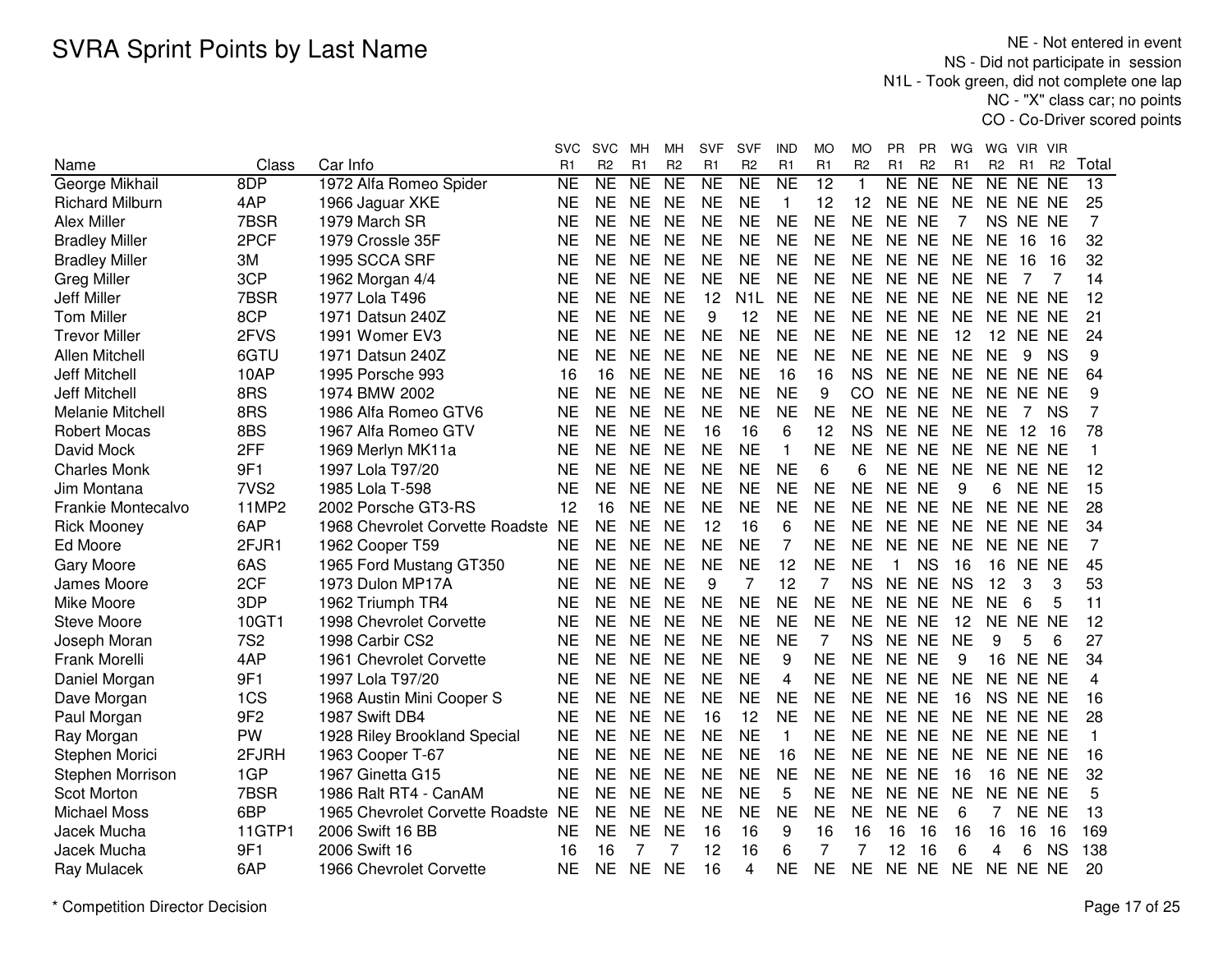NE - Not entered in event NS - Did not participate in session N1L - Took green, did not complete one lap NC - "X" class car; no pointsCO - Co-Driver scored points

|                             |             |                            | svc       | <b>SVC</b>          | мн              | MН             | <b>SVF</b>      | SVF                 | IND              | МO                     | MO             | PR.       | <b>PR</b>      | WG                  | WG             | VIR.           | <b>VIR</b>     |                |
|-----------------------------|-------------|----------------------------|-----------|---------------------|-----------------|----------------|-----------------|---------------------|------------------|------------------------|----------------|-----------|----------------|---------------------|----------------|----------------|----------------|----------------|
| Name                        | Class       | Car Info                   | R1        | R <sub>2</sub>      | R <sub>1</sub>  | R <sub>2</sub> | R <sub>1</sub>  | R <sub>2</sub>      | R <sub>1</sub>   | R <sub>1</sub>         | R <sub>2</sub> | R1        | R <sub>2</sub> | R <sub>1</sub>      | R <sub>2</sub> | R <sub>1</sub> | R <sub>2</sub> | Total          |
| <b>Mike Mulcahy</b>         | 10SC3       | 2003 Chevrolet Monte Carlo | <b>NE</b> | $\overline{\sf NE}$ | $\overline{NE}$ | <b>NE</b>      | $\overline{NE}$ | $\overline{\sf NE}$ | $\mathbf{1}$     | $\overline{\text{NE}}$ | NE             | NE        | NE             | $\overline{\sf NE}$ | NE NE          |                | N <sub>E</sub> | 1              |
| Michael Mulroney            | PW          | 1937 Singer Bantam Special | <b>NE</b> | <b>NE</b>           | <b>NE</b>       | <b>NE</b>      | <b>NE</b>       | <b>NE</b>           | N <sub>1</sub> L | <b>NE</b>              | <b>NE</b>      | NE NE     |                | <b>NE</b>           | NE NE NE       |                |                | 0              |
| <b>Cliff Murray</b>         | 3CP         | 1955 Porsche 356           | <b>NE</b> | <b>NE</b>           | <b>NE</b>       | <b>NE</b>      | <b>NE</b>       | <b>NE</b>           | <b>NE</b>        | 7                      | 7              | <b>NE</b> | <b>NE</b>      | 4                   | 4              | NE NE          |                | 22             |
| Dawn Myers                  | 3EP         | 1961 MG A Roadster         | <b>NE</b> | <b>NE</b>           | <b>NE</b>       | <b>NE</b>      | 16              | 16                  | 7                | <b>NE</b>              | <b>NE</b>      | NE NE     |                | 9                   | $\mathbf{1}$   | <b>NE</b>      | <b>NE</b>      | 49             |
| Dawn Myers                  | 1FP         | 1961 MG A Roadster         | 16        | 16                  | <b>NE</b>       | <b>NE</b>      | <b>NE</b>       | <b>NE</b>           | <b>NE</b>        | <b>NE</b>              | <b>NE</b>      | NE NE     |                | <b>NE</b>           | <b>NE</b>      | NE NE          |                | 32             |
| <b>Richard Navin</b>        | 3DP         | 1968 MG B                  | <b>NE</b> | <b>NE</b>           | <b>NE</b>       | <b>NE</b>      | <b>NE</b>       | <b>NE</b>           | <b>NE</b>        | <b>NE</b>              | <b>NE</b>      | NE NE     |                | 16                  | <b>NS</b>      | NE NE          |                | 16             |
| <b>Richard Naze</b>         | 8CP         | 1972 Porsche 911           | <b>NE</b> | <b>NE</b>           | <b>NE</b>       | <b>NE</b>      | 16              | 16                  | <b>NS</b>        | <b>NE</b>              | <b>NE</b>      | NE NE     |                | <b>NS</b>           | $\mathbf 1$    | NE NE          |                | 33             |
| David Neidell               | 4CM         | 1959 Kellison J-5          | <b>NE</b> | <b>NE</b>           | 16              | 16             | <b>NE</b>       | <b>NE</b>           | $\mathbf{1}$     | <b>NE</b>              | <b>NE</b>      | NE NE     |                | 12                  |                | NS NE NE       |                | 45             |
| David Neidell               | 6BP         | 1968 Chevrolet Corvette    | 9         | 16                  | <b>NS</b>       | 16             | <b>NE</b>       | <b>NE</b>           | <b>NE</b>        | <b>NE</b>              | <b>NE</b>      | NE NE     |                | 4                   | NS NE NE       |                |                | 45             |
| David Neidell               | 10SC1       | 1977 Oldsmobile Cutlass    | <b>NE</b> | <b>NE</b>           | <b>NE</b>       | <b>NE</b>      | <b>NE</b>       | <b>NE</b>           | 16               | <b>NE</b>              | <b>NE</b>      | NE NE     |                | <b>NE</b>           | NE NE NE       |                |                | 16             |
| Les Neidell                 | PW          | 1932 Plymouth Dirt Track   | <b>NE</b> | <b>NE</b>           | <b>NE</b>       | <b>NE</b>      | <b>NE</b>       | <b>NE</b>           | $\mathbf{1}$     | <b>NE</b>              | <b>NE</b>      | NE NE     |                | <b>NE</b>           | NE NE NE       |                |                | 1              |
| <b>Scott Nettleship</b>     | 2CF         | 1981 Crossle 45F           | <b>NE</b> | <b>NE</b>           | <b>NE</b>       | <b>NE</b>      | <b>NE</b>       | <b>NE</b>           | <b>NE</b>        | <b>NE</b>              | <b>NE</b>      | NE NE     |                | <b>NE</b>           | <b>NE</b>      | 2              | 7              | 9              |
| <b>Barb Nevoral</b>         | 8BS         | 1967 Alfa Romeo GTV        | <b>NE</b> | <b>NE</b>           | <b>NE</b>       | <b>NE</b>      | $\mathbf{1}$    | 9                   | <b>NE</b>        | <b>NE</b>              | <b>NE</b>      | NE NE     |                | <b>NE</b>           | NE NE NE       |                |                | 10             |
| <b>Bernard Nevoral</b>      | 8AP         | 1967 Lotus Super 7         | <b>NE</b> | <b>NE</b>           | <b>NE</b>       | <b>NE</b>      | 12              | 12                  | <b>NE</b>        | <b>NE</b>              | <b>NE</b>      | NE NE     |                | <b>NE</b>           | NE NE NE       |                |                | 24             |
| <b>Christopher Newcomer</b> | 1FP         | 1962 Austin Healey Sprite  | <b>NE</b> | <b>NE</b>           | <b>NE</b>       | <b>NE</b>      | <b>NE</b>       | <b>NE</b>           | $\mathbf 1$      | <b>NE</b>              | <b>NE</b>      | NE NE     |                | <b>NE</b>           | NE NE NE       |                |                | 1              |
| <b>Robert Newman</b>        | 8AP         | 1970 Porsche 911S          | <b>NE</b> | <b>NE</b>           | <b>NE</b>       | <b>NE</b>      | <b>NE</b>       | <b>NE</b>           | $\overline{4}$   | <b>NE</b>              | <b>NE</b>      | NE NE     |                | <b>NE</b>           | NE NE NE       |                |                | 4              |
| David Nicholas              | 1FP         | 1960 MGA                   | 12        | 12                  | 16              | $\mathbf{1}$   | <b>NE</b>       | <b>NE</b>           | 3                | <b>NE</b>              | <b>NE</b>      | NE NE     |                | $\overline{1}$      | $\mathbf 1$    | NE NE          |                | 46             |
| <b>Hal Nichols</b>          | 8BS         | 1971 Alfa Romeo GTV        | 12        | <b>NS</b>           | <b>NE</b>       | <b>NE</b>      | <b>NE</b>       | <b>NE</b>           | <b>NE</b>        | <b>NE</b>              | <b>NE</b>      | NE NE     |                | <b>NE</b>           | NE NE NE       |                |                | 12             |
| <b>Hal Nichols</b>          | 8RS         | 1971 Alfa Romeo GTV        | <b>NE</b> | <b>NE</b>           | <b>NE</b>       | <b>NE</b>      | <b>NE</b>       | <b>NE</b>           | 6                | <b>NE</b>              | <b>NE</b>      | NE NE     |                | <b>NE</b>           | NE NE NE       |                |                | 6              |
| <b>Hal Nichols</b>          | <b>38RS</b> | 1971 Alfa Romeo GTV        | <b>NE</b> | <b>NE</b>           | <b>NE</b>       | <b>NE</b>      | <b>NE</b>       | <b>NE</b>           | <b>NE</b>        | <b>NS</b>              | <b>NC</b>      | NE NE     |                | <b>NE</b>           | NE NE NE       |                |                | 0              |
| <b>Raymond Nichols</b>      | 8RS         | 1971 Alfa Romeo GTV        | <b>NE</b> | <b>NE</b>           | <b>NE</b>       | <b>NE</b>      | <b>NE</b>       | <b>NE</b>           | <b>NE</b>        | <b>NS</b>              | 7              | NE NE     |                | <b>NE</b>           | NE NE NE       |                |                | $\overline{7}$ |
| Peter Nielsen               | 1F          | 1965 Autodynamics MK III   | <b>NE</b> | <b>NE</b>           | <b>NE</b>       | <b>NE</b>      | <b>NE</b>       | <b>NE</b>           | <b>NE</b>        | <b>NE</b>              | <b>NE</b>      | NE NE     |                | 16                  | 9              | NE NE          |                | 25             |
| David Nikolas               | 11GTP1      | 1988 Fabcar GTP            | <b>NE</b> | <b>NE</b>           | <b>NE</b>       | <b>NE</b>      | <b>NE</b>       | <b>NE</b>           | <b>NE</b>        | 12                     | <b>NS</b>      | NE NE     |                | <b>NE</b>           | NE NE NE       |                |                | 12             |
| <b>Jeff Norris</b>          | 4FM         | 1962 Lola Mk1              | <b>NE</b> | <b>NE</b>           | <b>NE</b>       | <b>NE</b>      | <b>NE</b>       | <b>NE</b>           | $\overline{7}$   | <b>NE</b>              | <b>NE</b>      | NE NE     |                | <b>NE</b>           | NE NE NE       |                |                | 7              |
| <b>Patrick Norton</b>       | PW          | 1935 Chevrolet Sprint Car  | <b>NE</b> | <b>NE</b>           | <b>NE</b>       | <b>NE</b>      | <b>NE</b>       | <b>NE</b>           | $\mathbf{1}$     | <b>NE</b>              | <b>NE</b>      | NE NE     |                | <b>NE</b>           | NE NE NE       |                |                | 1              |
| <b>Allen Noveck</b>         | 10BP        | 1992 Porsche 964 Cup       | <b>NE</b> | <b>NE</b>           | <b>NE</b>       | <b>NE</b>      | <b>NE</b>       | <b>NE</b>           | <b>NE</b>        | <b>NE</b>              | <b>NE</b>      | NE NE     |                | 12                  |                | 12 NE NE       |                | 24             |
| Goran Nyberg                | 3EP         | 1965 Volvo P1800S          | <b>NE</b> | <b>NE</b>           | <b>NE</b>       | <b>NE</b>      | <b>NE</b>       | <b>NE</b>           | 16               | <b>NE</b>              | <b>NE</b>      | NE NE     |                | 12                  |                | 16 CO 12       |                | 56             |
| Goran Nyberg                | 3DP         | 1962 GSM Dart              | <b>NE</b> | <b>NE</b>           | <b>NE</b>       | <b>NE</b>      | <b>NE</b>       | <b>NE</b>           | <b>NE</b>        | <b>NE</b>              | <b>NE</b>      | NE NE     |                | <b>NE</b>           | <b>NE</b>      | 16 CO          |                | 16             |
| Charles O'Brien III         | 10GT3       | 1974 Porsche 911 RS        | <b>NE</b> | <b>NE</b>           | <b>NE</b>       | <b>NE</b>      | <b>NE</b>       | <b>NE</b>           | 16               | <b>NE</b>              | <b>NE</b>      | NE NE     |                | <b>NE</b>           | NE NE NE       |                |                | 16             |
| <b>Bill Ockerlund</b>       | 10GT1       | 1991 Chevrolet Camaro      | <b>NE</b> | <b>NE</b>           | <b>NE</b>       | <b>NE</b>      | <b>NE</b>       | <b>NE</b>           | 12               | <b>NE</b>              | <b>NE</b>      | <b>NE</b> | <b>NE</b>      | <b>NE</b>           | NE NE NE       |                |                | 12             |
| <b>Butch O'Connor</b>       | 1FP         | 1959 MG A                  | <b>NE</b> | <b>NE</b>           | <b>NE</b>       | <b>NE</b>      | <b>NE</b>       | <b>NE</b>           | <b>NE</b>        | <b>NE</b>              | <b>NE</b>      | NE NE     |                | -1                  |                | NS NE NE       |                | 1              |
| Dan O'Connor                | 3EP         | 1959 Elva Courier          | <b>NE</b> | <b>NE</b>           | <b>NE</b>       | <b>NE</b>      | <b>NE</b>       | <b>NE</b>           | 9                | 16                     | 16             | NE NE     |                | <b>NE</b>           | NE NE NE       |                |                | 41             |
| Jody O'Donnell              | 6AP         | 1969 Chevrolet Corvette    | 7         | 12                  | <b>NE</b>       | <b>NE</b>      | <b>NE</b>       | <b>NE</b>           | 16               | <b>NE</b>              | <b>NE</b>      | NE NE     |                | <b>NE</b>           | NE NE NE       |                |                | 35             |
| Jody O'Donnell              | 10SC3       | 2006 Dodge Charger         | 16        | <b>NS</b>           | <b>NE</b>       | <b>NE</b>      | <b>NE</b>       | <b>NE</b>           | 5                | <b>NE</b>              | <b>NE</b>      | NE NE     |                | <b>NE</b>           | NE NE NE       |                |                | 21             |
| Dale Oesterle               | 3DP         | 1962 Triumph Spitfire      | <b>NE</b> | <b>NE</b>           | <b>NE</b>       | <b>NE</b>      | <b>NE</b>       | <b>NE</b>           | 9                | <b>NE</b>              | <b>NE</b>      | NE NE     |                | <b>NE</b>           | NE NE NE       |                |                | 9              |
| Tom O'Grady                 | 2FJR1       | 1962 Cooper T59            | <b>NE</b> | <b>NE</b>           | <b>NE</b>       | <b>NE</b>      | <b>NE</b>       | <b>NE</b>           | 4                | <b>NE</b>              | <b>NE</b>      | <b>NE</b> | <b>NE</b>      | <b>NE</b>           | NE NE NE       |                |                | 4              |
| Craig Olson                 | 6TA         | 1970 Ford Mustang Boss     | <b>NE</b> | <b>NE</b>           | <b>NE</b>       | <b>NE</b>      | 4               | 5                   | <b>NE</b>        | <b>NE</b>              | <b>NE</b>      | NE NE     |                | <b>NE</b>           | NE NE NE       |                |                | 9              |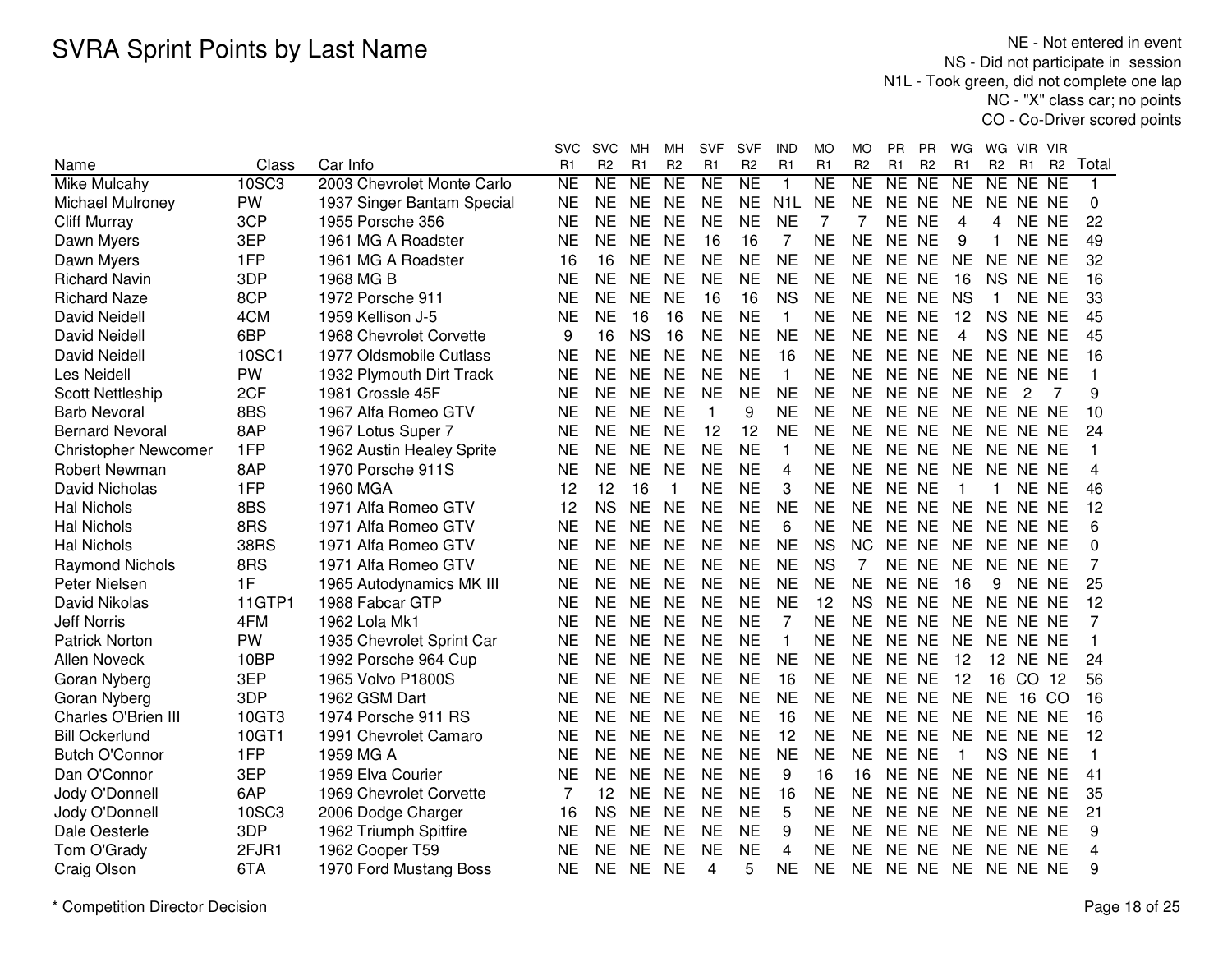|                        |                  |                                    | svc            | <b>SVC</b>     | MН              | MН                  | SVF              | SVF                 | IND            | MO                  | МO             | PR.       | РR             | WG              | WG.            | VIR.           | <b>VIR</b>     |                |
|------------------------|------------------|------------------------------------|----------------|----------------|-----------------|---------------------|------------------|---------------------|----------------|---------------------|----------------|-----------|----------------|-----------------|----------------|----------------|----------------|----------------|
| Name                   | Class            | Car Info                           | R1             | R <sub>2</sub> | R1              | R <sub>2</sub>      | R1               | R <sub>2</sub>      | R1             | R1                  | R <sub>2</sub> | R1        | R <sub>2</sub> | R1              | R <sub>2</sub> | R <sub>1</sub> | R <sub>2</sub> | Total          |
| Craig Olson            | 11TA2            | 1986 Ford Roush Mustang            | <b>NE</b>      | NE             | $\overline{NE}$ | $\overline{\sf NE}$ | $\overline{NE}$  | $\overline{\sf NE}$ | 6              | $\overline{\sf NE}$ | NE             | NE        | N <sub>E</sub> | $\overline{NE}$ | NE             | N <sub>E</sub> | <b>NE</b>      | 6              |
| Craig Olson            | 11TA2            | 1999 Ford Mustang                  | <b>NE</b>      | <b>NE</b>      | <b>NE</b>       | <b>NE</b>           | 5                | <b>NS</b>           | <b>NE</b>      | <b>NE</b>           | <b>NE</b>      | NE NE     |                | <b>NE</b>       | NE NE NE       |                |                | 5              |
| Dennis Olthoff         | 3DP              | 1962 GSM Dart                      | <b>NE</b>      | <b>NE</b>      | <b>NE</b>       | <b>NE</b>           | <b>NE</b>        | <b>NE</b>           | <b>NE</b>      | <b>NE</b>           | <b>NE</b>      | NE NE     |                | <b>NE</b>       | NE CO          |                | 16             | 16             |
| Dennis Olthoff         | 3EP              | 1965 Volvo P1800S                  | <b>NE</b>      | <b>NE</b>      | <b>NE</b>       | <b>NE</b>           | <b>NE</b>        | <b>NE</b>           | <b>NE</b>      | <b>NE</b>           | <b>NE</b>      | NE NE     |                | <b>NE</b>       | NE             | 16             | -CO            | 16             |
| Michael Origer         | 3BS              | 1972 Datsun 510                    | <b>NE</b>      | <b>NE</b>      | <b>NE</b>       | <b>NE</b>           | 1                | 12                  | <b>NE</b>      | 16                  | 16             | NE NE     |                | <b>NE</b>       | NE NE NE       |                |                | 45             |
| Michael Origer         | 6BP              | 1969 Chevrolet Corvette            | <b>NE</b>      | <b>NE</b>      | <b>NE</b>       | <b>NE</b>           | <b>NE</b>        | <b>NE</b>           | <b>NE</b>      | 12                  | <b>NS</b>      | NE NE     |                | 7               | 1.             |                | NE NE          | 20             |
| <b>Michael Oritt</b>   | 4FM              | 1959 Elva MK IV                    |                | <b>NS</b>      | <b>NE</b>       | <b>NE</b>           | <b>NE</b>        | <b>NE</b>           | <b>NE</b>      | <b>NE</b>           | <b>NE</b>      | NE NE     |                | <b>NE</b>       | NE NE NE       |                |                | 1              |
| John Orzechowski       | 10SC3            | 2000 Chevrolet Monte Carlo         | <b>NE</b>      | <b>NE</b>      | <b>NE</b>       | <b>NE</b>           | <b>NE</b>        | <b>NE</b>           | <b>NE</b>      | <b>NE</b>           | <b>NE</b>      | NE NE     |                | <b>NE</b>       | <b>NE</b>      | 4              | 6              | 10             |
| <b>Timothy Osborne</b> | 9FA5             | 1968 Crossle 15F                   | <b>NE</b>      | <b>NE</b>      | <b>NE</b>       | <b>NE</b>           | <b>NE</b>        | <b>NE</b>           | $\overline{c}$ | <b>NE</b>           | <b>NE</b>      | NE NE     |                | <b>NE</b>       | NE NE NE       |                |                | 2              |
| <b>Richard Owen</b>    | 86GTU            | 1971 Datsun 240Z                   | <b>NE</b>      | <b>NE</b>      | <b>NE</b>       | <b>NE</b>           | <b>NE</b>        | <b>NE</b>           | <b>NE</b>      | <b>NC</b>           | <b>NS</b>      | NE NE     |                | <b>NE</b>       | NE NE NE       |                |                | 0              |
| Jim Pace               | 7ASR             | 1968 McLaren M6B                   | <b>NE</b>      | <b>NE</b>      | <b>NE</b>       | <b>NE</b>           | <b>NE</b>        | <b>NE</b>           | 16             | <b>NE</b>           | <b>NE</b>      | NE NE     |                | <b>NE</b>       | NE NE NE       |                |                | 16             |
| <b>Ronald Pace</b>     | 7BSR             | 1979 Lola T492/496                 | <b>NE</b>      | <b>NE</b>      | <b>NE</b>       | <b>NE</b>           | 9                | 12                  | <b>NE</b>      | <b>NE</b>           | <b>NE</b>      | NE NE     |                | <b>NE</b>       | NE.            | NE NE          |                | 21             |
| Pete Padley            | 7HS <sub>2</sub> | 1986 March-Apache S-2000           | 12             | 9              | <b>NE</b>       | <b>NE</b>           | <b>NE</b>        | <b>NE</b>           | <b>NE</b>      | <b>NE</b>           | <b>NE</b>      | NE NE     |                | <b>NE</b>       | <b>NE</b>      | 9              | <b>NS</b>      | 30             |
| <b>Wil Painter</b>     | 3BS              | 1966 Alfa Romeo GTV                | <b>NE</b>      | <b>NE</b>      | <b>NE</b>       | <b>NE</b>           | <b>NE</b>        | <b>NE</b>           | 12             | 7                   | 7              | NE NE     |                | <b>NE</b>       | <b>NE</b>      | 9              | <b>NS</b>      | 35             |
| Stephen Papalas        | 10SC3            | 1993 Chevrolet Lumina              | 9              | 9              | <b>NE</b>       | <b>NE</b>           | <b>NE</b>        | <b>NE</b>           | <b>NE</b>      | <b>NE</b>           | <b>NE</b>      | NE NE     |                | <b>NE</b>       | NE NE          |                | <b>NE</b>      | 18             |
| <b>Tony Parella</b>    | 6BP              | 1972 Chevrolet Corvette            | 12             | 6              | <b>NS</b>       | <b>NS</b>           | <b>NE</b>        | <b>NE</b>           | <b>NS</b>      | <b>NS</b>           | <b>NS</b>      | NE NE     |                | <b>NS</b>       | <b>NS</b>      | 7              | <b>NS</b>      | 25             |
| <b>Tony Parella</b>    | <b>PWA</b>       | 1934 Chevrolet BigCar              | <b>NE</b>      | <b>NE</b>      | <b>NE</b>       | <b>NE</b>           | <b>NE</b>        | <b>NE</b>           | <b>NE</b>      | <b>NE</b>           | <b>NE</b>      | NE NE     |                | <b>NE</b>       | 7              | <b>NE</b>      | <b>NE</b>      | $\overline{7}$ |
| <b>Tony Parella</b>    | 4BP              | 1958 Chevrolet Corvette Roadste NE |                | <b>NE</b>      | <b>NE</b>       | <b>NE</b>           | <b>NE</b>        | <b>NE</b>           | <b>NE</b>      | <b>NE</b>           | <b>NE</b>      | NE NE     |                | <b>NS</b>       | 1              |                | NE NE          | 1              |
| <b>Hervey Parke</b>    | 8BP              | 1965 Ginetta G4                    | $\overline{7}$ | $\overline{7}$ | 16              | 1                   | <b>NE</b>        | <b>NE</b>           | <b>NE</b>      | 9                   | <b>NS</b>      | NE NE     |                | <b>NS</b>       | 32             | <b>NE</b>      | <b>NE</b>      | 72             |
| John Parker            | 3EP              | 1967 Volvo 1800S                   | <b>NE</b>      | <b>NE</b>      | <b>NE</b>       | <b>NE</b>           | <b>NE</b>        | <b>NE</b>           | <b>NE</b>      | <b>NE</b>           | <b>NE</b>      |           |                | NE NE N1L       | <b>NS</b>      | NE NE          |                | $\Omega$       |
| Dan Parr               | 10BP             | 2004 Chevrolet Camaro              | <b>NE</b>      | <b>NE</b>      | <b>NE</b>       | <b>NE</b>           | N <sub>1</sub> L | <b>NS</b>           | <b>NE</b>      | <b>NE</b>           | <b>NE</b>      | NE NE     |                | <b>NE</b>       | NE NE NE       |                |                | 0              |
| <b>Charles Parsons</b> | 9FA5             | 1976 Lola 332C                     | <b>NE</b>      | <b>NE</b>      | <b>NE</b>       | <b>NE</b>           | <b>NE</b>        | <b>NE</b>           | 4              | <b>NE</b>           | <b>NE</b>      | NE NE     |                | <b>NE</b>       | NE NE NE       |                |                | 4              |
| <b>Steve Patti</b>     | 3DP              | 1961 Ginetta G4                    | <b>NE</b>      | <b>NE</b>      | <b>NE</b>       | <b>NE</b>           | <b>NE</b>        | <b>NE</b>           | <b>NE</b>      | 16                  | 16             | NE NE     |                | <b>NE</b>       |                | NE NE NE       |                | 32             |
| Robert Pawlowski       | 10SC3            | 1997 Chevrolet Monte Carlo         | <b>NE</b>      | NE.            | <b>NE</b>       | <b>NE</b>           | <b>NE</b>        | <b>NE</b>           | $\mathbf{1}$   | <b>NE</b>           | <b>NE</b>      | NE NE     |                | 12              | 1              |                | NE NE          | 14             |
| <b>Richard Payne</b>   | 6AP              | 1970 Chevrolet Corvette Roadste    | <b>NE</b>      | <b>NE</b>      | <b>NE</b>       | <b>NE</b>           | <b>NE</b>        | <b>NE</b>           | $\overline{c}$ | <b>NE</b>           | <b>NE</b>      | NE NE     |                | $\overline{2}$  | 2              | NE NE          |                | 6              |
| Henry Payne IV         | 7VS <sub>2</sub> | 1985 Lola T596                     | <b>NE</b>      | <b>NE</b>      | <b>NE</b>       | <b>NE</b>           | <b>NE</b>        | <b>NE</b>           | 9              | 4                   |                | NE NE     |                | <b>NE</b>       | <b>NE</b>      |                | 9              | 24             |
| Chris Pedersen         | 9FA5             | 1972 Lola T300                     | <b>NE</b>      | <b>NE</b>      | <b>NE</b>       | <b>NE</b>           | <b>NE</b>        | <b>NE</b>           | 1              | <b>NE</b>           | <b>NE</b>      | <b>NE</b> | <b>NE</b>      | <b>NE</b>       | <b>NE</b>      | NE NE          |                | 1              |
| <b>Ben Peotter</b>     | 11TA2            | 1993 Ford Mustang Cobra            | <b>NE</b>      | <b>NE</b>      | <b>NE</b>       | <b>NE</b>           | <b>NE</b>        | <b>NE</b>           | <b>NE</b>      | 9                   | 1              | NE NE     |                | <b>NE</b>       | NE NE NE       |                |                | 10             |
| <b>Ben Peotter</b>     | 610TA            | 1970 Ford Mustang                  | <b>NE</b>      | <b>NE</b>      | <b>NE</b>       | <b>NE</b>           | <b>NE</b>        | <b>NE</b>           | <b>NE</b>      | <b>NC</b>           | <b>NS</b>      | NE NE     |                | <b>NE</b>       | NE NE NE       |                |                | 0              |
| <b>Karen Perrin</b>    | 3BS              | 1969 Ford Escort MKI               | <b>NE</b>      | <b>NE</b>      | <b>NE</b>       | <b>NE</b>           | <b>NE</b>        | <b>NE</b>           | <b>NE</b>      | <b>NE</b>           | <b>NE</b>      | NE NE     |                | <b>NE</b>       | <b>NE</b>      | 16             | 16             | 32             |
| Jim Perry              | 3DP              | 1962 Volvo P1800                   | <b>NE</b>      | <b>NE</b>      | <b>NE</b>       | <b>NE</b>           | 12               | 12                  | <b>NE</b>      | <b>NE</b>           | <b>NE</b>      | NE NE     |                | <b>NE</b>       | NE NE NE       |                |                | 24             |
| James Peruto           | 8RS              | 1985 Mercedes 190 E                | <b>NE</b>      | <b>NE</b>      | <b>NE</b>       | <b>NE</b>           | <b>NE</b>        | <b>NE</b>           | <b>NE</b>      | <b>NE</b>           | <b>NE</b>      | 16        | 16             | <b>NE</b>       | NE NE          |                | <b>NE</b>      | 32             |
| James Peruto           | 11MP1            | 2005 Chevrolet Corvette            | <b>NE</b>      | <b>NE</b>      | <b>NE</b>       | <b>NE</b>           | 1                | <b>NS</b>           | <b>NE</b>      | <b>NE</b>           | <b>NE</b>      | NE NE     |                | <b>NE</b>       | NE NE NE       |                |                | 1              |
| <b>Brian Pettey</b>    | 10GT2            | 1974 Porsche 911RSR                | <b>NE</b>      | <b>NE</b>      | <b>NE</b>       | <b>NE</b>           | <b>NE</b>        | <b>NE</b>           | 12             | <b>NE</b>           | <b>NE</b>      | NE NE     |                | <b>NE</b>       |                | NE NE NE       |                | 12             |
| Jonathan Pfeffer       | 10GT2            | 1990 Chevrolet Corvette            | <b>NE</b>      | NE.            | NE              | <b>NE</b>           | <b>NE</b>        | <b>NE</b>           | 9              | NE                  | <b>NE</b>      | NE NE     |                | <b>NE</b>       | NE NE NE       |                |                | 9              |
| <b>Robert Pfeffer</b>  | 10GT2            | 1990 Chevrolet Corvette            | <b>NE</b>      | <b>NE</b>      | <b>NE</b>       | <b>NE</b>           | <b>NE</b>        | <b>NE</b>           | 7              | <b>NE</b>           | ΝE             | NE NE     |                | <b>NE</b>       | NE NE NE       |                |                | 7              |
| <b>Gunner Pfrang</b>   | 11TA2            | 1994 Chevrolet Camaro              | <b>NE</b>      | <b>NE</b>      | <b>NE</b>       | <b>NE</b>           | 7                | 6                   | <b>NE</b>      | <b>NE</b>           | <b>NE</b>      | NE NE     |                | <b>NE</b>       | NE NE NE       |                |                | 13             |
|                        |                  |                                    |                |                |                 |                     |                  |                     |                |                     |                |           |                |                 |                |                |                |                |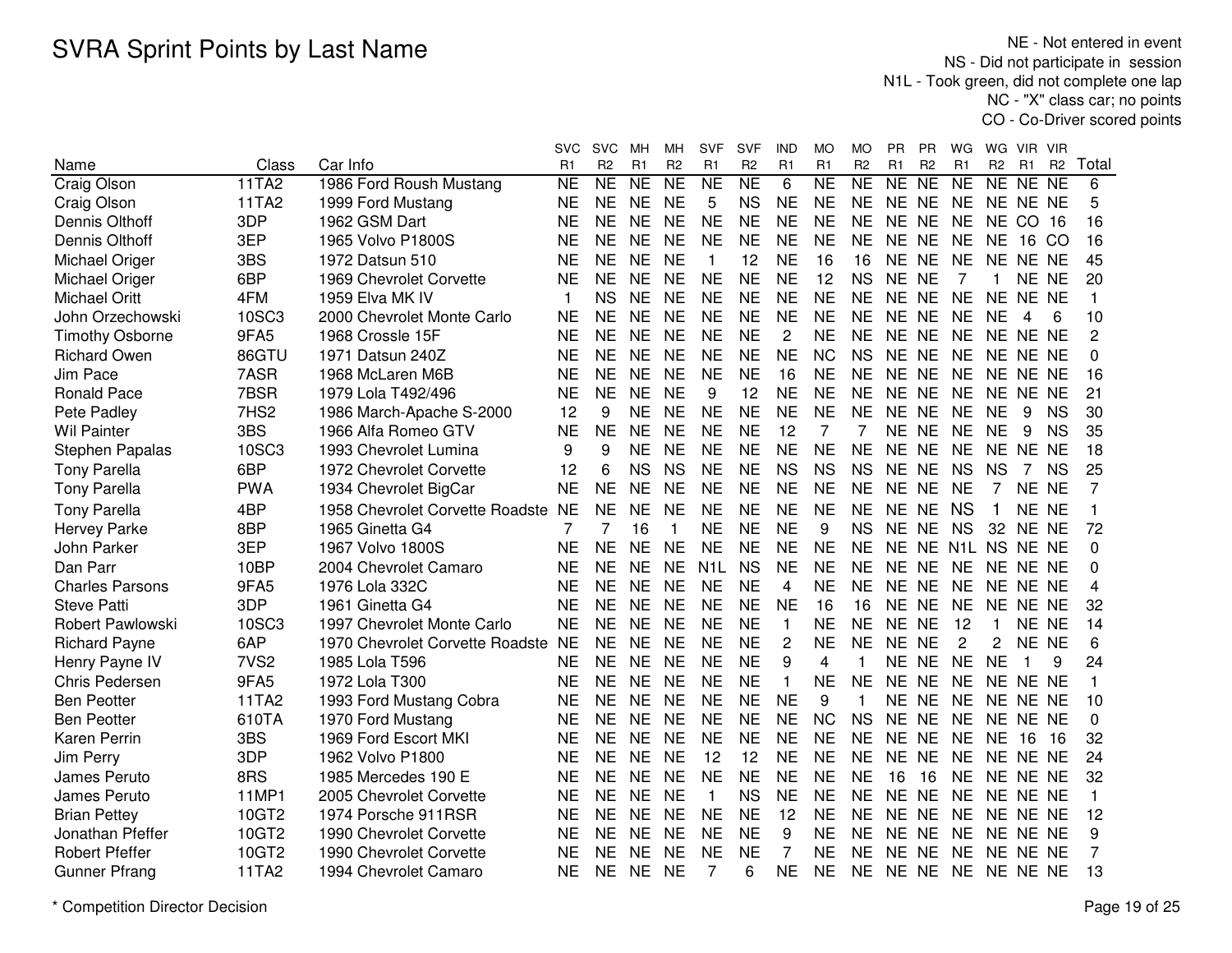NE - Not entered in event NS - Did not participate in session N1L - Took green, did not complete one lap NC - "X" class car; no pointsCO - Co-Driver scored points

|                        |                  |                                    | <b>SVC</b> | <b>SVC</b>     | MН        | MН             | SVF            | <b>SVF</b>     | <b>IND</b>     | MO             | MO             | <b>PR</b>    | <b>PR</b>      | WG        | WG.             | VIR.  | - VIR          |              |
|------------------------|------------------|------------------------------------|------------|----------------|-----------|----------------|----------------|----------------|----------------|----------------|----------------|--------------|----------------|-----------|-----------------|-------|----------------|--------------|
| Name                   | Class            | Car Info                           | R1         | R <sub>2</sub> | R1        | R <sub>2</sub> | R <sub>1</sub> | R <sub>2</sub> | R1             | R <sub>1</sub> | R <sub>2</sub> | R1           | R <sub>2</sub> | R1        | R <sub>2</sub>  | R1    | R <sub>2</sub> | Total        |
| <b>Rick Pfrang</b>     | 11TA2            | 1990 Chevrolet GT1 Camaro          | <b>NE</b>  | <b>NE</b>      | <b>NE</b> | <b>NE</b>      | 9              | 7              | <b>NE</b>      | <b>NE</b>      | <b>NE</b>      | <b>NE</b>    | <b>NE</b>      | <b>NE</b> | <b>NE</b>       | NE.   | <b>NE</b>      | 16           |
| <b>Travis Pfrang</b>   | 6AP              | 1969 Chevrolet Corvette Roadste NE |            | <b>NE</b>      | <b>NE</b> | <b>NE</b>      | 9              | 9              | <b>NE</b>      | <b>NE</b>      | <b>NE</b>      | NE NE        |                | <b>NE</b> | NE NE NE        |       |                | 18           |
| James Philion          | 10SC3            | 1994 Ford Thunderbird              | <b>NE</b>  | <b>NE</b>      | <b>NE</b> | <b>NE</b>      | <b>NE</b>      | <b>NE</b>      | $\mathbf{1}$   | <b>NE</b>      | <b>NE</b>      | NE NE        |                | <b>NE</b> | NE NE NE        |       |                | $\mathbf{1}$ |
| Steven Piantieri       | 3EP              | 1960 Alfa Romeo Giulia Spyder      | 16         | <b>NS</b>      | <b>NE</b> | <b>NE</b>      | <b>NE</b>      | <b>NE</b>      | <b>NE</b>      | <b>NE</b>      | <b>NE</b>      | NE NE        |                | <b>NE</b> | NE NE NE        |       |                | 16           |
| Greg Piehl             | 3EP              | 1970 Triumph Spitfire MK3          | <b>NE</b>  | <b>NE</b>      | <b>NE</b> | <b>NE</b>      | <b>NE</b>      | <b>NE</b>      | 6              | <b>NE</b>      | <b>NE</b>      | NE NE        |                | <b>NE</b> | NE NE NE        |       |                | 6            |
| <b>Chuck Pitt</b>      | 4FM              | 1964 Elva Mk7                      | <b>NE</b>  | <b>NE</b>      | <b>NE</b> | <b>NE</b>      | <b>NE</b>      | <b>NE</b>      | <b>NE</b>      | <b>NE</b>      | <b>NE</b>      | 16           | <b>NS</b>      | <b>NE</b> | NE NE NE        |       |                | 16           |
| <b>Tom Pixley</b>      | 9FC              | 1978 Wheeler Super Vee             | <b>NE</b>  | <b>NE</b>      | <b>NE</b> | <b>NE</b>      | <b>NE</b>      | <b>NE</b>      | 9              | <b>NE</b>      | <b>NE</b>      | NE NE        |                | <b>NE</b> | NE NE NE        |       |                | 9            |
| <b>Russell Poole</b>   | 8CP              | 1970 Porsche 914/6                 | 7          | 9              | 16        | 16             | <b>NE</b>      | <b>NE</b>      | <b>NE</b>      | <b>NE</b>      | <b>NE</b>      | NE NE        |                | <b>NE</b> | NE NE NE        |       |                | 48           |
| Michael Popp           | 2FF              | 1972 Merlyn MK20                   | <b>NE</b>  | <b>NE</b>      | <b>NE</b> | <b>NE</b>      | 12             | 12             | <b>NE</b>      | <b>NE</b>      | <b>NE</b>      | NE NE        |                | <b>NE</b> | NE NE NE        |       |                | 24           |
| David Porter           | 11GTP3           | 2007 Pescarolo 01 Judd             | 16         | 16             | <b>NE</b> | <b>NE</b>      | <b>NE</b>      | <b>NE</b>      | <b>NE</b>      | <b>NE</b>      | <b>NE</b>      | NE NE        |                | 16        | <b>16 NE NE</b> |       |                | 64           |
| Lee Poseidon           | 3BS              | 1971 Alfa Romeo GT Junior          | <b>NE</b>  | <b>NE</b>      | <b>NE</b> | <b>NE</b>      | <b>NE</b>      | <b>NE</b>      | <b>NE</b>      | N1L            | 6              | NE NE        |                | <b>NE</b> | NE NE NE        |       |                | 6            |
| Dan Powell             | 3CP              | 1961 Austin Healey 3000            | <b>NE</b>  | <b>NE</b>      | <b>NE</b> | <b>NE</b>      | 6              | 5              | <b>NE</b>      | <b>NE</b>      | <b>NE</b>      | NE NE        |                | <b>NE</b> | NE NE NE        |       |                | 11           |
| <b>Ben Prewitt</b>     | 3DP              | 1964 Austin Healey 3000            | <b>NE</b>  | <b>NE</b>      | <b>NE</b> | <b>NE</b>      | <b>NE</b>      | <b>NE</b>      | <b>NE</b>      | 9              | 9              | NE NE        |                | <b>NE</b> | NE NE NE        |       |                | 18           |
| <b>Marvin Primack</b>  | 2FB              | 1966 Brabham BT18                  | <b>NE</b>  | <b>NE</b>      | <b>NE</b> | <b>NE</b>      | 6              | <b>NS</b>      | <b>NE</b>      | <b>NE</b>      | <b>NE</b>      | NE NE        |                | <b>NE</b> | NE NE NE        |       |                | 6            |
| <b>Marvin Primack</b>  | 2FJR2            | 1960 Lotus 18                      | <b>NE</b>  | <b>NE</b>      | <b>NE</b> | <b>NE</b>      | <b>NE</b>      | <b>NE</b>      | 5              | <b>NE</b>      | <b>NE</b>      | NE NE        |                | <b>NE</b> | NE NE NE        |       |                | 5            |
| <b>Matthew Primack</b> | 2FB              | 1969 Lotus 59/69                   | <b>NE</b>  | <b>NE</b>      | <b>NE</b> | <b>NE</b>      | $\mathbf{1}$   | <b>NS</b>      | <b>NE</b>      | <b>NE</b>      | <b>NE</b>      | NE NE        |                | <b>NE</b> | NE NE NE        |       |                |              |
| Joseph Puma            | 1FP              | 1967 MG Midget                     | <b>NE</b>  | <b>NE</b>      | <b>NE</b> | <b>NE</b>      | <b>NE</b>      | <b>NE</b>      | <b>NE</b>      | <b>NE</b>      | <b>NE</b>      | NE NE        |                | 1         | NS NE NE        |       |                |              |
| <b>Thomas Purdy</b>    | 6AP              | 1966 Chevrolet Corvette Roadste NE |            | <b>NE</b>      | <b>NE</b> | <b>NE</b>      | $\overline{7}$ | 6              | <b>NE</b>      | <b>NE</b>      | <b>NE</b>      | NE NE        |                | <b>NE</b> | NE NE NE        |       |                | 13           |
| David Putz             | 5BSR             | 1971 Royale RP4A                   | <b>NE</b>  | <b>NE</b>      | <b>NE</b> | <b>NE</b>      | 12             | 9              | 7              | <b>NE</b>      | <b>NE</b>      | NE NE        |                | <b>NE</b> | NE NE NE        |       |                | 28           |
| Joel Quadracci         | 2FB              | 1969 Brabham BT29                  | <b>NE</b>  | <b>NE</b>      | <b>NE</b> | <b>NE</b>      | 12             | 16             | <b>NE</b>      | <b>NE</b>      | <b>NE</b>      | NE NE        |                | <b>NE</b> | NE NE NE        |       |                | 28           |
| Joel Quadracci         | 9F1              | 1997 Lola T97/20                   | <b>NE</b>  | <b>NE</b>      | <b>NE</b> | <b>NE</b>      | 16             | $\mathbf{1}$   | <b>NE</b>      | <b>NE</b>      | <b>NE</b>      | NE NE        |                | <b>NE</b> | NE NE NE        |       |                | 17           |
| John Quadracci         | 7VS <sub>2</sub> | 1985 Swift DB2                     | <b>NE</b>  | <b>NE</b>      | <b>NE</b> | <b>NE</b>      | 4              | 6              | <b>NE</b>      | <b>NE</b>      | <b>NE</b>      | NE NE        |                | <b>NE</b> | NE NE NE        |       |                | 10           |
| Doug Radix             | 1FP              | 1955 Mercedes 190 SL               | <b>NE</b>  | <b>NE</b>      | <b>NE</b> | <b>NE</b>      | <b>NE</b>      | <b>NE</b>      | 6              | <b>NE</b>      | <b>NE</b>      | NE NE        |                | <b>NE</b> | NE NE NE        |       |                | 6            |
| <b>Chris Raeder</b>    | 8BS              | 1966 Alfa Romeo GTV                | <b>NE</b>  | <b>NE</b>      | <b>NE</b> | <b>NE</b>      | <b>NE</b>      | <b>NE</b>      | <b>NE</b>      | 16             | 16             | NE NE        |                | <b>NE</b> | NE NE NE        |       |                | 32           |
| Carl Raglin            | 1CS              | 1972 Fiat 128SL                    | NE         | <b>NE</b>      | <b>NE</b> | <b>NE</b>      | 16             | 16             | <b>NE</b>      | <b>NE</b>      | <b>NE</b>      | NE NE        |                | <b>NE</b> | NE NE NE        |       |                | 32           |
| Peter Ragonetti        | 3BS              | 1966 Alfa Romeo Giulia Sprint      | <b>NE</b>  | <b>NE</b>      | <b>NE</b> | <b>NE</b>      | <b>NE</b>      | <b>NE</b>      | <b>NE</b>      | <b>NE</b>      | <b>NE</b>      | NE NE        |                | 9         | 9               | NE NE |                | 18           |
| Tom Ragonetti          | 4FM              | 1956 Alfa Romeo Special            | <b>NE</b>  | <b>NE</b>      | <b>NE</b> | <b>NE</b>      | <b>NE</b>      | <b>NE</b>      | <b>NE</b>      | 16             |                | NE NE        |                | <b>NE</b> | NE NE NE        |       |                | 17           |
| Ron Ramsey             | 6BP              | 1965 Chevrolet Corvette            | 16         |                | <b>NE</b> | <b>NE</b>      | <b>NE</b>      | <b>NE</b>      | <b>NS</b>      | <b>NE</b>      | <b>NE</b>      | <b>NE</b>    | <b>NE</b>      | <b>NE</b> | NE NE NE        |       |                | 23           |
| Ronnie Randall         | 8BP              | 1966 Porsche 911                   | <b>NE</b>  | <b>NE</b>      | <b>NE</b> | <b>NE</b>      | <b>NE</b>      | <b>NE</b>      | 6              | <b>NE</b>      | <b>NE</b>      | NE NE        |                | <b>NE</b> | NE NE NE        |       |                | 6            |
| W. Dickson Rathbone    | 6AS              | 1966 Ford Mustang Fastback         | 12         | 16             | <b>NE</b> | <b>NE</b>      | <b>NE</b>      | <b>NE</b>      | 7              | <b>NE</b>      | <b>NE</b>      | NE NE        |                | 7         | 12              | NE NE |                | 54           |
| <b>Brian Rechtiene</b> | 7VS <sub>2</sub> | 1986 Swift DB2                     | <b>NE</b>  | <b>NE</b>      | <b>NE</b> | <b>NE</b>      | <b>NE</b>      | <b>NE</b>      | <b>NE</b>      | <b>NE</b>      | <b>NE</b>      | NE NE        |                | 12        | 9               | NE NE |                | 21           |
| <b>Craig Reed</b>      | 10MP             | 2001 Ferrari 360 Challenge         | <b>NE</b>  | <b>NE</b>      | <b>NE</b> | <b>NE</b>      | <b>NE</b>      | <b>NE</b>      | 16             | 16             | 16             | <b>NE</b>    | <b>NE</b>      | <b>NE</b> | NE NE NE        |       |                | 48           |
| Rib Regna              | 10GT1            | 1980 Chevrolet Corvette            | <b>NE</b>  | <b>NE</b>      | <b>NE</b> | <b>NE</b>      | <b>NE</b>      | <b>NE</b>      | $\overline{7}$ | <b>NE</b>      | <b>NE</b>      | $\mathbf{1}$ | <b>NS</b>      | <b>NE</b> | NE NE NE        |       |                | 8            |
| Olga Reindlova         | 6GTO             | 1969 Porsche 911 RSR               | <b>NE</b>  | <b>NE</b>      | <b>NE</b> | <b>NE</b>      | <b>NE</b>      | <b>NE</b>      | <b>NE</b>      | <b>NE</b>      | <b>NE</b>      | NE NE        |                | 9         | 12              | NE NE |                | 21           |
| Bruce Revennaugh       | 2FJR2            | 1960 Lotus 18                      | <b>NE</b>  | <b>NE</b>      | <b>NE</b> | <b>NE</b>      | <b>NE</b>      | <b>NE</b>      | 16             | <b>NE</b>      | <b>NE</b>      | NE NE        |                | <b>NE</b> | NE NE NE        |       |                | 16           |
| Lawrence Reyburn       | 2FF              | 1971 Merlyn Mk20A                  | <b>NE</b>  | <b>NE</b>      | <b>NE</b> | <b>NE</b>      | <b>NE</b>      | <b>NE</b>      | 2              | <b>NE</b>      | <b>NE</b>      | <b>NE</b>    | <b>NE</b>      | <b>NE</b> | NE NE NE        |       |                | 2            |
| <b>Philippe Reyns</b>  | 9FA              | 1974 Chevron B27                   | <b>NE</b>  | <b>NE</b>      | <b>NE</b> | <b>NE</b>      | 16             | 16             | 7              | <b>NE</b>      | <b>NE</b>      | NE NE        |                | <b>NE</b> | NE NE NE        |       |                | 39           |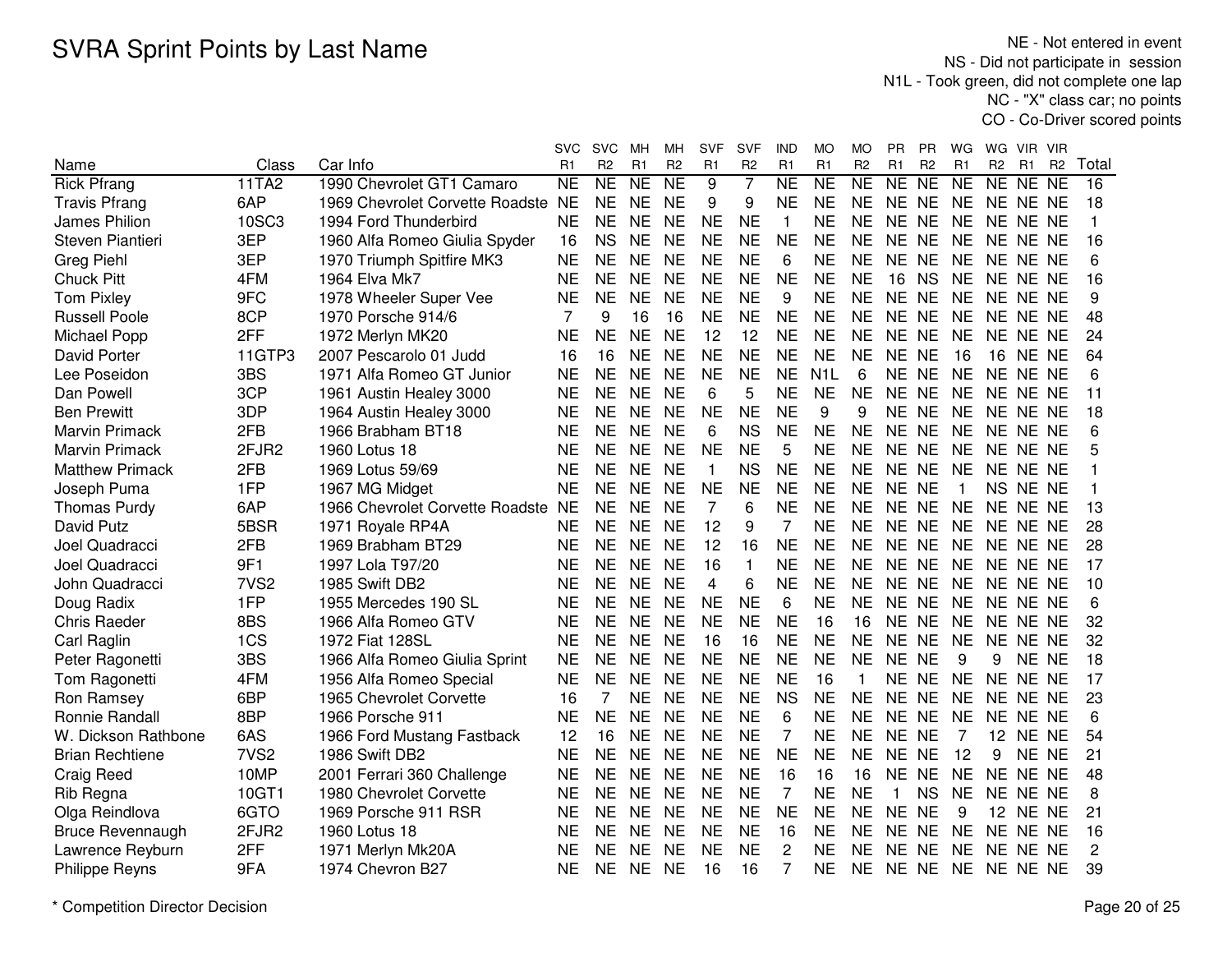NE - Not entered in event NS - Did not participate in session N1L - Took green, did not complete one lap NC - "X" class car; no pointsCO - Co-Driver scored points

|                           |            |                                 | svc       | <b>SVC</b>              | мн        | MН                     | <b>SVF</b> | <b>SVF</b>       | IND                 | MO           | MO             | PR        | PR             | WG              | WG             | VIR.            | VIR       |              |
|---------------------------|------------|---------------------------------|-----------|-------------------------|-----------|------------------------|------------|------------------|---------------------|--------------|----------------|-----------|----------------|-----------------|----------------|-----------------|-----------|--------------|
| Name                      | Class      | Car Info                        | R1        | R <sub>2</sub>          | R1        | R <sub>2</sub>         | R1         | R <sub>2</sub>   | R1                  | R1           | R <sub>2</sub> | R1        | R <sub>2</sub> | R1              | R <sub>2</sub> | R <sub>1</sub>  | <b>R2</b> | Total        |
| <b>Philippe Reyns</b>     | 5BSR       | 1971 Lola T212                  | <b>NE</b> | $\overline{\sf NE}$     | <b>NE</b> | $\overline{\text{NE}}$ | 16         | 16               | $\overline{\sf NE}$ | <b>NE</b>    | NE             | NE        | N <sub>E</sub> | $\overline{NE}$ | NE NE NE       |                 |           | 32           |
| <b>Philippe Reyns</b>     | 7BSR       | 1971 Lola T212                  | <b>NE</b> | <b>NE</b>               | <b>NE</b> | <b>NE</b>              | <b>NE</b>  | <b>NE</b>        | $\mathbf{1}$        | <b>NE</b>    | <b>NE</b>      | NE NE     |                | <b>NE</b>       | NE NE NE       |                 |           | $\mathbf{1}$ |
| Diego Ribadeneira         | 1CS        | 1967 Austin Mini Cooper         | <b>NE</b> | <b>NE</b>               | <b>NE</b> | <b>NE</b>              | <b>NE</b>  | <b>NE</b>        | <b>NE</b>           | 5            | 6              | NE NE     |                | <b>NE</b>       | NE NE NE       |                 |           | 11           |
| <b>Curt Richards</b>      | 8RS        | 1991 BMW 318                    | <b>NE</b> | <b>NE</b>               | <b>NE</b> | <b>NE</b>              | <b>NE</b>  | <b>NE</b>        | <b>NE</b>           | 16           | 16             | NE NE     |                | <b>NE</b>       | NE NE NE       |                 |           | 32           |
| Mark Rife                 | 6BP        | 1969 Chevrolet Corvette Roadste | <b>NE</b> | <b>NE</b>               | <b>NE</b> | <b>NE</b>              | <b>NE</b>  | <b>NE</b>        | <b>NE</b>           | <b>NE</b>    | <b>NE</b>      | NE NE     |                | -1              | 3              | NE NE           |           | 4            |
| Sean Riley                | 8RS        | 1989 BMW 325i                   | <b>NE</b> | <b>NE</b>               | <b>NE</b> | <b>NE</b>              | 0          | N <sub>1</sub> L | <b>NE</b>           | <b>NE</b>    | <b>NE</b>      | NE NE     |                | <b>NE</b>       | NE NE NE       |                 |           | $\Omega$     |
| Joseph Riolo              | 8AP        | 1972 Datsun 240Z                | 12        | 12                      | <b>NE</b> | <b>NE</b>              | <b>NE</b>  | <b>NE</b>        | <b>NE</b>           | <b>NE</b>    | <b>NE</b>      | NE NE     |                | <b>NE</b>       | NE NE NE       |                 |           | 24           |
| <b>David Ritter</b>       | 7ASR       | 1969 Lola T70 MKIII             | <b>NE</b> | <b>NE</b>               | <b>NE</b> | <b>NE</b>              | <b>NE</b>  | <b>NE</b>        | 5                   | <b>NE</b>    | <b>NE</b>      | NE NE     |                | <b>NE</b>       | NE NE NE       |                 |           | 5            |
| Allan Robbins             | 8BP        | 1970 Datsun 240Z                | 3         | 5                       | <b>NE</b> | <b>NE</b>              | <b>NE</b>  | <b>NE</b>        | <b>NE</b>           | <b>NE</b>    | <b>NE</b>      | NE NE     |                | <b>NS</b>       |                | <b>18 NE NE</b> |           | 26           |
| <b>David Roberts</b>      | 6TA        | 1969 Chevrolet Camaro           | 12        | 12                      | <b>NE</b> | <b>NE</b>              | <b>NE</b>  | <b>NE</b>        | $\mathbf{1}$        | <b>NE</b>    | <b>NE</b>      | NE NE     |                | <b>NE</b>       | NE NE NE       |                 |           | 25           |
| <b>David Roberts</b>      | 11MP1      | 2006 Chevrolet Corvette         | 7         | $\overline{\mathbf{1}}$ | <b>NE</b> | <b>NE</b>              | <b>NE</b>  | <b>NE</b>        | 16                  | <b>NE</b>    | <b>NE</b>      | NE NE     |                | <b>NE</b>       | NE NE NE       |                 |           | 24           |
| <b>David Roberts</b>      | 8BP        | 1987 Porsche 944T               | 9         | 9                       | <b>NE</b> | <b>NE</b>              | <b>NE</b>  | <b>NE</b>        | <b>NE</b>           | <b>NE</b>    | <b>NE</b>      | NE NE     |                | <b>NE</b>       | NE NE NE       |                 |           | 18           |
| David Roberts             | 11MP2      | 2007 Nissan GTR                 | 5         | CO                      | <b>NE</b> | <b>NE</b>              | <b>NE</b>  | <b>NE</b>        | <b>NE</b>           | <b>NE</b>    | <b>NE</b>      | NE NE     |                | <b>NE</b>       | NE NE NE       |                 |           | 5            |
| <b>Tim Roberts</b>        | 7ASR       | 2007 Lola B07/90                | 16        | 16                      | 16        | 16                     | 12         | 16               | <b>NE</b>           | <b>NE</b>    | <b>NE</b>      | NE NE     |                | <b>NE</b>       | NE NE NE       |                 |           | 92           |
| Andrea Robertson          | 11MP1      | 2006 Ford GT Mk 7               | 16        | 16                      | <b>NE</b> | <b>NE</b>              | <b>NE</b>  | <b>NE</b>        | <b>NE</b>           | 16           | 16             | NE NE     |                | <b>NE</b>       | NE NE NE       |                 |           | 64           |
| David Robertson           | 11MP1      | 2006 Ford GT MKVII              | 12        | 12                      | <b>NE</b> | <b>NE</b>              | <b>NE</b>  | <b>NE</b>        | <b>NE</b>           | 12           | 12             | NE NE     |                | <b>NE</b>       | NE NE NE       |                 |           | 48           |
| J.J. Rodman Jr.           | <b>PWA</b> | 1939 Ford Sprintcar             | <b>NE</b> | <b>NE</b>               | <b>NE</b> | <b>NE</b>              | <b>NE</b>  | <b>NE</b>        | <b>NE</b>           | 16           | 16             | NE NE     |                | <b>NE</b>       | 9              | NE NE           |           | 41           |
| James Rogerson            | 6AS        | 1965 Ford Mustang               | <b>NE</b> | <b>NE</b>               | <b>NE</b> | <b>NE</b>              | <b>NE</b>  | <b>NE</b>        | 6                   | <b>NE</b>    | <b>NE</b>      | NE NE     |                | <b>NE</b>       | NE NE NE       |                 |           | 6            |
| David Rose                | 6GTO       | 1982 Porsche 911                | <b>NE</b> | <b>NE</b>               | <b>NE</b> | <b>NE</b>              | <b>NE</b>  | <b>NE</b>        | <b>NE</b>           | <b>NE</b>    | <b>NE</b>      | NE NE     |                | <b>NS</b>       | 7              | NE NE           |           | 7            |
| Gerson Rosenberg          | 10GT2      | 1996 Porsche 911                | <b>NE</b> | <b>NE</b>               | <b>NE</b> | <b>NE</b>              | <b>NE</b>  | <b>NE</b>        | <b>NE</b>           | 12           | 9              | NE NE     |                | 9               | 9              | NE NE           |           | 39           |
| <b>Daniel Rosenthal</b>   | 3CP        | 1966 Sunbeam Tiger              | <b>NE</b> | <b>NE</b>               | <b>NE</b> | <b>NE</b>              | <b>NE</b>  | <b>NE</b>        | <b>NE</b>           | 1            | $\overline{c}$ | NE NE     |                | <b>NE</b>       | NE NE NE       |                 |           | 3            |
| James Roth                | 45FM       | 1962 Lotus 23B                  | <b>NE</b> | <b>NE</b>               | <b>NE</b> | <b>NE</b>              | <b>NE</b>  | <b>NE</b>        | <b>NE</b>           | <b>NE</b>    | <b>NE</b>      | NE NE     |                | <b>NC</b>       | NC NE NE       |                 |           | 0            |
| <b>Tim Rubright</b>       | 11TA2      | 1995 Ford GT1 Mustang           | NE        | NE                      | <b>NE</b> | <b>NE</b>              | 6          | <b>NS</b>        | <b>NE</b>           | <b>NE</b>    | <b>NE</b>      | NE NE     |                | <b>NE</b>       | NE NE NE       |                 |           | 6            |
| <b>Daniel Ruehs</b>       | 4BP        | 1959 Chevrolet Corvette         | NE        | NE                      | <b>NE</b> | <b>NE</b>              | <b>NE</b>  | <b>NE</b>        | $\mathbf{1}$        | <b>NE</b>    | <b>NE</b>      | NE NE     |                | <b>NE</b>       | NE NE NE       |                 |           |              |
| Adam Rupp                 | 10SC3      | 2002 Ford Thunderbird           | <b>NE</b> | <b>NE</b>               | <b>NE</b> | <b>NE</b>              | 16         | <b>NS</b>        | <b>NE</b>           | <b>NE</b>    | <b>NE</b>      | NE NE     |                | <b>NE</b>       | NE NE NE       |                 |           | 16           |
| <b>Randy Rupp</b>         | 11TA2      | 1994 Ford Mustang T/A           | <b>NE</b> | <b>NE</b>               | <b>NE</b> | <b>NE</b>              | 12         | 9                | <b>NE</b>           | <b>NE</b>    | <b>NE</b>      | NE NE     |                | <b>NE</b>       | NE NE NE       |                 |           | 21           |
| L. Jack Ruscilli          | 7CSR       | 1986 Ralt RT5                   | 16        | 16                      | 16        | 16                     | <b>NE</b>  | <b>NE</b>        | 16                  | 16           | 16             | <b>NE</b> | <b>NE</b>      | <b>NE</b>       | NE NE NE       |                 |           | 112          |
| L. Jack Ruscilli          | 4CM        | 1959 Jaguar Costin              | 12        | 16                      | 1         | <b>NS</b>              | <b>NE</b>  | <b>NE</b>        | <b>NE</b>           | $\mathbf{1}$ | 16             | <b>NE</b> | <b>NE</b>      | <b>NE</b>       | NE NE NE       |                 |           | 46           |
| L. Jack Ruscilli          | 5ASR       | 1964 Cooper Monaco              | <b>NE</b> | <b>NE</b>               | <b>NE</b> | <b>NE</b>              | <b>NE</b>  | <b>NE</b>        | 5                   | <b>NE</b>    | <b>NE</b>      | NE NE     |                | <b>NE</b>       | NE NE NE       |                 |           | 5            |
| <b>Eric Russell</b>       | 1FP        | 1961 MG A                       | <b>NE</b> | <b>NE</b>               | <b>NE</b> | <b>NE</b>              | <b>NE</b>  | <b>NE</b>        | <b>NE</b>           | <b>NE</b>    | <b>NE</b>      | NE NE     |                | $\overline{1}$  | 1              | 5               | 4         | 11           |
| Cliff Ryan                | 6AS        | 1965 Ford Mustang               | <b>NE</b> | <b>NE</b>               | <b>NE</b> | <b>NE</b>              | 9          | 9                | <b>NE</b>           | <b>NE</b>    | <b>NE</b>      | NE NE     |                | 9               | 7              | NE NE           |           | 34           |
| Patrick Ryan              | 3EP        | 1967 Triumph Spitfire           | <b>NE</b> | <b>NE</b>               | <b>NE</b> | <b>NE</b>              | <b>NE</b>  | <b>NE</b>        | <b>NE</b>           | <b>NE</b>    | <b>NE</b>      | NE NE     |                | 16              | 1              | <b>NE</b>       | <b>NE</b> | 17           |
| Sean Ryan                 | 10SC3      | 2006 Ford Fusion                | <b>NE</b> | <b>NE</b>               | <b>NE</b> | <b>NE</b>              | <b>NE</b>  | <b>NE</b>        | 16                  | <b>NE</b>    | <b>NE</b>      | NE NE     |                | 16              | 16             | 16              | 16        | 80           |
| Sean Ryan                 | 6TA        | 1971 Chevrolet Camaro           | <b>NE</b> | <b>NE</b>               | <b>NE</b> | <b>NE</b>              | <b>NE</b>  | <b>NE</b>        | $\mathbf{1}$        | <b>NE</b>    | <b>NE</b>      | NE NE     |                | <b>NE</b>       | <b>NE</b>      | 16              | 16        | 33           |
| Sean Ryan                 | 31FP       | 1966 Triumph Spitfire           | <b>NE</b> | <b>NE</b>               | <b>NE</b> | <b>NE</b>              | <b>NE</b>  | <b>NE</b>        | NE                  | NE           | NE.            | NE NE     |                | <b>NC</b>       | NS NE NE       |                 |           | 0            |
| <b>Richard Rzepkowski</b> | 1FP        | 1971 MG Midget                  | <b>NE</b> | <b>NE</b>               | <b>NE</b> | <b>NE</b>              | <b>NE</b>  | <b>NE</b>        | 1                   | <b>NE</b>    | <b>NE</b>      | NE NE     |                |                 | 3              | NE NE           |           | 5            |
| <b>Charles Safley</b>     | 3CP        | 1972 Alfa Romeo Spider          | <b>NE</b> | <b>NE</b>               | <b>NE</b> | <b>NE</b>              | <b>NE</b>  | ΝF               | 4                   | <b>NS</b>    | 4              | NE NE     |                | <b>NE</b>       | NE NE NE       |                 |           | 8            |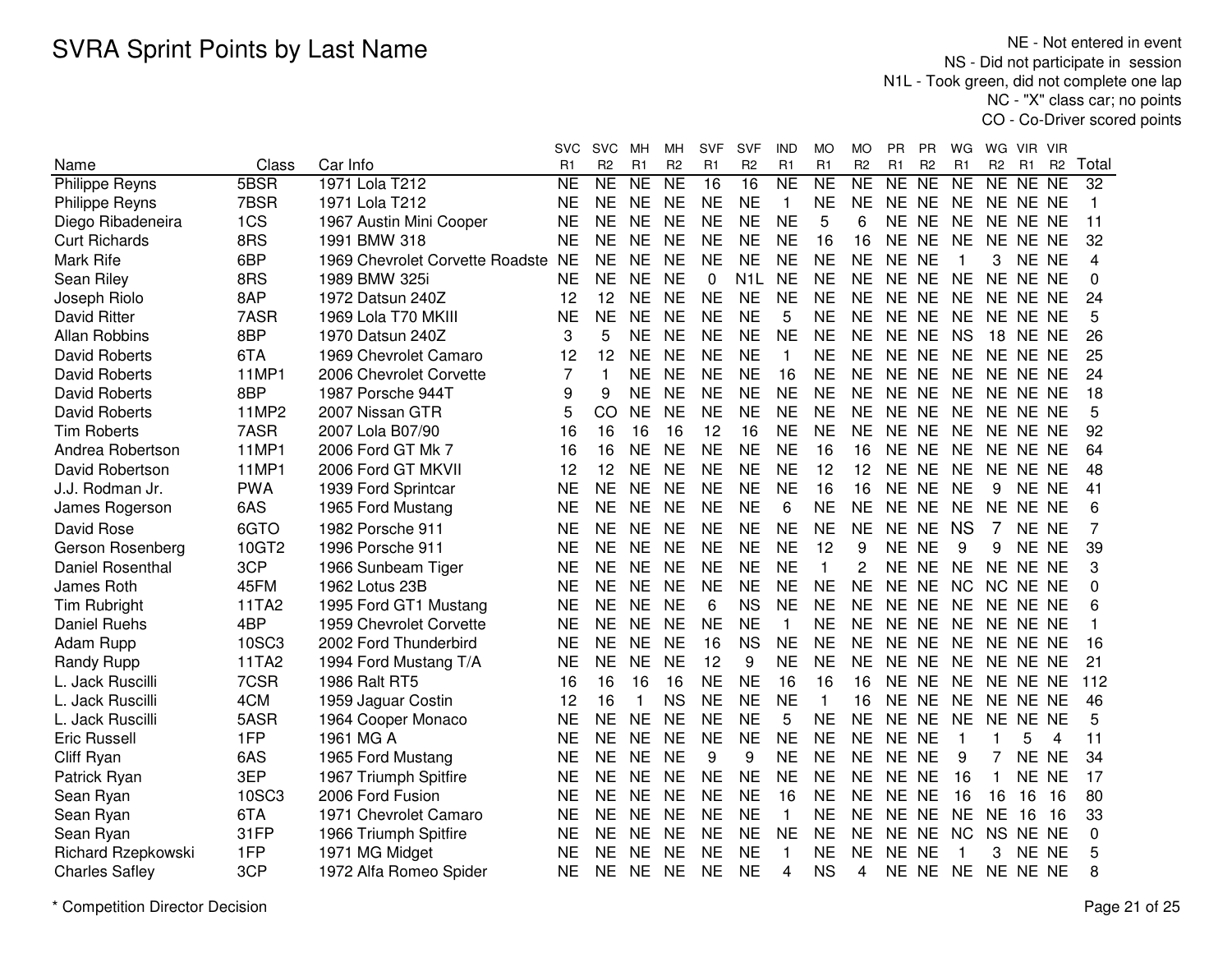NE - Not entered in event NS - Did not participate in session N1L - Took green, did not complete one lap NC - "X" class car; no pointsCO - Co-Driver scored points

|                         |                  |                                    | svc       | <b>SVC</b>     | MН        | MН             | SVF            | SVF            | IND              | MO        | МO             | PR        | РR             | WG             | WG.            | VIR.                | <b>VIR</b>     |              |
|-------------------------|------------------|------------------------------------|-----------|----------------|-----------|----------------|----------------|----------------|------------------|-----------|----------------|-----------|----------------|----------------|----------------|---------------------|----------------|--------------|
| Name                    | Class            | Car Info                           | R1        | R <sub>2</sub> | R1        | R <sub>2</sub> | R <sub>1</sub> | R <sub>2</sub> | R1               | R1        | R <sub>2</sub> | R1        | R <sub>2</sub> | R <sub>1</sub> | R <sub>2</sub> | R <sub>1</sub>      | R <sub>2</sub> | Total        |
| <b>Tim Sager</b>        | 3CP              | 1978 Fiat 124                      | <b>NE</b> | NE             | <b>NE</b> | NE             | <b>NE</b>      | NE             | <b>NE</b>        | <b>NE</b> | NE             | NE        | $N_{E}$        | $\overline{c}$ | $\mathbf{1}$   | $\overline{\sf NE}$ | NE             | 3            |
| John Salmon             | 7NC              | 2008 Elan DP-02                    | <b>NE</b> | <b>NE</b>      | <b>NE</b> | <b>NE</b>      | <b>NE</b>      | <b>NE</b>      | <b>NE</b>        | <b>NE</b> | <b>NE</b>      | NE NE     |                | <b>NE</b>      | NE NC NC       |                     |                | 0            |
| Ralph Salomon           | 2FJR2            | 1960 Elva 200FJ                    | <b>NE</b> | <b>NE</b>      | <b>NE</b> | <b>NE</b>      | <b>NE</b>      | <b>NE</b>      | 9                | 16        | 16             | NE NE     |                | 16             | 16             |                     | NE NE          | 73           |
| Ivan Samila             | 8DP              | 1970 Lotus Seven Series 4          | <b>NE</b> | <b>NE</b>      | <b>NE</b> | <b>NE</b>      | <b>NE</b>      | <b>NE</b>      | <b>NE</b>        | <b>NE</b> | <b>NE</b>      | NE NE     |                | <b>NS</b>      | 32             |                     | NE NE          | 32           |
| <b>Rick Sanders</b>     | PW               | 1931 Ford Model A Speedster        | <b>NE</b> | <b>NE</b>      | <b>NE</b> | <b>NE</b>      | <b>NE</b>      | <b>NE</b>      | $\mathbf{1}$     | <b>NE</b> | <b>NE</b>      | NE NE     |                | <b>NE</b>      | NE NE NE       |                     |                | $\mathbf{1}$ |
| <b>Timothy Sands</b>    | 7VS <sub>2</sub> | 1986 Swift DB2                     | <b>NE</b> | <b>NE</b>      | <b>NE</b> | <b>NE</b>      | 9              | 9              | <b>NE</b>        | <b>NE</b> | <b>NE</b>      | NE NE     |                | <b>NE</b>      | NE NE NE       |                     |                | 18           |
| Jon Savage              | 1FP              | 1960 MG A                          | <b>NE</b> | <b>NE</b>      | <b>NE</b> | <b>NE</b>      | <b>NE</b>      | <b>NE</b>      | <b>NE</b>        | <b>NE</b> | <b>NE</b>      | NE NE     |                | $\mathbf{1}$   |                | NS NE NE            |                | 1            |
| <b>Charles Scardina</b> | 11MP2            | 2008 Ferrari 430 GT2               | 6         | <b>NS</b>      | <b>NE</b> | <b>NE</b>      | <b>NE</b>      | <b>NE</b>      | <b>NE</b>        | <b>NE</b> | <b>NE</b>      | NE NE     |                | <b>NE</b>      | NE NE NE       |                     |                | 6            |
| Mike Schaefer           | 6BP              | 1966 Ford Shelby Mustang           | <b>NE</b> | <b>NE</b>      | <b>NE</b> | <b>NE</b>      | 5              | $\overline{7}$ | <b>NE</b>        | <b>NE</b> | <b>NE</b>      | NE NE     |                | <b>NE</b>      | NE NE NE       |                     |                | 12           |
| James Schardt           | 3DP              | 1966 Chevrolet Yenko Stinger Co NE |           | <b>NE</b>      | <b>NE</b> | <b>NE</b>      | <b>NE</b>      | <b>NE</b>      | 12               | <b>NE</b> | <b>NE</b>      | NE NE     |                | <b>NE</b>      | NE NE NE       |                     |                | 12           |
| Mark Scharnow           | 7VS <sub>2</sub> | 1985 Swift DB 2 S2000              | <b>NE</b> | <b>NE</b>      | 16        | 16             | <b>NE</b>      | <b>NE</b>      | <b>NE</b>        | NE        | <b>NE</b>      | NE NE     |                | <b>NE</b>      | NE NE NE       |                     |                | 32           |
| Peter Schick            | 8BP              | 1970 Porsche 914/6                 | <b>NE</b> | <b>NE</b>      | <b>NE</b> | <b>NE</b>      | <b>NE</b>      | <b>NE</b>      | $\overline{7}$   | <b>NE</b> | <b>NE</b>      | NE NE     |                | <b>NE</b>      | NE NE NE       |                     |                | 7            |
| <b>Brian Schirano</b>   | 38DP             | 1969 Triumph GT6+                  | <b>NE</b> | <b>NE</b>      | <b>NE</b> | <b>NE</b>      | <b>NE</b>      | <b>NE</b>      | <b>NE</b>        | <b>NE</b> | <b>NE</b>      | NE NE     |                | <b>NC</b>      | NC NE NE       |                     |                | 0            |
| J. Richard Schnabel     | 1FP              | 1959 MG A                          | <b>NE</b> | <b>NE</b>      | <b>NE</b> | <b>NE</b>      | <b>NE</b>      | <b>NE</b>      | <b>NE</b>        | <b>NE</b> | <b>NE</b>      | NE NE     |                | <b>NE</b>      | NE NS          |                     | 3              | 3            |
| Ira Schoen              | 8BS              | 1971 Ford Capri 2000               | <b>NE</b> | <b>NE</b>      | <b>NE</b> | <b>NE</b>      | <b>NE</b>      | <b>NE</b>      | 16               | <b>NE</b> | <b>NE</b>      | NE NE     |                | <b>NE</b>      | NE NE NE       |                     |                | 16           |
| Mark School             | 3EP              | 1971 Saab Sonett                   | <b>NE</b> | <b>NE</b>      | <b>NE</b> | <b>NE</b>      | 7              | 6              | <b>NE</b>        | <b>NE</b> | <b>NE</b>      | NE NE     |                | <b>NE</b>      | <b>NE</b>      | NE NE               |                | 13           |
| John Schrecker          | 3CP              | 1964 Porsche 356                   | 4         | 9              | <b>NE</b> | <b>NE</b>      | <b>NE</b>      | <b>NE</b>      | 12               | 4         | 12             | NE NE     |                | 5              | 5              |                     | NE NE          | 51           |
| <b>Steve Schultz</b>    | 1FP              | 1959 MG A                          | <b>NE</b> | <b>NE</b>      | <b>NE</b> | <b>NE</b>      | <b>NE</b>      | <b>NE</b>      | <b>NE</b>        | <b>NE</b> | <b>NE</b>      | NE NE     |                | $\mathbf 1$    | <b>NS</b>      | NE NE               |                | 1            |
| Lawrence Schumacher     | 11MP1            | 2008 Porsche Cup GT3 Cup           | 9         | 1              | <b>NE</b> | <b>NE</b>      | <b>NE</b>      | <b>NE</b>      | <b>NE</b>        | 9         | <b>NS</b>      | NE NE     |                | <b>NE</b>      | <b>NE</b>      | NE NE               |                | 19           |
| Jeffrey Schur           | 3CP              | 1962 Lotus Superseven              | <b>NE</b> | <b>NE</b>      | <b>NE</b> | <b>NE</b>      | <b>NE</b>      | <b>NE</b>      | <b>NE</b>        | <b>NE</b> | <b>NE</b>      | NE NE     |                | <b>NE</b>      | <b>NE</b>      | 6                   | 5              | 11           |
| <b>Victor Schuster</b>  | 3DP              | 1962 Lotus Super 7                 | <b>NE</b> | <b>NE</b>      | <b>NE</b> | <b>NE</b>      | <b>NE</b>      | <b>NE</b>      | <b>NE</b>        | <b>NE</b> | <b>NE</b>      | NE NE     |                | $\overline{1}$ | 5              |                     | NE NE          | 6            |
| <b>Bill Schwacke</b>    | 4BP              | 1955 Chevrolet Corvette            | <b>NE</b> | <b>NE</b>      | <b>NE</b> | <b>NE</b>      | <b>NE</b>      | <b>NE</b>      | <b>NE</b>        | <b>NE</b> | <b>NE</b>      | 16        | <b>NS</b>      | 16             | 16             |                     | NE NE          | 48           |
| Clair Schwendeman       | 6AP              | 1968 Chevrolet Corvette            | 6         | 7              | <b>NE</b> | <b>NE</b>      | <b>NE</b>      | <b>NE</b>      | 7                | <b>NE</b> | <b>NE</b>      | NE NE     |                | 4              | 7              |                     | NE NE          | 31           |
| Nathan Scigliano        | 7VS <sub>2</sub> | 1987 Swift DB2                     | <b>NE</b> | <b>NE</b>      | <b>NE</b> | <b>NE</b>      | <b>NE</b>      | <b>NE</b>      | N <sub>1</sub> L | <b>NE</b> | <b>NE</b>      | NE NE     |                | <b>NE</b>      | NE NE NE       |                     |                | 0            |
| <b>Brian Scotti</b>     | <b>7S2</b>       | 1996 Carbir CS2                    | NE        | <b>NE</b>      | <b>NE</b> | <b>NE</b>      | <b>NE</b>      | <b>NE</b>      | 4                | <b>NE</b> | <b>NE</b>      | NE NE     |                | <b>NE</b>      | NE NE NE       |                     |                | 4            |
| <b>Steve Scullen</b>    | 9F1              | 1997 Lola T97/20                   | NE        | <b>NE</b>      | <b>NE</b> | <b>NE</b>      | <b>NE</b>      | <b>NE</b>      | <b>NE</b>        | <b>NE</b> | <b>NE</b>      | NE NE     |                | -1             | $\overline{2}$ | NE NE               |                | 3            |
| <b>Steve Scullen</b>    | 7BSR             | 1985 Chevron B36                   | <b>NE</b> | <b>NE</b>      | <b>NE</b> | <b>NE</b>      | <b>NE</b>      | <b>NE</b>      | $\overline{c}$   | <b>NE</b> | <b>NE</b>      | NE NE     |                | <b>NE</b>      | NE NE NE       |                     |                | 2            |
| <b>Fritz Seidel</b>     | 6GTO             | 1973 Porsche 911 IROC-RSR          | 16        | 16             | <b>NE</b> | <b>NE</b>      | <b>NE</b>      | <b>NE</b>      | <b>NE</b>        | <b>NE</b> | <b>NE</b>      | NE NE     |                | <b>NE</b>      | NE NE NE       |                     |                | 32           |
| <b>Fritz Seidel</b>     | 7VS <sub>2</sub> | 1987 Swift DB2                     | <b>NE</b> | <b>NE</b>      | <b>NE</b> | <b>NE</b>      | 12             | 16             | <b>NE</b>        | <b>NE</b> | <b>NE</b>      | NE NE     |                | <b>NE</b>      | NE NE          |                     | <b>NE</b>      | 28           |
| <b>Stephen Seitz</b>    | 6BP              | 1965 Ford Mustang                  | <b>NE</b> | <b>NE</b>      | <b>NE</b> | <b>NE</b>      | <b>NE</b>      | <b>NE</b>      | 5                | <b>NE</b> | <b>NE</b>      | NE NE     |                | <b>NE</b>      | NE NE NE       |                     |                | 5            |
| <b>Klaus Selbert</b>    | 8AP              | 1966 Porsche 911 Coupe             | <b>NE</b> | <b>NE</b>      | <b>NE</b> | <b>NE</b>      | <b>NE</b>      | <b>NE</b>      | $\overline{c}$   | <b>NE</b> | <b>NE</b>      | NE NE     |                | <b>NE</b>      | NE NE NE       |                     |                | 2            |
| <b>Laurie Sellers</b>   | 6MP              | 2001 Ford Mustang GT               | <b>NE</b> | <b>NE</b>      | <b>NE</b> | <b>NE</b>      | 16             | <b>NE</b>      | <b>NE</b>        | <b>NE</b> | <b>NE</b>      | NE NE     |                | <b>NE</b>      | NE NE NE       |                     |                | 16           |
| Alan Sevadjian          | 6AP              | 1969 Chevrolet Corvette Roadste    | 16        | 16             | <b>NE</b> | <b>NE</b>      | <b>NE</b>      | <b>NE</b>      | 12               | <b>NE</b> | <b>NE</b>      | NE NE     |                | <b>NE</b>      | NE NE NE       |                     |                | 44           |
| George Shafer           | 1FP              | 1959 MG A                          | <b>NE</b> | <b>NE</b>      | <b>NE</b> | <b>NE</b>      | <b>NE</b>      | <b>NE</b>      | $\mathbf{1}$     | <b>NE</b> | <b>NE</b>      | NE NE     |                | 5              | NS NE NE       |                     |                | 6            |
| Jacob Shalit            | 1X               | 1962 Sabra Sport                   | <b>NE</b> | <b>NE</b>      | <b>NE</b> | <b>NE</b>      | <b>NE</b>      | <b>NE</b>      | <b>NC</b>        | <b>NC</b> | <b>NC</b>      | NE NE     |                | <b>NE</b>      | NE NE NE       |                     |                | 0            |
| James Sharp             | 2FJR1            | 1961 Cooper T-56                   | <b>NE</b> | <b>NE</b>      | <b>NE</b> | <b>NE</b>      | <b>NE</b>      | <b>NE</b>      | 3                | <b>NE</b> | <b>NE</b>      | <b>NE</b> | <b>NE</b>      | <b>NE</b>      | <b>NE</b>      | <b>NE</b>           | <b>NE</b>      | 3            |
| <b>Tom Shelton</b>      | 5ASR             | 1965 Lola T70                      | <b>NE</b> | <b>NE</b>      | <b>NE</b> | <b>NE</b>      | <b>NE</b>      | <b>NE</b>      | <b>NE</b>        | 16        | <b>NS</b>      | NE NE     |                | <b>NE</b>      | <b>NE</b>      | 9                   | <b>NS</b>      | 25           |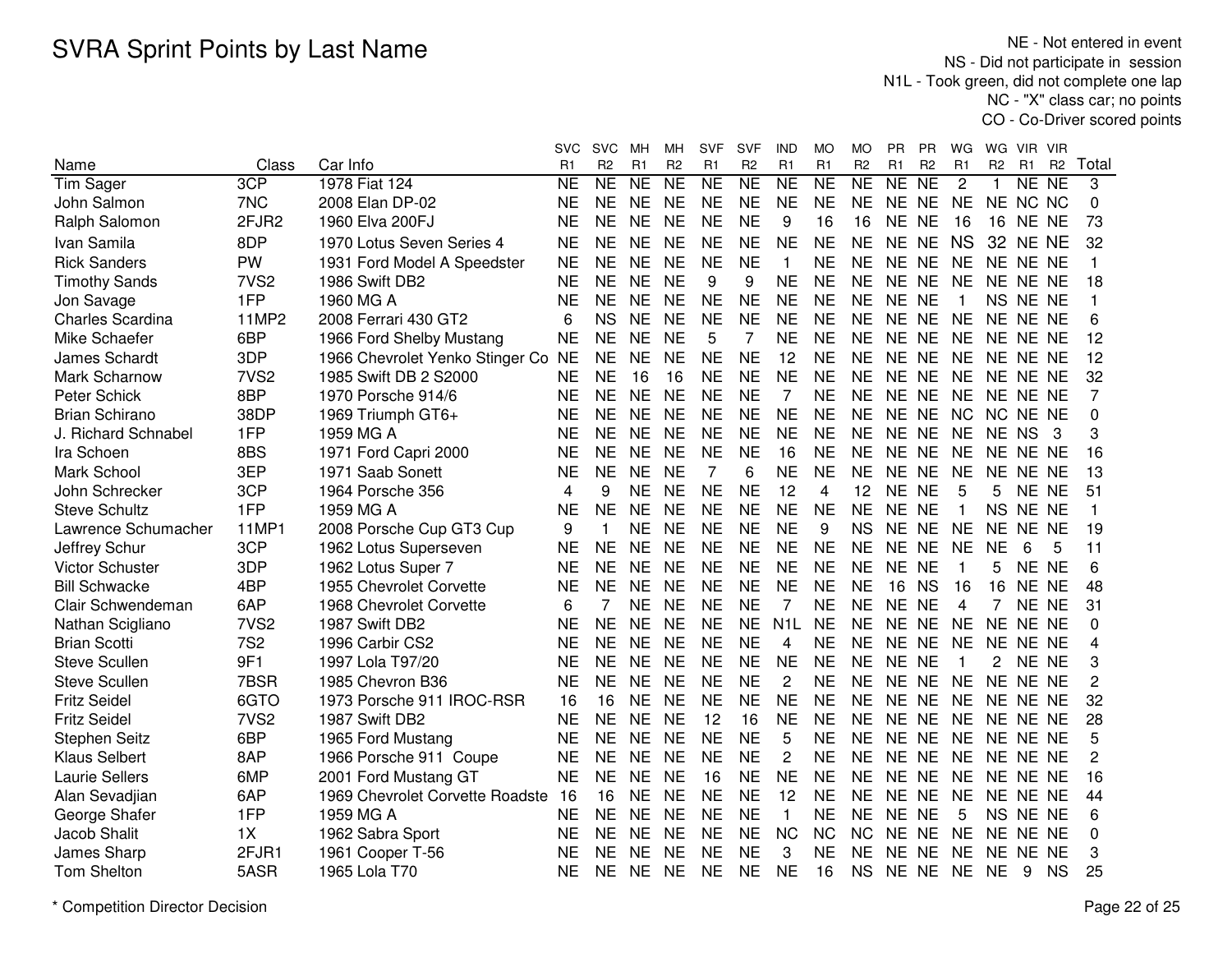NE - Not entered in event NS - Did not participate in session N1L - Took green, did not complete one lap NC - "X" class car; no pointsCO - Co-Driver scored points

|                               |                  |                                 | svc       | <b>SVC</b>     | Mн        | MН             | <b>SVF</b>     | SVF            | IND              | MO             | MO             | <b>PR</b> | PR.            | WG             | WG.            | VIR.            | <b>VIR</b>     |          |
|-------------------------------|------------------|---------------------------------|-----------|----------------|-----------|----------------|----------------|----------------|------------------|----------------|----------------|-----------|----------------|----------------|----------------|-----------------|----------------|----------|
| Name                          | Class            | Car Info                        | R1        | R <sub>2</sub> | R1        | R <sub>2</sub> | R <sub>1</sub> | R <sub>2</sub> | R1               | R <sub>1</sub> | R <sub>2</sub> | R1        | R <sub>2</sub> | R1             | R <sub>2</sub> | R <sub>1</sub>  | R <sub>2</sub> | Total    |
| Tom Shelton                   | 6AS              | 1966 Shelby GT350               | <b>NE</b> | <b>NE</b>      | <b>NE</b> | <b>NE</b>      | <b>NE</b>      | <b>NE</b>      | <b>NE</b>        | <b>NE</b>      | <b>NE</b>      | <b>NE</b> | <b>NE</b>      | <b>NS</b>      | 9              | NE NE           |                | 9        |
| Mark Sherwood                 | 9F <sub>2</sub>  | 1995 Ralt RT41                  | <b>NE</b> | <b>NE</b>      | <b>NE</b> | <b>NE</b>      | <b>NE</b>      | <b>NE</b>      | 16               | <b>NE</b>      | <b>NE</b>      | <b>NE</b> | <b>NE</b>      | <b>NE</b>      | NE NE NE       |                 |                | 16       |
| <b>Robert Sherwood</b>        | <b>7S2</b>       | 2002 Carbir CS2                 | <b>NE</b> | <b>NE</b>      | <b>NE</b> | <b>NE</b>      | <b>NE</b>      | <b>NE</b>      | <b>NE</b>        | 16             | 9              | <b>NE</b> | <b>NE</b>      | <b>NE</b>      | NE NE NE       |                 |                | 25       |
| Erickson Shirley              | 4BM-GM           | 1959 Lister Costin              | <b>NE</b> | <b>NE</b>      | <b>NE</b> | <b>NE</b>      | <b>NE</b>      | <b>NE</b>      | <b>NE</b>        | <b>NE</b>      | <b>NE</b>      | NE NE     |                | 16             |                | <b>16 NE NE</b> |                | 32       |
| Jeffrey Sienkiewicz           | 13EP             | 1959 MG A                       | <b>NE</b> | <b>NE</b>      | <b>NE</b> | <b>NE</b>      | <b>NE</b>      | <b>NE</b>      | <b>NE</b>        | <b>NE</b>      | <b>NE</b>      | <b>NE</b> | <b>NE</b>      | <b>NC</b>      | NC.            | NE NE           |                | $\Omega$ |
| Clifford Sigmann              | 10GT2            | 1996 Ford Thunderbird           | <b>NE</b> | <b>NE</b>      | <b>NE</b> | <b>NE</b>      | <b>NE</b>      | <b>NE</b>      | <b>NE</b>        | 16             | 16             | <b>NE</b> | <b>NE</b>      | <b>NE</b>      | NE.            | NE NE           |                | 32       |
| Michael Silverman             | 1FP              | 1957 MG A Mk1                   | <b>NE</b> | <b>NE</b>      | <b>NE</b> | <b>NE</b>      | <b>NE</b>      | <b>NE</b>      | 5                | <b>NE</b>      | <b>NE</b>      | NE NE     |                | <b>NE</b>      | NE NE NE       |                 |                | 5        |
| <b>Clarke Simpson</b>         | 10AP             | 1979 Porsche 911                | 12        | 12             | <b>NE</b> | <b>NE</b>      | <b>NE</b>      | <b>NE</b>      | <b>NE</b>        | <b>NE</b>      | <b>NE</b>      | <b>NE</b> | <b>NE</b>      | <b>NE</b>      |                | NE NE NE        |                | 24       |
| Clarke Simpson                | 8CP              | 1969 Porsche 911t               | 16        | <b>NS</b>      | <b>NE</b> | <b>NE</b>      | <b>NE</b>      | <b>NE</b>      | <b>NE</b>        | <b>NE</b>      | <b>NE</b>      | NE NE     |                | <b>NE</b>      |                | NE NE NE        |                | 16       |
| Thomas Simpson                | 9FA5             | 1972 McKee Mk18                 | <b>NE</b> | <b>NE</b>      | <b>NE</b> | <b>NE</b>      | <b>NE</b>      | <b>NE</b>      | 3                | <b>NE</b>      | <b>NE</b>      | NE NE     |                | <b>NE</b>      |                | NE NE NE        |                | 3        |
| <b>Ben Sinnott</b>            | <b>7S2</b>       | 1991 Lola T9190                 | <b>NE</b> | <b>NE</b>      | <b>NE</b> | <b>NE</b>      | <b>NE</b>      | <b>NE</b>      | <b>NE</b>        | <b>NE</b>      | <b>NE</b>      | NE NE     |                | 16             | 16             | 16              | 16             | 64       |
| <b>Ben Sinnott</b>            | 2CF              | 1979 Crossle 32 FF              | <b>NE</b> | <b>NE</b>      | <b>NE</b> | <b>NE</b>      | <b>NE</b>      | <b>NE</b>      | <b>NE</b>        | <b>NE</b>      | <b>NE</b>      | NE NE     |                | <b>NE</b>      | <b>NE</b>      | 16              | 16             | 32       |
| <b>Ben Sinnott</b>            | 2FF              | 1979 Crossle 32 FF              | <b>NE</b> | <b>NE</b>      | <b>NE</b> | <b>NE</b>      | <b>NE</b>      | <b>NE</b>      | <b>NE</b>        | <b>NE</b>      | <b>NE</b>      | NE NE     |                | 16             |                | <b>16 NE NE</b> |                | 32       |
| Mike Skeen                    | <b>11MP2</b>     | 2007 Nissan GTR                 | CO        |                | <b>NE</b> | <b>NE</b>      | <b>NE</b>      | <b>NE</b>      | <b>NE</b>        | <b>NE</b>      | <b>NE</b>      | NE NE     |                | <b>NE</b>      | NE.            | NE NE           |                | 1        |
| <b>Vic Skirmants</b>          | 3CP              | 1961 Porsche 356B Roadster      | 12        | 3              | <b>NE</b> | <b>NE</b>      | <b>NE</b>      | <b>NE</b>      | 16               | 16             | 16             | <b>NE</b> | <b>NE</b>      | 9              | $\overline{7}$ | NE NE           |                | 79       |
| <b>Todd Sloan</b>             | <b>7S2</b>       | 1989 Lola T89/90                | <b>NE</b> | <b>NE</b>      | <b>NE</b> | <b>NE</b>      | <b>NE</b>      | <b>NE</b>      | <b>NE</b>        | 5              |                | NE NE     |                | <b>NE</b>      | <b>NE</b>      | 2               | -1             | 15       |
| <b>Charles Smith</b>          | 2CF              | 1981 Tiga FFA81                 | <b>NE</b> | <b>NE</b>      | <b>NE</b> | <b>NE</b>      | <b>NE</b>      | <b>NE</b>      | 7                | <b>NE</b>      | <b>NE</b>      | NE NE     |                | <b>NE</b>      | NE NE NE       |                 |                | 7        |
| <b>Larry Smith</b>            | 1FP              | 1962 MG Midget                  | <b>NE</b> | <b>NE</b>      | <b>NE</b> | <b>NE</b>      | <b>NE</b>      | <b>NE</b>      | <b>NE</b>        | <b>NE</b>      | <b>NE</b>      | NE NE     |                | 7              | 7              |                 | 7              | 22       |
| Mayo Smith                    | 6GTU             | 1972 Porsche 911RS              | <b>NE</b> | <b>NE</b>      | <b>NE</b> | <b>NE</b>      | <b>NE</b>      | <b>NE</b>      | <b>NE</b>        | <b>NE</b>      | <b>NE</b>      | <b>NE</b> | <b>NE</b>      | 7              | 9              | ΝF              | <b>NE</b>      | 16       |
| <b>Phil Smith</b>             | 7VS <sub>2</sub> | 1985 Swift DB2                  | <b>NE</b> | <b>NE</b>      | <b>NE</b> | <b>NE</b>      | <b>NE</b>      | <b>NE</b>      | <b>NE</b>        | <b>NE</b>      | <b>NE</b>      | NE NE     |                | <b>NE</b>      | <b>NE</b>      | 9               | 12             | 21       |
| Sam Smith                     | 2FF              | 1968 Alexis MK14/15             | <b>NE</b> | <b>NE</b>      | <b>NE</b> | <b>NE</b>      | <b>NE</b>      | <b>NE</b>      | <b>NE</b>        | 16             | <b>NS</b>      | NE NE     |                | <b>NE</b>      | <b>NE</b>      | NE NE           |                | 16       |
| <b>Steve Smith</b>            | 9FB              | <b>1978 RALT RT1</b>            | <b>NE</b> | <b>NE</b>      | <b>NE</b> | <b>NE</b>      | <b>NE</b>      | <b>NE</b>      | 16               | <b>NE</b>      | <b>NE</b>      | NE NE     |                | <b>NE</b>      |                | NE NE NE        |                | 16       |
| <b>Woody Smith</b>            | 6AP              | 1970 Chevrolet Corvette Roadste | <b>NE</b> | <b>NE</b>      | <b>NE</b> | <b>NE</b>      | <b>NE</b>      | <b>NE</b>      | $\mathbf{1}$     | <b>NE</b>      | <b>NE</b>      | NE NE     |                | <b>NE</b>      |                | NE NE NE        |                | 1        |
| Don Soenen                    | 11TA2            | 1995 Ford Mustang TA            | 16        | 12             | <b>NE</b> | <b>NE</b>      | <b>NE</b>      | <b>NE</b>      | 12               | 12             | <b>NS</b>      | NE NE     |                | <b>NE</b>      | NE NE NE       |                 |                | 52       |
| Don Soenen                    | 6MP              | 1994 Ford Mustang Cobra Motorc  | 16        | 12             | <b>NE</b> | <b>NE</b>      | <b>NE</b>      | <b>NE</b>      | <b>NS</b>        | 12             | <b>NS</b>      | NE NE     |                | <b>NE</b>      | NE NE NE       |                 |                | 40       |
| Don Soenen                    | 10SC3            | 1998 Ford Taurus                | NE        | <b>NE</b>      | <b>NE</b> | <b>NE</b>      | <b>NE</b>      | <b>NE</b>      | 9                | $\mathbf{1}$   | 16             | NE NE     |                | <b>NE</b>      |                | NE NE NE        |                | 26       |
| James Southwood               | 7VS <sub>2</sub> | 1985 Lola T598                  | <b>NE</b> | <b>NE</b>      | <b>NE</b> | <b>NE</b>      | <b>NE</b>      | <b>NE</b>      | 6                | <b>NE</b>      | <b>NE</b>      | NE NE     |                | <b>NE</b>      | NE.            | NE NE           |                | 6        |
| Michael Spence                | 2FF              | 1972 Crossle 20F                | <b>NE</b> | <b>NE</b>      | <b>NE</b> | <b>NE</b>      | 9              | 9              | <b>NS</b>        | 12             | <b>NS</b>      | <b>NE</b> | <b>NE</b>      | $\overline{4}$ | 6              |                 | 3              | 50       |
| David Spiwak                  | 3CP              | 1963 Triumph TR4                | <b>NE</b> | <b>NE</b>      | <b>NE</b> | <b>NE</b>      | <b>NE</b>      | <b>NE</b>      | <b>NE</b>        | $\mathbf{1}$   | 3              | <b>NE</b> | <b>NE</b>      | <b>NE</b>      | <b>NE</b>      | NE NE           |                | 4        |
| Lyn St.James                  | 9FB              | 1977 Chevron B39 FA             | <b>NE</b> | <b>NE</b>      | <b>NE</b> | <b>NE</b>      | <b>NE</b>      | <b>NE</b>      | 12               | <b>NE</b>      | <b>NE</b>      | <b>NE</b> | <b>NE</b>      | <b>NE</b>      | NE             | NE NE           |                | 12       |
| Erich Stahlman                | 8RS              | 1982 Alfa Romeo GTV6            | <b>NE</b> | <b>NE</b>      | <b>NE</b> | <b>NE</b>      | <b>NE</b>      | <b>NE</b>      | <b>NE</b>        | <b>NE</b>      | <b>NE</b>      | NE NE     |                | <b>NE</b>      | <b>NE</b>      | 9               | <b>NS</b>      | 9        |
| <b>Richard D Starkweather</b> | 3DP              | 1972 MG B                       | <b>NE</b> | <b>NE</b>      | <b>NE</b> | <b>NE</b>      | <b>NE</b>      | <b>NE</b>      | <b>NE</b>        | <b>NE</b>      | <b>NE</b>      | NE NE     |                | 7              | 12             | 12              | 9              | 40       |
| <b>Patrick Starr</b>          | 3DP              | 1958 Morgan Plus 4              | <b>NE</b> | <b>NE</b>      | <b>NE</b> | <b>NE</b>      | <b>NE</b>      | <b>NE</b>      | <b>NE</b>        | <b>NE</b>      | <b>NE</b>      | NE NE     |                | $\overline{1}$ | <b>NS</b>      | NE NE           |                | 1        |
| Linwood Staub                 | 8CP              | 1972 Datsun 240Z                | <b>NE</b> | <b>NE</b>      | <b>NE</b> | <b>NE</b>      | <b>NE</b>      | <b>NE</b>      | 16               | <b>NE</b>      | <b>NE</b>      | NE NE     |                | <b>NS</b>      | 32             | 16              | 16             | 80       |
| <b>Randy Stegall</b>          | 7HS <sub>2</sub> | 1982 Royale S2000m              | <b>NE</b> | <b>NE</b>      | <b>NE</b> | <b>NE</b>      | <b>NE</b>      | <b>NE</b>      | 7                | 12             | <b>NS</b>      | NE NE     |                | <b>NE</b>      | <b>NE</b>      | $\mathbf{1}$    | $\mathbf{1}$   | 21       |
| Jim Steinmetz                 | 2FF              | 1969 Merlyn 11A                 | <b>NE</b> | <b>NE</b>      | <b>NE</b> | <b>NE</b>      | <b>NE</b>      | <b>NE</b>      | <b>NE</b>        | <b>NE</b>      | <b>NE</b>      | <b>NE</b> | <b>NE</b>      | 7              | 9              | 6               | 9              | 31       |
| <b>Bill Stelcher</b>          | <b>PW</b>        | 1929 Ford Model A Speedster     | <b>NE</b> | <b>NE</b>      | NE.       | <b>NE</b>      | <b>NE</b>      | <b>NE</b>      | N <sub>1</sub> L | <b>NE</b>      | <b>NE</b>      | NE NE     |                | <b>NE</b>      | NE NE NE       |                 |                | 0        |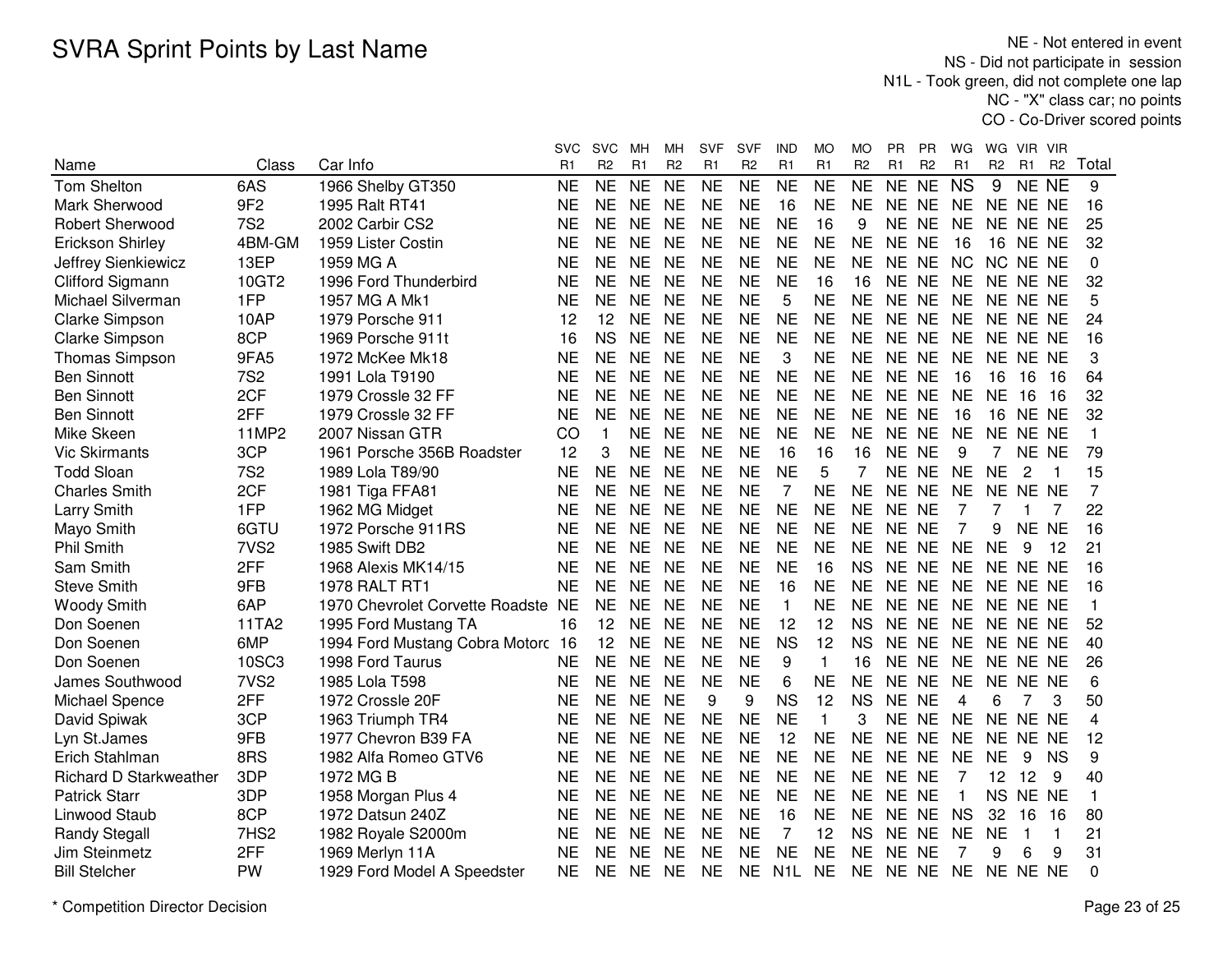NE - Not entered in event NS - Did not participate in session N1L - Took green, did not complete one lap NC - "X" class car; no pointsCO - Co-Driver scored points

|                       |               |                                    | <b>SVC</b> | <b>SVC</b>     | MН                  | MН                  | SVF             | <b>SVF</b>      | IND              | МO                  | МO                  | <b>PR</b> | <b>PR</b>       | WG           | WG             | VIR            | - VIR          |                |
|-----------------------|---------------|------------------------------------|------------|----------------|---------------------|---------------------|-----------------|-----------------|------------------|---------------------|---------------------|-----------|-----------------|--------------|----------------|----------------|----------------|----------------|
| Name                  | Class         | Car Info                           | R1         | R <sub>2</sub> | R1                  | R <sub>2</sub>      | R1              | R <sub>2</sub>  | R1               | R1                  | R <sub>2</sub>      | R1        | R <sub>2</sub>  | R1           | R <sub>2</sub> | R <sub>1</sub> | R <sub>2</sub> | Total          |
| Jim Stengel           | <b>11GTP1</b> | 1972 McLaren M8F                   | <b>NE</b>  | <b>NE</b>      | $\overline{\sf NE}$ | $\overline{\sf NE}$ | $\overline{NE}$ | $\overline{NE}$ | $\overline{7}$   | $\overline{\sf NE}$ | $\overline{\sf NE}$ | <b>NE</b> | $\overline{NE}$ | NE           | NE             | NE.            | <b>NE</b>      | $\overline{7}$ |
| Jim Stengel           | 9FA5          | 1973 McRae GM1                     | <b>NE</b>  | <b>NE</b>      | <b>NE</b>           | <b>NE</b>           | <b>NE</b>       | <b>NE</b>       | 1                | <b>NE</b>           | <b>NE</b>           | NE NE     |                 | <b>NE</b>    |                | NE NE NE       |                | 1              |
| <b>Glenn Stephens</b> | 4FM           | 1956 Lotus XI LeMans               | <b>NE</b>  | <b>NE</b>      | <b>NE</b>           | <b>NE</b>           | <b>NE</b>       | <b>NE</b>       | 9                | <b>NE</b>           | <b>NE</b>           | NE NE     |                 | 12           | 12             | 16 N1L         |                | 49             |
| Paul Stinson          | 8CP           | 1963 Lotus Super 7                 | <b>NE</b>  | <b>NE</b>      | <b>NE</b>           | <b>NE</b>           | <b>NE</b>       | <b>NE</b>       | 1                | 12                  | 12                  | NE NE     |                 | <b>NS</b>    | 24             | 7              | 9              | 65             |
| <b>Bob Storc</b>      | 3DP           | 1965 Chevrolet Yenko Stinger Co NE |            | <b>NE</b>      | <b>NE</b>           | <b>NE</b>           | <b>NE</b>       | <b>NE</b>       | 4                | <b>NE</b>           | <b>NE</b>           | NE NE     |                 | <b>NE</b>    |                | NE NE NE       |                | 4              |
| Jerry Streckert       | 9F1           | 2004 Van Diemen Formula SCCA NE    |            | <b>NE</b>      | <b>NE</b>           | <b>NE</b>           | 5               | 6               | <b>NE</b>        | <b>NE</b>           | <b>NE</b>           | NE NE     |                 | NE.          |                | NE NE NE       |                | 11             |
| <b>Todd Strong</b>    | 2PCF          | 1974 Titan Mk9                     | <b>NE</b>  | <b>NE</b>      | <b>NE</b>           | <b>NE</b>           | <b>NE</b>       | <b>NE</b>       | <b>NC</b>        | <b>NE</b>           | <b>NE</b>           | NE NE     |                 | <b>NE</b>    |                | NE NE NE       |                | 0              |
| <b>Todd Stuckart</b>  | 4BM           | 1956 Chevrolet Corvette Roadste NE |            | <b>NE</b>      | <b>NE</b>           | <b>NE</b>           | 16              | 16              | <b>NE</b>        | <b>NE</b>           | <b>NE</b>           | NE NE     |                 | <b>NE</b>    |                | NE NE NE       |                | 32             |
| John Styduhar         | 3EP           | 1962 Triumph TR3B                  | <b>NE</b>  | <b>NE</b>      | <b>NE</b>           | <b>NE</b>           | <b>NE</b>       | <b>NE</b>       | <b>NE</b>        | <b>NE</b>           | <b>NE</b>           | NE NE     |                 | <b>NE</b>    | <b>NE</b>      | 5              | 6              | 11             |
| <b>Marty Sukey</b>    | 3EP           | 1964 Triumph Spitfire              | <b>NE</b>  | <b>NE</b>      | <b>NE</b>           | <b>NE</b>           | <b>NE</b>       | <b>NE</b>       | <b>NE</b>        | 7                   | 7                   | <b>NE</b> | <b>NE</b>       | <b>NE</b>    | <b>NE</b>      | NE NE          |                | 14             |
| Paul Swanson          | 3CP           | 1958 Porsche Speedster             | 16         | 16             | <b>NE</b>           | <b>NE</b>           | <b>NE</b>       | <b>NE</b>       | <b>NE</b>        | <b>NE</b>           | <b>NE</b>           | <b>NE</b> | <b>NE</b>       | <b>NE</b>    | <b>NE</b>      | NE NE          |                | 32             |
| <b>Ed Swart</b>       | 7ASR          | 1968 McLaren M6B                   | <b>NE</b>  | <b>NE</b>      | <b>NE</b>           | <b>NE</b>           | <b>NE</b>       | <b>NE</b>       | 6                | 16                  | 1                   | <b>NE</b> | <b>NE</b>       | <b>NE</b>    | <b>NE</b>      | NE NE          |                | 23             |
| Lee Talbot            | 8AP           | 1967 Ginetta G4                    | <b>NE</b>  | <b>NE</b>      | <b>NE</b>           | <b>NE</b>           | <b>NE</b>       | <b>NE</b>       | 1                | <b>NE</b>           | <b>NE</b>           | 16        | 16              | <b>NE</b>    | <b>NE</b>      | 9              | 16             | 58             |
| Carl Tallardy         | 10GT2         | 1996 Fabcar 911                    | <b>NE</b>  | <b>NE</b>      | <b>NE</b>           | <b>NE</b>           | <b>NE</b>       | <b>NE</b>       | <b>NE</b>        | <b>NE</b>           | <b>NE</b>           | NE NE     |                 | 16           | 16             | NE NE          |                | 32             |
| Deane Tank            | 2FF           | 1972 Titan MK 6                    | <b>NE</b>  | <b>NE</b>      | <b>NE</b>           | <b>NE</b>           | <b>NE</b>       | <b>NE</b>       | N <sub>1</sub> L | <b>NE</b>           | <b>NE</b>           | NE NE     |                 | <b>NE</b>    | <b>NE</b>      | NE NE          |                | 0              |
| <b>Michael Tanner</b> | 2CF           | 1979 Crossle 35F                   | <b>NE</b>  | <b>NE</b>      | <b>NE</b>           | <b>NE</b>           | <b>NE</b>       | <b>NE</b>       | <b>NE</b>        | 9                   | <b>NS</b>           | NE NE     |                 | <b>NE</b>    | <b>NE</b>      | NE NE          |                | 9              |
| <b>Garry Tapp</b>     | 2FF           | 1969 Winkleman WDF 1               | <b>NE</b>  | <b>NE</b>      | <b>NE</b>           | <b>NE</b>           | <b>NE</b>       | <b>NE</b>       | <b>NE</b>        | <b>NE</b>           | <b>NE</b>           | NE NE     |                 | <b>NS</b>    | 4              | 5              | 7              | 16             |
| Jane Tapp             | 2FF           | 1970 Merlyn MK 17                  | <b>NE</b>  | <b>NE</b>      | <b>NE</b>           | <b>NE</b>           | <b>NE</b>       | <b>NE</b>       | <b>NE</b>        | <b>NE</b>           | <b>NE</b>           | NE NE     |                 | $\mathbf{1}$ | 2              | <b>NS</b>      | 5              | 8              |
| Michael Taradash      | 2FF           | 1971 Lotus 69FF                    | <b>NE</b>  | <b>NE</b>      | <b>NE</b>           | <b>NE</b>           | <b>NE</b>       | <b>NE</b>       | $\mathbf{1}$     | <b>NE</b>           | <b>NE</b>           | NE NE     |                 | 9            | <b>NS</b>      | NE NE          |                | 10             |
| Joe Tauro             | 9F1           | 2006 Swift 16a                     | 9          | $\overline{7}$ | <b>NE</b>           | <b>NE</b>           | <b>NE</b>       | <b>NE</b>       | <b>NE</b>        | <b>NE</b>           | <b>NE</b>           | NE NE     |                 | <b>NE</b>    | <b>NE</b>      | 5              | 4              | 25             |
| Don Tevini            | 4EM           | 1959 Porsche DevinD                | <b>NE</b>  | <b>NE</b>      | <b>NE</b>           | <b>NE</b>           | <b>NE</b>       | <b>NE</b>       | 16               | <b>NE</b>           | NE.                 | NE NE     |                 | <b>NE</b>    | <b>NE</b>      | NE NE          |                | 16             |
| Jay Thier             | 3EP           | 1964 Triumph Spitfire              | NE         | <b>NE</b>      | <b>NE</b>           | <b>NE</b>           | <b>NE</b>       | <b>NE</b>       | <b>NE</b>        | <b>NE</b>           | <b>NE</b>           | NE NE     |                 | <b>NE</b>    | <b>NE</b>      |                | 3              | 10             |
| <b>Brian Thomas</b>   | 8BS           | 1972 BMW 2002                      | 9          | 12             | <b>NE</b>           | <b>NE</b>           | <b>NE</b>       | <b>NE</b>       | <b>NE</b>        | <b>NE</b>           | <b>NE</b>           | NE NE     |                 | <b>NE</b>    | <b>NE</b>      | NE.            | <b>NE</b>      | 21             |
| <b>Brian Thomas</b>   | 2FF           | 1969 Lotus 51                      | <b>NE</b>  | <b>NE</b>      | <b>NE</b>           | <b>NE</b>           | <b>NE</b>       | <b>NE</b>       | <b>NE</b>        | <b>NE</b>           | <b>NE</b>           | NE NE     |                 | <b>NE</b>    | <b>NE</b>      | 4              | <b>NS</b>      | 4              |
| David Thomas          | 1HP           | 1962 Austin Healy Sprite           | <b>NE</b>  | <b>NE</b>      | <b>NE</b>           | <b>NE</b>           | <b>NE</b>       | <b>NE</b>       | 16               | <b>NE</b>           | <b>NE</b>           | NE        | <b>NE</b>       | <b>NE</b>    | <b>NE</b>      | 9              | 9              | 34             |
| <b>Ralph Thomas</b>   | 5BSR          | 1978 Mallock Mk 17                 | <b>NE</b>  | <b>NE</b>      | <b>NE</b>           | <b>NE</b>           | <b>NE</b>       | <b>NE</b>       | 12               | <b>NE</b>           | <b>NE</b>           | <b>NE</b> | NE.             | <b>NE</b>    | <b>NE</b>      | NE NE          |                | 12             |
| <b>Steve Thomas</b>   | 10SC3         | 1994 Ford Thunderbird              | <b>NE</b>  | <b>NE</b>      | <b>NE</b>           | <b>NE</b>           | <b>NE</b>       | <b>NE</b>       | 1                | <b>NE</b>           | <b>NE</b>           | <b>NE</b> | NE.             | <b>NE</b>    | <b>NE</b>      | NE NE          |                | 1              |
| Chris Thompson        | 8AP           | 1970 Datsun 240Z                   | <b>NE</b>  | <b>NE</b>      | <b>NE</b>           | <b>NE</b>           | <b>NE</b>       | <b>NE</b>       | <b>NE</b>        | 6                   | 9                   | <b>NE</b> | <b>NE</b>       | <b>NE</b>    |                | NE NE NE       |                | 15             |
| Chris Thompson        | 38BP          | 1963 GSM Dart                      | <b>NE</b>  | <b>NE</b>      | <b>NE</b>           | <b>NE</b>           | <b>NE</b>       | <b>NE</b>       | <b>NE</b>        | <b>NC</b>           | <b>NC</b>           | NE NE     |                 | <b>NE</b>    |                | NE NE NE       |                | $\mathbf{0}$   |
| <b>Bill Thumel</b>    | 5ASR          | 1968 Lola T70 coupe                | <b>NE</b>  | <b>NE</b>      | <b>NE</b>           | <b>NE</b>           | <b>NE</b>       | <b>NE</b>       | <b>NE</b>        | <b>NE</b>           | <b>NE</b>           | <b>NE</b> | <b>NE</b>       | 16           | 16             | 16             | -16            | 64             |
| <b>Bill Thumel</b>    | 3CP           | 1959 Elva Courier                  | NE         | <b>NE</b>      | <b>NE</b>           | <b>NE</b>           | <b>NE</b>       | <b>NE</b>       | <b>NE</b>        | <b>NE</b>           | <b>NE</b>           | NE NE     |                 | 12           | 12             | NE NE          |                | 24             |
| <b>Bill Thumel</b>    | 7ASR          | 1968 Lola T70 coupe                | NE         | <b>NE</b>      | NE                  | <b>NE</b>           | <b>NE</b>       | <b>NE</b>       | 7                | <b>NE</b>           | NE.                 | NE NE     |                 | <b>NE</b>    | NE             | NE NE          |                | 7              |
| <b>Bob Tkacik</b>     | 5ASR          | 1965 Lotus 30                      | NE         | <b>NE</b>      | <b>NE</b>           | <b>NE</b>           | <b>NE</b>       | <b>NE</b>       | 6                | <b>NE</b>           | <b>NE</b>           | NE NE     |                 | 16           | 16             | NE NE          |                | 38             |
| <b>Bill Tobin</b>     | 3CP           | 1970 Triumph TR6                   | <b>NE</b>  | <b>NE</b>      | <b>NE</b>           | <b>NE</b>           | <b>NE</b>       | <b>NE</b>       | 1                | <b>NE</b>           | <b>NE</b>           | NE NE     |                 | $\mathbf 1$  |                | NE NE          |                | 3              |
| <b>Bob Toler</b>      | 1HP           | 1959 Austin-Healey Bugeye-Sprit NE |            | <b>NE</b>      | <b>NE</b>           | <b>NE</b>           | <b>NE</b>       | <b>NE</b>       | <b>NE</b>        | <b>NE</b>           | <b>NE</b>           | NE NE     |                 | <b>NE</b>    | <b>NE</b>      | 7              |                | 14             |
| Alan Tosler           | 8CP           | 1965 Lotus elan                    | <b>NE</b>  | <b>NE</b>      | <b>NE</b>           | <b>NE</b>           | <b>NE</b>       | <b>NE</b>       | <b>NE</b>        | <b>NE</b>           | <b>NE</b>           | <b>NE</b> | <b>NE</b>       | <b>NS</b>    | 14             | NE NE          |                | 14             |
| <b>Bill Treffert</b>  | 4AP           | 1960 Chevrolet Corvette            | 16         | 16             | <b>NE</b>           | <b>NE</b>           | 16              | <b>NS</b>       | 12               | <b>NE</b>           | <b>NE</b>           | NE NE     |                 | 16           | 16             | NE NE          |                | 92             |